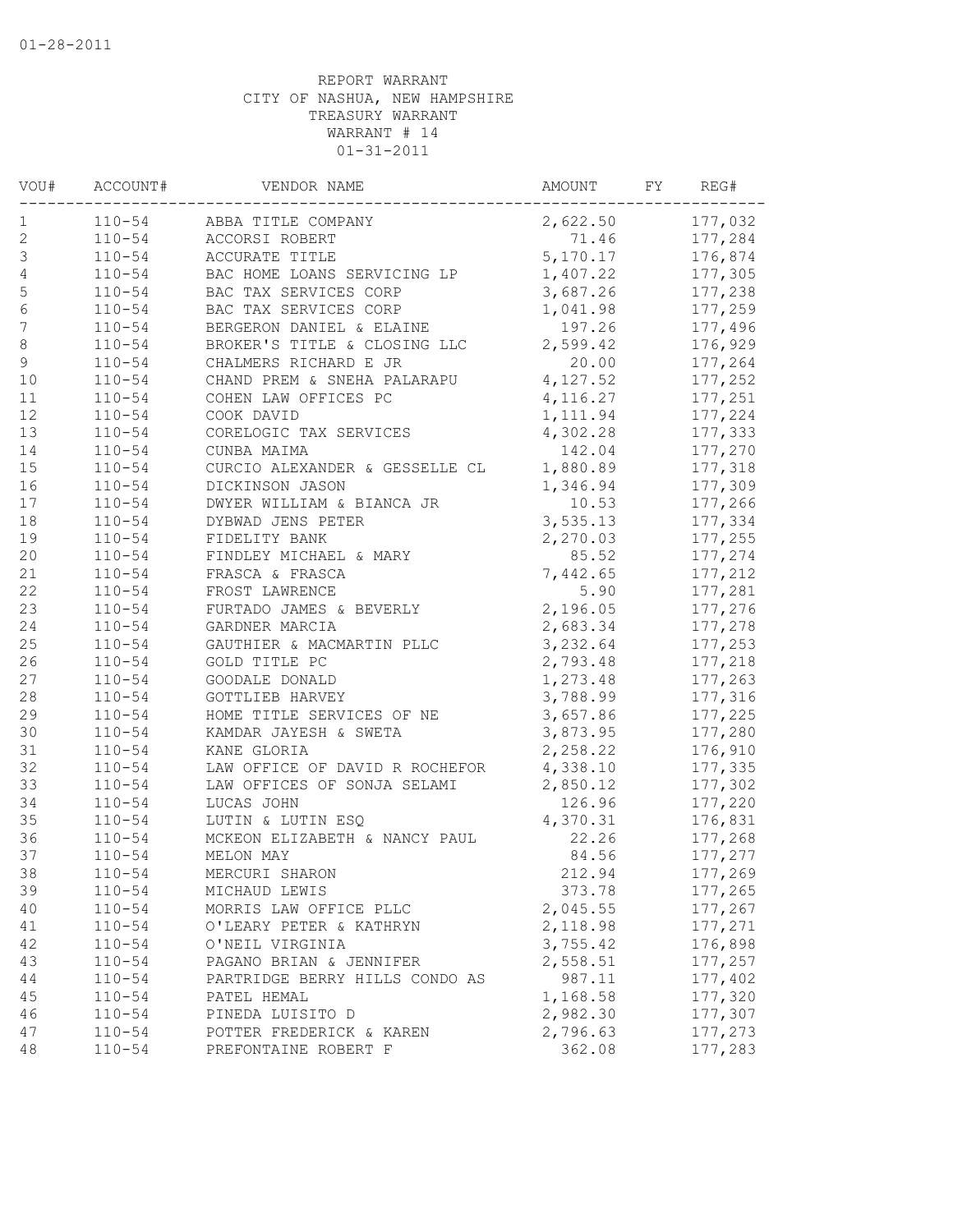| VOU#  | ACCOUNT#     | VENDOR NAME                         | AMOUNT              | FY REG#        |
|-------|--------------|-------------------------------------|---------------------|----------------|
| 49    | $110 - 54$   | REAL ESTATE TITLE SERVICES LLC      | 165.67              | 177,262        |
| 50    | $110 - 54$   | REED JEFFREY & LORI                 | 2,556.41            | 177,292        |
| 51    | $110 - 54$   | RICHMOND LAW FIRM PLLC              | 4,190.82            | 177,256        |
| 52    | $110 - 54$   | RIOUX LORRAINE                      | 20.00               | 177,279        |
| 53    | $110 - 54$   | RUSSELL & BERNARD                   | 3,115.24            | 177,261        |
| 54    | $110 - 54$   | SERVICELINK TITLE COMPANY           | 5,187.49            | 176,863        |
| 55    | $110 - 54$   | SILVA TATIANA NOGUEIRA              | 1,426.64            | 177,313        |
| 56    | $110 - 54$   | SINGH DALVINDER                     | 1, 111.95           | 177,322        |
| 57    | $110 - 54$   | SPILLER LAURENCE                    | 2,929.85            | 177,295        |
| 58    | $110 - 54$   | SUNSET SETTLEMENT CO INC            | 1,322.79            | 177,204        |
| 59    | $110 - 54$   | TANNER MATTHEW                      | 128.00              | 177,272        |
| 60    | $110 - 54$   | THEBERGE MATHEW                     | 2,123.17            | 177,254        |
| 61    | $110 - 54$   | TITLE SOURCE INC                    | 2,511.30            | 177,314        |
| 62    | $110 - 54$   | TRAK ENERGY LLC                     | 1,809.21            | 177,290        |
| 63    | $110 - 54$   | TUMPNEY LAURIE H                    | 3,428.13            | 177,004        |
| 64    | $110 - 54$   | VAILLANCOURT JEANNE                 | 137.52              | 177,260        |
| 65    | $110 - 54$   | VAUTOUR JOHN & MARYANN              | 2,017.67            | 177,321        |
| 66    | $110 - 54$   | VELASQUEZ ANGELA M                  | 1,553.57            | 177,282        |
| 67    | $110 - 54$   | WALSH JEAN M                        | 1,756.22            | 177,300        |
| 68    | $110 - 54$   | WHYBRA MELVIN G                     | 3,433.37            | 177,298        |
| 69    | $110 - 54$   | WILLIAMS BONNIE D                   | 1,388.87            | 177,311        |
| 70    | $110 - 54$   | YOUNG DOUGLAS & DOROTHY             | 2,208.14            | 177,258        |
| TOTAL |              | 110-54 PROPERTY TAX RECEIVABLE 2010 |                     | 148,629.14     |
| 71    | $151 - 17$   | COMCAST                             |                     | 112.35 177,426 |
|       |              |                                     |                     |                |
|       | TOTAL 151-17 | A/R - STATE BUREAU OF VITAL ST      |                     | 112.35         |
| 72    | $170 - 00$   | REXEL CLS                           | 196.04              | 177,131        |
| 73    | $170 - 00$   | RIS PAPER COMPANY INC               | 392.65              | 176,819        |
| 74    | $170 - 00$   | TREASURER STATE OF NEW HAMPSHI      | 153.60              | 177,475        |
|       | TOTAL 170-00 | INVENTORY OF SUPPLIES               |                     | 742.29         |
| 75    | $214 - 1$    | NH RETIREMENT SYSTEM                | 225, 464.83 12, 374 |                |
|       |              | TOTAL 214-1 PENSION 1               |                     | 225, 464.83    |
| 75    |              |                                     |                     |                |
| TOTAL |              | 214-2 PENSION 2                     |                     | 121,588.33     |
|       |              |                                     |                     |                |
| 75    |              | 214-4 NH RETIREMENT SYSTEM          | 138, 615.21 12, 374 |                |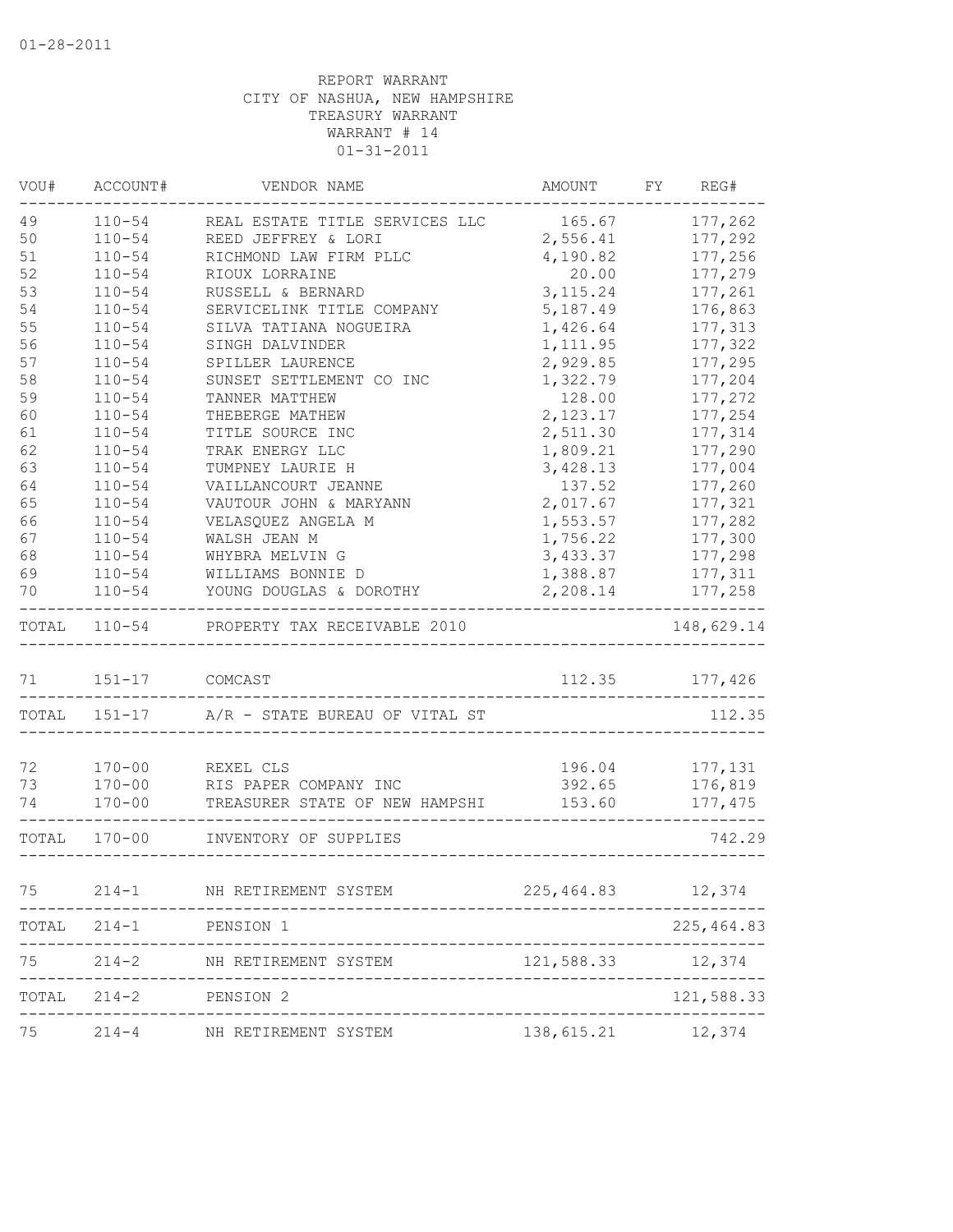| VOU#                                               | ACCOUNT#                                                                                                           | VENDOR NAME                                                                                                                                                     | AMOUNT                                                                                   | FY<br>REG#                                                                                      |
|----------------------------------------------------|--------------------------------------------------------------------------------------------------------------------|-----------------------------------------------------------------------------------------------------------------------------------------------------------------|------------------------------------------------------------------------------------------|-------------------------------------------------------------------------------------------------|
|                                                    |                                                                                                                    | TOTAL 214-4 PENSION 4 - POLICE                                                                                                                                  |                                                                                          | 138,615.21                                                                                      |
| 75                                                 |                                                                                                                    | 214-5 NH RETIREMENT SYSTEM                                                                                                                                      | 111,834.68                                                                               | 12,374                                                                                          |
| TOTAL                                              | $214 - 5$                                                                                                          | PENSION 4 - FIRE                                                                                                                                                |                                                                                          | ----------------<br>111,834.68                                                                  |
| 76<br>77<br>78<br>79<br>80<br>81<br>82<br>83<br>84 | $214 - DC$<br>$214 - DC$<br>$214 - DC$<br>$214 - DC$<br>$214 - DC$<br>$214-DC$<br>$214-DC$<br>$214-DC$<br>$214-DC$ | ALLEN STACEY L<br>BUCACCI MICHELLE<br>DAVIDSON PATRICIA<br>DEHAYOS JERALYN M<br>GRACE ROBERT<br>KIRK JAMES W<br>MCINTOSH LORI<br>MENARD PAUL<br>STANSFIELD JILL | 192.31<br>200.00<br>300.00<br>772.31<br>384.62<br>2,500.00<br>384.62<br>384.62<br>244.64 | 177,012<br>177,183<br>176,920<br>177,021<br>177,216<br>177,023<br>177,328<br>176,894<br>177,326 |
|                                                    |                                                                                                                    | TOTAL 214-DC DEPENDENT CARE DEDUCTION                                                                                                                           |                                                                                          | 5,363.12                                                                                        |
|                                                    |                                                                                                                    | 225,29 214-DI RELIANCE STANDARD LIFE INSURAN 1,101.03 177,336                                                                                                   |                                                                                          |                                                                                                 |
|                                                    |                                                                                                                    | TOTAL 214-DI SCHOOL DISABILITY                                                                                                                                  |                                                                                          | 1,101.03                                                                                        |
| 85                                                 |                                                                                                                    | 214-FS BENEFIT STRATEGIES INC<br>--------------------                                                                                                           | 23, 102.92                                                                               | 12,364                                                                                          |
| TOTAL                                              | $214-FS$                                                                                                           | FLEXIBLE SPENDING-MEDICAL                                                                                                                                       |                                                                                          | 23,102.92                                                                                       |
| 86                                                 |                                                                                                                    | 214-K PROTECTIVE LIFE INSURANCE COMP 69.06                                                                                                                      | ---------------------------------                                                        | 12,370                                                                                          |
|                                                    | TOTAL 214-K                                                                                                        | KEMPER TERM LIFE INSURANCE                                                                                                                                      |                                                                                          | 69.06                                                                                           |
| 87                                                 |                                                                                                                    | 214-W BOSTON MUTUAL LIFE INSURANCE 15,354.57 12,366                                                                                                             | -------------------------------                                                          |                                                                                                 |
|                                                    | TOTAL 214-W                                                                                                        | WHOLE LIFE DEDUCTION<br>____________________                                                                                                                    |                                                                                          | 15, 354.57                                                                                      |
| 88<br>89<br>90<br>91<br>92                         | $255 - 00$<br>$255 - 00$<br>$255 - 00$<br>$255 - 00$<br>$255 - 00$                                                 | STATE OF NH-MV<br>STATE OF NH-MV<br>STATE OF NH-MV<br>STATE OF NH-MV<br>STATE OF NH-MV                                                                          | 19,513.13<br>40,063.43<br>10,826.27<br>8,511.95<br>30,071.63                             | 12,365<br>12,371<br>12,375<br>12,376<br>12,377                                                  |
| 93<br>94<br>95<br>96<br>97                         | $255 - 00$<br>$255 - 00$<br>$255 - 00$<br>$255 - 00$<br>$255 - 00$                                                 | STATE OF NH-MV<br>STATE OF NH-MV<br>STATE OF NH-MV<br>STATE OF NH-MV<br>STATE OF NH-MV                                                                          | 18,218.34<br>36,508.29<br>37,046.39<br>22,492.09<br>28,953.94                            | 12,382<br>12,383<br>12,384<br>12,388<br>12,389                                                  |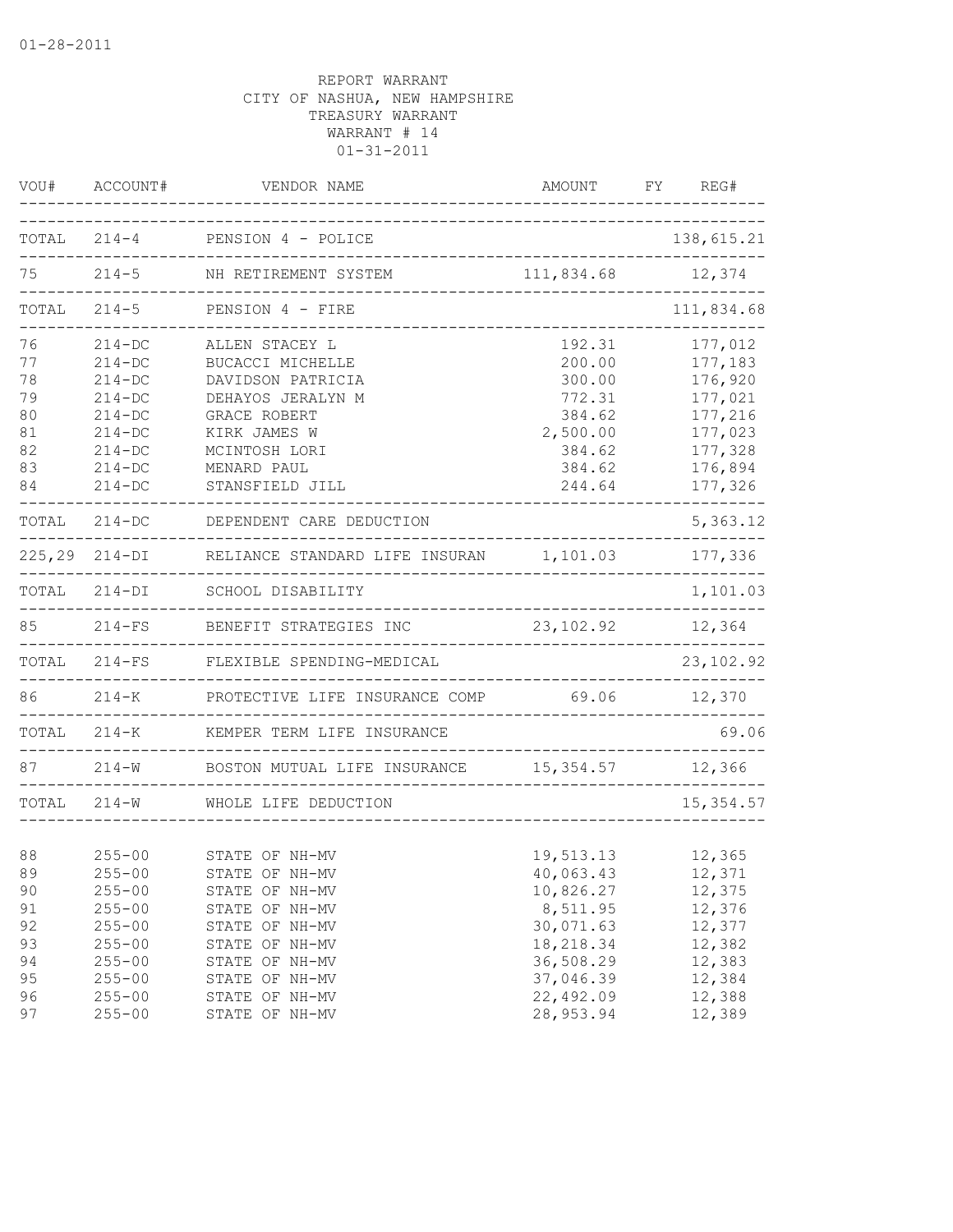|     |            | VOU# ACCOUNT# VENDOR NAME        | AMOUNT FY REG# |                |
|-----|------------|----------------------------------|----------------|----------------|
|     |            | TOTAL 255-00 STATE MVR           |                | 252,205.46     |
|     |            |                                  |                |                |
| 98  |            | 257-00 ADAMS VIVIAN JEAN         | 19.80          | 176,917        |
| 99  | $257 - 00$ | AUTHENTIC CNSTRUCTION INC        | 542.56         | 177,291        |
| 100 | $257 - 00$ | BRIZICKY PATRICIA                | 10.00          | 177,310        |
| 101 | $257 - 00$ | CHARLAND LORRAINE                | 3.00           | 177,308        |
| 102 | $257 - 00$ | GAGNON EDMOND                    | 124.20         | 177,303        |
| 103 | $257 - 00$ | MACMULKIN CHEVROLET INC          | 71.75          | 177,181        |
| 104 | $257 - 00$ | MACNEIL RICHARD                  | 7.00           | 177,289        |
| 105 | $257 - 00$ | PAROL ANDREZEJ                   | 35.00          | 177,299        |
| 106 | $257 - 00$ | PENNICHUCK WATER                 | 67.27          | 176,996        |
| 107 | $257 - 00$ | PETESON NICOLE GRATON            | 25.00          | 177,301        |
| 108 | $257 - 00$ | PUTNAM JEREMY                    | 3.00           | 177,306        |
| 109 | $257 - 00$ | VOGEL JENNIFER                   |                | 10.00 177,293  |
| 110 | $257 - 00$ | WESLEY SARAH                     | 20.00          | 177,296        |
| 111 | $257 - 00$ | WHEELS LT                        |                | 572.40 176,893 |
|     |            | TOTAL 257-00 MV REFUND PENDING   |                | 1,510.98       |
|     |            |                                  |                |                |
|     |            | 112 291-18 SZCZYPINSKI DAWN C    |                | 162.00 176,719 |
|     |            | TOTAL 291-18 PAYROLL CONTINGENCY |                | 162.00         |
|     |            |                                  |                |                |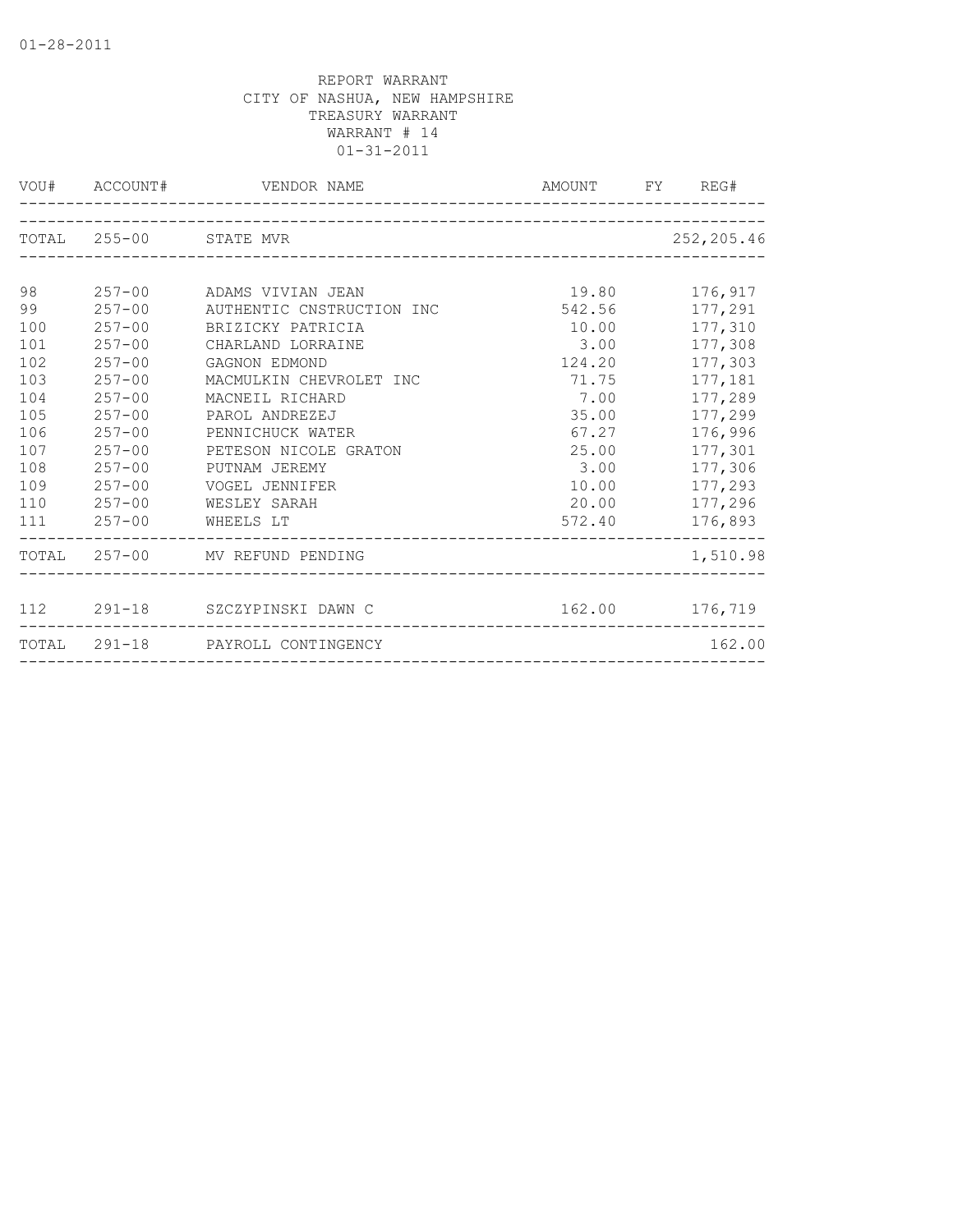| VOU#  | ACCOUNT#  | VENDOR NAME                    | AMOUNT      | FY | REG#     |
|-------|-----------|--------------------------------|-------------|----|----------|
| 114   | 305-33005 | PENNICHUCK WATER               | 30.74       |    | 176,718  |
| 113   | 305-33005 | PENNICHUCK WATER               | 18.30       |    | 177,415  |
| 115   | 305-34015 | METROMEDIA ENERGY INC          | 18.01       |    | 177,447  |
| 116   | 305-34015 | NATIONAL GRID                  | 4.27        |    | 177,440  |
| 117   | 305-59100 | CLASSIC SIGNS INC              | 66.63       |    | 176,743  |
| 118   | 305-59100 | COLLINS JOHN                   | 50.00       |    | 176,927  |
| 119   | 305-59100 | J P PEST SERVICES              | 249.72      |    | 176,900  |
| 120   | 305-59100 | JEYNES MIKE                    | 225.00      |    | 177,030  |
| 121   | 305-59100 | KING TOM                       | 50.00       |    | 177,003  |
| 122   | 305-59100 | MCLEAN JIM                     | 287.50      |    | 176,902  |
| 123   | 305-59100 | O'NEIL TIM                     | 175.00      |    | 176,904  |
| 124   | 305-59100 | SOTO JESENIK                   | 50.00       |    | 177,247  |
| 125   | 305-59100 | WALLENT FRANK J                | 200.00      |    | 176,792  |
| TOTAL | 305       | SRF - CIVIC & COMM ACTIVITIES  |             |    | 1,425.17 |
|       |           |                                |             |    |          |
| 126   | 308-59400 | ANTHEM BLUE CROSS BLUE SHIELD  | 76,487.04   |    | 12,378   |
| 127   | 308-59400 | HARVARD PILGRIM HEALTH CARE    | 13,974.86   |    | 12,381   |
| 128   | 308-59400 | NORTHEAST DELTA                | 6,683.22    |    | 12,361   |
| 129   | 308-59402 | ANTHEM BLUE CROSS BLUE SHIELD  | 57,649.83   |    | 12,378   |
| 130   | 308-59402 | HARVARD PILGRIM HEALTH CARE    | 18,485.82   |    | 12,381   |
| 131   | 308-59402 | NORTHEAST DELTA                | 3,736.44    |    | 12,361   |
| 132   | 308-72010 | CONWAY OFFICE PRODUCTS LLC     | 94.50       |    | 176,835  |
| 133   | 308-83004 | VISION SERVICE PLAN-NH         | 2,280.68    |    | 177,503  |
| 134   | 308-83010 | ANTHEM BLUE CROSS BLUE SHIELD  | 58, 213.43  |    | 12,360   |
| 135   | 308-83010 | ANTHEM BLUE CROSS BLUE SHIELD  | 43,107.15   |    | 12,378   |
| 135   | 308-83011 | ANTHEM BLUE CROSS BLUE SHIELD  | 256.93      |    | 12,378   |
| 136   | 308-83012 | ANTHEM BLUE CROSS BLUE SHIELD  | 213,806.39  |    | 12,360   |
| 137   | 308-83012 | ANTHEM BLUE CROSS BLUE SHIELD  | 200,862.03  |    | 12,378   |
| 138   | 308-83013 | ANTHEM BLUE CROSS BLUE SHIELD  | 168,624.63  |    | 12,360   |
| 139   | 308-83013 | ANTHEM BLUE CROSS BLUE SHIELD  | 147, 176.63 |    | 12,378   |
| 140   | 308-83014 | ANTHEM EAP                     | 4,228.20    |    | 177,449  |
| 140   | 308-83015 | ANTHEM EAP                     | 9,865.80    |    | 177,449  |
| 141   | 308-83016 | HARVARD PILGRIM HEALTH CARE    | 57, 412.13  |    | 12,362   |
| 141   | 308-83017 | HARVARD PILGRIM HEALTH CARE    | 46, 351.82  |    | 12,362   |
| 142   | 308-83018 | ANTHEM BLUE CROSS BLUE SHIELD  | 51,488.00   |    | 12,360   |
| 143   | 308-83018 | ANTHEM BLUE CROSS BLUE SHIELD  | 39,633.14   |    | 12,378   |
| 144   | 308-83019 | ANTHEM BLUE CROSS BLUE SHIELD  | 39,061.90   |    | 12,360   |
| 145   | 308-83019 | ANTHEM BLUE CROSS BLUE SHIELD  | 26, 121.76  |    | 12,378   |
| 146   | 308-83020 | NORTHEAST DELTA                | 5,235.85    |    | 12,361   |
| 147   | 308-83020 | NORTHEAST DELTA                | 23,080.66   |    | 12,380   |
| 148   | 308-83021 | NORTHEAST DELTA                | 2,660.85    |    | 12,361   |
| 149   | 308-83021 | NORTHEAST DELTA                | 12,271.30   |    | 12,380   |
| 150   | 308-83022 | FLANAGAN, PRISCILLA            | 155.42      |    | 177,371  |
| 151   | 308-83022 | NORTHEAST DELTA                | 172,387.58  |    | 12,361   |
| 152   | 308-83025 | WORKPLACE BENEFITS SOLUTIONS L | 2,800.00    |    | 177,245  |
| 153   | 308-83028 | BENEFIT STRATEGIES INC         | 3,984.00    |    | 12,367   |
|       |           |                                |             |    |          |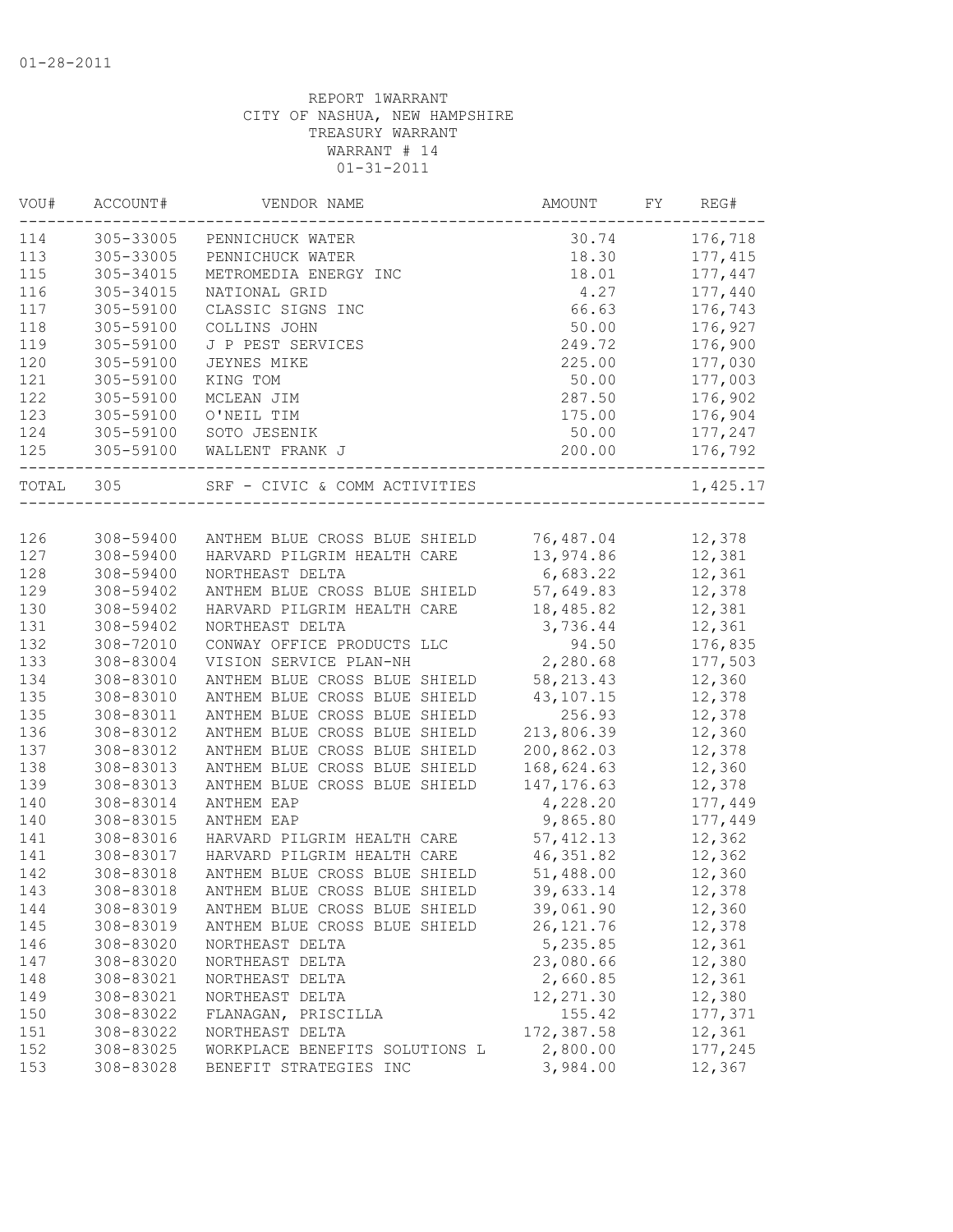| VOU# | ACCOUNT#  | VENDOR NAME                    | AMOUNT    | FY. | REG#    |
|------|-----------|--------------------------------|-----------|-----|---------|
| 154  | 308-83030 | ITT HARTFORD                   | 15,532.63 |     | 12,363  |
| 154  | 308-83031 | ITT HARTFORD                   | 17,877.51 |     | 12,363  |
| 155  | 308-83040 | CONNECTICUT UNDERWRITERS INC   | 123.00    |     | 177,433 |
| 156  | 308-83041 | CULLENCOLLIMORE PLLC           | 14,755.50 |     | 176,993 |
| 157  | 308-83051 | PAIN SOLUTIONS PLLC            | 300.00    |     | 176,836 |
| 158  | 308-83052 | APPLE NASHUA LLC               | 1,018.00  |     | 176,778 |
| 159  | 308-83052 | LEWIS PHYSICAL MEDICINE ASSOC  | 125.00    |     | 176,724 |
| 160  | 308-83053 | APPLE NASHUA LLC               | 9,029.00  |     | 176,778 |
| 161  | 308-83053 | ASSOCIATED RADIOLOGISTS PA     | 181.00    |     | 176,930 |
| 162  | 308-83053 | BRENNAN PAUL                   | 25.00     |     | 176,977 |
| 163  | 308-83053 | CENTERS FOR PAIN SOLUTIONS     | 6,825.00  |     | 176,737 |
| 164  | 308-83053 | CPTE-NASHUA                    | 280.00    |     | 176,765 |
| 165  | 308-83053 | ELLIOT HOSPITAL                | 113.69    |     | 176,934 |
| 166  | 308-83053 | FOUR SEASONS ORTHOPAEDIC CTR P | 3,619.00  |     | 176,957 |
| 167  | 308-83053 | GREATER NASHUA EMERGENCY PHYS  | 334.00    |     | 176,945 |
| 168  | 308-83053 | INJURED WORKERS PHARMACY LLC   | 271.36    |     | 177,184 |
| 169  | 308-83053 | MEDICAL & RENAL CARE PA        | 360.00    |     | 176,851 |
| 170  | 308-83053 | MERRIMACK VALLEY OCCUPATIONAL  | 440.00    |     | 177,288 |
| 171  | 308-83053 | NASHUA RADIOLOGY PA            | 67.00     |     | 176,931 |
| 172  | 308-83053 | NEW ENGLAND BAPTIST HOSPITAL   | 9,269.61  |     | 176,827 |
| 173  | 308-83053 | OCCUPATIONAL HEALTH CTRS SOUTH | 795.07    |     | 176,846 |
| 174  | 308-83053 | PAIN SOLUTIONS PLLC            | 5,445.00  |     | 176,836 |
| 175  | 308-83053 | PERFORMANCE REHAB INC          | 1,525.00  |     | 176,804 |
| 176  | 308-83053 | SO NH REGIONAL MEDICAL CENTER  | 4,104.74  |     | 176,932 |
| 177  | 308-83053 | STONERIVER PHARMACY SOLUTIONS  | 18.78     |     | 176,950 |
| 178  | 308-83053 | WALGREEN CO<br>W/C             | 50.22     |     | 176,937 |
| 179  | 308-83054 | APPLE NASHUA LLC               | 2,225.00  |     | 176,778 |
| 180  | 308-83054 | CPTE-NASHUA                    | 2,170.00  |     | 176,765 |
| 181  | 308-83054 | FIRST SCRIPT NETWORK SERVICES  | 4,295.20  |     | 176,876 |
| 182  | 308-83054 | FOUR SEASONS ORTHOPAEDIC CTR P | 1,143.00  |     | 176,957 |
| 183  | 308-83054 | LEWIS PHYSICAL MEDICINE ASSOC  | 600.00    |     | 176,724 |
| 184  | 308-83054 | NEW ENGLAND BAPTIST HOSPITAL   | 117.00    |     | 176,827 |
| 185  | 308-83054 | OCCUPATIONAL HEALTH CTRS SOUTH | 223.55    |     | 176,846 |
| 186  | 308-83054 | RS MEDICAL                     | 80.00     |     |         |
| 187  | 308-83054 |                                | 205.00    |     | 176,732 |
|      |           | SJ PHYSICIAN SERVICES          |           |     | 176,726 |
| 188  | 308-83054 | ST JOSEPH BUSINESS & HEALTH    | 96.15     |     | 176,841 |
| 189  | 308-83054 | ST JOSEPH'S HOSPITAL           | 1,430.00  |     | 176,772 |
| 190  | 308-83054 | STONERIVER PHARMACY SOLUTIONS  | 207.31    |     | 176,950 |
| 191  | 308-83055 | COMP-SIGMA LTD                 | 374.40    |     | 176,916 |
| 192  | 308-83055 | COVENTRY HEALTH CARE WORKERS C | 307.20    |     | 176,928 |
| 193  | 308-83055 | FOURNIER NORMAND               | 59.50     |     | 176,754 |
| 194  | 308-83055 | LEWIS PHYSICAL MEDICINE ASSOC  | 400.00    |     | 176,724 |
| 195  | 308-83055 | MORIARTY TODD                  | 39.50     |     | 176,793 |
| 196  | 308-83058 | CITIZENS BANK                  | 189.00    |     | 12,390  |
| 197  | 308-83058 | PETTY CASH                     | 9.99      |     | 176,712 |
| 198  | 308-83063 | CHISEL SCULPTURE & DESIGN      | 1,357.50  |     | 176,714 |
| 199  | 308-83064 | EWING ELECTRICAL COMPANY INC   | 1,291.12  |     | 176,818 |
| 200  | 308-83077 | IRC INC                        | 63,493.30 |     | 12,379  |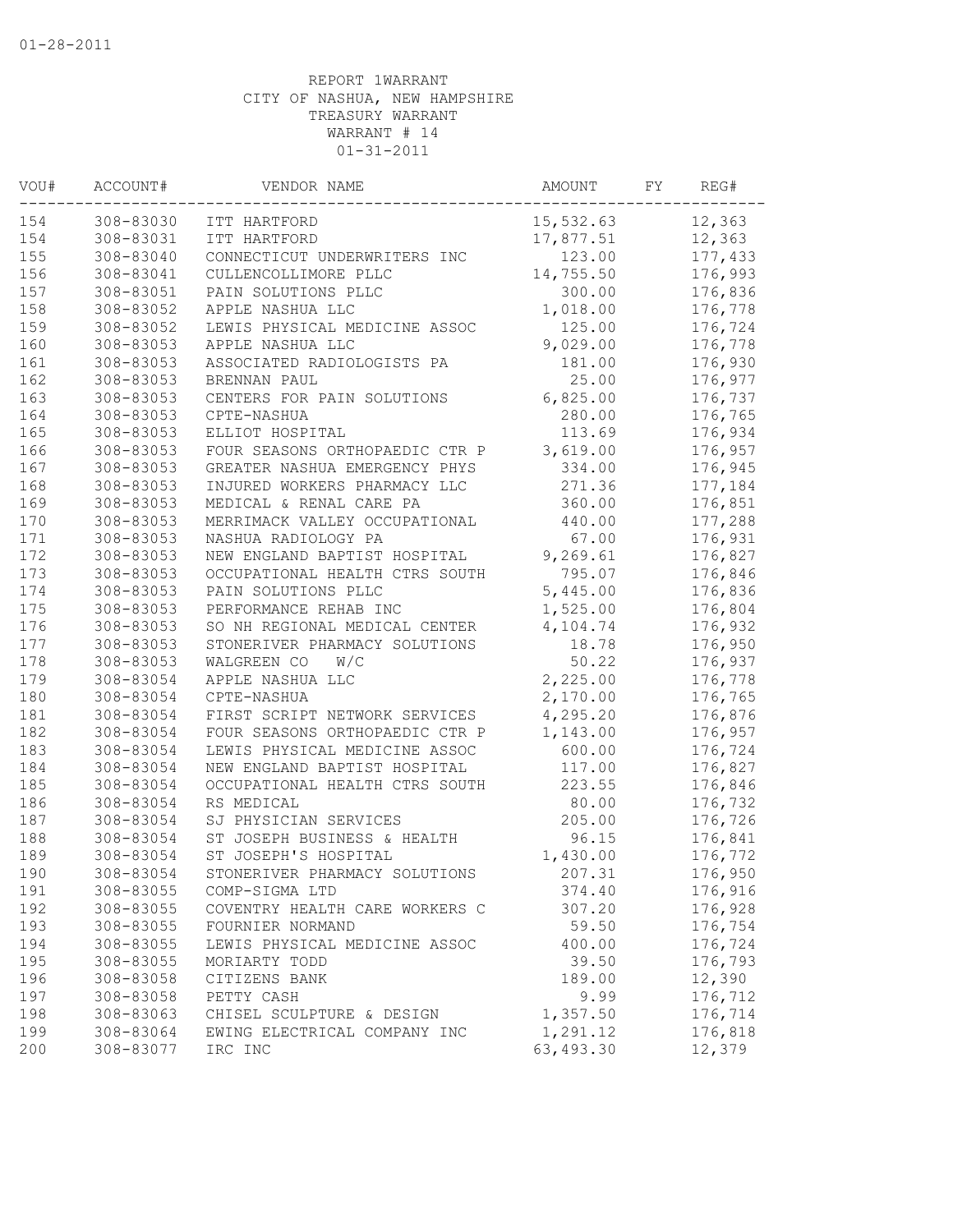| VOU#       | ACCOUNT#                   | VENDOR NAME                                                                                                 | AMOUNT FY REG#                                |              |
|------------|----------------------------|-------------------------------------------------------------------------------------------------------------|-----------------------------------------------|--------------|
| 201<br>202 | 308-94005                  | 308-83084 JACKSON LEWIS LLP<br>NATIONAL BUSINESS INSTITUTE IN 668.00 177,410<br>--------------------------- | 6,725.00 177,229<br>------------------------- |              |
| TOTAL      | -------------------<br>308 | SRF - INSURANCE                                                                                             |                                               | 1,688,369.82 |
|            |                            |                                                                                                             |                                               |              |
|            |                            | 225, 296 3091-49075 CENTRAL PAPER                                                                           | 226.57                                        | 177,076      |
|            |                            | 225,297 3091-49075 COSTA FRUIT & PRODUCE CO INC                                                             | 267.10                                        | 177,231      |
|            |                            | 225, 298 3091-49085 M SAUNDERS INC<br>-------------------------------                                       | 3,675.28                                      | 177,086      |
| TOTAL 309  |                            | FY11 FRESH FRUIT & VEG GRANT                                                                                |                                               | 4,168.95     |
|            |                            |                                                                                                             |                                               |              |
|            | 225, 299 3097-41015        | STAPLES BUSINESS ADVANTAGE                                                                                  | 935.20                                        | 176,982      |
|            | 225,300 3097-44005         | ACE PRINTING COMPANY                                                                                        | 455.00                                        | 176,952      |
|            | 225,301 3097-49075         | CENTRAL PAPER                                                                                               | 8,286.18                                      | 177,076      |
|            | 225,302 3097-49075         | CLEAN SOURCE                                                                                                | 219.80                                        | 177,148      |
|            | 225,303 3097-49075         | ECOLAB                                                                                                      | 1,320.92                                      | 177,051      |
|            | 225,304 3097-49075         | JOHN BENNETT CREATIVE                                                                                       | 495.00                                        | 177,035      |
|            | 225,305 3097-49085         | BIMBO FOODS BAKERIES INC                                                                                    | 2,370.47                                      | 177,194      |
|            | 225,306 3097-49085         | BOSTON PIE INC                                                                                              | 1,193.50                                      | 177,201      |
|            | 225,307 3097-49085         | COCA-COLA BOTTLING COMPANY                                                                                  | 3,568.25                                      | 177,055      |
|            | 225,308 3097-49085         | COSTA FRUIT & PRODUCE CO INC                                                                                | 12, 122.35                                    | 177,231      |
|            | 225,308 3097-49085         | COSTA FRUIT & PRODUCE CO INC                                                                                | 36,568.75                                     | 177,232      |
|            | 225,309 3097-49085         | GARELICK FARMS LLC                                                                                          | 3,518.46                                      | 176,919      |
|            | 225,310 3097-49085         | GILL'S PIZZA CO.                                                                                            | 4,093.00                                      | 177,091      |
|            | 225, 311 3097-49085        | GREAT STATE BEVERAGES INC                                                                                   | 1,986.31                                      | 177,078      |
|            | 225, 312 3097-49085        | M SAUNDERS INC                                                                                              | 4,445.58                                      | 177,086      |
|            | 225, 312 3097-49085        | M SAUNDERS INC                                                                                              | 1,087.13                                      | 177,087      |
|            | 225, 313 3097-49085        | MCKEE FOODS CORP                                                                                            | 353.92                                        | 176,849      |
|            | 225, 314 3097-49085        | NEW ENGLAND ICE CREAM                                                                                       | 1,660.62                                      | 177,100      |
|            | 225, 315 3097-49085        | ORIGINAL CRISPY PIZZA CRUST CO                                                                              | 1,353.35                                      | 176,880      |
|            | 225, 316 3097-49085        | SURPLUS DISTRIBUTION SECTION                                                                                | 1,157.25                                      | 176,908      |
|            | 225, 317 3097-64045        | PCS REVENUE CONTROL SYSTEMS IN                                                                              | 217.90                                        | 176,832      |
|            | 225,318 3097-74092         | GOOD MORNING SALES INC                                                                                      | 289.25                                        | 177,005      |
|            | 3097-82025                 | NH RETIREMENT SYSTEM                                                                                        | 6,767.88                                      | 12,374       |
|            | 225,319 3097-91005         | <b>GUSTIN KAREN</b>                                                                                         | 72.17                                         | 177,084      |
|            | 225,320 3097-94005         | SNA                                                                                                         | 9.00                                          | 177,507      |
|            |                            | TOTAL 309 SRF - FOOD SERVICES                                                                               |                                               | 94,547.24    |
|            |                            |                                                                                                             |                                               |              |
| 204        | 312-43005                  | PRINTGRAPHICS OF MAINE                                                                                      | $-6.85$                                       | 176,797      |
| 204        | 312-59182                  | PRINTGRAPHICS OF MAINE                                                                                      | 127.70                                        | 176,797      |
| 205        | $312 - 705$                | D & R TOWING INC                                                                                            | 3,540.00                                      | 177,190      |
| 206        | 312-705                    | PRIORITY TOWING & RECOVERY                                                                                  | 3,770.00                                      | 177,294      |
| 207        | $312 - 705$                | QUICK RESPONSE TOWING LLC                                                                                   | 1,275.00                                      | 176,955      |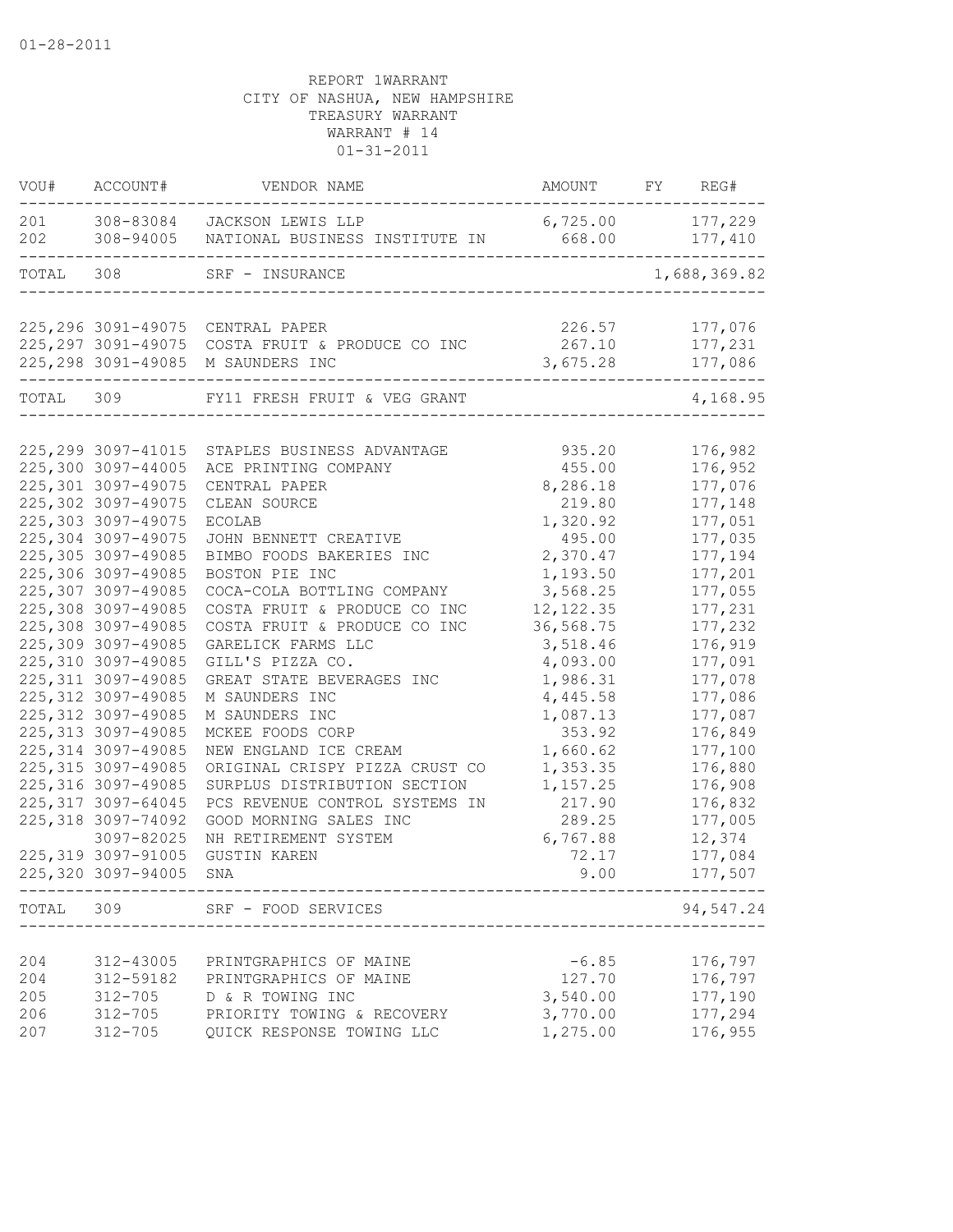|                                                             | VOU# ACCOUNT#                                                              | VENDOR NAME                                                                                                                                                                                                                                                                                       | AMOUNT                                                                                                    | FY REG#                                                                                                |
|-------------------------------------------------------------|----------------------------------------------------------------------------|---------------------------------------------------------------------------------------------------------------------------------------------------------------------------------------------------------------------------------------------------------------------------------------------------|-----------------------------------------------------------------------------------------------------------|--------------------------------------------------------------------------------------------------------|
| TOTAL 312                                                   |                                                                            | SRF - FINANCIAL SERVICES                                                                                                                                                                                                                                                                          |                                                                                                           | 8,705.85                                                                                               |
|                                                             |                                                                            | 225,321 3122-54009 NEW ENGLAND SENIOR BEACON<br>225, 322 3122-705 BOWLER BRANDON                                                                                                                                                                                                                  |                                                                                                           | 140.00 176,980<br>150.00 177,357                                                                       |
|                                                             | TOTAL 312                                                                  | ADULT ED/CONTINUING ED                                                                                                                                                                                                                                                                            |                                                                                                           | 290.00                                                                                                 |
|                                                             |                                                                            | 3220-49050 CITIZENS BANK                                                                                                                                                                                                                                                                          |                                                                                                           | 1,499.94 12,390                                                                                        |
| TOTAL 322                                                   |                                                                            | NH CHARITABLE BIRCH HILL SCHL                                                                                                                                                                                                                                                                     |                                                                                                           | 1,499.94                                                                                               |
|                                                             |                                                                            | 3245-82025 NH RETIREMENT SYSTEM                                                                                                                                                                                                                                                                   |                                                                                                           | 251.55 12,374                                                                                          |
| TOTAL 324                                                   |                                                                            | YOUTH SAFE HAVEN-PAL                                                                                                                                                                                                                                                                              |                                                                                                           | 251.55                                                                                                 |
|                                                             |                                                                            | 225,323 3247-46040 PRO LOOK SPORTS CORP<br>225, 324 3247-46040 VARSITY SWIM SHOP INC<br>3247-705 NASHUA SCHOOL DISTRICT #42                                                                                                                                                                       | 705.00                                                                                                    | 3, 121.00 177, 364<br>2,110.80 177,102<br>12,368                                                       |
|                                                             | TOTAL 324                                                                  | ATHLETICS REVENUE FUND                                                                                                                                                                                                                                                                            |                                                                                                           | 5,936.80                                                                                               |
|                                                             |                                                                            | 3261-82025 NH RETIREMENT SYSTEM                                                                                                                                                                                                                                                                   | 354.72 12,374                                                                                             |                                                                                                        |
| TOTAL                                                       | 326                                                                        | NH ALTERNATE ASSESS COACH                                                                                                                                                                                                                                                                         |                                                                                                           | 354.72                                                                                                 |
| 212<br>213<br>214<br>215<br>216<br>217<br>218<br>218<br>219 | 331-31050<br>331-45220<br>331-59100<br>331-59100<br>331-64030<br>331-64030 | VERIZON WIRELESS<br>STAPLES ADVANTAGE<br>CITY OF MANCHESTER-POLICE DEPT<br>COMCAST<br>CITY OF MANCHESTER-POLICE DEPT<br>J GARDNER & ASSOCIATES LLC<br>331-64030 MHQ MUNICIPAL VEHICLES<br>331-64045 MHQ MUNICIPAL VEHICLES<br>331-82030 NH RETIREMENT SYSTEM<br>TOTAL 331 SRF - POLICE DEPARTMENT | 435.69<br>269.32<br>2,286.60<br>107.00<br>2,079.94<br>760.00<br>928.74<br>$-224.48$<br>10, 101.38 12, 374 | 177,431<br>177,006<br>177,425<br>177,428<br>177,425<br>176,823<br>176,906<br>176,906<br>.<br>16,744.19 |
| 220<br>221                                                  |                                                                            | 332-64192 REIS ENVIRONMENTAL<br>332-64192 WISE EL SANTO CO, INC                                                                                                                                                                                                                                   | 665.00<br>85.75                                                                                           | 177,275<br>177,178                                                                                     |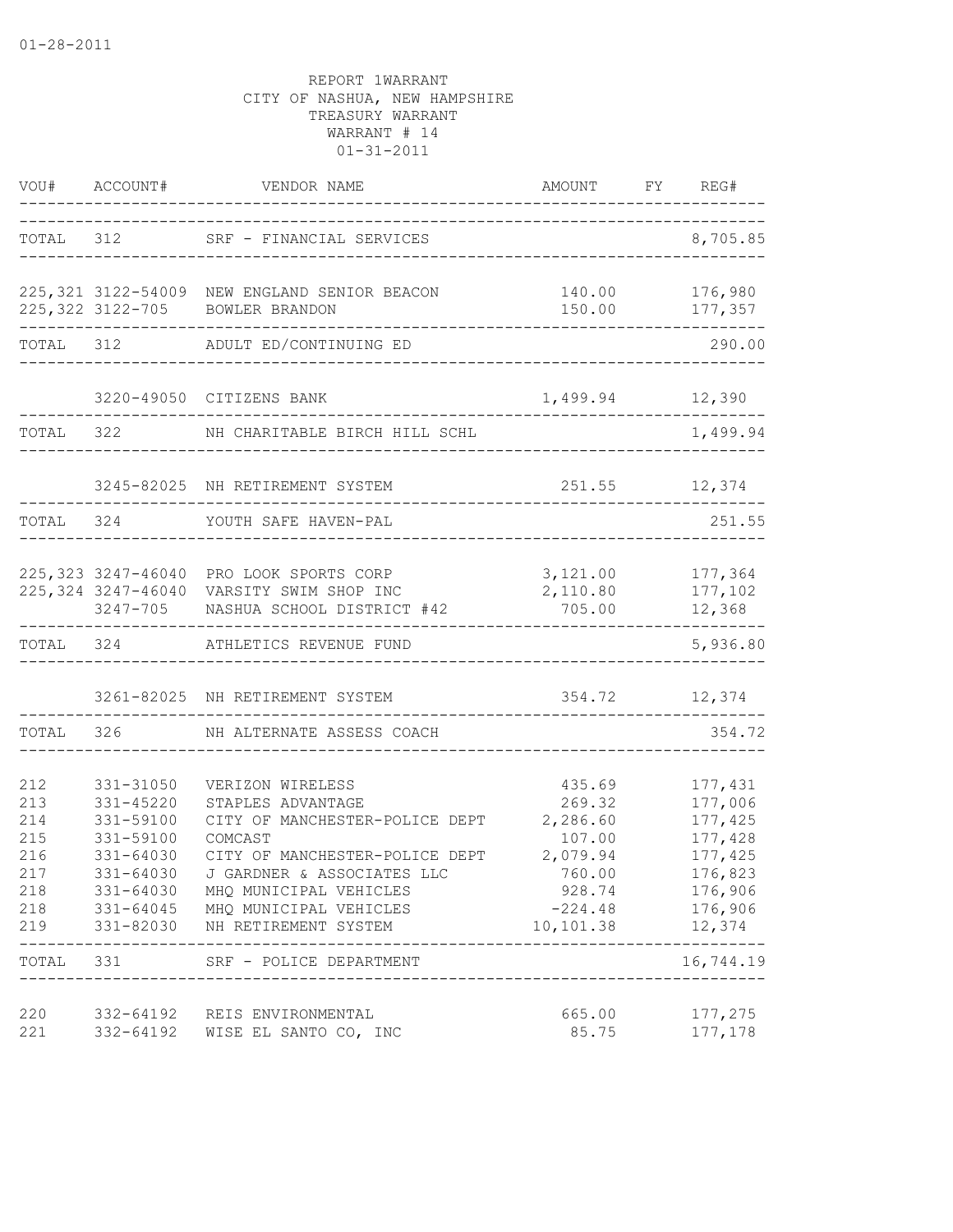|                                                      | VOU# ACCOUNT#                                                                                        | VENDOR NAME<br>---------------------------                                                                                                                                                                                                                       | AMOUNT<br>__________________________                                                   | FY REG#                                                                              |
|------------------------------------------------------|------------------------------------------------------------------------------------------------------|------------------------------------------------------------------------------------------------------------------------------------------------------------------------------------------------------------------------------------------------------------------|----------------------------------------------------------------------------------------|--------------------------------------------------------------------------------------|
|                                                      |                                                                                                      | TOTAL 332 SRF - FIRE DEPARTMENT                                                                                                                                                                                                                                  | --------------------------------------                                                 | 750.75                                                                               |
|                                                      |                                                                                                      | 225, 325 3351-64192 APPLE COMPUTER INC                                                                                                                                                                                                                           | 499.00 177,071                                                                         |                                                                                      |
|                                                      |                                                                                                      | TOTAL 335 TITLE I RESTRUCTURING MT PLSNT                                                                                                                                                                                                                         | _______________________________                                                        | 499.00                                                                               |
| 222<br>223<br>224<br>225<br>225<br>226<br>227<br>228 | 341-01962<br>341-01963<br>341-01966<br>341-01968<br>341-01969<br>341-01969<br>341-53025<br>341-91025 | HARBOR HOMES INC<br>SOUTHERN NH HIV/AIDS TASK FORC<br>GREATER NASHUA MENTAL HEALTH C<br>HARBOR HOMES INC<br>HARBOR HOMES INC<br>SOUTHERN NH HIV/AIDS TASK FORC<br>GRINLEY PAT<br>DEMBKOSKI CORINN                                                                | 3,737.00<br>6,542.00<br>5,853.96<br>22,498.00<br>1,836.45<br>458.00<br>150.00<br>61.39 | 176,879<br>176,911<br>177,182<br>176,879<br>176,879<br>176,911<br>176,944<br>177,372 |
| 229                                                  | 341-94016                                                                                            | UMMS CONTINUING EDUCATION 1,125.00 177,467                                                                                                                                                                                                                       |                                                                                        |                                                                                      |
|                                                      |                                                                                                      | TOTAL 341 SRF - COMMUNITY SERVICES                                                                                                                                                                                                                               |                                                                                        | 42,261.80                                                                            |
|                                                      |                                                                                                      | 230 342-91025 PORRES LUIS                                                                                                                                                                                                                                        | 49.25 176,877                                                                          |                                                                                      |
|                                                      | TOTAL 342                                                                                            | SRF - COMMUNITY HEALTH                                                                                                                                                                                                                                           |                                                                                        | 49.25                                                                                |
|                                                      | 225, 327 3440-49075<br>225, 328 3440-49075<br>225, 329 3440-49075<br>225,330 3440-49075              | 225,326 3440-49075 AC MOORE INC<br>GARELICK FARMS LLC<br>MARKET BASKET<br>NEW ENGLAND ICE CREAM<br>SAM'S CLUB<br>225,331 3440-55020 FIRST STUDENT INC                                                                                                            | 80.72<br>170.02<br>46.52<br>589.95<br>171.14<br>46.78<br>____________________          | 177,075<br>176,919<br>176,873<br>177,100<br>177,497<br>177,068                       |
| TOTAL 344                                            |                                                                                                      | AFTER SCHOOL PROGRAM                                                                                                                                                                                                                                             |                                                                                        | 1,105.13                                                                             |
|                                                      |                                                                                                      | 3451-82025 NH RETIREMENT SYSTEM 1,190.87 12,374                                                                                                                                                                                                                  |                                                                                        |                                                                                      |
|                                                      |                                                                                                      | TOTAL 345 TITLE IV 21ST CENT ELEM                                                                                                                                                                                                                                | ---------------------------                                                            | 1,190.87                                                                             |
|                                                      |                                                                                                      | 225,332 3461-49075 AC MOORE INC<br>225,333 3461-49075 GARELICK FARMS LLC<br>225,334 3461-49075 MARKET BASKET<br>225, 335 3461-49075 NEW ENGLAND ICE CREAM<br>225, 336 3461-49075 STAPLES BUSINESS ADVANTAGE<br>225,337 3461-53103 BOYS & GIRLS CLUB OF GREATER N | 20.75<br>39.35<br>16.88<br>215.30<br>91.67<br>1,000.00                                 | 177,075<br>176,919<br>176,873<br>177,100<br>176,948<br>176,768                       |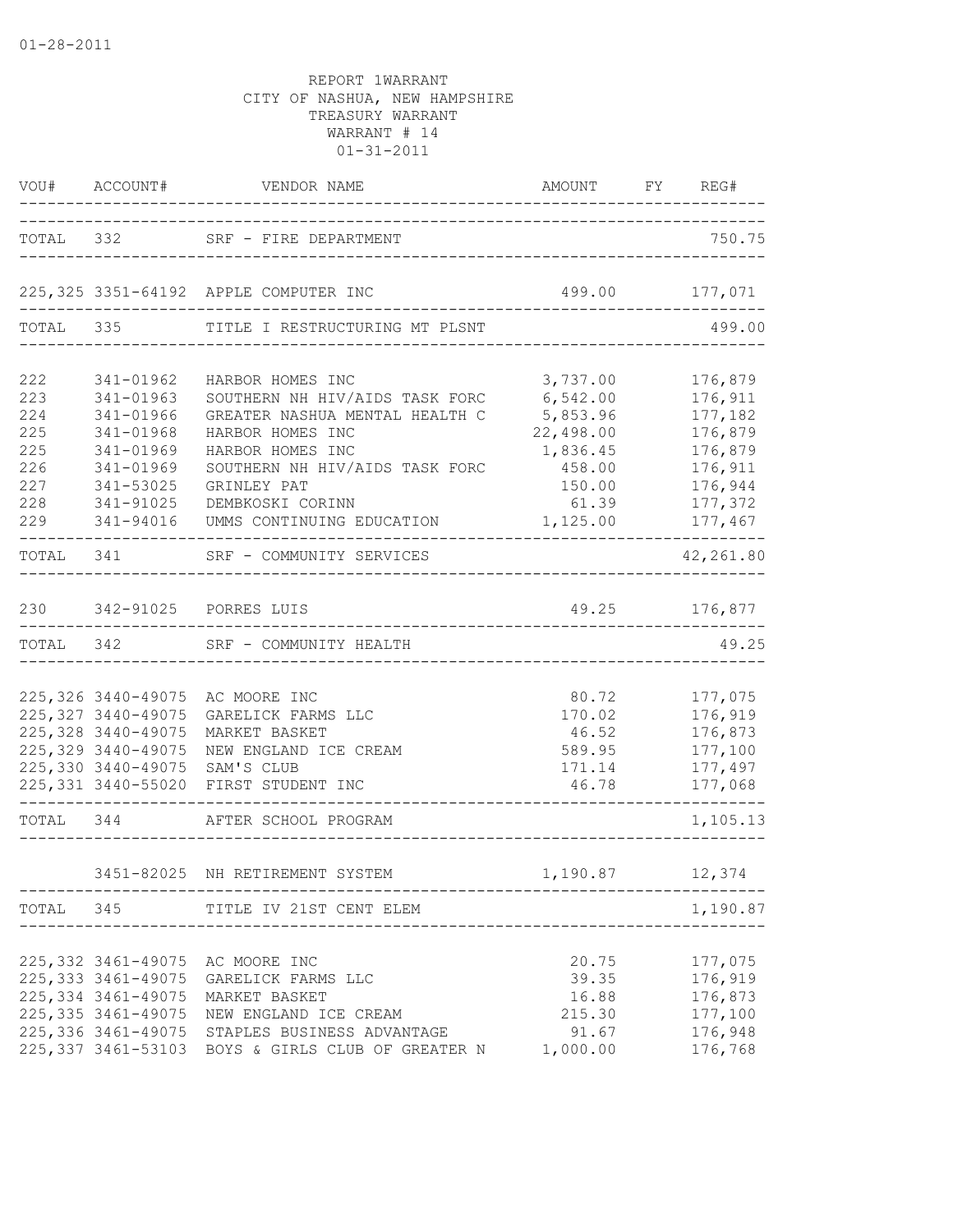| VOU#                                          | ACCOUNT#                                                      | VENDOR NAME                                                                                                                                                                                        | AMOUNT                                                                           | FY. | REG#                                                                      |
|-----------------------------------------------|---------------------------------------------------------------|----------------------------------------------------------------------------------------------------------------------------------------------------------------------------------------------------|----------------------------------------------------------------------------------|-----|---------------------------------------------------------------------------|
|                                               |                                                               | 225,338 3461-55020 FIRST STUDENT INC<br>3461-82025 NH RETIREMENT SYSTEM                                                                                                                            | 2,654.10<br>274.91                                                               |     | 177,068<br>12,374                                                         |
| TOTAL                                         | 346                                                           | TITLE IV 21ST CENT MIDDLE                                                                                                                                                                          |                                                                                  |     | 4,312.96                                                                  |
|                                               | 3468-82025<br>3468-91040<br>225,339 3468-91040                | NH RETIREMENT SYSTEM<br>CITIZENS BANK<br>QUIMBY DAVID                                                                                                                                              | 824.27<br>2,010.84<br>77.00                                                      |     | 12,374<br>12,390<br>177,179                                               |
| TOTAL                                         | 346                                                           | SMALLER LEARNING COMMUNITY                                                                                                                                                                         |                                                                                  |     | 2,912.11                                                                  |
|                                               | 225,340 3500-49035 AMAZON<br>225,341 3500-49035 ASCD          |                                                                                                                                                                                                    | 299.70<br>160.65                                                                 |     | 177,492<br>177,141                                                        |
| TOTAL 350                                     |                                                               | TITLE IIA HQT                                                                                                                                                                                      |                                                                                  |     | 460.35                                                                    |
|                                               |                                                               | 3501-82025 NH RETIREMENT SYSTEM                                                                                                                                                                    | 3,989.29                                                                         |     | 12,374                                                                    |
| TOTAL                                         | 350                                                           | TITLE IIA QUALITY TEACHERS                                                                                                                                                                         |                                                                                  |     | 3,989.29                                                                  |
|                                               |                                                               | 3601-82025 NH RETIREMENT SYSTEM                                                                                                                                                                    | 327.51                                                                           |     | 12,374                                                                    |
| TOTAL                                         | 360                                                           | DROPOUT PREVENTION ADULT ED                                                                                                                                                                        |                                                                                  |     | 327.51                                                                    |
| 234                                           | 373-53075                                                     | NASHUA REGIONAL PLANNING COMMI 2,306.25                                                                                                                                                            |                                                                                  |     | 177,214                                                                   |
| TOTAL                                         | 373                                                           | SRF - ECONOMIC DEVELOPMENT                                                                                                                                                                         |                                                                                  |     | 2,306.25                                                                  |
| 235<br>236<br>237<br>238<br>239<br>240<br>241 | 374-01310<br>374-01310<br>374-07248<br>374-07255<br>374-53063 | ANDRES INSTITUTE OF ART NASHUA<br>GREAT AMERICAN DOWNTOWN<br>CAHILL DAN<br>LAMPREY HEALTH CARE, INC<br>NASHUA REGIONAL PLANNING COMMI<br>374-53075 TF MORAN INC<br>374-59212 SHADLEY ASSOCIATES PC | 7,000.00<br>2,024.24<br>406.00<br>9,500.00<br>1,902.30<br>12,613.89<br>49,401.87 |     | 177,315<br>176,808<br>177,250<br>177,439<br>177,214<br>177,227<br>177,237 |
|                                               |                                                               | TOTAL 374 SRF - URBAN PROGRAMS                                                                                                                                                                     |                                                                                  |     | --------<br>82,848.30                                                     |
| 242<br>243<br>244                             | 375-45050<br>375-45050 OCLC INC<br>$375 - 705$                | --------------------------------------<br>BOSTON UNIVERSITY<br>WERNER-MICHON HEIKE                                                                                                                 | 10.00<br>575.00<br>60.85                                                         |     | 177,491<br>177,217<br>177,317                                             |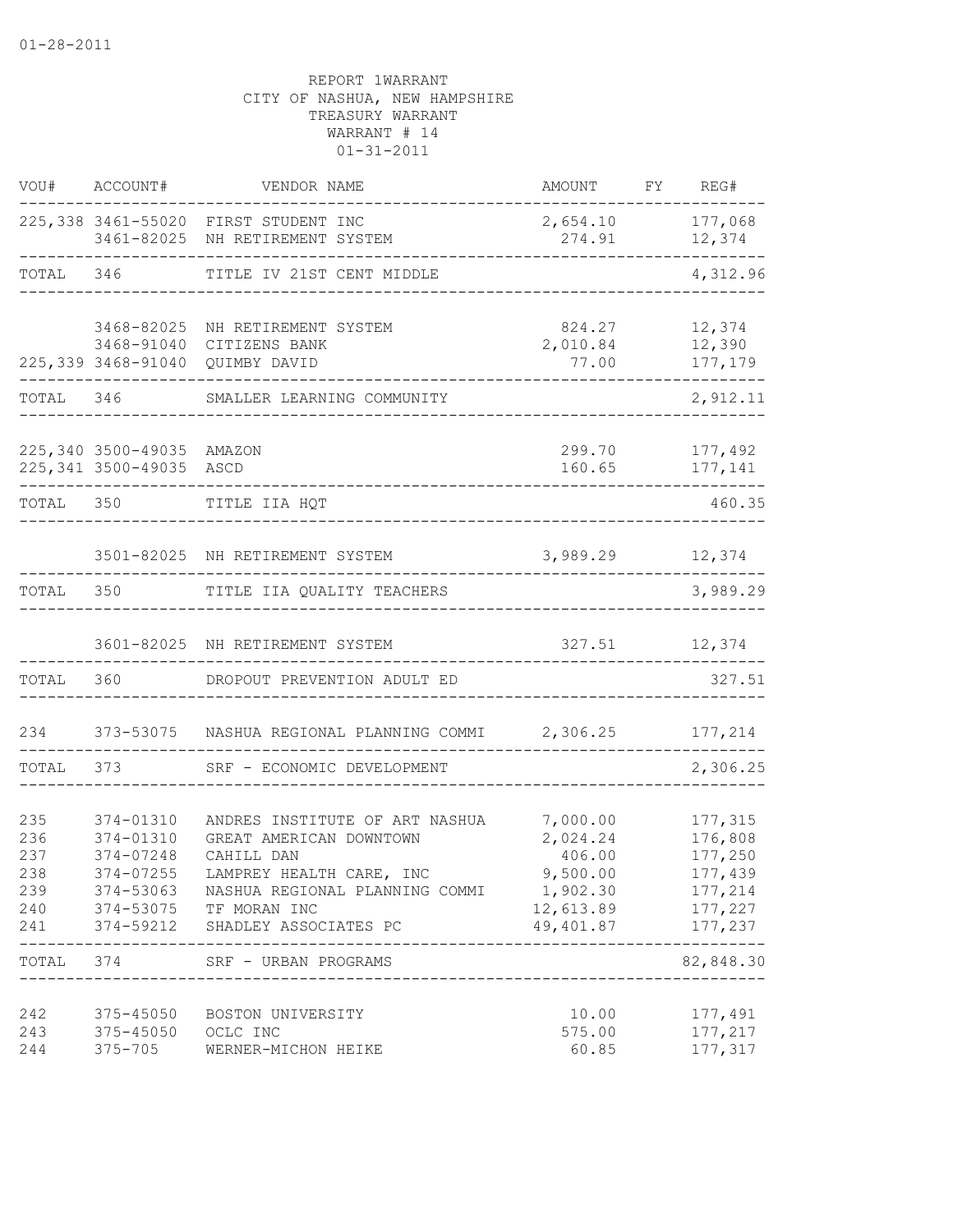|            | VOU# ACCOUNT#          |                                                                                         |                   | REG#               |
|------------|------------------------|-----------------------------------------------------------------------------------------|-------------------|--------------------|
|            |                        | TOTAL 375 SRF - PUBLIC LIBRARIES                                                        |                   | 645.85             |
|            |                        | 225,342 3751-49050 CAMBIUM LEARNING INC                                                 | 4, 141. 17        | 177,098            |
|            | 225, 343 3751-49050    | CURRICULUM ASSOCIATES, INC                                                              | 131.17            | 177,057            |
|            | 225, 344 3751-49050    | HEINEMANN                                                                               | 1,573.00          | 177,054            |
|            | 225, 345 3751-49050    | HM RECEIVABLES CO LLC                                                                   | 1,935.00          | 177, 173           |
|            | 225, 346 3751-49050    | MCGRAW HILL COMPANIES                                                                   | 2,017.95          | 176,842            |
|            | 225, 347 3751-49050    | SCHOOL SPECIALTY INC                                                                    | 100.11            | 177,053            |
|            | 225, 348 3751-53101    | SHEA DENISE                                                                             | 225.00 177,050    |                    |
|            | 225, 349 3751-53101    | WEDIKO CHILDREN'S SERVICES 2,376.00 176,918                                             |                   |                    |
|            |                        | 3751-82025 NH RETIREMENT SYSTEM                                                         | 1, 141.87 12, 374 |                    |
|            |                        | ------------------------<br>TOTAL 375 ARRA TITLE I<br>--------------------------------- |                   | 13,641.27          |
|            |                        |                                                                                         |                   |                    |
|            |                        | 3761-31005 FAIRPOINT COMMUNICATIONS 152.76                                              |                   | 177,448            |
|            | 225,350 3761-31005     | ONE COMMUNICATIONS                                                                      | 5.31              | 177,486            |
|            | 225, 351 3761-42010    | THOMPSON BROOKS                                                                         | 33.98             | 176,965            |
|            | 225, 352 3761-49035    | BARNES & NOBLE INC                                                                      | 54.88             | 176,723            |
|            | 225, 353 3761-49035    | EDUCATION NORTHWEST                                                                     | 1,037.75          | 177,202            |
|            | 225, 354 3761-49035    | VANCE MICHELE                                                                           | 143.68            | 177,095            |
|            | 225, 355 3761-49050    | MICHAUD CYNTHIA                                                                         | 283.09            | 177,039            |
|            | 225,356 3761-49050     | REALLY GOOD STUFF INC                                                                   | 89.84             | 177,040            |
|            | 225, 357 3761-49050    | SCHOOL SPECIALTY INC                                                                    | 125.88            | 177,053            |
|            | 225, 358 3761-49050    | THOMPSON BROOKS                                                                         | 62.03             | 176,965            |
|            | 225, 359 3761-49075    | AMAZON                                                                                  | 259.98            | 177,492            |
|            | 225,360 3761-49075     | RODRIGUEZ DOROTHY                                                                       | 20.00             | 177,351            |
|            | 225, 361 3761-49075    | UPSTART                                                                                 | 103.39            | 176,853            |
|            | 225, 362 3761-53101    | 1 CHOICE TUTORING INC                                                                   | 2,960.00          | 177,369            |
|            | 225, 363 3761-53101    | ACES                                                                                    | 6,120.83          | 177,171            |
|            | 225,364 3761-53101     | BLUNT STEVE                                                                             | 200.00            | 177,072            |
|            | 225, 365 3761-53101    | SYLVAN LEARNING CENTER                                                                  | 2,070.00          | 177,339            |
|            | 225,366 3761-56020     | FIRST CHURCH                                                                            | 3,455.00          | 176,809            |
|            | 225, 367 3761-63085    | SCHOOL SPECIALTY INC                                                                    | 712.25            | 177,053            |
|            | 225,368 3761-64045     | PRO AV SYSTEMS INC                                                                      | 1,828.85          | 177,110            |
|            | 225,369 3761-64045     | TIGER DIRECT                                                                            | 2,394.98          | 176,838            |
|            |                        | 3761-82025 NH RETIREMENT SYSTEM                                                         | 1,742.70          | 12,374             |
|            | 3761-94030             | CITIZENS BANK                                                                           | 1,676.40          | 12,390             |
| TOTAL      | 376                    | TITLE IA<br>--------------------------                                                  |                   | 25,533.58          |
|            |                        |                                                                                         |                   |                    |
| 249        | 378-09023              | PRINT FACTORY                                                                           | 200.00            | 176,720<br>176,835 |
| 250<br>251 | 378-09043<br>378-09061 | CONWAY OFFICE PRODUCTS LLC<br>ARAMARK UNIFORM SERVICES                                  | 104.00<br>41.71   | 176,825            |
| 252        | 378-09061              | J P PEST SERVICES                                                                       | 5.28              | 176,900            |
|            |                        |                                                                                         |                   |                    |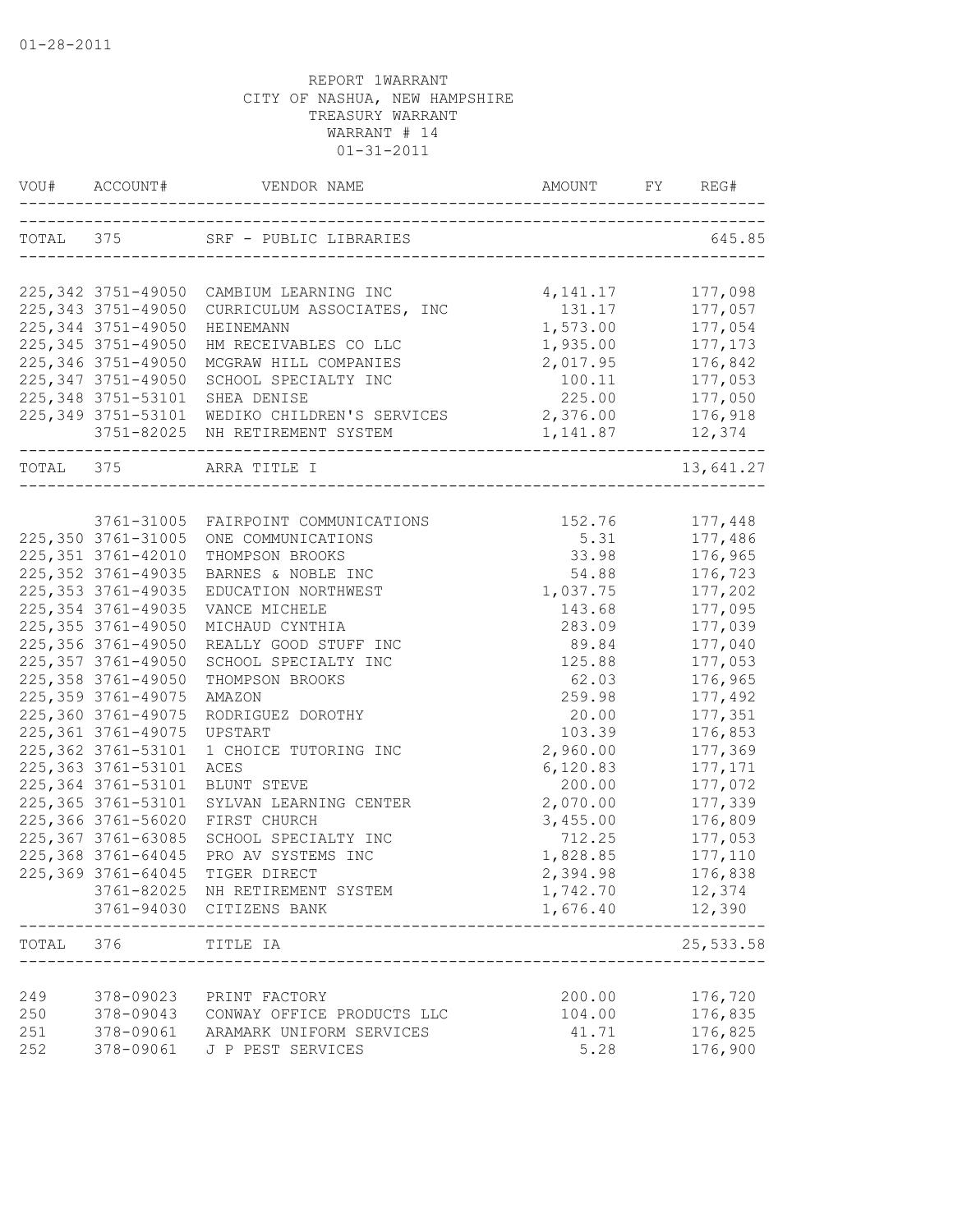| 378-09071<br>GLOBAL MONTELLO GROUP CORP 30,893.72<br>378-09081<br>MICHELIN NORTH AMERICA INC<br>212.66<br>378-09091<br>AIREX FILTER CORPORATION<br>124.72<br>378-09091<br>BOBCAT OF NEW HAMPSHIRE<br>148.30<br>2,671.74<br>378-09091<br>GILLIG LLC<br>378-09091<br>HOME DEPOT CREDIT SERVICES<br>135.45<br>378-09091<br>255.55<br>NAPA AUTO PARTS<br>378-09091<br>RYDER FLEET PRODUCTS.COM INC<br>101.53<br>378-09104<br>PSNH<br>323.80<br>378-09112<br>66.62<br>METROMEDIA ENERGY INC<br>378-09112<br>NATIONAL GRID<br>15.80<br>378-09114<br>METROMEDIA ENERGY INC<br>184.39<br>378-09114<br>NATIONAL GRID<br>129.46<br>378-09115<br>992.63<br>METROMEDIA ENERGY INC<br>378-09115<br>NATIONAL GRID<br>364.93<br>378-09120<br>148.59<br>PENNICHUCK WATER<br>378-09125<br>112.71<br>PENNICHUCK WATER<br>378-09125<br>67.08<br>PENNICHUCK WATER<br>378-09133<br>FAIRPOINT COMMUNICATIONS<br>152.50<br>272<br>378-09261<br>2,790.68<br>PATTEN ROBIN<br>$- - - - -$<br>TOTAL 378<br>TRANSPORTATION<br>3897-82025 NH RETIREMENT SYSTEM<br>408.92 12,374<br>TOTAL 389<br>GEN VOCATIONAL ED<br>30.00<br>DUSTIN MARIANNE<br>150.00<br>EDUCATIONAL OUTFITTERS<br>FIRST STUDENT INC<br>95.45<br>1,532.25<br>176,822<br>HEWLETT PACKARD COMPANY<br>239.95<br>AMAZON<br>5,400.44<br>B & H PHOTO VIDEO PRO AUDIO<br>BIOEXPRESS CORP<br>3,470.81<br>3901-82025<br>NH RETIREMENT SYSTEM<br>293.23<br>12,374<br><b>DUNN LAURA</b><br>20.40<br>225,378 3901-91040 EASTERN REGION PARTNERSHIP<br>30.00<br>38.76<br>38.76<br>177,195<br>177, 167<br>20.40<br>177,166<br>38.76<br>______________<br>11,399.21 | VOU# | ACCOUNT# | VENDOR NAME | AMOUNT | FY | REG#      |
|-------------------------------------------------------------------------------------------------------------------------------------------------------------------------------------------------------------------------------------------------------------------------------------------------------------------------------------------------------------------------------------------------------------------------------------------------------------------------------------------------------------------------------------------------------------------------------------------------------------------------------------------------------------------------------------------------------------------------------------------------------------------------------------------------------------------------------------------------------------------------------------------------------------------------------------------------------------------------------------------------------------------------------------------------------------------------------------------------------------------------------------------------------------------------------------------------------------------------------------------------------------------------------------------------------------------------------------------------------------------------------------------------------------------------------------------------------------------------------------------------------------------------------------------------------------------------------------------|------|----------|-------------|--------|----|-----------|
| 254<br>255<br>257<br>258<br>259<br>261<br>262<br>263<br>264<br>265<br>266<br>267<br>268<br>270<br>269<br>271<br>225, 373 3901-64045<br>225, 374 3901-64192<br>225,376 3901-64192<br>225,382 3901-91040 VERLEY MICHELE<br>TOTAL 390 PERKINS VOCATIONAL ED                                                                                                                                                                                                                                                                                                                                                                                                                                                                                                                                                                                                                                                                                                                                                                                                                                                                                                                                                                                                                                                                                                                                                                                                                                                                                                                                  | 253  |          |             |        |    | 177,454   |
| 256                                                                                                                                                                                                                                                                                                                                                                                                                                                                                                                                                                                                                                                                                                                                                                                                                                                                                                                                                                                                                                                                                                                                                                                                                                                                                                                                                                                                                                                                                                                                                                                       |      |          |             |        |    | 176,756   |
| 260<br>225,370 3901-49050<br>225, 371 3901-49050<br>225, 372 3901-55035<br>225, 375 3901-64192<br>225,377 3901-91040<br>225,379 3901-91040 PARADISE MALCOLM<br>225,380 3901-91040 SELLNER LINDA<br>225,381 3901-91040 VEIT TARA                                                                                                                                                                                                                                                                                                                                                                                                                                                                                                                                                                                                                                                                                                                                                                                                                                                                                                                                                                                                                                                                                                                                                                                                                                                                                                                                                           |      |          |             |        |    | 176,801   |
|                                                                                                                                                                                                                                                                                                                                                                                                                                                                                                                                                                                                                                                                                                                                                                                                                                                                                                                                                                                                                                                                                                                                                                                                                                                                                                                                                                                                                                                                                                                                                                                           |      |          |             |        |    | 176,852   |
|                                                                                                                                                                                                                                                                                                                                                                                                                                                                                                                                                                                                                                                                                                                                                                                                                                                                                                                                                                                                                                                                                                                                                                                                                                                                                                                                                                                                                                                                                                                                                                                           |      |          |             |        |    | 176,935   |
|                                                                                                                                                                                                                                                                                                                                                                                                                                                                                                                                                                                                                                                                                                                                                                                                                                                                                                                                                                                                                                                                                                                                                                                                                                                                                                                                                                                                                                                                                                                                                                                           |      |          |             |        |    | 177, 411  |
|                                                                                                                                                                                                                                                                                                                                                                                                                                                                                                                                                                                                                                                                                                                                                                                                                                                                                                                                                                                                                                                                                                                                                                                                                                                                                                                                                                                                                                                                                                                                                                                           |      |          |             |        |    | 176,959   |
|                                                                                                                                                                                                                                                                                                                                                                                                                                                                                                                                                                                                                                                                                                                                                                                                                                                                                                                                                                                                                                                                                                                                                                                                                                                                                                                                                                                                                                                                                                                                                                                           |      |          |             |        |    | 176,961   |
|                                                                                                                                                                                                                                                                                                                                                                                                                                                                                                                                                                                                                                                                                                                                                                                                                                                                                                                                                                                                                                                                                                                                                                                                                                                                                                                                                                                                                                                                                                                                                                                           |      |          |             |        |    | 177,476   |
|                                                                                                                                                                                                                                                                                                                                                                                                                                                                                                                                                                                                                                                                                                                                                                                                                                                                                                                                                                                                                                                                                                                                                                                                                                                                                                                                                                                                                                                                                                                                                                                           |      |          |             |        |    | 177,447   |
|                                                                                                                                                                                                                                                                                                                                                                                                                                                                                                                                                                                                                                                                                                                                                                                                                                                                                                                                                                                                                                                                                                                                                                                                                                                                                                                                                                                                                                                                                                                                                                                           |      |          |             |        |    | 177,440   |
|                                                                                                                                                                                                                                                                                                                                                                                                                                                                                                                                                                                                                                                                                                                                                                                                                                                                                                                                                                                                                                                                                                                                                                                                                                                                                                                                                                                                                                                                                                                                                                                           |      |          |             |        |    | 177,447   |
|                                                                                                                                                                                                                                                                                                                                                                                                                                                                                                                                                                                                                                                                                                                                                                                                                                                                                                                                                                                                                                                                                                                                                                                                                                                                                                                                                                                                                                                                                                                                                                                           |      |          |             |        |    | 177,440   |
|                                                                                                                                                                                                                                                                                                                                                                                                                                                                                                                                                                                                                                                                                                                                                                                                                                                                                                                                                                                                                                                                                                                                                                                                                                                                                                                                                                                                                                                                                                                                                                                           |      |          |             |        |    | 177,447   |
|                                                                                                                                                                                                                                                                                                                                                                                                                                                                                                                                                                                                                                                                                                                                                                                                                                                                                                                                                                                                                                                                                                                                                                                                                                                                                                                                                                                                                                                                                                                                                                                           |      |          |             |        |    | 177,440   |
|                                                                                                                                                                                                                                                                                                                                                                                                                                                                                                                                                                                                                                                                                                                                                                                                                                                                                                                                                                                                                                                                                                                                                                                                                                                                                                                                                                                                                                                                                                                                                                                           |      |          |             |        |    | 176,718   |
|                                                                                                                                                                                                                                                                                                                                                                                                                                                                                                                                                                                                                                                                                                                                                                                                                                                                                                                                                                                                                                                                                                                                                                                                                                                                                                                                                                                                                                                                                                                                                                                           |      |          |             |        |    | 176,718   |
|                                                                                                                                                                                                                                                                                                                                                                                                                                                                                                                                                                                                                                                                                                                                                                                                                                                                                                                                                                                                                                                                                                                                                                                                                                                                                                                                                                                                                                                                                                                                                                                           |      |          |             |        |    | 177, 415  |
|                                                                                                                                                                                                                                                                                                                                                                                                                                                                                                                                                                                                                                                                                                                                                                                                                                                                                                                                                                                                                                                                                                                                                                                                                                                                                                                                                                                                                                                                                                                                                                                           |      |          |             |        |    | 177,452   |
|                                                                                                                                                                                                                                                                                                                                                                                                                                                                                                                                                                                                                                                                                                                                                                                                                                                                                                                                                                                                                                                                                                                                                                                                                                                                                                                                                                                                                                                                                                                                                                                           |      |          |             |        |    | 177,373   |
|                                                                                                                                                                                                                                                                                                                                                                                                                                                                                                                                                                                                                                                                                                                                                                                                                                                                                                                                                                                                                                                                                                                                                                                                                                                                                                                                                                                                                                                                                                                                                                                           |      |          |             |        |    | 40,243.85 |
|                                                                                                                                                                                                                                                                                                                                                                                                                                                                                                                                                                                                                                                                                                                                                                                                                                                                                                                                                                                                                                                                                                                                                                                                                                                                                                                                                                                                                                                                                                                                                                                           |      |          |             |        |    |           |
|                                                                                                                                                                                                                                                                                                                                                                                                                                                                                                                                                                                                                                                                                                                                                                                                                                                                                                                                                                                                                                                                                                                                                                                                                                                                                                                                                                                                                                                                                                                                                                                           |      |          |             |        |    | 408.92    |
|                                                                                                                                                                                                                                                                                                                                                                                                                                                                                                                                                                                                                                                                                                                                                                                                                                                                                                                                                                                                                                                                                                                                                                                                                                                                                                                                                                                                                                                                                                                                                                                           |      |          |             |        |    |           |
|                                                                                                                                                                                                                                                                                                                                                                                                                                                                                                                                                                                                                                                                                                                                                                                                                                                                                                                                                                                                                                                                                                                                                                                                                                                                                                                                                                                                                                                                                                                                                                                           |      |          |             |        |    | 177,043   |
|                                                                                                                                                                                                                                                                                                                                                                                                                                                                                                                                                                                                                                                                                                                                                                                                                                                                                                                                                                                                                                                                                                                                                                                                                                                                                                                                                                                                                                                                                                                                                                                           |      |          |             |        |    | 177,342   |
|                                                                                                                                                                                                                                                                                                                                                                                                                                                                                                                                                                                                                                                                                                                                                                                                                                                                                                                                                                                                                                                                                                                                                                                                                                                                                                                                                                                                                                                                                                                                                                                           |      |          |             |        |    | 177,068   |
|                                                                                                                                                                                                                                                                                                                                                                                                                                                                                                                                                                                                                                                                                                                                                                                                                                                                                                                                                                                                                                                                                                                                                                                                                                                                                                                                                                                                                                                                                                                                                                                           |      |          |             |        |    |           |
|                                                                                                                                                                                                                                                                                                                                                                                                                                                                                                                                                                                                                                                                                                                                                                                                                                                                                                                                                                                                                                                                                                                                                                                                                                                                                                                                                                                                                                                                                                                                                                                           |      |          |             |        |    | 177,492   |
|                                                                                                                                                                                                                                                                                                                                                                                                                                                                                                                                                                                                                                                                                                                                                                                                                                                                                                                                                                                                                                                                                                                                                                                                                                                                                                                                                                                                                                                                                                                                                                                           |      |          |             |        |    | 176,729   |
|                                                                                                                                                                                                                                                                                                                                                                                                                                                                                                                                                                                                                                                                                                                                                                                                                                                                                                                                                                                                                                                                                                                                                                                                                                                                                                                                                                                                                                                                                                                                                                                           |      |          |             |        |    | 177,359   |
|                                                                                                                                                                                                                                                                                                                                                                                                                                                                                                                                                                                                                                                                                                                                                                                                                                                                                                                                                                                                                                                                                                                                                                                                                                                                                                                                                                                                                                                                                                                                                                                           |      |          |             |        |    |           |
|                                                                                                                                                                                                                                                                                                                                                                                                                                                                                                                                                                                                                                                                                                                                                                                                                                                                                                                                                                                                                                                                                                                                                                                                                                                                                                                                                                                                                                                                                                                                                                                           |      |          |             |        |    | 177,036   |
|                                                                                                                                                                                                                                                                                                                                                                                                                                                                                                                                                                                                                                                                                                                                                                                                                                                                                                                                                                                                                                                                                                                                                                                                                                                                                                                                                                                                                                                                                                                                                                                           |      |          |             |        |    | 177,355   |
|                                                                                                                                                                                                                                                                                                                                                                                                                                                                                                                                                                                                                                                                                                                                                                                                                                                                                                                                                                                                                                                                                                                                                                                                                                                                                                                                                                                                                                                                                                                                                                                           |      |          |             |        |    | 177,130   |
|                                                                                                                                                                                                                                                                                                                                                                                                                                                                                                                                                                                                                                                                                                                                                                                                                                                                                                                                                                                                                                                                                                                                                                                                                                                                                                                                                                                                                                                                                                                                                                                           |      |          |             |        |    |           |
|                                                                                                                                                                                                                                                                                                                                                                                                                                                                                                                                                                                                                                                                                                                                                                                                                                                                                                                                                                                                                                                                                                                                                                                                                                                                                                                                                                                                                                                                                                                                                                                           |      |          |             |        |    |           |
|                                                                                                                                                                                                                                                                                                                                                                                                                                                                                                                                                                                                                                                                                                                                                                                                                                                                                                                                                                                                                                                                                                                                                                                                                                                                                                                                                                                                                                                                                                                                                                                           |      |          |             |        |    |           |
|                                                                                                                                                                                                                                                                                                                                                                                                                                                                                                                                                                                                                                                                                                                                                                                                                                                                                                                                                                                                                                                                                                                                                                                                                                                                                                                                                                                                                                                                                                                                                                                           |      |          |             |        |    |           |
| 225,383 3927-49050 A & E ROASTERY<br>351.70 177,347                                                                                                                                                                                                                                                                                                                                                                                                                                                                                                                                                                                                                                                                                                                                                                                                                                                                                                                                                                                                                                                                                                                                                                                                                                                                                                                                                                                                                                                                                                                                       |      |          |             |        |    |           |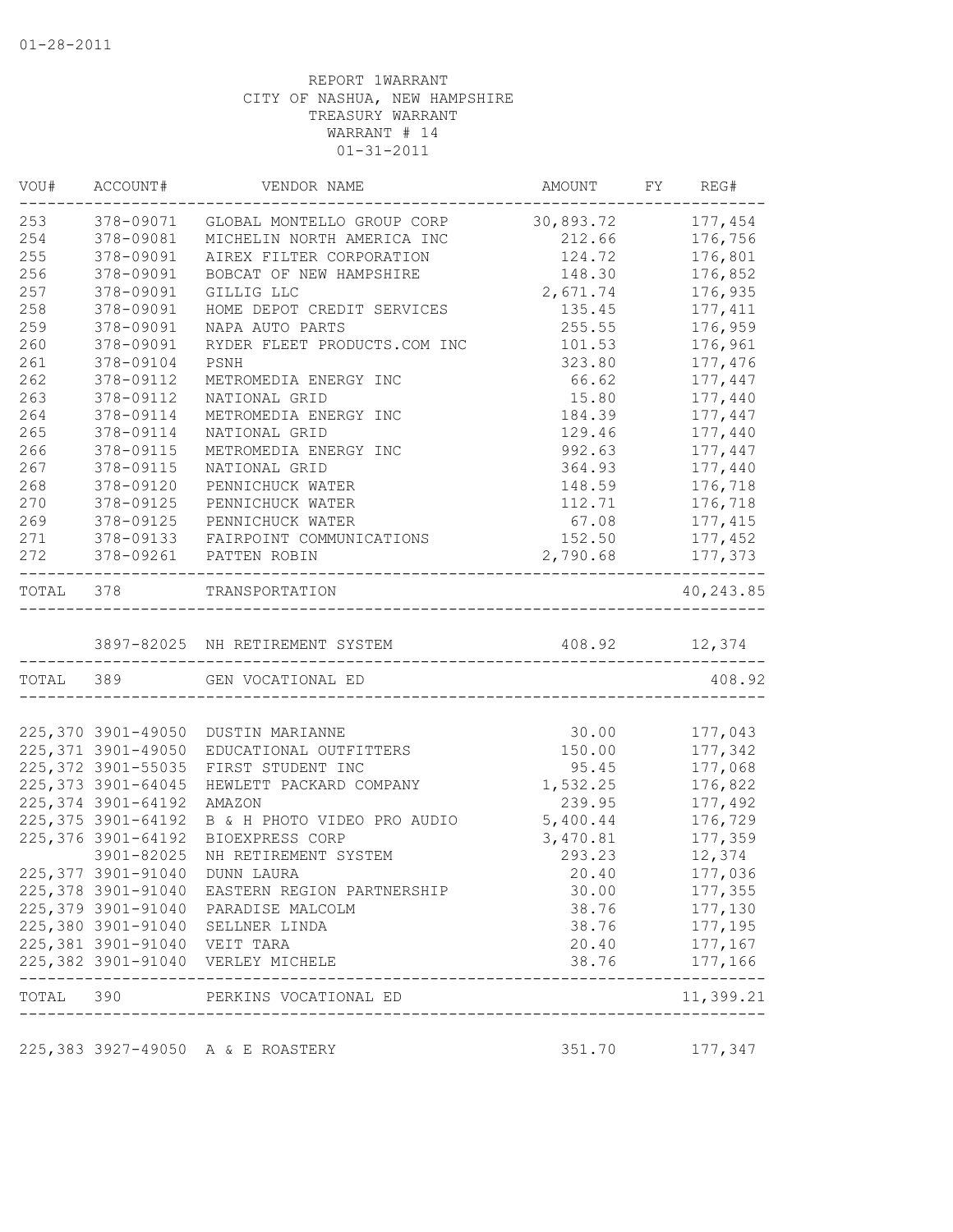| VOU#      | ACCOUNT#                                                                                                                                                             | VENDOR NAME                                                                                                                                                                                                          | AMOUNT                                                                          | FY | REG#                                                                                |
|-----------|----------------------------------------------------------------------------------------------------------------------------------------------------------------------|----------------------------------------------------------------------------------------------------------------------------------------------------------------------------------------------------------------------|---------------------------------------------------------------------------------|----|-------------------------------------------------------------------------------------|
|           | 225,384 3927-49050<br>225,385 3927-49050<br>225,386 3927-49050<br>225,387 3927-53100                                                                                 | CENTRAL PAPER PRODUCTS CO<br>HANNAFORD<br>MARKET BASKET<br>D A BUCCI & SONS INC                                                                                                                                      | 88.17<br>304.74<br>17.41<br>54.00                                               |    | 177,207<br>176,991<br>176,873<br>176,760                                            |
| TOTAL 392 |                                                                                                                                                                      | CULINARY ARTS                                                                                                                                                                                                        |                                                                                 |    | 816.02                                                                              |
|           |                                                                                                                                                                      | 3937-82025 NH RETIREMENT SYSTEM                                                                                                                                                                                      | 154.20                                                                          |    | 12,374                                                                              |
| TOTAL     | 393                                                                                                                                                                  | DAY CARE                                                                                                                                                                                                             |                                                                                 |    | 154.20                                                                              |
|           | 225,388 3940-49035<br>225,389 3940-49035<br>225,390 3940-49075<br>225,391 3940-49075<br>225,392 3940-49075<br>225,393 3940-53102<br>225,394 3940-64045<br>3940-82025 | PYRAMID EDUCATIONAL CONSULTANT<br>SUPER DUPER PUBLICATIONS<br>MAYER-JOHNSON LLC<br>PEARSON EDUCATION INC<br>SUPER DUPER PUBLICATIONS<br>SOUTHEASTERN REGIONAL EDUCATIO<br>APPLE COMPUTER INC<br>NH RETIREMENT SYSTEM | 170.40<br>36.90<br>89.95<br>7,280.39<br>58.80<br>2,150.00<br>499.00<br>2,808.74 |    | 177,092<br>176,753<br>177,362<br>177,089<br>176,753<br>177,037<br>177,071<br>12,374 |
| TOTAL 394 |                                                                                                                                                                      | ARRA IDEA SPEC ED                                                                                                                                                                                                    |                                                                                 |    | 13,094.18                                                                           |
|           | 3951-49075<br>225, 395 3951-53109<br>3951-82025<br>3951-91040                                                                                                        | CITIZENS BANK<br>INTERIM HEALTHCARE OF THE NORT<br>NH RETIREMENT SYSTEM<br>CITIZENS BANK                                                                                                                             | 83.70<br>2,184.00<br>11,025.87<br>439.80                                        |    | 12,390<br>176,913<br>12,374<br>12,390                                               |
| TOTAL     | 395                                                                                                                                                                  | IDEA B SPECIAL EDUCATION                                                                                                                                                                                             |                                                                                 |    | 13,733.37                                                                           |
|           |                                                                                                                                                                      | 3961-82025 NH RETIREMENT SYSTEM                                                                                                                                                                                      | 272.19                                                                          |    | 12,374                                                                              |
| TOTAL     | 396                                                                                                                                                                  | IDEA PRESCHOOL                                                                                                                                                                                                       |                                                                                 |    | 272.19                                                                              |
|           |                                                                                                                                                                      |                                                                                                                                                                                                                      |                                                                                 |    |                                                                                     |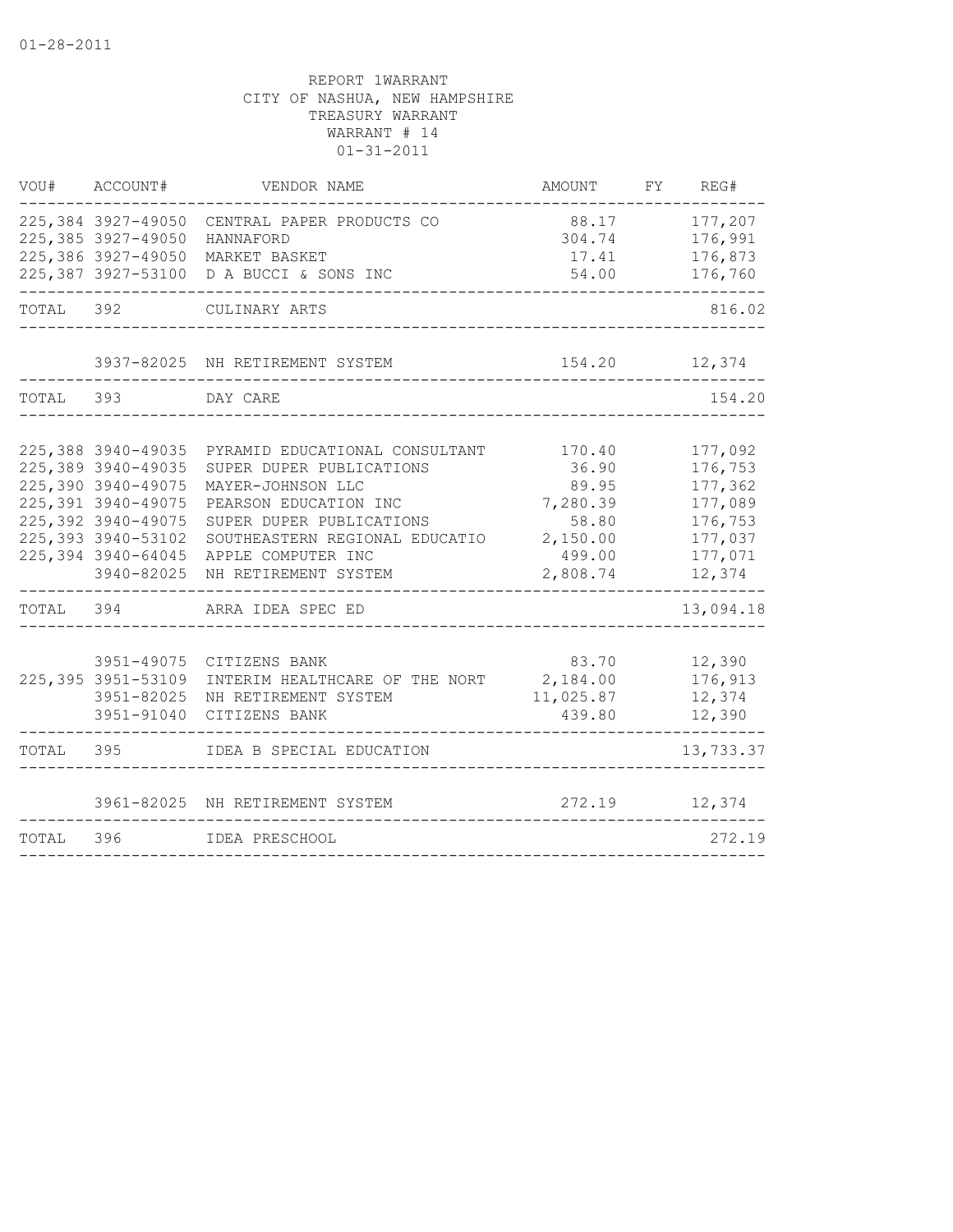| ACCOUNT# | VENDOR NAME       |                                                                                                                                                                                             | REG#                                                                                  |
|----------|-------------------|---------------------------------------------------------------------------------------------------------------------------------------------------------------------------------------------|---------------------------------------------------------------------------------------|
|          |                   |                                                                                                                                                                                             |                                                                                       |
|          | AUTO PERMITS      |                                                                                                                                                                                             | 134.00                                                                                |
|          |                   |                                                                                                                                                                                             |                                                                                       |
|          | MARRIAGE LICENSES |                                                                                                                                                                                             | 1,591.00                                                                              |
|          |                   |                                                                                                                                                                                             |                                                                                       |
|          | CERTIFIED COPIES  |                                                                                                                                                                                             | 8,157.00                                                                              |
|          | 280 413-303       | 412-180 LOPEZ LEONARDO<br>TOTAL 412-18 FINANCIAL SERVICES<br>413-203 TREASURER STATE OF NH<br>TOTAL 413-20 CITY CLERK'S OFFICE<br>TREASURER STATE OF NH<br>TOTAL 413-30 CITY CLERK'S OFFICE | AMOUNT FY<br>72.00 177,323<br>62.00 177,312<br>1,591.00 177,423<br>8, 157.00 177, 423 |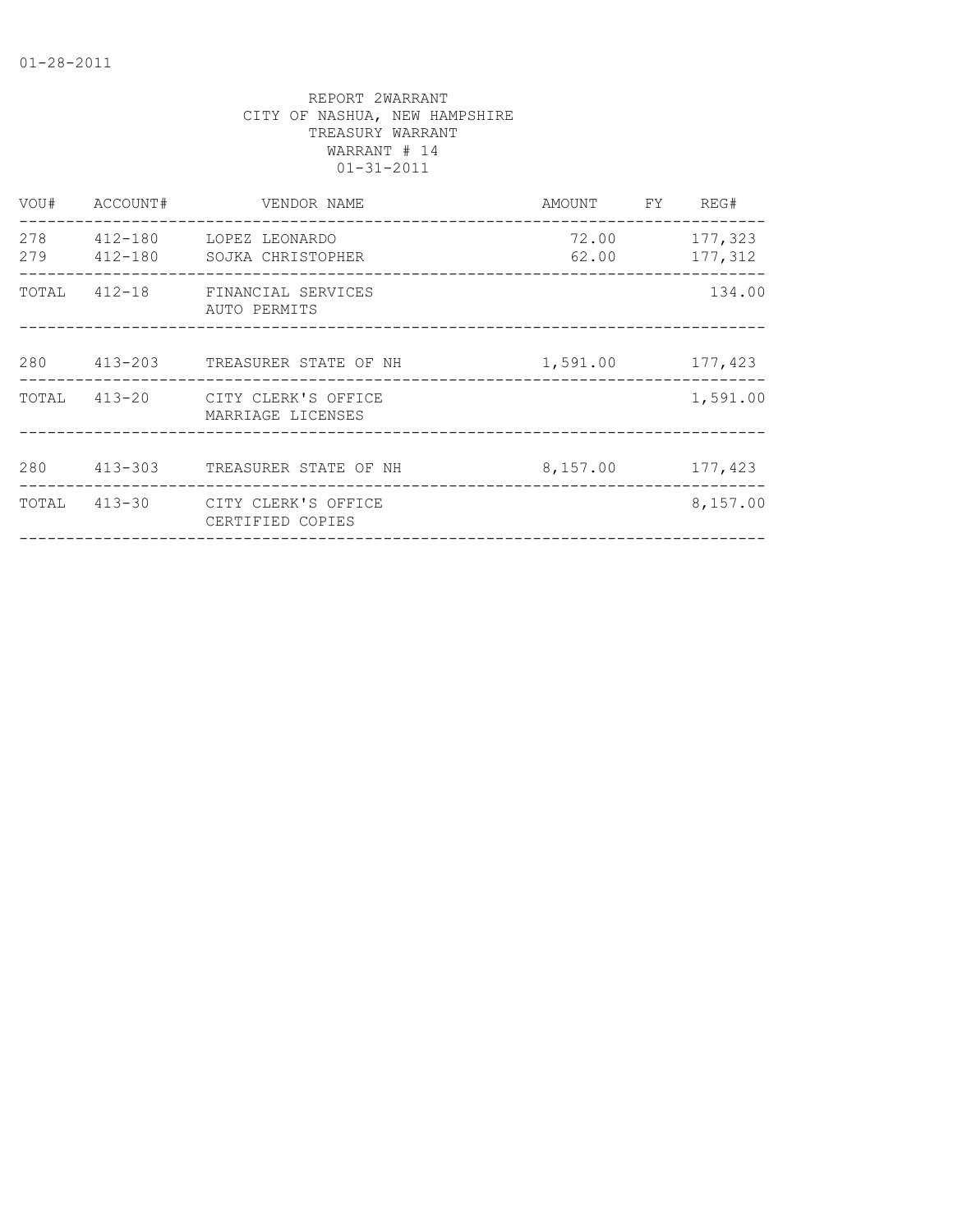| VOU#       | ACCOUNT#                   | VENDOR NAME                                          | AMOUNT          | FY REG#            |
|------------|----------------------------|------------------------------------------------------|-----------------|--------------------|
| 281        | 501-98015                  | CITIZENS BANK                                        | 69.77           | 12,390             |
| 281        | 501-98029                  | CITIZENS BANK                                        | 42.02           | 12,390             |
| 282        | 501-72010                  | CONWAY OFFICE PRODUCTS LLC                           | 60.00           | 176,835            |
| 283        | $501 - 94005$              | GREATER NASHUA CHAMBER OF COMM                       | 65.00           | 176,973            |
| TOTAL      | 501                        | MAYOR'S OFFICE                                       |                 | 236.79             |
|            |                            |                                                      |                 |                    |
| 284<br>285 | 502-94020<br>$502 - 49025$ | BENNETT STEPHEN M<br>BNA BOOKS/DIV OF BNA            | 565.60          | 176,716            |
| 286        | 502-94020                  | CITIZENS BANK                                        | 227.14          | 177,445<br>12,390  |
| 287        | 502-72010                  | CONWAY OFFICE PRODUCTS LLC                           | 50.00<br>99.00  | 176,835            |
| 288        | $502 - 49025$              | LEXIS NEXIS MATTHEW BENDER                           | 466.69          | 177, 413           |
| 289        | $502 - 49025$              | MATTHEW BENDER & CO INC                              | 696.88          | 177,493            |
| 290        | 502-91015                  | PETTY CASH                                           | 88.00           | 176,712            |
| 291        | $502 - 41005$              | STAPLES ADVANTAGE                                    | 58.15           | 177,006            |
| 291        | 502-41015                  | STAPLES ADVANTAGE                                    | 100.62          | 177,006            |
| 292        | 502-49025                  | WEST PAYMENT CENTER                                  | 121.00          | 177, 414           |
| TOTAL      | 502                        | LEGAL DEPARTMENT                                     |                 | 2,473.08           |
|            |                            |                                                      |                 |                    |
| 293        |                            | 503-72010 CONWAY OFFICE PRODUCTS LLC                 | 161.00          | 176,835            |
| 294        | 503-41015                  | TREASURER STATE OF NH                                | 150.00          | 177,484            |
| TOTAL      | 503                        | BOARD OF ALDERMEN                                    |                 | 311.00             |
|            |                            |                                                      |                 |                    |
| 295        | 505-81011                  | AMERICAN RED CROSS                                   | 3,125.00        | 177,243            |
| 296        | 505-81032                  | HARBOR HOMES INC                                     | 4,250.00        | 176,879            |
| 296        | 505-81033                  | HARBOR HOMES INC                                     | 9,500.00        | 176,879            |
| 297        | 505-81024                  | HOME HEALTH & HOSPICE CARE                           | 5,750.00        | 176,828            |
| 298        | 505-81121                  | NASHUA POLICE ATHLETIC LEAGUE                        | 3,750.00        | 176,995            |
| TOTAL      | 505                        | CIVIC & COMM. ACTIVITIES                             |                 | 26,375.00          |
|            |                            |                                                      |                 |                    |
| 299        |                            | 506-31005 AMERICAN TELECOM SERVICES LLC              | 500.00          | 176,903            |
| 300<br>301 | 506-31005<br>506-31005     | COMCAST                                              | 64.15<br>770.95 | 177,438<br>177,448 |
|            |                            | FAIRPOINT COMMUNICATIONS<br>FAIRPOINT COMMUNICATIONS |                 | 177,452            |
| 302<br>303 | 506-31005<br>506-31005     | GOVCONNECTION INC                                    | 63.02<br>262.01 | 176,731            |
| 304        |                            | PAETEC COMMUNICATIONS INC                            | 4,967.42        | 177,403            |
| 305        | 506-31005<br>506-31005     | VERIZON WIRELESS                                     | 60.07           | 177,431            |
| TOTAL 506  |                            | TELECOMMUNICATIONS                                   |                 | 6,687.62           |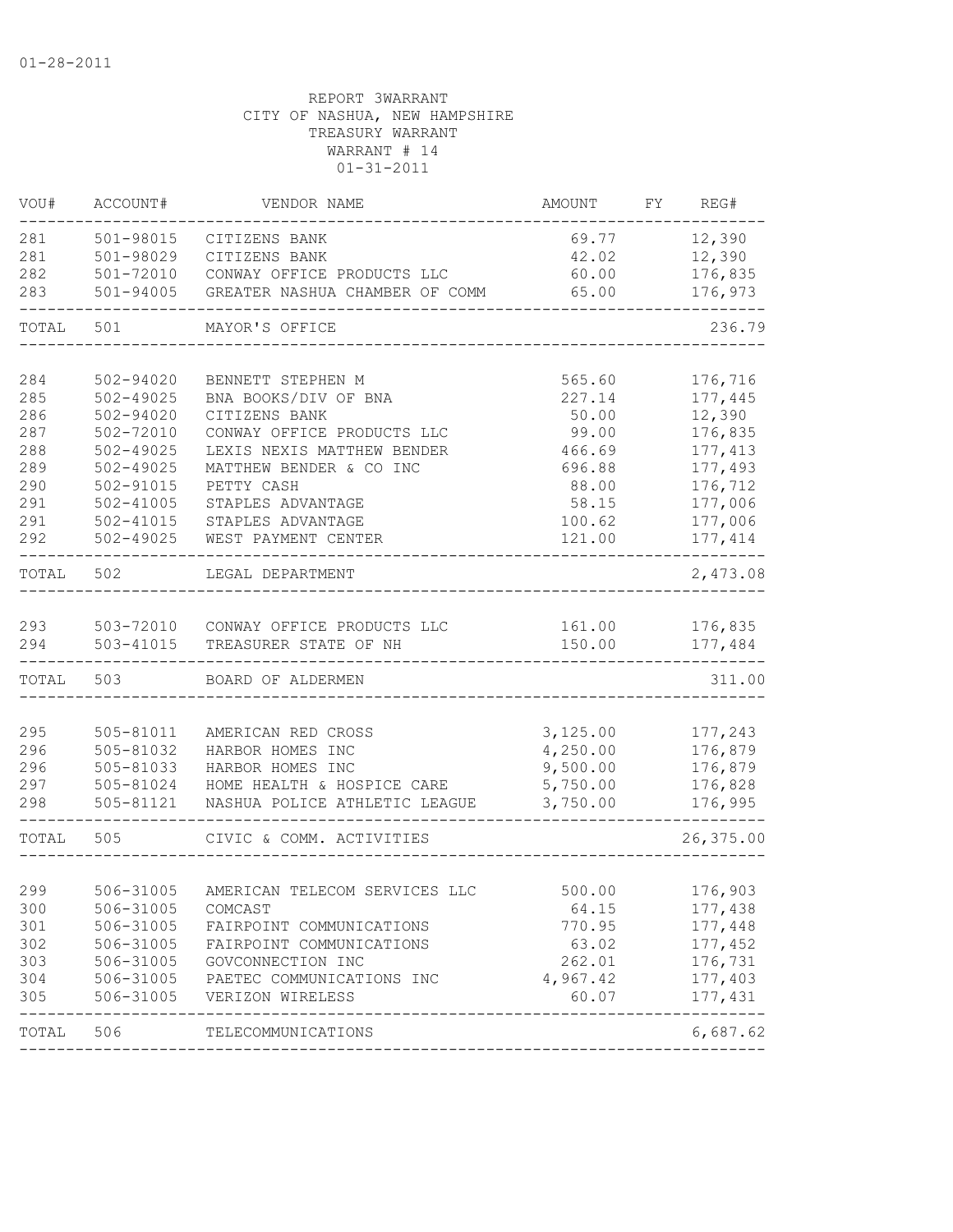| VOU#  | ACCOUNT#               | VENDOR NAME                              | AMOUNT          | FY. | REG#          |
|-------|------------------------|------------------------------------------|-----------------|-----|---------------|
| 306   | 507-82020              | NH RETIREMENT SYSTEM                     | 222,707.36      |     | 12,374        |
| 306   | 507-82025              | NH RETIREMENT SYSTEM                     | 120,425.05      |     | 12,374        |
| 306   | 507-82030              | NH RETIREMENT SYSTEM                     | 208,921.00      |     | 12,374        |
| 306   | 507-82035              | NH RETIREMENT SYSTEM                     | 339, 961.35     |     | 12,374        |
| 306   | 507-82040              | NH RETIREMENT SYSTEM                     | 90,736.14       |     | 12,374        |
| TOTAL | 507                    | PENSIONS                                 |                 |     | 982,750.90    |
| 307   | 511-72010              | CONWAY OFFICE PRODUCTS LLC               | 60.00           |     | 176,835       |
| TOTAL | 511                    | CITI-STAT                                |                 |     | 60.00         |
| 308   | 512-41015              | ANCO SIGNS & STAMPS INC                  | 115.95          |     | 176,940       |
| 309   | 512-41005              | CONWAY OFFICE PRODUCTS LLC               | 298.00          |     | 176,835       |
| 309   |                        | CONWAY OFFICE PRODUCTS LLC               |                 |     | 176,835       |
| 310   | 512-72010              | DOCULYNX INC                             | 198.00          |     |               |
|       | 512-59095              |                                          | 523.42          |     | 177,242       |
| 311   | 512-72035<br>512-91015 | FORMAX & DIVISION OF BESCORP I           | 1,564.00        |     | 177,463       |
| 312   |                        | FREDETTE DAVID                           | 80.10           |     | 177,374       |
| 313   | 512-95010              | GOVERNMENT FINANCE OFFICERS AS           | 640.00          |     | 177,422       |
| 314   | 512-94005              | GREATER NASHUA CHAMBER OF COMM           | 30.00           |     | 176,973       |
| 315   | 512-41015              | PETTY CASH                               | 21.98           |     | 176,712       |
| 315   | 512-91015              | PETTY CASH                               | 42.00           |     | 176,712       |
| 315   | 512-94010              | PETTY CASH                               | 33.00           |     | 176,712       |
| 316   | 512-43005              | PRINTGRAPHICS OF MAINE                   | $-6.85$         |     | 176,797       |
| 316   | 512-59182              | PRINTGRAPHICS OF MAINE                   | 723.64          |     | 176,797       |
| 317   | 512-41005              | STAPLES ADVANTAGE                        | 137.16          |     | 177,006       |
| 317   | 512-41015              | STAPLES ADVANTAGE                        | 255.14          |     | 177,006       |
| TOTAL | 512                    | FINANCIAL SERVICES                       |                 |     | 4,655.54      |
| 318   | 513-43005              | ASSOCIATED BAG COMPANY                   | 12.29           |     | 176,844       |
| 318   | 513-49075              | ASSOCIATED BAG COMPANY                   | 52.00           |     | 176,844       |
| 319   | 513-72010              | CONWAY OFFICE PRODUCTS LLC               | 228.00          |     | 176,835       |
| 320   | 513-59100              | OCCUPATIONAL DRUG TESTING LLC            | 455.00          |     | 176,922       |
| 321   | 513-43005              | PETTY CASH                               | 17.00           |     | 176,712       |
|       |                        | TOTAL 513 CITY CLERK'S OFFICE            |                 |     | 764.29        |
|       |                        | 322 515-72010 CONWAY OFFICE PRODUCTS LLC | $99.00$ 176,835 |     |               |
|       |                        | TOTAL 515 HUMAN RESOURCES                |                 |     | 99.00         |
|       |                        |                                          |                 |     |               |
|       |                        | 323 516-41015 ANCO SIGNS & STAMPS INC    |                 |     | 63.45 176,940 |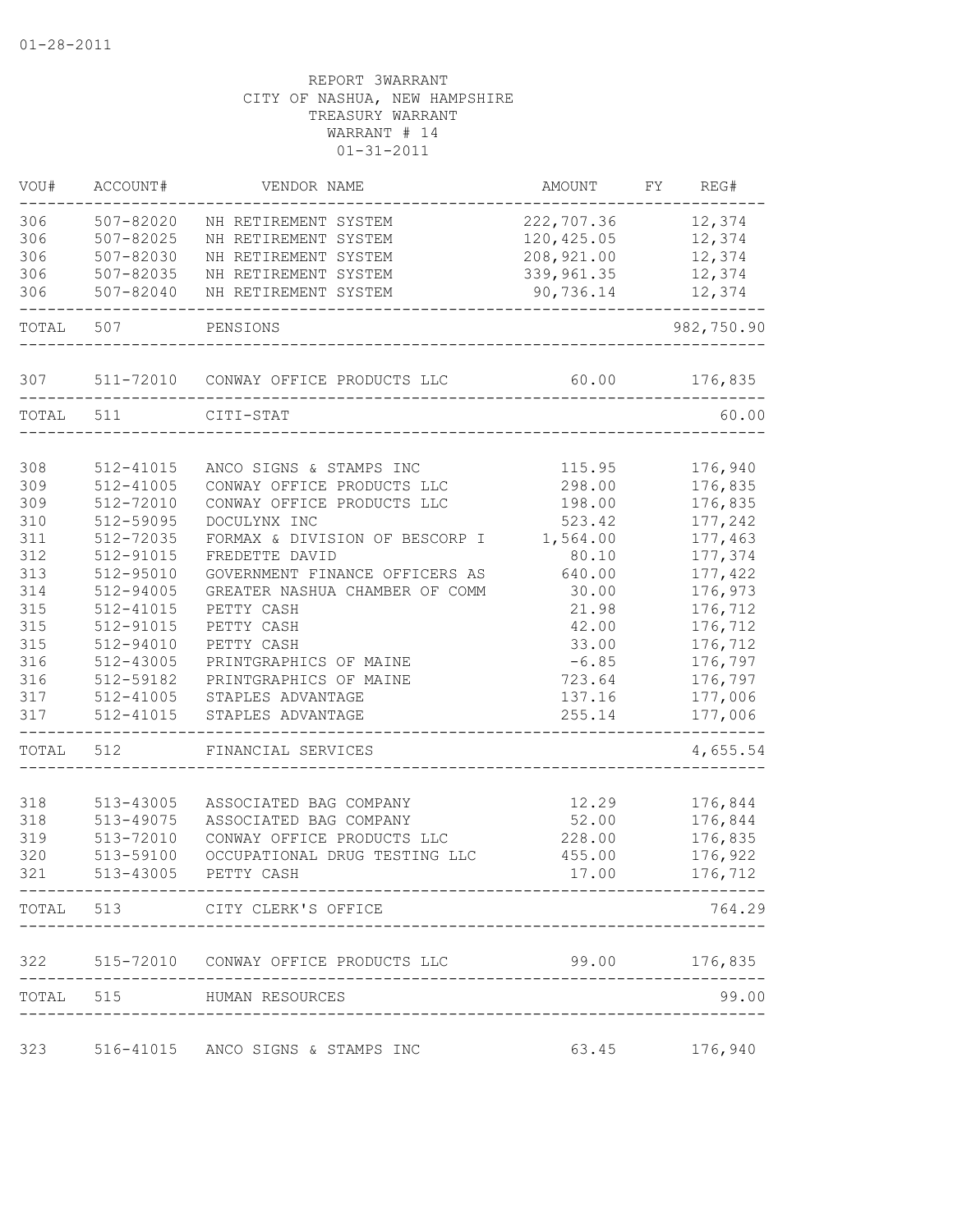| VOU#       | ACCOUNT#      | VENDOR NAME                                                   | AMOUNT             | FY | REG#               |
|------------|---------------|---------------------------------------------------------------|--------------------|----|--------------------|
| 324<br>325 | 516-45240     | 516-72010 CONWAY OFFICE PRODUCTS LLC<br>RIS PAPER COMPANY INC | 2,392.00<br>690.05 |    | 176,835<br>176,819 |
| TOTAL      | 516           | PURCHASING DEPARTMENT                                         |                    |    | 3,145.50           |
|            |               |                                                               |                    |    |                    |
| 326        | 517-75023     | ALL PARTITIONS AND PARTS                                      | 59.00              |    | 177,319            |
| 327        | 517-75023     | BLUE TARP FINANCIAL, INC                                      | 40.73              |    | 177,466            |
| 328        | 517-75015     | HEATING SPECIALTIES OF NH INC                                 | 17.28              |    | 177,191            |
| 329        | 517-75130     | J LAWRENCE HALL INC                                           | 345.00             |    | 177,223            |
| 330        | $517 - 34015$ | METROMEDIA ENERGY INC                                         | 4,857.18           |    | 177,447            |
| 331        | $517 - 34015$ | NATIONAL GRID                                                 | 899.18             |    | 177,440            |
| 332        | 517-74085     | NEVERETTS SEW & VAC INC                                       | 35.00              |    | 176,761            |
| 333        | 517-75160     | PEABODY SUPPLY COMPANY                                        | 1.86               |    | 177,240            |
| 334        | 517-33005     | PENNICHUCK WATER                                              | 621.04             |    | 177, 415           |
| 335        | 517-49075     | PETTY CASH                                                    | 9.58               |    | 176,712            |
| 336        | 517-32005     | PUBLIC SERVICE OF NEW HAMPSHIR                                | 5,767.10           |    | 177,488            |
| TOTAL      | 517           | BUILDING MAINT - CITY ADMIN                                   |                    |    | 12,652.95          |
|            |               |                                                               |                    |    |                    |
| 337        | 519-72010     | CONWAY OFFICE PRODUCTS LLC                                    | 94.50              |    | 176,835            |
| 338        | 519-91005     | MARINO ANGELO                                                 | 61.30              |    | 177,375            |
| 339        | 519-95010     | NEW HAMPSHIRE BUSINESS REVIEW                                 | 32.00              |    | 177,408            |
| 340        | 519-95005     | NHAAO                                                         | 105.00             |    | 177,483            |
| 341        | 519-95005     | <b>NNEREN</b>                                                 | 54.00              |    | 177,455            |
| 342        | 519-41010     | STAPLES ADVANTAGE                                             | 37.04              |    | 177,006            |
| TOTAL      | 519           | ASSESSORS                                                     |                    |    | 383.84             |
|            |               |                                                               |                    |    |                    |
| 343        | 520-34015     | METROMEDIA ENERGY INC                                         | 735.95             |    | 177,447            |
| 344        | $520 - 34015$ | NATIONAL GRID                                                 | 379.92             |    | 177,440            |
| 345        | $520 - 32005$ | PENNICHUCK WATER                                              | 49.89              |    | 177, 415           |
| 346        | $520 - 32005$ | PSNH                                                          | 461.07             |    | 177,476            |
| TOTAL      | 520           | HUNT BUILDING                                                 |                    |    | 1,626.83           |
|            |               |                                                               |                    |    |                    |
| 347        | $522 - 49025$ | CITIZENS BANK                                                 | 136.51             |    | 12,390             |
| 347        | $522 - 64040$ | CITIZENS BANK                                                 | 90.99              |    | 12,390             |
| 347        | $522 - 64045$ | CITIZENS BANK                                                 | 16.99              |    | 12,390             |
| 347        | 522-94005     | CITIZENS BANK                                                 | 6.49               |    | 12,390             |
| 348        | $522 - 64045$ | DELL MARKETING LP                                             | 35.46              |    | 176,816            |
| 349        | 522-74035     | NAVORI INC                                                    | 337.50             |    | 177,226            |
| 350        | 522-94005     | PUBLIC TECHNOLOGY INSTITUTE                                   | 395.00             |    | 177,286            |
| 351        | $522 - 41015$ | STAPLES ADVANTAGE                                             | 159.99             |    | 177,006            |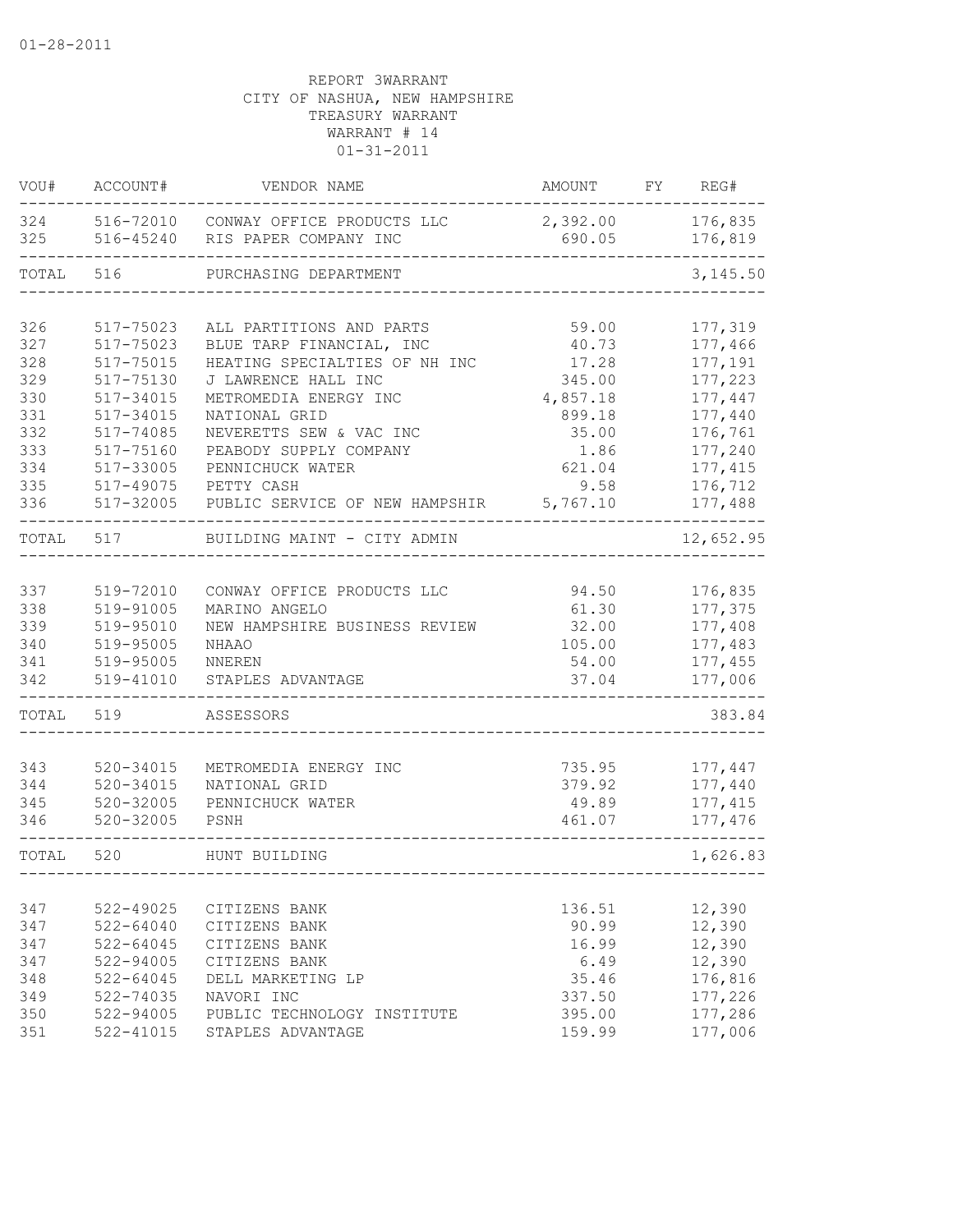| VOU# | ACCOUNT#      | VENDOR NAME                                                                      | AMOUNT   | FY | REG#     |
|------|---------------|----------------------------------------------------------------------------------|----------|----|----------|
|      |               | TOTAL 522 INFORMATION TECHNOLOGY                                                 |          |    | 1,178.93 |
|      |               |                                                                                  |          |    |          |
| 352  |               | 524-64053 COMPUTER HUT OF N E INC                                                | 149.70   |    | 177,209  |
| 353  |               | 524-64057 GHA TECHNOLOGIES INC                                                   | 2,302.59 |    | 176,829  |
| 354  |               | 524-64057 GHA TECHNOLOGIES<br>524-64053 PC MALL GOV INC<br>524-64053 TYRRELL KEN | 48.50    |    | 177,060  |
| 355  |               | ----------------------------------<br>-----------------------------------        | 181.35   |    | 176,954  |
|      |               | TOTAL 524 COMPUTERS - CITYWIDE                                                   |          |    | 2,682.14 |
|      |               |                                                                                  |          |    |          |
| 356  | 531-47010     | AIRGAS EAST                                                                      | 320.36   |    | 176,782  |
| 357  | 531-59100     | AMERICAN SECURITY & FIRE PROTE                                                   | 216.00   |    | 177,434  |
| 358  | 531-53070     | ANIMAL HOSPITAL OF NASHUA INC                                                    | 69.80    |    | 176,947  |
| 359  | 531-74040     | APC SALES & SERVICE CORPORATIO 4,083.88                                          |          |    | 177,164  |
| 360  | 531-59100     | <b>BAER ALEXANDRA</b>                                                            | 75.00    |    | 176,881  |
| 361  | $531 - 42000$ | BELLETETES INC                                                                   | 25.18    |    | 176,861  |
| 362  | $531 - 46030$ | BEN'S UNIFORMS                                                                   | 7,112.06 |    | 177,210  |
| 362  | $531 - 46040$ | BEN'S UNIFORMS                                                                   | 708.00   |    | 177,210  |
| 362  | $531 - 46045$ | BEN'S UNIFORMS                                                                   | 387.95   |    | 177,210  |
| 363  | 531-94005     | BERGERON THOMAS                                                                  | 122.40   |    | 177,376  |
| 364  | 531-78007     | BEST FORD                                                                        | 56.45    |    | 176,741  |
| 365  | 531-53125     | BOLTON THOMAS                                                                    | 200.00   |    | 177,378  |
| 365  | 531-94010     | BOLTON THOMAS                                                                    | 900.00   |    | 177,378  |
| 366  | 531-74035     | BUSINESS ELECTRONICS INC                                                         | 2,000.00 |    | 176,830  |
| 367  | $531 - 94010$ | CARIGNAN MICHAEL                                                                 | 670.50   |    | 176,717  |
| 368  | 531-78007     | CARPARTS OF NASHUA                                                               | 158.39   |    | 176,740  |
| 369  | $531 - 45220$ | CENTRAL EQUIPMENT COMPANY                                                        | 528.00   |    | 176,767  |
| 370  | $531 - 42000$ | CENTRAL PAPER PRODUCTS CO                                                        | 320.68   |    | 177,001  |
| 371  | 531-95000     | CHIEF LOUIS J FUSARO, SR SECRE                                                   | 60.00    |    | 177,458  |
| 372  | 531-94005     | CITIZENS BANK                                                                    | 1,475.97 |    | 12,390   |
| 373  | 531-91025     | DAY-LEWIS IAN                                                                    | 40.80    |    | 177,384  |
| 374  | 531-53125     | DITULLIO CHRISTOPHER                                                             | 88.90    |    | 177,385  |
| 375  | 531-31020     | FAIRPOINT COMMUNICATIONS                                                         | 201.60   |    | 177,448  |
| 376  | 531-31025     | FAIRPOINT COMMUNICATIONS                                                         | 142.31   |    | 177,452  |
| 377  | 531-78007     | FISHER AUTO PARTS                                                                | 35.48    |    | 177,330  |
| 378  | 531-42000     | FUTURE SUPPLY CORP                                                               | 166.80   |    | 176,786  |
| 379  | 531-46040     | GEORGE'S APPAREL                                                                 | 498.00   |    | 176,790  |
| 380  | 531-75023     | GRANITE STATE GLASS                                                              | 285.00   |    | 176,923  |
| 380  | 531-78075     | GRANITE STATE GLASS                                                              | 200.00   |    | 176,923  |
| 381  | 531-74092     | HARRIS EQUIPMENT REPAIR SERVIC                                                   | 46.48    |    | 177,197  |
| 382  | 531-75130     | J LAWRENCE HALL INC                                                              | 1,440.51 |    | 177,223  |
| 383  | 531-53125     | LAROCHE PETER                                                                    | 200.00   |    | 177,379  |
| 384  | 531-91025     | LEHTO JONATHAN                                                                   | 40.80    |    | 177,382  |
| 385  | 531-78075     | MAC MULKIN CHEVROLET INC                                                         | 118.95   |    | 177,192  |
| 385  | 531-78100     | MAC MULKIN CHEVROLET INC                                                         | 130.42   |    | 177,192  |
| 386  | 531-95000     | MATTHEW BENDER & CO INC                                                          | 315.94   |    | 176,984  |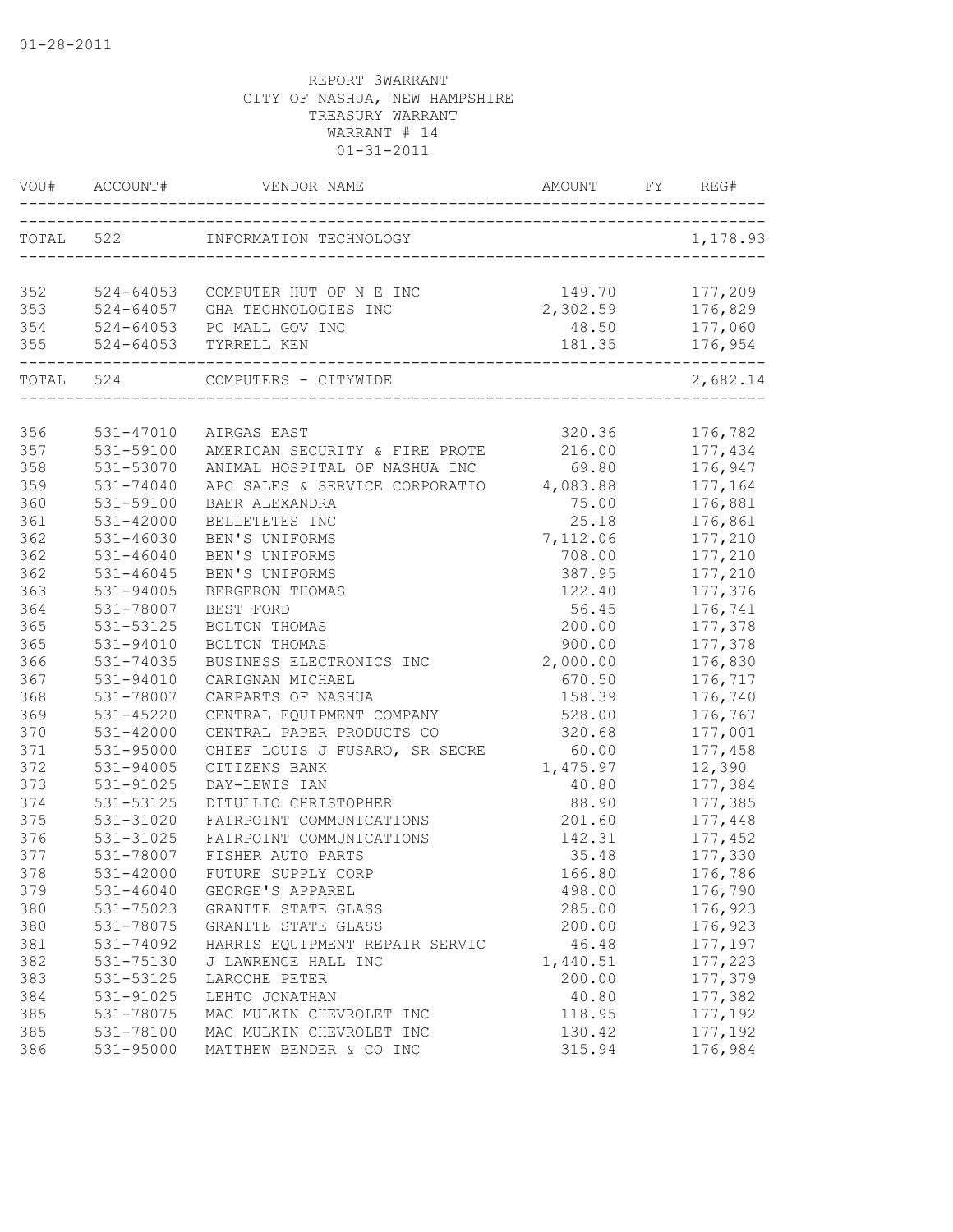| VOU#  | ACCOUNT#               | VENDOR NAME                    | AMOUNT   | FY | REG#      |
|-------|------------------------|--------------------------------|----------|----|-----------|
| 387   | 531-78007              | MAYNARD & LESIEUR INCORPORATED | 61.05    |    | 177,198   |
| 387   | 531-78065              | MAYNARD & LESIEUR INCORPORATED | 84.50    |    | 177,198   |
| 388   | 531-34015              | METROMEDIA ENERGY INC          | 5,909.71 |    | 177,447   |
| 389   | $531 - 94005$          | MORIARTY TODD                  | 300.00   |    | 177,381   |
| 390   | 531-34015              | NATIONAL GRID                  | 2,029.34 |    | 177,440   |
| 391   | 531-78007              | NEW G.H. BERLIN OIL COMPANY    | 61.71    |    | 176,891   |
| 392   | $531 - 46040$          | NICHOLS FRED                   | 79.96    |    | 177,386   |
| 393   | 531-78007              | NORTHERN FOREIGN CAR PARTS INC | 492.10   |    | 177,234   |
| 394   | 531-45005              | NORTHERN SAFETY CO INC         | 454.10   |    | 176,775   |
| 395   | 531-78007              | NYTECH SUPPLY CO               | 44.80    |    | 176,757   |
| 396   | 531-66025              | OFFICE EQUIPMENT FINANCE SERVI | 1,385.98 |    | 177,451   |
| 397   | 531-31040              | PAETEC COMMUNICATIONS INC      | 266.89   |    | 177,403   |
| 398   | $531 - 64045$          | PC MALL GOV INC                | 291.00   |    | 177,060   |
| 400   | 531-33005              | PENNICHUCK WATER               | 503.95   |    | 176,718   |
| 399   | 531-33005              | PENNICHUCK WATER               | 20.14    |    | 177, 415  |
| 401   | 531-98035              | PETTY CASH                     | 43.75    |    | 177,383   |
| 402   | $531 - 94005$          | POWERS ROBERT                  | 284.00   |    | 177,380   |
| 403   | 531-32035              | PSNH                           | 396.62   |    | 177,476   |
| 404   | 531-59100              | RB ALLEN CO INC                | 475.00   |    | 176,999   |
| 405   | 531-45005              | RILEY'S SPORT SHOP INC         | 110.50   |    | 176,733   |
| 405   | 531-46030              | RILEY'S SPORT SHOP INC         | 1,205.90 |    | 176,733   |
| 406   | 531-91025              | ROURKE KEVIN                   | 40.80    |    | 177,377   |
| 407   | 531-78007              | SAM'S CLUB DIRECT              | 31.12    |    | 177,421   |
| 408   | 531-34015              | SHATTUCK MALONE OIL CO         | 899.35   |    | 177,399   |
| 409   | 531-41005              | STAPLES ADVANTAGE              | 534.28   |    | 177,006   |
| 409   | 531-41015              | STAPLES ADVANTAGE              | 117.36   |    | 177,006   |
| 410   | 531-41015              | STATIONERS INC                 | 148.53   |    | 176,953   |
| 411   | 531-78065              | SULLIVAN TIRE INC              | 1,605.50 |    | 176,749   |
| 412   | 531-45220              | SUPREME SALES COMPANY INC      | 137.75   |    | 176,869   |
| 413   | 531-42000              | THE DURKIN CO INC              | 404.46   |    | 176,890   |
| 414   | 531-78007              | TOWERS MOTOR PARTS CORP        | 269.62   |    | 176,964   |
| 415   | 531-78007              | TRANSCOR-IT/HAYWOOD ASSOCIATES | 2,804.16 |    | 176,777   |
| 416   | 531-95000              | TREASURER STATE OF NH          | 75.00    |    | 177,401   |
| 417   | 531-49025              | TREASURER STATE OF NH          | 3,000.00 |    | 176,824   |
| 418   | 531-31050              | USA MOBILITY WIRELESS INC      | 303.58   |    | 177,461   |
| 419   |                        | VERIZON WIRELESS               | 986.23   |    | 177,431   |
| 420   | 531-31050<br>531-74035 | WEST PAYMENT CENTER            | 254.87   |    |           |
|       |                        |                                |          |    | 176,807   |
| TOTAL | 531                    | POLICE DEPARTMENT              |          |    | 49,556.22 |
|       |                        |                                | 2,153.33 |    |           |
| 421   | 532-78020              | AUTOFAIR FORD INC              |          |    | 177,146   |
| 422   | 532-79045              | BATTERIES PLUS                 | 350.97   |    | 176,988   |
| 423   | 532-75023              | BELLETETES INC                 | 15.45    |    | 176,861   |
| 423   | 532-78100              | BELLETETES INC                 | 28.23    |    | 176,861   |
| 424   | 532-75105              | BRIAN MASON ELECTRIC LLC       | 116.75   |    | 176,924   |
| 425   | 532-78020              | CHELMSFORD AUTO ELECTRIC       | 438.00   |    | 176,958   |
| 426   | 532-72010              | CONWAY OFFICE PRODUCTS LLC     | 612.00   |    | 176,835   |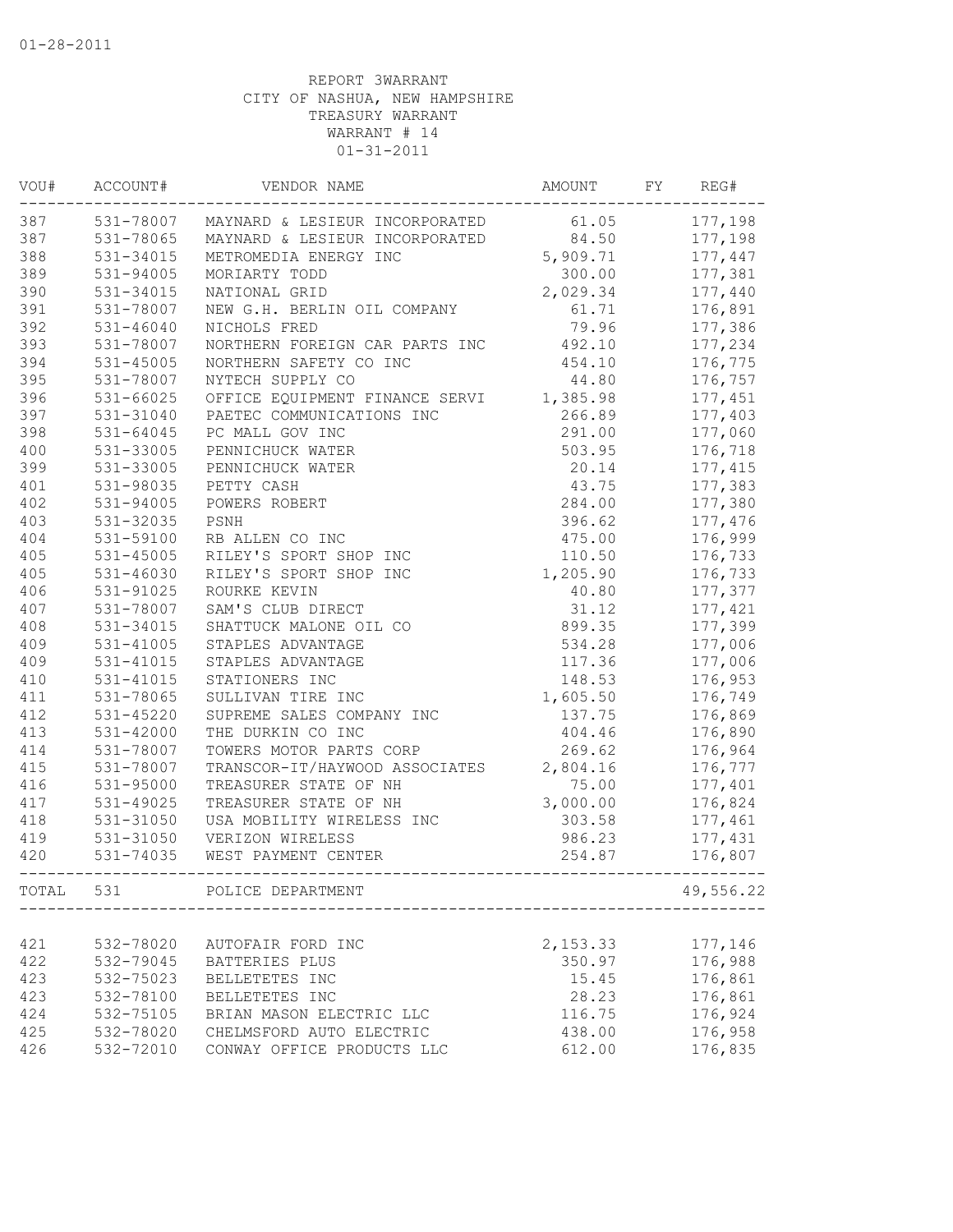| WOU# | ACCOUNT#  | VENDOR NAME                                      | AMOUNT             | FY | REG#       |
|------|-----------|--------------------------------------------------|--------------------|----|------------|
| 427  |           | 532-75100 FIMBEL PAUNET CORPORATION              | 100.00             |    | 176,974    |
| 428  | 532-64192 | GREENFIELD INDUSTRIES INC                        | 245.00             |    | 176,771    |
| 428  | 532-78075 | GREENFIELD INDUSTRIES INC                        | 97.00              |    | 176,771    |
| 429  | 532-46030 | INDUSTRIAL PROTECTION SERVICES 409.04            |                    |    | 176,779    |
| 430  | 532-75160 | J LAWRENCE HALL INC                              | 142.50             |    | 177,223    |
| 431  | 532-78007 | JACK YOUNG COMPANY, INC                          | 68.94              |    | 176,994    |
| 432  | 532-46045 | LINGLEY THOMAS                                   | 256.45             |    | 176,936    |
| 433  | 532-75105 | M & M ELECTRICAL SUPPLY CO INC                   | 83.99              |    | 177,186    |
| 434  | 532-49025 | MATTHEW BENDER & CO INC                          | 72.71              |    | 176,984    |
| 435  | 532-59100 | MAYNARD & LESIEUR INCORPORATED                   | 32.50              |    | 177,198    |
| 436  | 532-34015 | METROMEDIA ENERGY INC                            | 7,484.25           |    | 177,447    |
| 437  | 532-78075 | MIKE'S CUSTOM KANVAS                             | 150.00             |    | 176,744    |
| 438  | 532-47005 | MOORE MEDICAL LLC                                | 180.75             |    | 176,971    |
| 438  | 532-47010 | MOORE MEDICAL LLC                                | 41.70              |    | 176,971    |
| 439  | 532-64165 | NASHUA OUTDOOR POWER EQUIPMENT                   | 348.48             |    | 176,871    |
| 440  | 532-95005 | NATIONAL ASSOC OF FIRE INVESTI                   | 55.00              |    | 177,459    |
| 441  | 532-34015 | NATIONAL GRID                                    | 2,563.63           |    | 177,440    |
| 442  | 532-53065 | NATIONAL REGISTRY OF EMTS                        | 810.00             |    | 177,388    |
| 443  | 532-42005 | NEW ENGLAND PAPER & SUPPLY                       | 264.45             |    | 176,885    |
| 443  | 532-42010 | NEW ENGLAND PAPER & SUPPLY                       | 40.28              |    | 176,885    |
| 443  | 532-42020 | NEW ENGLAND PAPER & SUPPLY                       | 136.32             |    | 176,885    |
| 444  | 532-79045 | OCEAN STATE SIGNAL CO                            | 4,025.00           |    | 176,986    |
| 445  | 532-31040 | PAETEC COMMUNICATIONS INC                        | 9.59               |    | 177,403    |
| 446  | 532-75023 | PEABODY SUPPLY COMPANY                           | 18.05              |    | 177,240    |
| 448  | 532-33005 | PENNICHUCK WATER                                 | 242.75             |    | 176,718    |
| 447  | 532-33005 | PENNICHUCK WATER                                 | 1,361.43           |    | 177, 415   |
| 449  | 532-64192 | PETTY CASH                                       | 34.99              |    | 177,387    |
| 449  | 532-98029 | PETTY CASH                                       | 74.00              |    | 177,387    |
| 450  | 532-32005 | PSNH                                             | 5,836.25           |    | 177,476    |
| 451  | 532-74038 | R WHITE EQUIPMENT CENTER INC                     | 16.50              |    | 177,200    |
| 452  | 532-45110 | SANEL AUTO PARTS CO                              | 331.60             |    | 176,865    |
| 452  | 532-78007 | SANEL AUTO PARTS CO                              | 545.15             |    | 176,865    |
| 453  | 532-41015 | STAPLES ADVANTAGE                                | 95.72              |    | 177,006    |
| 454  | 532-59100 | TRUE BLUE CLEANERS                               | 220.98             |    | 176,897    |
| 455  | 532-64080 | W S DARLEY & CO                                  | 168.42             |    | 176,963    |
| 456  | 532-78020 | YANKEE TRUCKS                                    | 55.43              |    | 176,751    |
| 456  | 532-78080 | YANKEE TRUCKS                                    | 513.98             |    | 176,751    |
|      |           |                                                  |                    |    |            |
| 457  |           | 532-98030 ZAX SIGNAGE<br>----------------------- | 381.36             |    | 176,907    |
|      |           | TOTAL 532 FIRE DEPARTMENT                        |                    |    | 31,228.92  |
| 458  |           | 533-33010 PENNICHUCK WATER                       | 211,867.42 176,718 |    |            |
|      |           | TOTAL 533 WATER SUPPLY (PUBLIC HYDRANTS)         |                    |    | 211,867.42 |
| 459  | 534-64297 | PSNH                                             | 312.69             |    | 177,460    |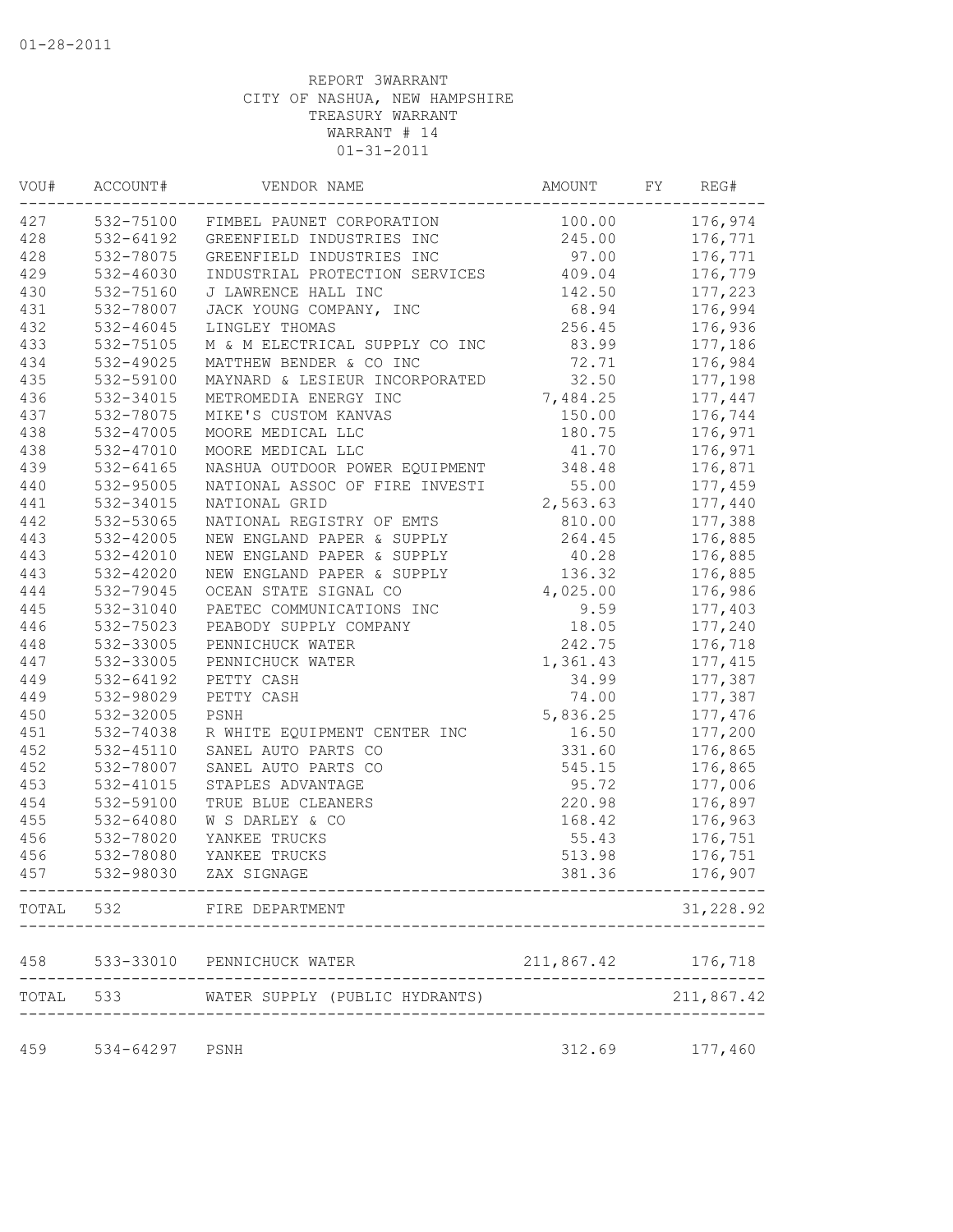| VOU#       | ACCOUNT#               | VENDOR NAME                                          | AMOUNT             | FY | REG#               |
|------------|------------------------|------------------------------------------------------|--------------------|----|--------------------|
| 460        | 534-32020              | PSNH                                                 | 267.31             |    | 177,476            |
| TOTAL      | 534                    | STREET LIGHTING                                      |                    |    | 580.00             |
| 461        | 536-43005              | CDW GOVERNMENT INC                                   | 9.04               |    | 177,048            |
| 461        | 536-49075              | CDW GOVERNMENT INC                                   | 39.88              |    | 177,048            |
| 462        | 536-53065              | CITIZENS BANK                                        | 1,039.60           |    | 12,390             |
| 463        | 536-64255              | DELL MARKETING LP                                    | 4,953.00           |    | 176,816            |
| 464<br>465 | 536-49075<br>536-32035 | MOTOROLA<br>PSNH                                     | 2,543.30<br>688.64 |    | 176,817<br>177,476 |
| 466        | 536-43005              | UNITED PARCEL SERVICE                                | 26.05              |    | 177,494            |
| 467        | 536-31050              | VERIZON WIRELESS                                     | 74.64              |    | 177,431            |
| TOTAL      | 536                    | CITYWIDE COMMUNICATIONS                              |                    |    | 9,374.15           |
|            |                        |                                                      |                    |    |                    |
| 468<br>469 | 541-72010<br>541-53165 | CONWAY OFFICE PRODUCTS LLC<br>LANGUAGE LINE SERVICES | 99.00<br>93.00     |    | 176,835<br>176,805 |
| 470        | 541-33005              | PENNICHUCK WATER                                     | 226.62             |    | 177, 415           |
| 471        | 541-32005              | PUBLIC SERVICE OF NEW HAMPSHIR                       | 1,027.34           |    | 177,488            |
| 472        | 541-34005              | SHATTUCK MALONE OIL CO                               | 1,375.72           |    | 177,399            |
| TOTAL      | 541                    | COMMUNITY SERVICES DIVISION                          |                    |    | 2,821.68           |
| 473        | 542-91005              | BAGLEY BOBBIE                                        | 41.40              |    | 176,872            |
| 474        | 542-72010              | CONWAY OFFICE PRODUCTS LLC                           | 99.00              |    | 176,835            |
| TOTAL      | 542                    | COMMUNITY HEALTH                                     |                    |    | 140.40             |
| 475        | 543-49075              | AMAZON                                               | 58.55              |    | 177,492            |
| 476        | 543-49070              | FISHER SCIENTIFIC                                    | 918.10             |    | 176,989            |
| TOTAL      | 543                    | ENVIRONMENTAL HEALTH DEPT.                           |                    |    | 976.65             |
|            |                        |                                                      |                    |    |                    |
| 477<br>478 | 544-72010<br>544-91005 | CONWAY OFFICE PRODUCTS LLC<br>MACK ROBERT            | 99.00<br>124.17    |    | 176,835<br>176,798 |
| TOTAL      | 544                    | WELFARE ADMINISTRATION                               |                    |    | 223.17             |
|            |                        |                                                      |                    |    |                    |
| 479        |                        | 545-97020 188 CONCORD ST LLC DBA LILLIAN             | 252.00             |    | 176,926            |
| 480        |                        | 545-97020 243 MAIN STREET, LLC                       | 600.00             |    | 177,246            |
| 481        |                        | 545-97020 32 B REAL ESTATE LLC                       | 705.79             |    | 177,013            |
| 482        |                        | 545-97020 A-PRO PROPERTIES LLC                       | 364.42             |    | 176,912            |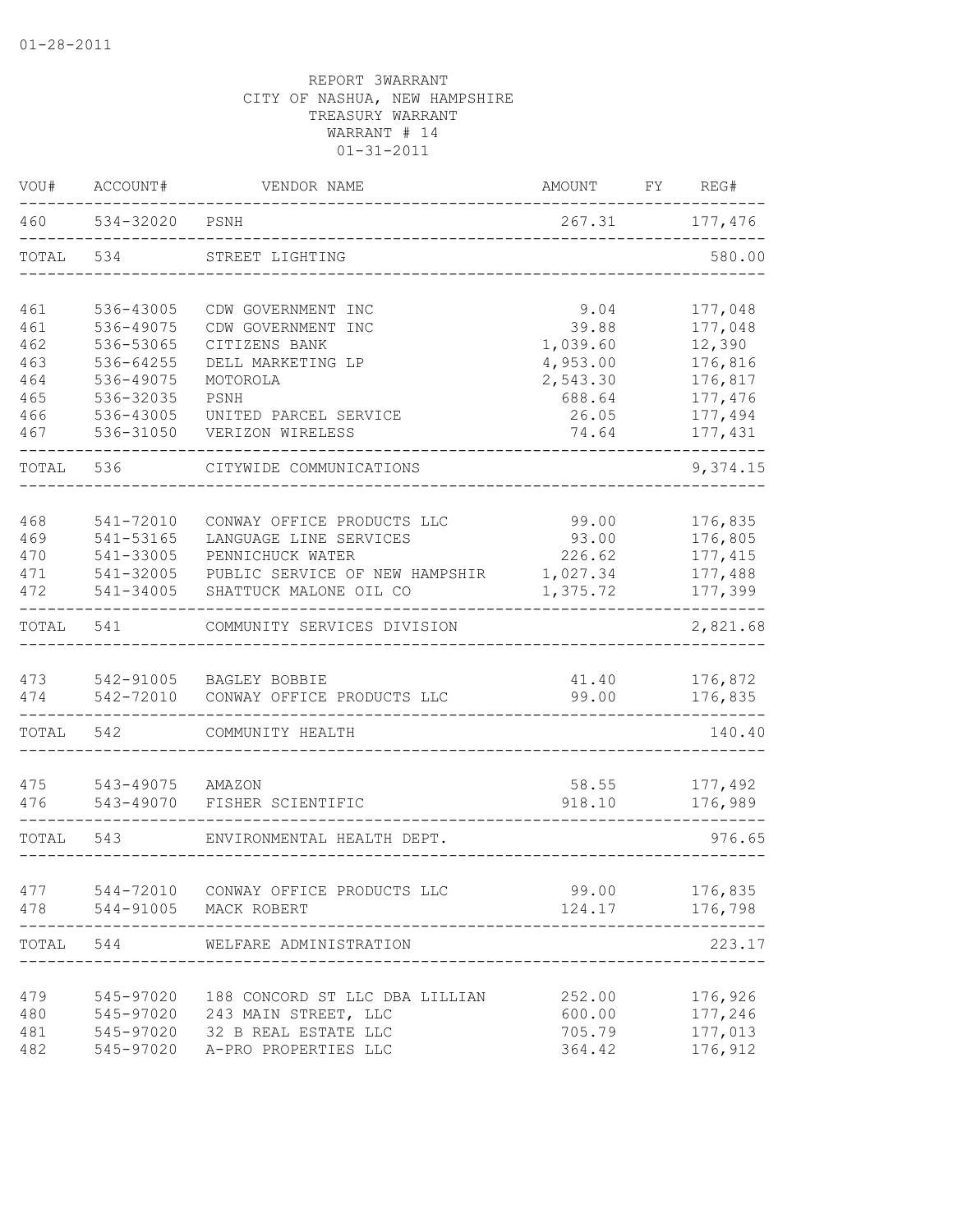| VOU#      | ACCOUNT#               | VENDOR NAME                                   | AMOUNT   | FY | REG#      |
|-----------|------------------------|-----------------------------------------------|----------|----|-----------|
| 483       | 545-97020              | AMARAL MANUEL A                               | 258.24   |    | 177,024   |
|           | 484 545-97020          | BLANCHARD BLDG INVESTS/KENNETH                | 650.00   |    | 176,799   |
| 485       | 545-97020              | CHANDLER COURT LLC                            | 875.00   |    | 176,951   |
| 486       | 545-97020              | CORRIVEAU THERESA                             | 810.00   |    | 176,776   |
| 487       | 545-97020              | COUNTRY BARN MOTEL                            | 940.00   |    | 176,862   |
| 488       | 545-97020              | CROWN ST REALTY LLC                           | 600.00   |    | 177,020   |
| 489       | 545-97020              | DAKIN TERRY                                   | 680.00   |    | 176,949   |
| 490       | 545-97020              | EPSTEIN MARK                                  | 600.00   |    | 177,010   |
| 491       | 545-97020              | FAHEY DAVID                                   | 510.00   |    | 176,811   |
| 492       | 545-97020              | FREEDOM APARTMENTS LLC                        | 441.57   |    | 176,854   |
| 493       | 545-97020              | GAUTHIER REALTY/CONNIE GAUTHIE                | 598.00   |    | 177,480   |
| 494       | 545-97020              | GAUTHIER REALTY/CONNIE GAUTHIE                | 1,630.20 |    | 176,998   |
| 495       | 545-97020              | GP NASHUA LIMITED PARTNERSHIP                 | 777.00   |    | 176,780   |
| 496       | 545-97020              | HEYWOOD ROBERT                                | 556.00   |    | 176,856   |
| 497       | 545-97020              | KEROUAC ROBERT E                              | 556.66   |    | 176,888   |
| 498       | 545-97020              | L & G PROPERTIES LLC                          | 200.00   |    | 176,941   |
| 499       | 545-97020              | L'HEUREUX RONALD                              | 231.00   |    | 176,747   |
| 500       | 545-97020              | LAVOIE HERVE E                                | 234.46   |    | 176,942   |
| 501       | 545-97020              | LK41 REAL ESTATE LLC                          | 640.00   |    | 177,017   |
| 502       | 545-97020              | MCCHANDLER LLC                                | 680.00   |    | 176,860   |
| 503       | 545-97020              | MENA ANOTNIO                                  | 62.49    |    | 177,018   |
| 504       | 545-97020              | MOTEL 6                                       | 1,514.87 |    | 176,962   |
| 505       | 545-97020              | NASHUA HOUSING AUTHORITY                      | 475.00   |    | 176,969   |
| 506       | 545-97020              | PAQUIN EDWARD                                 | 330.00   |    | 176,739   |
| 507       | 545-97020              | PENA JOSE LUIS                                | 104.19   |    | 177,019   |
| 508       | 545-97020              | POZA HUGH                                     | 750.00   |    | 177,014   |
| 509       | 545-97015              | PSNH                                          | 89.91    |    | 177,479   |
| 510       | 545-97020              | SOUTHERN NH SERV MNGT CORP                    | 50.00    |    | 176,855   |
| 511       | 545-97015              | ST JOSEPH PHARMACY                            | 67.20    |    | 176,763   |
| 512       | 545-97020              | THC INVESTMENTS                               | 825.00   |    | 176,978   |
| 513       | 545-97020              | URQUHART DIANE                                | 750.00   |    | 176,785   |
| 514       | 545-97020              | VIJAY KAMMILA                                 | 512.00   |    | 177,015   |
| 515       |                        | WINGATE'S PHARMACY INC                        | 6,220.09 |    | 177,400   |
| 516       | 545-97015<br>545-97020 | WRN REAL ESTATE LLC<br>________________       | 1,385.00 |    | 176,943   |
| TOTAL 545 |                        | WELFARE COSTS<br>____________________________ |          |    | 27,526.09 |
|           |                        |                                               |          |    |           |
| 517       | 551-95005              | ASCE MEMBERSHIP                               | 235.00   |    | 177,465   |
| 518       | 551-72010              | CONWAY OFFICE PRODUCTS LLC                    | 231.00   |    | 176,835   |
| 519       | $551 - 64300$          | DLT SOLUTIONS INC                             | 588.07   |    | 177,424   |
| 520       | 551-95005              | DOOKRAN STEPHEN                               | 385.00   |    | 177,389   |
| 521       | 551-94005              | LGC PROPERTY-LIABILITY TRUST L                | 15.06    |    | 177,287   |
| 522       | 551-34015              | METROMEDIA ENERGY INC                         | 64.83    |    | 177,447   |
| 523       | 551-34015              | NATIONAL GRID                                 | 15.37    |    | 177,440   |
| 524       | 551-41015              | NEW ENGLAND PAPER & SUPPLY                    | 53.27    |    | 176,885   |
| 525       | 551-31040              | PAETEC COMMUNICATIONS INC                     | 6.23     |    | 177,403   |
| 527       | 551-33005              | PENNICHUCK WATER                              | 112.71   |    | 176,718   |
|           |                        |                                               |          |    |           |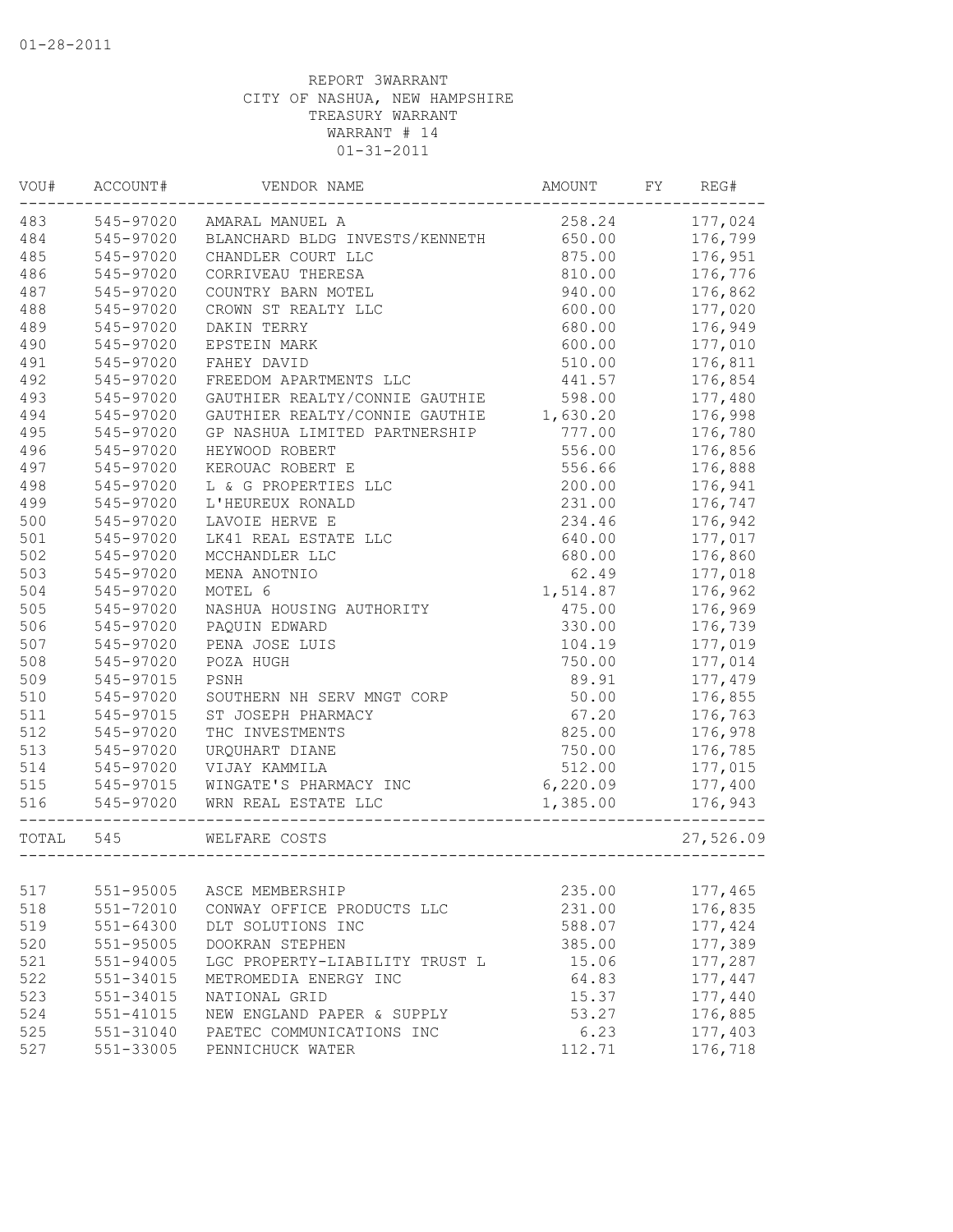|           | VOU# ACCOUNT# | VENDOR NAME                                                       | AMOUNT FY REG# |          |
|-----------|---------------|-------------------------------------------------------------------|----------------|----------|
|           |               | 526 551-33005 PENNICHUCK WATER                                    | 67.08          | 177, 415 |
|           |               | 528 551-41015 STAPLES ADVANTAGE                                   | 254.79         | 177,006  |
|           |               | 529 551-91005 WOODS MARY                                          | 12.50          | 176,781  |
| TOTAL 551 |               | PUBLIC WORKS DIV & ENGINEERING<br>------------------------------- |                | 2,040.91 |
|           |               |                                                                   |                |          |
| 530       | 552-74085     | ALLENS SEED STORE INC                                             | 803.00         | 176,892  |
| 531       | 552-75022     | B & S LOCKSMITH INC                                               | 24.30          | 176,909  |
| 532       | 552-75021     | BELLETETES INC                                                    | 11.12          | 176,861  |
| 532       | 552-75022     | BELLETETES INC                                                    | 101.66         | 176,861  |
| 533       | 552-78007     | BEST FORD                                                         | 30.12          | 176,741  |
| 534       | 552-78007     | CARPARTS OF NASHUA                                                | 153.37         | 176,740  |
| 535       | 552-59050     | CARUSO DANIEL                                                     | 254.00         | 176,813  |
| 536       | 552-78007     | CHAPPELL TRACTOR SALES, INC                                       | 130.06         | 177,239  |
| 537       | 552-72010     | CONWAY OFFICE PRODUCTS LLC                                        | 132.00         | 176,835  |
| 538       | 552-59050     | COYLE KEVIN                                                       | 444.00         | 176,773  |
| 539       | 552-48015     | DENNIS K BURKE INC                                                | 2,339.97       | 177,495  |
| 540       | 552-59180     | GATE CITY TREE SERVICE                                            | 1,245.00       | 177,233  |
| 541       | $552 - 64192$ | GRAINGER                                                          | 187.90         | 176,784  |
| 542       | 552-46030     | HOME DEPOT CREDIT SERVICES                                        | 9.99           | 177, 411 |
| 542       | 552-75021     | HOME DEPOT CREDIT SERVICES                                        | 142.45         | 177, 411 |
| 542       | 552-75022     | HOME DEPOT CREDIT SERVICES                                        | 65.80          | 177, 411 |
| 543       | 552-64192     | HUDSON SMALL ENGINE                                               | 55.00          | 176,848  |
| 544       | 552-75040     | JOHNSON'S ELECTRIC INC                                            | 347.03         | 176,806  |
| 545       | 552-94005     | LGC PROPERTY-LIABILITY TRUST L                                    | 90.36          | 177,287  |
| 546       | 552-75021     | M & M ELECTRICAL SUPPLY CO INC                                    | 82.63          | 177,186  |
| 547       | 552-78007     | MAC MULKIN CHEVROLET INC                                          | 289.12         | 177,192  |
| 548       | 552-59050     | MANSOR DAVE                                                       | 511.00         | 177,074  |
| 549       | 552-45285     | MARSHALL SIGNS INC                                                | 250.00         | 177,213  |
| 550       | 552-34015     | METROMEDIA ENERGY INC                                             | 1,063.65       | 177,447  |
| 550       | 552-34045     | METROMEDIA ENERGY INC                                             | 120.07         | 177,447  |
| 551       | 552-78007     | NAPA AUTO PARTS                                                   | 726.75         | 176,959  |
| 552       | 552-34015     | NATIONAL GRID                                                     | 656.31         | 177,440  |
| 553       | 552-31040     | PAETEC COMMUNICATIONS INC                                         | 10.87          | 177,403  |
| 554       | 552-59050     | PARADIS STEPHEN                                                   | 229.00         | 176,875  |
| 556       | 552-33005     | PENNICHUCK WATER                                                  | 2,859.60       | 176,718  |
| 555       | 552-33005     | PENNICHUCK WATER                                                  | 620.47         | 177, 415 |
| 556       | 552-33040     | PENNICHUCK WATER                                                  | 213.13         | 176,718  |
| 558       | 552-33045     | PENNICHUCK WATER                                                  | 509.90         | 176,718  |
| 557       | 552-33045     | PENNICHUCK WATER                                                  | 445.70         | 177, 415 |
| 559       | 552-32005     | PSNH                                                              | 4,511.40       | 177,476  |
| 560       | 552-75135     | READ CUSTOM SOILS                                                 | 1,327.20       | 177,285  |
| 561       | 552-59050     | REYNOLDS SCOTT                                                    | 144.00         | 177,027  |
| 562       | 552-59050     | ROBICHAUD ROGER                                                   | 314.00         | 176,968  |
| 563       | 552-59050     | ROCHELEAU ROB                                                     | 220.00         | 177,297  |
| 564       | 552-78007     | SANEL AUTO PARTS CO                                               | 47.75          | 176,865  |
| 565       | 552-41015     | STAPLES ADVANTAGE                                                 | 51.10          | 177,006  |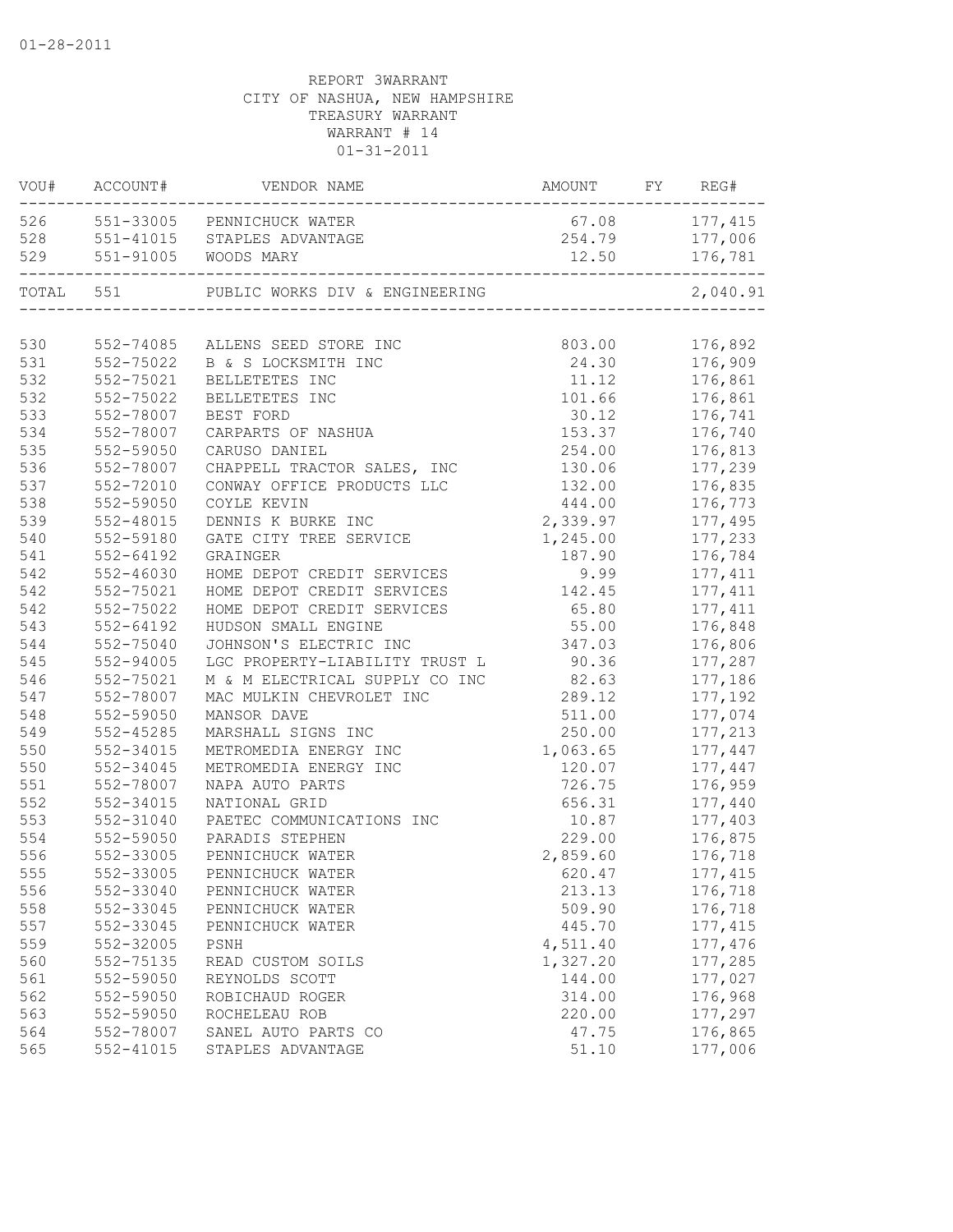| VOU#  | ACCOUNT#      | VENDOR NAME                    | AMOUNT     | FY. | REG#      |
|-------|---------------|--------------------------------|------------|-----|-----------|
| 566   | 552-59050     | STUART ALISTAIR                | 94.00      |     | 176,834   |
| 567   | 552-95010     | TELEGRAPH PUBLISHING COMPANY   | 182.00     |     | 177,508   |
| 568   | 552-59050     | THOMAS ANTWAN                  | 450.00     |     | 176,858   |
| 569   | 552-59050     | TOROSIAN GEORGE                | 220.00     |     | 176,883   |
| 570   | 552-78100     | TST EQUIPMENT INC              | 31.00      |     | 176,839   |
| 571   | $552 - 46045$ | UNIFIRST CORPORATION           | 50.75      |     | 176,979   |
| 572   | 552-59050     | WHEELER DOUG                   | 50.00      |     | 176,921   |
| 573   | 552-78100     | WOODS CRW CORP OF NH           | 502.50     |     | 176,789   |
| 574   | 552-59050     | ZAPENAS BRAD                   | 439.00     |     | 176,895   |
| TOTAL | 552           | PARKS AND RECREATION           |            |     | 23,790.03 |
|       |               |                                |            |     |           |
| 575   | 553-75130     | ARROW EQUIPMENT INC            | 256.50     |     | 176,975   |
| 576   | 553-59160     | AUDETTE AND SONS               | 1,103.97   |     | 177,441   |
| 577   | 553-49075     | B-B CHAIN                      | 36.00      |     | 176,762   |
| 578   | 553-59150     | BCM CONTROLS CORPORATION       | 1,213.58   |     | 176,899   |
| 579   | 553-45060     | BELLETETES INC                 | 16.19      |     | 176,861   |
| 581   | 553-59160     | BELTRAN LYDIA                  | 673.75     |     | 176,713   |
| 580   | 553-59160     | BELTRAN LYDIA                  | 1,443.75   |     | 177,473   |
| 582   | 553-78100     | BEST FORD                      | 81.60      |     | 176,741   |
| 583   | 553-45060     | BLUE TARP FINANCIAL, INC       | 1,818.60   |     | 177,466   |
| 584   | 553-59160     | BRIAND ROY E                   | 1,994.75   |     | 177,437   |
| 585   | 553-45190     | BROX INDUSTRIES INC            | 637.12     |     | 176,770   |
| 586   | 553-59160     | CADY PATRICK T                 | 2,603.25   |     | 177,432   |
| 587   | 553-78100     | CASEY EQUIPMENT & RENTAL CORP  | 617.55     |     | 176,970   |
| 588   | 553-49075     | CCP INDUSTRIES INC             | 474.55     |     | 176,870   |
| 589   | 553-59160     | COMTOIS DERIK                  | 1,347.50   |     | 177,469   |
| 590   | 553-72035     | CONWAY OFFICE PRODUCTS LLC     | 94.50      |     | 176,835   |
| 591   | 553-59160     | CORCORAN WILLIAM J             | 1,430.00   |     | 177,420   |
| 592   | 553-59100     | D & R TOWING INC               | 786.50     |     | 177,190   |
| 593   | 553-48015     | DENNIS K BURKE INC             | 32,388.65  |     | 177,495   |
| 594   | 553-49075     | DONOVAN EQUIPMENT CO INC       | 133.88     |     | 176,766   |
| 594   | 553-78100     | DONOVAN EQUIPMENT CO INC       | 99.88      |     | 176,766   |
| 595   | 553-59160     | DUMAIS KENT                    | 907.50     |     | 177,442   |
| 596   | 553-45260     | EASTERN MINERALS INC           | 3,851.17   |     | 176,987   |
| 597   | 553-49075     | FISHER AUTO PARTS              | 107.40     |     | 177,330   |
| 598   | 553-45265     | FL MERRILL CONSTRUCTION INC    | 1,912.19   |     | 176,933   |
| 599   | 553-78100     | FREIGHTLINER OF NH INC         | 136.38     |     | 176,976   |
| 600   | 553-78100     | GILBERT DRIVELINE              | 75.78      |     | 176,972   |
| 601   | 553-45260     | GRANITE STATE MINERALS INC     | 59, 512.31 |     | 176,725   |
| 602   | 553-46045     | HODGDON KELLY                  | 82.00      |     | 177,390   |
| 603   | 553-45030     | HUDSON PAVING & EXCAVATION INC | 750.00     |     | 177,205   |
| 604   | 553-98021     | JACK'S PIZZA                   | 296.00     |     | 177,407   |
| 605   | 553-59105     | JAN-PRO CLEANING SYSTEMS NORTH | 620.00     |     | 177,222   |
| 606   | 553-59160     | KERRY'S POOL & SPA             | 1,725.75   |     | 177, 417  |
| 607   | 553-59160     | LAKEVIEW LANDSCAPE & MATERIALS | 4,033.00   |     | 177,457   |
| 608   | 553-94005     | LGC PROPERTY-LIABILITY TRUST L | 165.66     |     | 177,287   |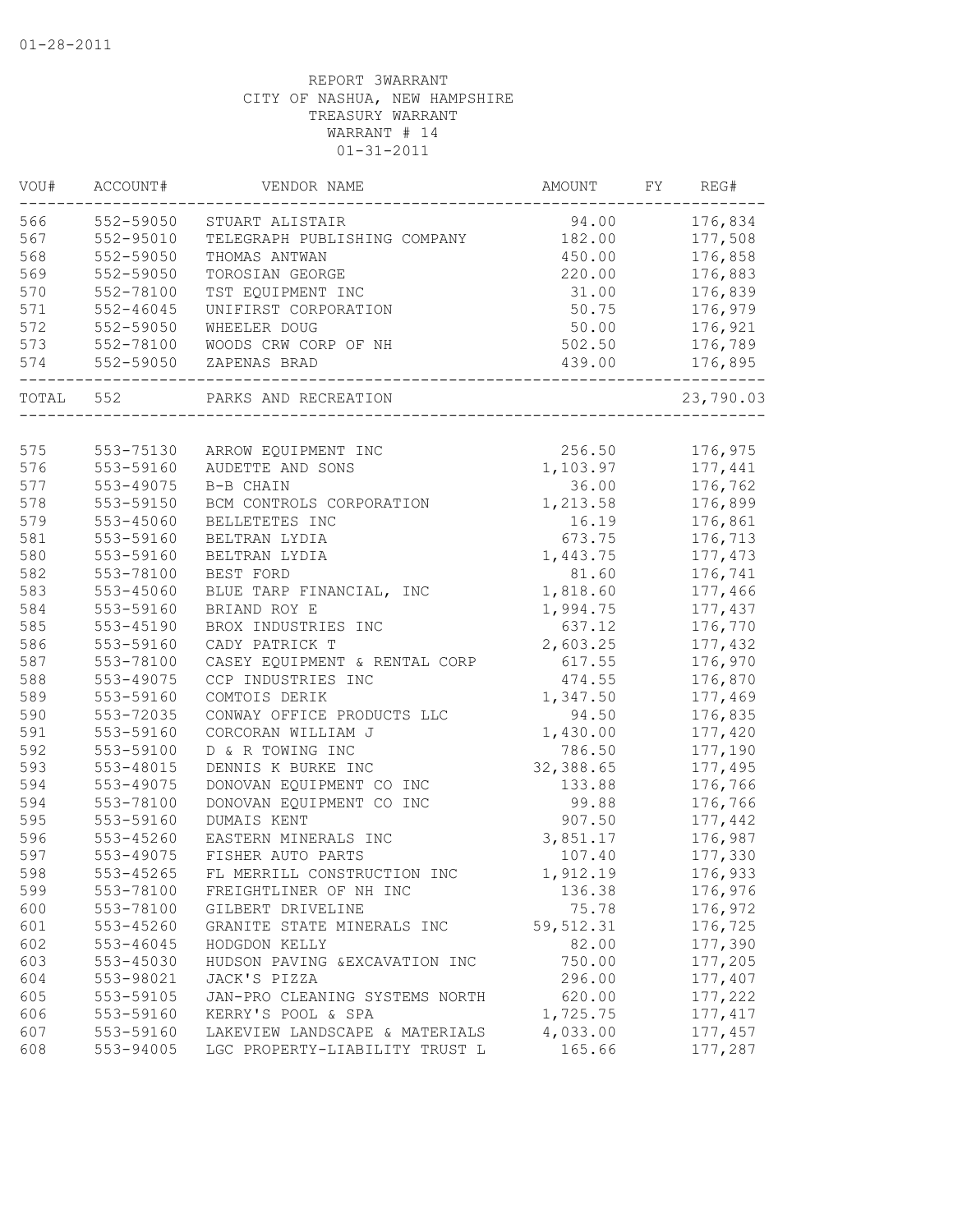| VOU#  | ACCOUNT#  | VENDOR NAME                    | AMOUNT    | FY | REG#       |
|-------|-----------|--------------------------------|-----------|----|------------|
| 609   | 553-49075 | LIBERTY INTN'L TRUCKS OF NH LL | $-16.57$  |    | 177,196    |
| 609   | 553-78100 | LIBERTY INTN'L TRUCKS OF NH LL | 3,497.46  |    | 177,196    |
| 610   | 553-59160 | MANN RONALD                    | 1,666.75  |    | 177, 474   |
| 611   | 553-59160 | MARINO JOHN                    | 1,567.50  |    | 177,416    |
| 612   | 553-49075 | MAYNARD & LESIEUR INCORPORATED | 55.00     |    | 177,198    |
| 612   | 553-78065 | MAYNARD & LESIEUR INCORPORATED | 2,686.34  |    | 177,198    |
| 613   | 553-78100 | MCDEVITT TRUCKS INC            | 73.56     |    | 176,990    |
| 614   | 553-34015 | METROMEDIA ENERGY INC          | 6,063.97  |    | 177,447    |
| 615   | 553-49075 | NAPA AUTO PARTS                | 88.77     |    | 176,959    |
| 615   | 553-49075 | NAPA AUTO PARTS                | 279.31    |    | 176,960    |
| 615   | 553-69025 | NAPA AUTO PARTS                | 17.09     |    | 176,959    |
| 615   | 553-78100 | NAPA AUTO PARTS                | 2,103.73  |    | 176,959    |
| 615   | 553-78100 | NAPA AUTO PARTS                | 1,199.76  |    | 176,960    |
| 616   | 553-34015 | NATIONAL GRID                  | 2,054.92  |    | 177,440    |
| 617   | 553-46045 | NH BRAGG & SONS INC            | 7.43      |    | 176,738    |
| 618   | 553-31050 | NORTHEAST PAGING/UCOM          | 333.40    |    | 177,241    |
| 619   | 553-31040 | PAETEC COMMUNICATIONS INC      | 16.29     |    | 177,403    |
| 620   | 553-33005 | PENNICHUCK WATER               | 380.88    |    | 176,718    |
| 621   | 553-98021 | PETTY CASH                     | 31.87     |    | 176,712    |
| 622   | 553-59160 | PWM CONTRACTING LLC            | 7,474.50  |    | 177,429    |
| 623   | 553-59160 | RWC ENTERPRISES/CHAMPAGNE ROBE | 1,485.00  |    | 177,443    |
| 624   | 553-49075 | SANEL AUTO PARTS CO            | 409.00    |    | 176,865    |
| 624   | 553-78100 | SANEL AUTO PARTS CO            | 172.28    |    | 176,865    |
| 625   | 553-48005 | SHATTUCK MALONE OIL CO         | 27,582.89 |    | 177,399    |
| 626   | 553-69025 | SNAP ON TOOLS                  | 228.90    |    | 176,769    |
| 627   | 553-77020 | SOUTHWORTH MILTON INC          | 15.62     |    | 176,758    |
| 628   | 553-45060 | SWENSON GRANITE WORKS          | 830.00    |    | 177,046    |
| 629   | 553-59160 | THERIAULT & SONS               | 3,675.80  |    | 177,470    |
| 630   | 553-59160 | U.T.S.                         | 3,008.50  |    | 177,444    |
| 631   | 553-46045 | UNIFIRST CORPORATION           | 546.13    |    | 176,979    |
| 632   | 553-59160 | UNITED ROOFING & REMODELING LL | 605.00    |    | 177, 471   |
| 633   | 553-75100 | UNLIMITED DOOR SERVICE/STEVEN  | 440.00    |    | 177,211    |
| 634   | 553-49075 | USP OF NEW ENGLAND             | 937.79    |    | 176,956    |
| 634   | 553-69025 | USP OF NEW ENGLAND             | 163.31    |    | 176,956    |
| 635   | 553-59160 | WAYE JASON                     | 1,622.50  |    | 177,427    |
| 636   | 553-59160 | WHALEY FRANCIS                 | 1,567.50  |    | 177,456    |
| TOTAL | 553       | STREET DEPARTMENT              |           |    | 196,299.39 |
|       |           |                                |           |    |            |
| 637   | 555-72035 | CONWAY OFFICE PRODUCTS LLC     | 104.00    |    | 176,835    |
| 638   | 555-34015 | ENERGYNORTH PROPANE            | 1,732.02  |    | 177,412    |
| 639   | 555-46045 | GRAINGER                       | 32.55     |    | 176,845    |
| 640   | 555-45288 | HIGHWAY TECH                   | 2,736.00  |    | 176,794    |
| 641   | 555-59105 | JAN-PRO CLEANING SYSTEMS NORTH | 235.00    |    | 177,222    |
| 642   | 555-78140 | MAYNARD & LESIEUR INCORPORATED | 225.03    |    | 177,198    |
| 643   | 555-31040 | PAETEC COMMUNICATIONS INC      | 16.30     |    | 177,403    |
| 644   | 555-45285 | PERMA-LINE CORP OF NEW ENGLAND | 699.85    |    | 176,748    |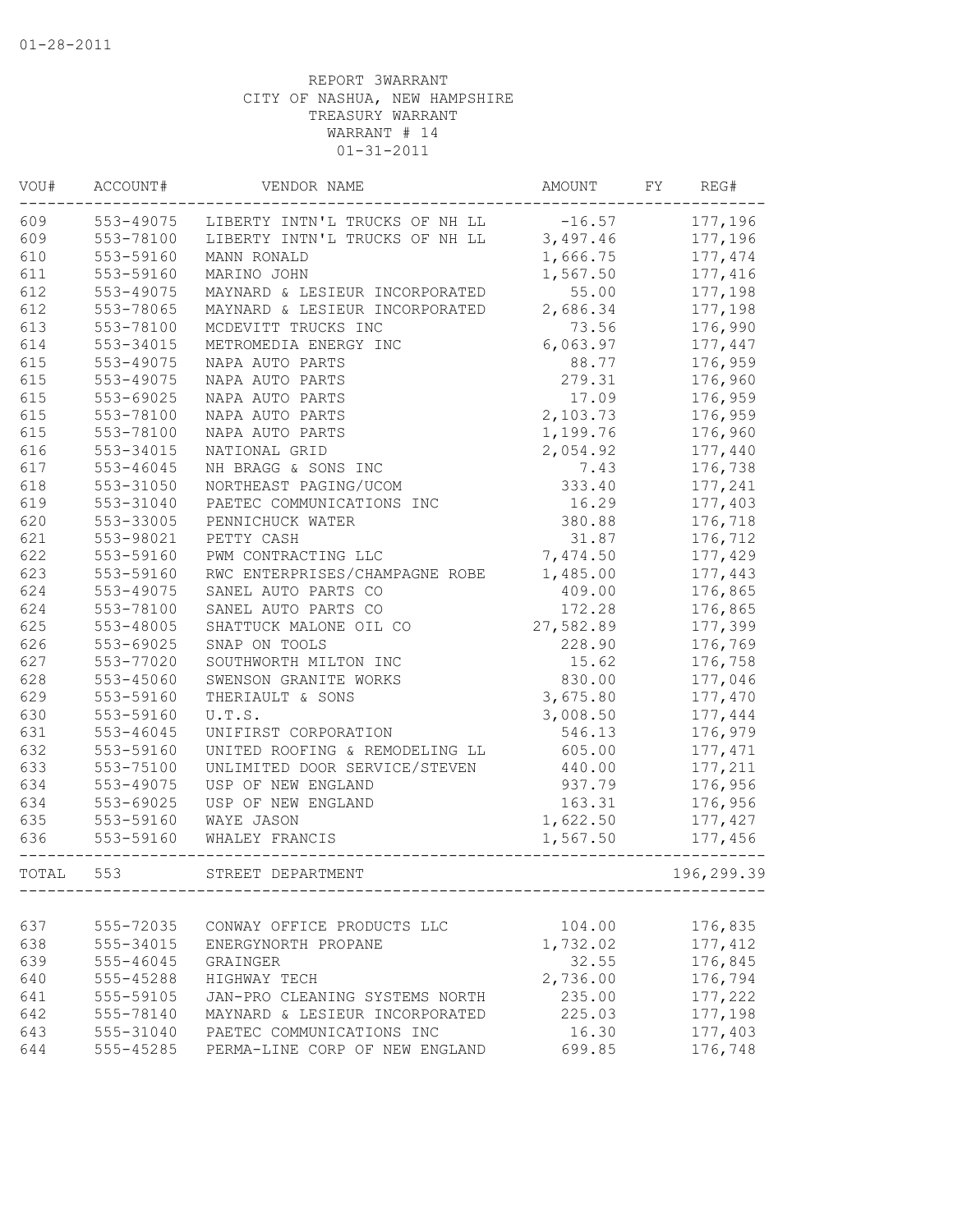| VOU#      | ACCOUNT#             | VENDOR NAME                    | AMOUNT    | FY | REG#      |
|-----------|----------------------|--------------------------------|-----------|----|-----------|
| 645       | 555-45288            | PSNH                           | 467.27    |    | 177,460   |
| 646       | 555-32025            | PSNH                           | 44.34     |    | 177,476   |
| 646       | 555-32025            | PSNH                           | 1,995.38  |    | 177, 477  |
| 646       | 555-32025            | PSNH                           | 658.31    |    | 177,478   |
| 647       | 555-94005            | UNH TECHNOLOGY TRANSFER CENTER | 120.00    |    | 177, 472  |
| 648       | 555-46045            | UNIFIRST CORPORATION           | 144.77    |    | 176,979   |
| 648       | 555-75023            | UNIFIRST CORPORATION           | 25.53     |    | 176,979   |
| TOTAL     | 555                  | TRAFFIC DEPARTMENT             |           |    | 9,236.35  |
|           |                      |                                |           |    |           |
| 649       | 557-49075            | HOME DEPOT CREDIT SERVICES     | 152.17    |    | 177, 411  |
| 649       | 557-69030            | HOME DEPOT CREDIT SERVICES     | 219.00    |    | 177, 411  |
| 650       | 557-31040            | PAETEC COMMUNICATIONS INC      | 7.26      |    | 177,403   |
| 652       | 557-33005            | PENNICHUCK WATER               | 70.03     |    | 176,718   |
| 651       | 557-33005            | PENNICHUCK WATER               | 86.08     |    | 177, 415  |
| 653       | 557-32005            | PSNH                           | 544.04    |    | 177,478   |
| 654       | 557-32005            | PUBLIC SERVICE OF NEW HAMPSHIR | 3,105.37  |    | 177,488   |
| 655       | 557-41015            | STAPLES ADVANTAGE              | 91.35     |    | 177,006   |
| 656       | 557-59160            | TDD EARTH TECHNOLOGIES         | 10,181.75 |    | 177,436   |
| 657       | 557-59100            | UNITED SITE SERVICES NORTHEAST | 54.97     |    | 177,453   |
| TOTAL     | 557                  | PARKING LOTS                   |           |    | 14,512.02 |
|           |                      |                                |           |    |           |
| 658       | 561-74085            | NASHUA OUTDOOR POWER EQUIPMENT | 30.00     |    | 176,871   |
| 659       | $561 - 95005$        | <b>NHCA</b>                    | 90.00     |    | 177,419   |
| 661       | 561-33005            | PENNICHUCK WATER               | 155.17    |    | 176,718   |
| 660       | 561-33005            | PENNICHUCK WATER               | 155.17    |    | 177, 415  |
| 662       | 561-41015            | PETTY CASH                     | 19.00     |    | 176,712   |
| 663       | 561-74085            | RICHEY & CLAPPER INC           | 28.37     |    | 176,728   |
| TOTAL     | 561                  | EDGEWOOD CEMETERY              |           |    | 477.71    |
| 664       | 562-33005            | PENNICHUCK WATER               | 94.73     |    | 176,718   |
|           | 562                  | SUBURBAN CEMETERIES            |           |    |           |
| TOTAL     |                      |                                |           |    | 94.73     |
| 665       | 563-31040            | PAETEC COMMUNICATIONS INC      | 6.50      |    | 177,403   |
| 666       | 563-75023 PETTY CASH |                                | 49.39     |    | 176,712   |
| 666       | 563-78007 PETTY CASH |                                | 49.30     |    | 176,712   |
| 667       | 563-32005            | PSNH                           | 274.47    |    | 177,478   |
| TOTAL 563 |                      | WOODLAWN CEMETERY              |           |    | 379.66    |
|           |                      |                                |           |    |           |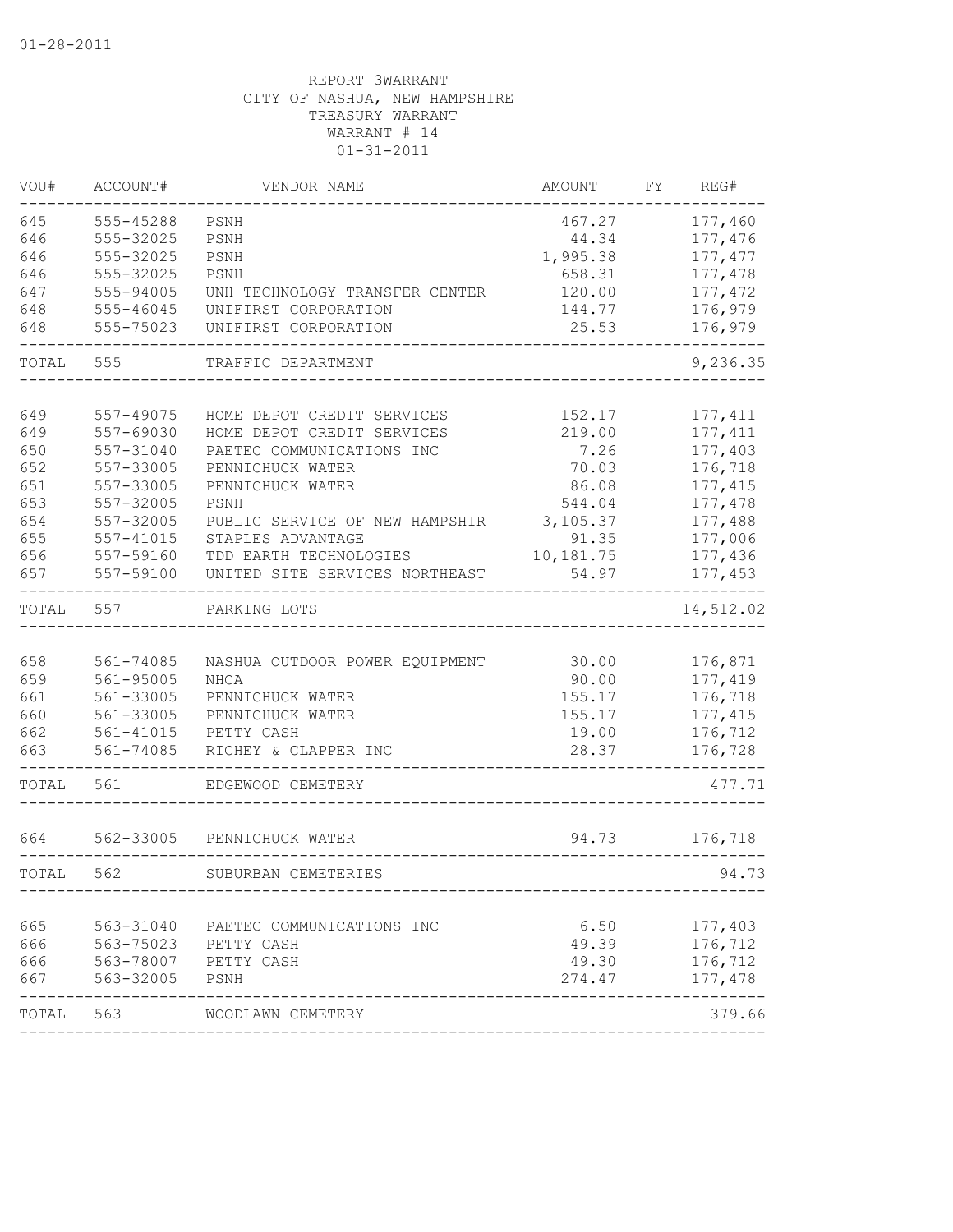| VOU#      | ACCOUNT#               | VENDOR NAME                                            | AMOUNT FY REG# |          |
|-----------|------------------------|--------------------------------------------------------|----------------|----------|
|           |                        | 668 571-72010 CONWAY OFFICE PRODUCTS LLC               | 450.00 176,835 |          |
| 669       |                        | 571-41015 PETTY CASH                                   | 44.96          | 176,712  |
| 670       | 571-41015              | STAPLES ADVANTAGE                                      | 263.34         | 177,006  |
| TOTAL     | 571                    | COMMUNITY DEVELOPMENT<br>----------------------------- |                | 758.30   |
| 671       |                        |                                                        | 44.00          | 177,435  |
| 672       | 572-49025<br>572-91005 | CONSUMER REPORTS<br>HOUSTON ROGER                      | 334.00         | 177,391  |
| 673       | 572-95005              | NH PLANNERS ASSOCATION                                 | 150.00         | 177,489  |
| 674       | 572-91005              | PETTY CASH                                             | 166.38         | 176,712  |
| 674       | 572-98029              | PETTY CASH                                             | 19.26          | 176,712  |
| 674       |                        | 572-98046 PETTY CASH                                   | 60.12          | 176,712  |
| 675       |                        | 572-95010 THE JOURNAL OF LIGHT CONSTRUCT               | 14.99          | 177,462  |
|           | TOTAL 572              | PLANNING DEPARTMENT                                    |                | 788.75   |
|           |                        |                                                        |                |          |
| 676       |                        | 573-72010 CONWAY OFFICE PRODUCTS LLC                   | 60.00          | 176,835  |
| TOTAL 573 |                        | ECONOMIC DEVELOPMENT                                   |                | 60.00    |
|           |                        |                                                        |                |          |
| 677       | 575-78100              | 1400 MOTORS                                            | 477.40         | 176,742  |
| 678       | 575-45090              | AC MOORE INC                                           | 22.96          | 176,886  |
| 679       | $575 - 45050$          | AMAZON                                                 | 26.37          | 177,492  |
| 680       | 575-41015              | ANCO ENGRAVED SIGNS & STAMPS I                         | 8.80           | 177,045  |
| 681       | 575-72010              | CONWAY OFFICE PRODUCTS LLC                             | 302.50         | 176,835  |
| 682       | 575-45220              | GAYLORD BROS INC                                       | 1,029.60       | 177,206  |
| 683       | 575-75023              | J P PEST SERVICES                                      | 125.00         | 176,900  |
| 684       | 575-75105              | JOHNSON CONTROLS INC                                   | 270.00         | 176,837  |
| 685       | 575-34015              | METROMEDIA ENERGY INC                                  | 2,802.46       | 177,447  |
| 686       | 575-45085              | MICROMARKETING LLC                                     | 72.48          | 176,859  |
| 687       | $575 - 45050$          | MULTICULTURAL BOOKS & VIDEOS                           | 107.75         | 176,878  |
| 688       | 575-42020              | NEW ENGLAND PAPER & SUPPLY                             | 408.72         | 176,885  |
| 689       | 575-31040              | PAETEC COMMUNICATIONS INC                              | 10.87          | 177,403  |
| 691       | 575-33005              | PENNICHUCK WATER                                       | 309.43         | 176,718  |
| 690       | 575-33005              | PENNICHUCK WATER                                       | 341.53         | 177, 415 |
| 692       | 575-45050              | RANDOM HOUSE INC                                       | 191.17         | 177,009  |
| 693       | 575-45085              | RECORDED BOOKS LLC                                     | 128.50         | 176,983  |
| 694       | 575-73015              | SCHOOL OUTFITTERS                                      | 147.26         | 177,065  |
| 695       | 575-94005              | SIMMONS COLLEGE                                        | 200.00         | 177,409  |
| 696       | $575 - 45050$          | SIMON & SCHUSTER                                       | 94.72          | 176,787  |
| 697       | 575-41015              | STAPLES ADVANTAGE                                      | 1,629.61       | 177,006  |
| 698       | 575-45903              | TUMBLEWEED PRESS INC                                   | 399.00         | 176,867  |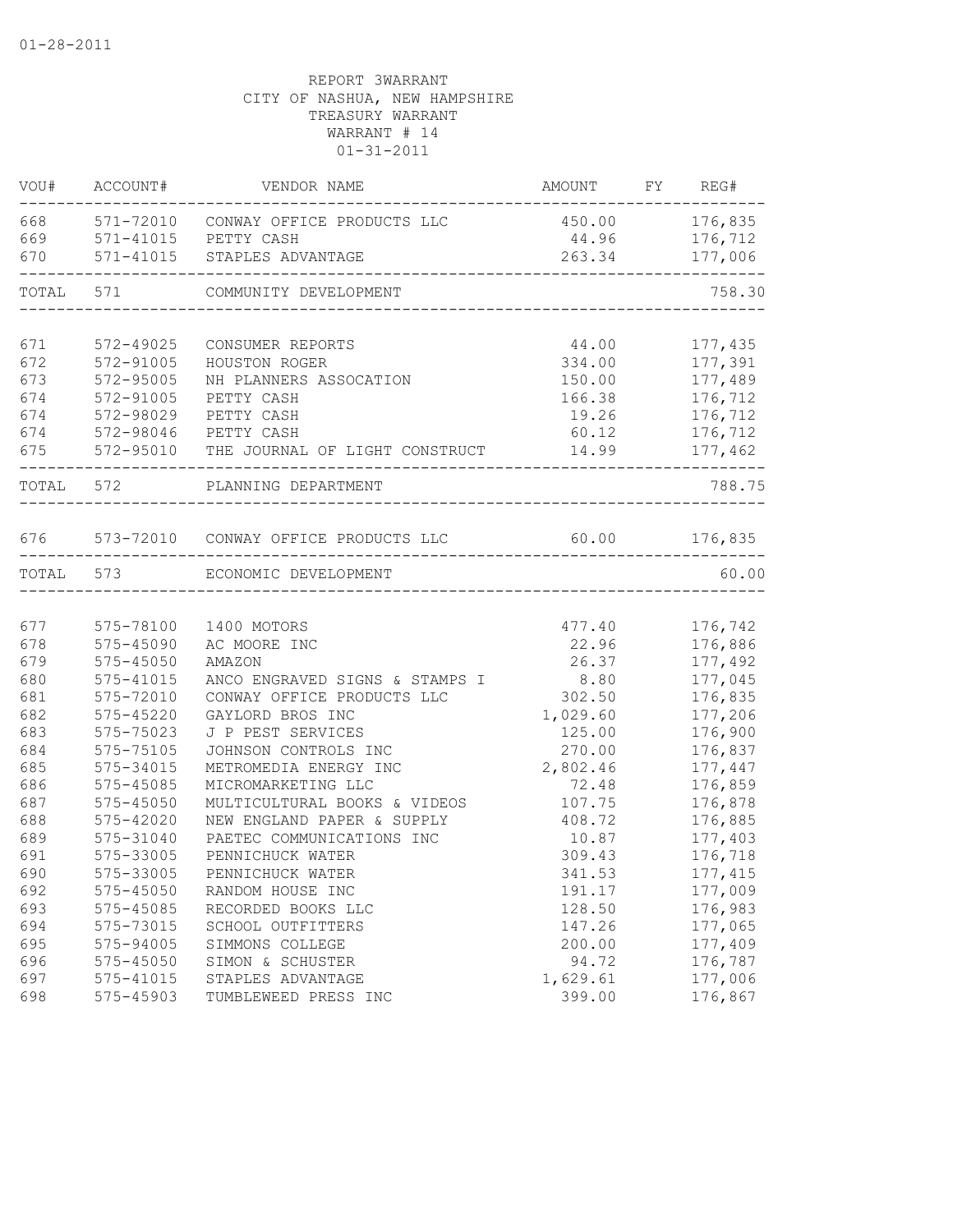|           | VOU# ACCOUNT#                                                  | VENDOR NAME                                                                          | AMOUNT                          | FY | REG#                          |
|-----------|----------------------------------------------------------------|--------------------------------------------------------------------------------------|---------------------------------|----|-------------------------------|
|           |                                                                | TOTAL 575 PUBLIC LIBRARIES                                                           |                                 |    | 9,106.13                      |
| 700       |                                                                | 699 576-95010 EDM PUBLISHERS INC<br>576-94005 PETTY CASH                             | 98.78<br>30.00                  |    | 177,418<br>176,712            |
|           |                                                                | TOTAL 576 BUILDING DEPARTMENT                                                        |                                 |    | 128.78                        |
|           |                                                                | 701 577-94005 CITIZENS BANK                                                          | $35.84$ $12,390$                |    |                               |
| TOTAL 577 |                                                                | CODE ENFORCEMENT                                                                     |                                 |    | 35.84                         |
|           | 225,396 581-49050<br>225,397 581-49050                         | A SIMPLER TIME INC<br>ACORN NATURALISTS                                              | 67.95<br>123.20                 |    | 177,504<br>177,080            |
|           | 225,398 581-53101<br>225,399 581-46040                         | ADULT LEARNING CENTER<br>ALEC'S SHOE STORE INC                                       | 26,500.00<br>89.95              |    | 176,981<br>176,847            |
|           | 225,400 581-59080<br>225,400 581-74092<br>225,401 581-74092    | ALL AMERICAN SPORTS CORP<br>ALL AMERICAN SPORTS CORP<br>ALLARD SERVICE AND SALES INC | 1,237.40<br>10,540.65<br>175.00 |    | 177,044<br>177,044<br>177,132 |
|           | 225,402 581-91005<br>225,403 581-49075                         | ALVES ARELINDA<br>AMAZON                                                             | 45.25<br>133.97                 |    | 177,139<br>177,492            |
|           | 225,403 581-74092<br>225,404 581-44005<br>225,405 581-64192    | AMAZON<br>APPAREL PRINTING PROMOTIONS<br>APPLE COMPUTER INC                          | 4.99<br>264.30<br>2,994.00      |    | 177,492<br>177,169<br>177,071 |
|           | 225,406 581-91005<br>225,407 581-31005                         | ARCARO JANICE<br>AT&T                                                                | 257.30<br>32.54                 |    | 177,041<br>177,498            |
|           | 225,408 581-94010<br>225,409 581-49050<br>225, 410 581-75023   | AUDLEY NICHOLAS<br>B & H PHOTO VIDEO PRO AUDIO<br>B & S LOCKSMITH INC                | 1,600.00<br>461.90<br>380.95    |    | 176,889<br>176,729<br>176,909 |
|           | 225, 411 581-49050<br>225, 411 581-74092                       | BAILEY DAVID<br>BAILEY DAVID                                                         | 40.00<br>70.00                  |    | 176,783<br>176,783            |
|           | 225, 412 581-49035<br>225, 412 581-49050<br>225, 413 581-42110 | BARNES & NOBLE INC<br>BARNES & NOBLE INC<br>BATTERY SPECIALISTS OF NH LLC            | 313.60<br>244.95<br>333.00      |    | 176,723<br>176,723<br>177,153 |
|           | 225, 414 581-49050<br>225, 414 581-75023                       | BELLETETES INC<br>BELLETETES INC                                                     | 113.72<br>137.40                |    | 176,861<br>176,861            |
|           | 225, 415 581-49050<br>225, 416 581-49075                       | BIO-RAD LABORATORIES<br>BLUETARP FINANCIAL INC                                       | 129.60<br>62.29                 |    | 177,134<br>177,343            |
|           | 225, 417 581-59130<br>225, 418 581-84030<br>225, 419 581-56030 | BOOTH DOUGLAS<br>BOOTHBY THERAPY SERVICES LLC<br>BOYS & GIRLS CLUB OF GREATER N      | 120.00<br>195.65<br>2,563.33    |    | 177,341<br>177,165<br>176,768 |
|           | 225,420 581-59130<br>225, 421 581-59130                        | BUCHANAN SALLY<br>BUFAGNA BRIAN                                                      | 138.00<br>97.16                 |    | 177,140<br>177, 111           |
|           | 225, 422 581-49050<br>225, 423 581-42130                       | BURKE CHRISTINE<br>CAPP INC                                                          | 61.85<br>1,762.00               |    | 177,147<br>177,022            |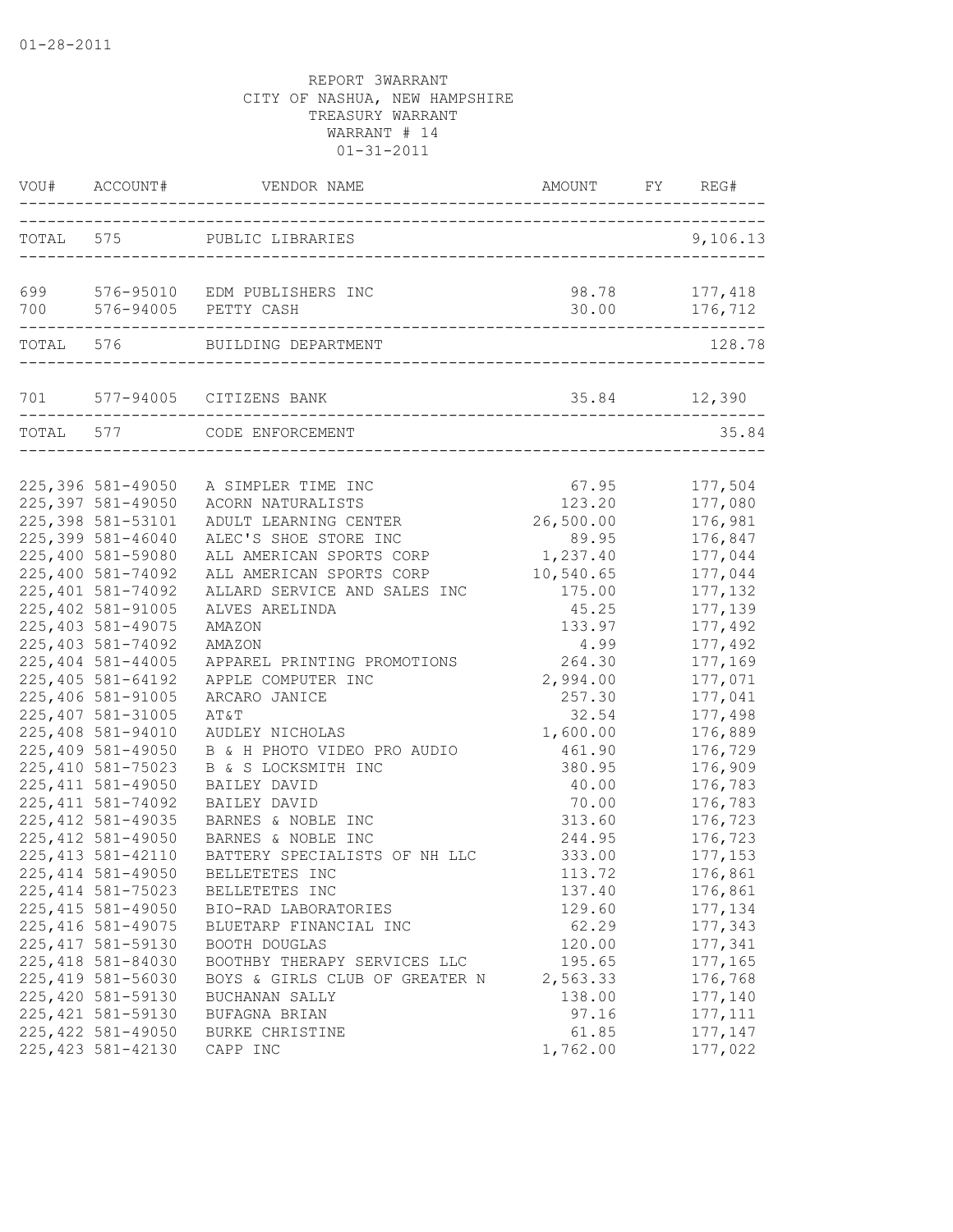| VOU# | ACCOUNT#           | VENDOR NAME                    | AMOUNT    | FY | REG#     |
|------|--------------------|--------------------------------|-----------|----|----------|
|      | 225,424 581-53040  | CAPPETTA CHARLES MD            | 2,500.00  |    | 177,096  |
|      | 225, 425 581-49050 | CARPARTS OF NASHUA             | 4.00      |    | 177,187  |
|      | 225,426 581-49050  | CARTER CHERYL                  | 42.46     |    | 177,042  |
|      | 225, 427 581-59130 | CARTER WILLIAM                 | 80.00     |    | 177,160  |
|      | 225, 428 581-41015 | CARTRIDGE WORLD NASHUA         | 197.90    |    | 177,108  |
|      | 225, 428 581-49050 | CARTRIDGE WORLD NASHUA         | 600.97    |    | 177,108  |
|      | 225, 429 581-42110 | CED                            | 898.80    |    | 176,788  |
|      | 225,430 581-84030  | CEDARCREST INC                 | 411.20    |    | 176,736  |
|      | 225, 431 581-42010 | CENTRAL PAPER PRODUCTS CO      | 8,884.56  |    | 177,207  |
|      | 225, 431 581-42020 | CENTRAL PAPER PRODUCTS CO      | 4,148.00  |    | 177,207  |
|      | 225, 431 581-49050 | CENTRAL PAPER PRODUCTS CO      | 106.44    |    | 177,207  |
|      | 225, 431 581-49910 | CENTRAL PAPER PRODUCTS CO      | 448.50    |    | 177,207  |
|      | 225, 432 581-59130 | CHANDLER RONALD                | 60.00     |    | 177, 122 |
|      | 225, 433 581-59130 | CHOATE STEVEN                  | 80.00     |    | 177,138  |
| 701  | 581-49035          | CITIZENS BANK                  | 123.60    |    | 12,390   |
| 701  | 581-64040          | CITIZENS BANK                  | 194.68    |    | 12,390   |
|      | 225, 434 581-53103 | CLARK ASSOCIATES/DEBRA P CLARK | 25,400.50 |    | 176,774  |
|      | 225, 435 581-43005 | CMRS-POC                       | 2,000.00  |    | 177,499  |
|      | 225, 436 581-91005 | COCHRANE DONALD                | 139.50    |    | 177, 155 |
|      | 225, 437 581-59130 | COLLETTI ROBERT                | 80.00     |    | 177, 114 |
|      | 225,438 581-64040  | COMODO CA LTD                  | 199.00    |    | 177,358  |
|      | 225, 439 581-64045 | COMPUTER HUT OF N E INC        | 1,943.04  |    | 177,209  |
|      | 225, 439 581-74092 | COMPUTER HUT OF N E INC        | 300.00    |    | 177,209  |
|      | 225,440 581-32005  | CONSTELLATION NEWENERGY INC    | 39,543.29 |    | 177,502  |
|      | 225, 441 581-41015 | CONWAY OFFICE PRODUCTS LLC     | 75.27     |    | 176,835  |
|      | 225, 442 581-74092 | COUSIN'S VIDEO INC             | 78.75     |    | 177,156  |
|      | 225, 443 581-59130 | COYLE KEVIN                    | 60.00     |    | 176,773  |
|      | 225,444 581-84030  | CROTCHED MOUNTAIN REHAB CTR    | 9,949.54  |    | 177,034  |
|      | 225, 445 581-49050 | CRYSTAL ROCK BOTTLED WATER     | 77.43     |    | 177,137  |
|      | 225,446 581-78007  | D & R TOWING INC               | 358.08    |    | 177,190  |
|      | 225, 447 581-94010 | DEROSA PHIL                    | 880.00    |    | 177, 177 |
|      | 225, 448 581-91005 | DILIDDO KATHRYN M              | 58.75     |    | 177,346  |
| 702  | 581-53100          | DOCULYNX INC                   | 112.71    |    | 177,242  |
|      | 225,449 581-91005  | DONOVAN DANIEL                 | 32.50     |    | 177,338  |
|      | 225,450 581-59130  | <b>DUBE ROBERT</b>             | 60.00     |    | 177,352  |
|      | 225, 451 581-84055 | EASTER SEALS OF NH INC         | 10,178.76 |    | 176,985  |
|      | 225, 452 581-74092 | EASTERN NEW ENGLAND HYDRAULICS | 145.00    |    | 177,360  |
|      | 225, 453 581-49050 | ETA CUISENAIRE                 | 56.95     |    | 177,067  |
|      | 225, 454 581-42130 | F W WEBB COMPANY               | 258.90    |    | 176,802  |
| 703  | 581-31005          | FAIRPOINT COMMUNICATIONS       | 712.63    |    | 177,448  |
|      | 225, 455 581-31005 | FAIRPOINT COMMUNICATIONS INC   | 36.17     |    | 177,500  |
|      | 225,456 581-31005  | FAIRPOINT COMMUNICATIONS INC   | 28.32     |    | 177,501  |
|      | 225,457 581-94030  | FALLON ELAINE                  | 100.00    |    | 177, 174 |
|      | 225, 458 581-49075 | FASTENAL COMPANY               | 171.51    |    | 176,915  |
|      | 225, 459 581-59130 | FERNANDES DON                  | 60.00     |    | 177,154  |
|      | 225,460 581-55005  | FIRST STUDENT INC              | 4,270.60  |    | 177,068  |
|      | 225,461 581-49030  | FOLLETT LIBRARY RESOURCES      | 115.82    |    | 176,746  |
|      | 225,462 581-59130  | GADBOIS GERALD                 | 120.00    |    | 176,722  |
|      |                    |                                |           |    |          |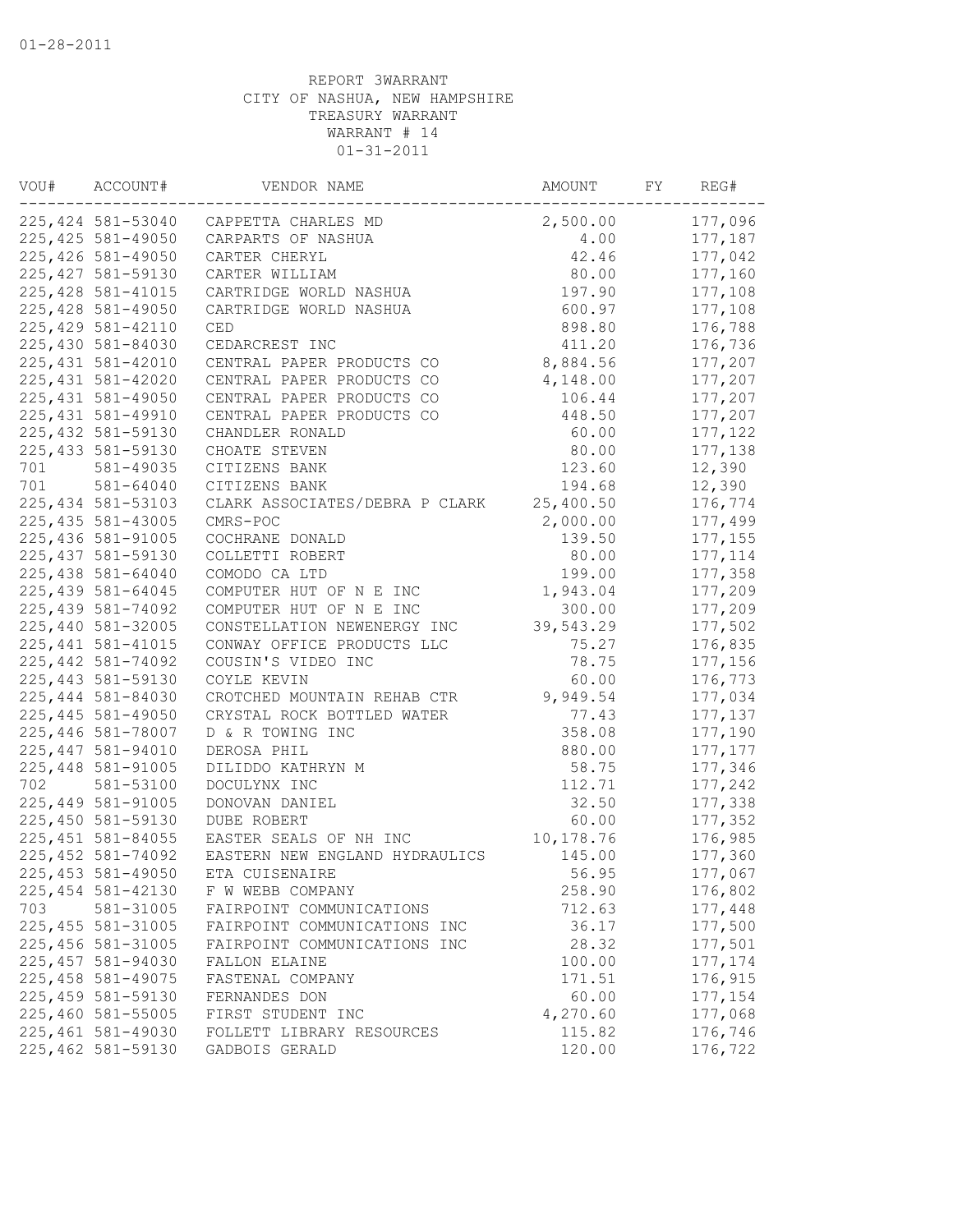| VOU# | ACCOUNT#                               | VENDOR NAME                                        | AMOUNT           | FY | REG#                |
|------|----------------------------------------|----------------------------------------------------|------------------|----|---------------------|
|      | 225,463 581-94030                      | GAMMON JESSICA E                                   | 17.40            |    | 177,349             |
|      | 225,464 581-49050                      | GENERAL LINEN SERVICE INC                          | 48.62            |    | 177,176             |
|      | 225,464 581-53100                      | GENERAL LINEN SERVICE INC                          | 124.44           |    | 177,176             |
|      | 225,465 581-59130                      | GERMANN JR ROBERT                                  | 92.87            |    | 177,119             |
|      | 225,466 581-59130                      | GODDU DAN                                          | 60.00            |    | 176,810             |
|      | 225,467 581-91005                      | GOODWIN JENNIFER                                   | 31.63            |    | 177,038             |
|      | 225,468 581-42130                      | GRAINGER                                           | 941.65           |    | 176,820             |
|      | 225,469 581-53100                      | GRANITE STATE SHUTTLE SERVICE                      | 160.00           |    | 177, 175            |
|      | 225,470 581-55018                      | GREATER LAWRENCE ED COLLABORAT                     | 1,549.96         |    | 177,077             |
|      | 225, 471 581-59130                     | GREBINAR PHILIP                                    | 264.87           |    | 177,350             |
|      | 225, 472 581-59130                     | GREENWOOD STEVE                                    | 200.00           |    | 177, 117            |
|      | 225, 473 581-49050                     | GUIDANCE GROUP INC (THE)                           | 66.80            |    | 177,162             |
|      | 225, 474 581-55018                     | HAMPTON SCHOOL DISTRICT                            | 126.25           |    | 177,353             |
|      | 225, 475 581-49050                     | HANDWRITING WITHOUT TEARS                          | 93.17            |    | 177,337             |
|      | 225,476 581-49050                      | HANNAFORD                                          | 15.75            |    | 176,991             |
|      | 225, 477 581-74092                     | HARRIS EQUIPMENT REPAIR SERVIC                     | 424.72           |    | 177,197             |
|      | 225,478 581-94030                      | HEALEY CHARLES                                     | 43.00            |    | 177,064             |
|      | 225, 479 581-74092                     | HEAVY DUTY TRUCK & DIESEL SERV                     | 66.00            |    | 177,193             |
|      | 225,480 581-94030                      | HEDRICH PAULA                                      | 50.00            |    | 177,070             |
|      | 225, 481 581-59130                     | HENRIQUEZ DAVID                                    | 60.00            |    | 177,365             |
|      | 225, 482 581-64192                     | HEWLETT PACKARD COMPANY                            | 1,532.25         |    | 176,822             |
|      | 225, 483 581-49050                     | HM RECEIVABLES CO LLC                              | 193.60           |    | 177, 173            |
|      | 225,484 581-49050                      | HOME DEPOT CREDIT SERVICES                         | 45.10            |    | 177,081             |
|      | 225,485 581-49050                      | HOUSE OF RIBBONS                                   | 46.00            |    | 177,363             |
|      | 225,486 581-78007                      | HOWARD P FAIRFIELD, LLC                            | 2,484.11         |    | 177,128             |
|      | 225,487 581-59130                      | HURLEY DONALD                                      | 60.00            |    | 177,107             |
|      | 225,488 581-41015                      | IMTEK REPROGRAPHICS INC                            | 30.60            |    | 176,882             |
|      | 225,489 581-84030                      | INSTITUTE OF PROFESSIONAL PRAC                     | 1,762.60         |    | 177,118             |
|      | 225,490 581-49050                      | INTEGRATED OFFICE SOLUTIONS                        | 1,520.00         |    | 177,151             |
|      | 225, 491 581-51015                     | JACKSON LEWIS LLP                                  | 406.00           |    | 177,229             |
|      | 225, 492 581-49910                     | JOHN DEERE LANDSCAPES INC                          | 174.20           |    | 176,800             |
|      | 225, 493 581-59130                     | JOHNSON EVAN                                       | 120.00           |    | 177,124             |
|      | 225, 494 581-59130                     | KOHM JASON                                         | 120.00           |    | 177, 112            |
|      | 225, 495 581-94010                     | KRANE ALISON                                       | 800.00           |    | 177,366             |
|      | 225,496 581-59130                      | KUZMICH DAVID                                      | 60.00            |    | 177,126             |
|      | 225, 497 581-49050                     | LABEL STORE                                        | 169.95           |    | 177,093             |
|      | 225,498 581-49050                      | LAKESHORE LEARNING MATERIALS                       | 138.86           |    | 176,826             |
|      | 225,499 581-59130                      | LAMONICA ANTHONY                                   | 160.00           |    | 177,127             |
|      |                                        |                                                    |                  |    |                     |
|      | 225,500 581-49910<br>225,501 581-59130 | LARCHMONT ENGINEERING & IRRIGA<br>LATHAM FREDERICK | 748.10<br>180.00 |    | 176,840<br>177,106  |
|      | 225,502 581-84030                      | LEARNING CENTER FOR THE DEAF                       | 10,918.42        |    |                     |
|      | 225,503 581-59130                      | LEBLANC DAVID                                      | 140.00           |    | 177, 135<br>176,812 |
|      | 225,504 581-91040                      |                                                    | 20.00            |    | 177,129             |
|      |                                        | LENNOX DEBORAH                                     |                  |    |                     |
|      | 225,505 581-91005<br>225,506 581-91005 | LEWIS SUSAN A<br>LOFTUS JUDITH                     | 4.25             |    | 177,082             |
|      |                                        |                                                    | 34.75            |    | 177,052             |
|      | 225,507 581-42110                      | M & M ELECTRICAL SUPPLY CO INC                     | 99.42            |    | 177,186<br>177,344  |
|      | 225,508 581-66005                      | MAILFINANCE                                        | 145.22           |    |                     |
|      | 225,509 581-55018                      | MANCHESTER SCHOOL DISTRICT                         | 445.56           |    | 177,133             |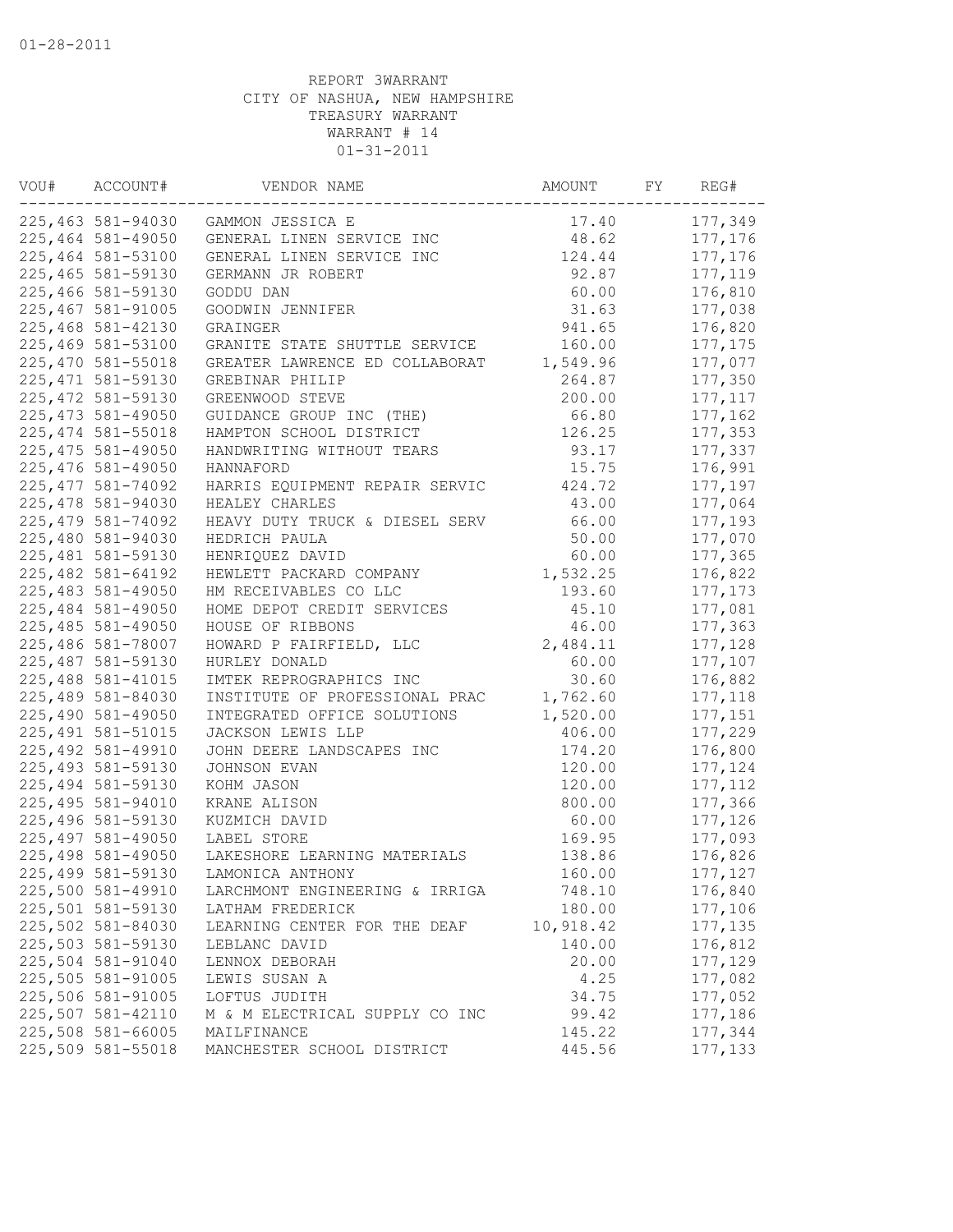| VOU# | ACCOUNT#           | VENDOR NAME                    | AMOUNT     | FY | REG#     |
|------|--------------------|--------------------------------|------------|----|----------|
|      | 225,510 581-49050  | MARKET BASKET                  | 1,060.84   |    | 176,873  |
|      | 225,511 581-59130  | MCCARTHY DENNIS                | 80.00      |    | 176,938  |
|      | 225, 512 581-53103 | MCCARTNEY AMY                  | 6,622.25   |    | 177,142  |
|      | 225, 513 581-47010 | MCMAHON PATRICIA               | 17.59      |    | 177,368  |
|      | 225,514 581-84030  | MERRIMACK SPECIAL EDUCATION    | 4,567.57   |    | 177,136  |
|      | 225,515 581-53100  | METRO GROUP INC (THE)          | 1,081.00   |    | 177,163  |
|      | 225,516 581-59130  | MICHAEL BARBARA                | 80.00      |    | 177,105  |
|      | 225,517 581-59130  | MORIN ARTHUR                   | 120.00     |    | 176,939  |
|      | 225,518 581-49050  | MSC INDUSTRIAL SUPPLY CO INC   | 541.37     |    | 177,061  |
|      | 225,519 581-53100  | MULTI-STATE BILLING SERVICES L | 2,671.16   |    | 177,145  |
|      | 225,520 581-49910  | NASHUA OUTDOOR POWER EQUIPMENT | 183.16     |    | 176,871  |
| 704  | 581-45295          | NASHUA SCHOOL DISTRICT #42     | 1,216.00   |    | 12,368   |
|      | 225,521 581-49050  | NATIONAL GEOGRAPHIC SCHOOL PUB | 238.11     |    | 177,340  |
|      | 225, 522 581-34015 | NATIONAL GRID                  | 37,170.09  |    | 177,506  |
|      | 225, 523 581-42010 | NATIONWIDE SALES & SERVICE     | 220.90     |    | 177,047  |
|      | 225, 524 581-49075 | NEWEGG.COM                     | 496.24     |    | 177,348  |
|      | 225, 525 581-84030 | NFI NORTH INC                  | 899.43     |    | 177,025  |
|      | 225,526 581-49050  | NHSSMBA                        | 1,000.00   |    | 177,356  |
|      | 225,527 581-59130  | NIHAN MARILEE                  | 80.00      |    | 177, 157 |
|      | 225,528 581-59130  | NOON JAMES                     | 60.00      |    | 177,121  |
|      | 225,529 581-49050  | NORTHCENTER FOODSERVICES LLC   | 963.80     |    | 177,069  |
|      | 225,530 581-49050  | OKONAK JACQUELINE              | 51.88      |    | 177,101  |
|      | 225,531 581-31005  | ONE COMMUNICATIONS             | 5,345.16   |    | 177,486  |
|      | 225,531 581-31040  | ONE COMMUNICATIONS             | 679.81     |    | 177,486  |
|      | 225, 532 581-31005 | ONE COMMUNICATIONS             | 6,312.22   |    | 177,505  |
|      | 225, 533 581-49050 | PAETZOLD KATHY                 | 57.36      |    | 177,149  |
|      | 225,534 581-49050  | PARADISE MALCOLM               | 40.60      |    | 177,130  |
|      | 225,535 581-59130  | PARKER ROY H                   | 160.00     |    | 177, 115 |
|      | 225,536 581-49075  | PASEK CORP                     | 3,352.87   |    | 177,026  |
|      | 225,537 581-42120  | PEABODY SUPPLY CO INC          | 1,262.94   |    | 177,345  |
|      | 225, 538 581-49035 | PEARSON EDUCATION INC          | 424.95     |    | 177,089  |
|      | 225,539 581-49050  | PENN STATE INDUSTRIES          | 49.90      |    | 177,109  |
|      | 225,540 581-33005  | PENNICHUCK WATER WORKS INC     | 5, 164. 15 |    | 177,405  |
|      | 225,541 581-59130  | PEPIN PAUL                     | 80.00      |    | 177,120  |
|      | 225, 542 581-43005 | PETTY CASH                     | 14.28      |    | 177,392  |
|      | 225, 543 581-43005 | PETTY CASH                     | 59.07      |    | 177,393  |
|      | 225, 544 581-41015 | PETTY CASH                     | 62.70      |    | 177,394  |
|      | 225,544 581-43005  | PETTY CASH                     | 23.90      |    | 177,394  |
|      | 225,544 581-49050  | PETTY CASH                     | 40.99      |    | 177,394  |
|      | 225,545 581-59130  | PIETRAFETTA DEBORAH            | 132.00     |    | 177,354  |
|      | 225,546 581-59130  | PINCENCE RON                   | 60.00      |    | 177, 123 |
|      | 225, 547 581-84055 | PINE HAVEN BOYS CENTER         | 5,093.44   |    | 177,029  |
|      | 225,548 581-59130  | PLACE DOUGLAS                  | 80.00      |    | 177,170  |
|      | 225,549 581-94010  | PLOUFFE MARY E                 | 1,094.40   |    | 177,097  |
|      | 225,550 581-49050  | PRO-ED INC                     | 449.90     |    | 176,821  |
|      | 225,550 581-49095  | PRO-ED INC                     | 386.10     |    | 176,821  |
|      | 225,551 581-84030  | PROTESTANT GUILD FOR HUMAN SVC | 6,000.49   |    | 177,180  |
|      | 225,552 581-32005  | PSNH                           | 1,951.44   |    | 177,485  |
|      |                    |                                |            |    |          |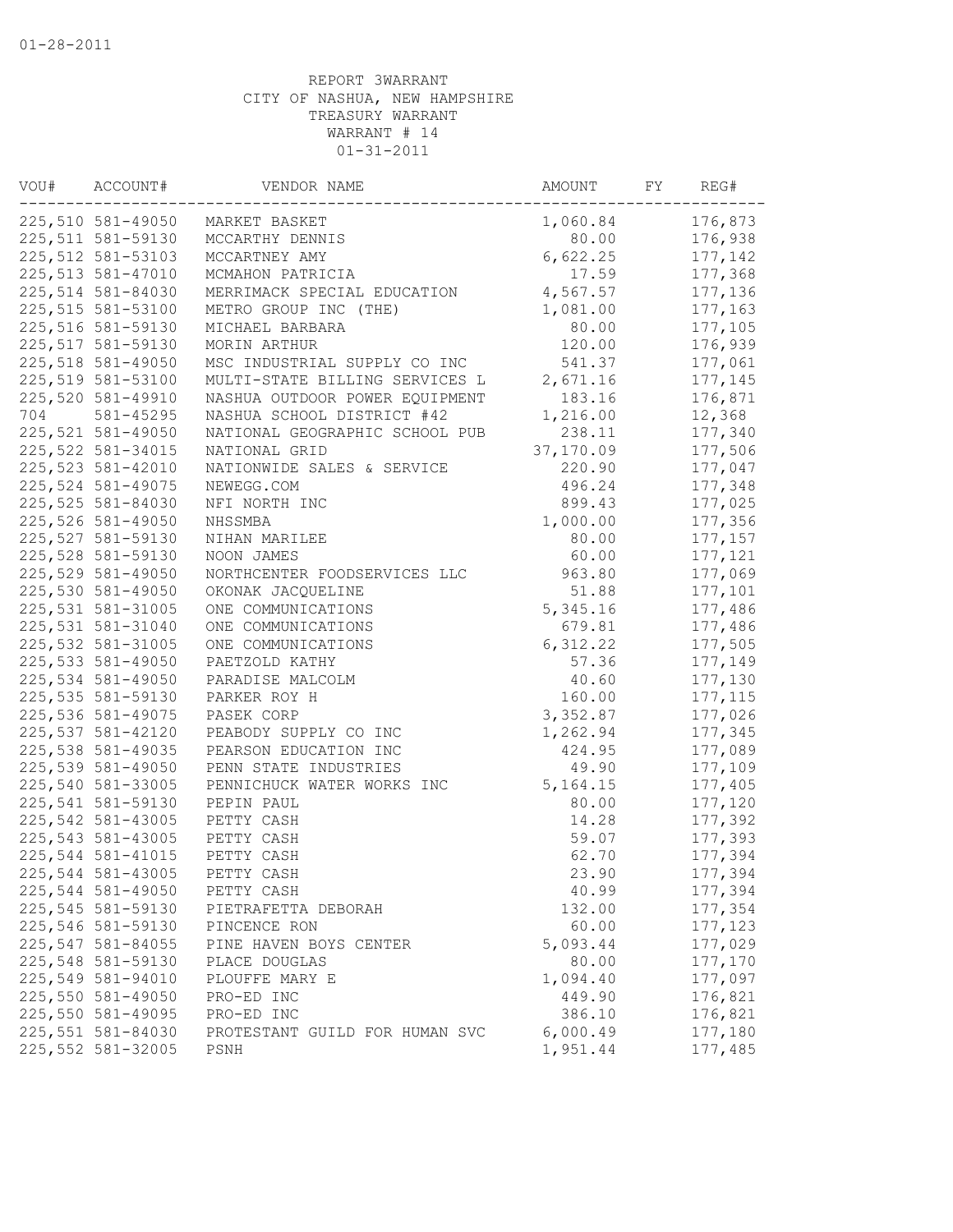| VOU# | ACCOUNT#                               | VENDOR NAME                    | AMOUNT     | FY | REG#                |
|------|----------------------------------------|--------------------------------|------------|----|---------------------|
|      | 225,553 581-32005                      | PUBLIC SERVICE OF NH           | 123,509.23 |    | 177,482             |
|      | 225,554 581-49050                      | RC BUYERS WAREHOUSE INC        | 30.58      |    | 177,083             |
|      | 225, 555 581-43005                     | RESERVE ACCOUNT                | 2,000.00   |    | 177,481             |
|      | 225, 556 581-41015                     | RICOH AMERICAS CORPORATION     | 77.50      |    | 177,058             |
|      | 225,556 581-41040                      | RICOH AMERICAS CORPORATION     | 236.72     |    | 177,058             |
|      | 225,556 581-49050                      | RICOH AMERICAS CORPORATION     | 310.00     |    | 177,058             |
|      | 225,557 581-49050                      | ROBERTS LAUREN                 | 201.01     |    | 177,367             |
|      | 225,558 581-64192                      | ROCKLER WOODWORKING & HARDWARE | 17.97      |    | 177,079             |
|      | 225,559 581-49050                      | ROSS STEPHANIE                 | 14.99      |    | 177,104             |
|      | 225,560 581-59130                      | ROUSSEAU CHRIS                 | 80.00      |    | 177,144             |
|      | 225,561 581-94010                      | ROZUMEK ADAM                   | 1,080.00   |    | 177,116             |
|      | 225,562 581-49075                      | SAM'S CLUB/GEMB                | 164.81     |    | 177,406             |
|      | 225,563 581-49050                      | SANE                           | 175.00     |    | 177,066             |
|      | 225,564 581-78007                      | SANEL AUTO PARTS CO            | 196.60     |    | 176,865             |
|      | 225,564 581-78007                      | SANEL AUTO PARTS CO            | 100.02     |    | 176,866             |
|      | 225,565 581-59130                      | SCHILLING ROBERT               | 60.00      |    | 177,158             |
|      | 225,566 581-49035                      | SCHOLASTIC INCORPORATED        | 726.93     |    | 177,208             |
|      | 225,567 581-47010                      | SCHOOL HEALTH CORP             | 960.09     |    | 176,745             |
|      | 225,567 581-49050                      | SCHOOL HEALTH CORP             |            |    | 176,745             |
|      | 225,568 581-49050                      | SCHOOL SPECIALTY INC           | 2,300.42   |    | 177,053             |
|      | 225,569 581-94010                      | SEABORNE ANN-MARIE             | 1,260.80   |    | 177,103             |
|      | 225,570 581-91005                      | SHEAFF ALTHEA                  | 81.88      |    | 177,090             |
|      | 225, 571 581-49075                     | SHIFFLER EQUIPMENT SALES INC   | 254.05     |    | 177,028             |
|      | 225,572 581-49050                      | SIGNS 4 LESS                   | 155.90     |    | 177,361             |
|      | 225, 573 581-42110                     | SIMPLEXGRINNELL                | 652.00     |    | 176,734             |
|      | 225,574 581-74092                      | SIROIS & SON APPLIANCE REPAIRS | 65.00      |    | 177,215             |
|      | 225,575 581-49050                      | SOLUTION TREE INC              | 1,600.50   |    | 177,185             |
|      | 225,576 581-41015                      | STAPLES BUSINESS ADVANTAGE     | 1,095.01   |    | 176,948             |
|      | 225,576 581-49050                      | STAPLES BUSINESS ADVANTAGE     | 2,976.54   |    | 176,948             |
|      | 225,577 581-53100                      | STATE OF NH CRIMINAL RECORDS   | 296.75     |    | 177,395             |
|      | 225,578 581-49050                      | SWEETWATER                     | 449.95     |    | 177,159             |
|      | 225,579 581-49050                      | TEACHER'S DISCOVERY            | 43.60      |    | 177,062             |
|      | 225,580 581-53100                      | TERMINIX PROCESSING CENTER     | 282.00     |    | 177,099             |
|      | 225,581 581-94010                      | THOMSON ELIZABETH              | 1,094.40   |    | 177,150             |
|      | 225,582 581-64192                      | TIGER DIRECT                   | 949.24     |    | 176,838             |
|      | 225,583 581-84055                      | TREASURER STATE OF NH          | 7,718.00   |    | 177,049             |
|      | 225,584 581-49030                      | TROMBLY DENISE                 | 68.98      |    | 177,073             |
|      | 225,585 581-83102                      | UNUM LIFE INSURANCE CO OF AMER | 1,494.18   |    | 177,172             |
|      | 225,585 581-83103                      | UNUM LIFE INSURANCE CO OF AMER | 1,914.54   |    | 177,172             |
|      | 225,586 581-59130                      | VALAVANE DANIEL                | 80.00      |    | 176,966             |
|      | 225,587 581-49050                      | VALERI JANET                   | 38.24      |    | 177,059             |
|      | 225,588 581-94030                      | VARANO DAVID                   | 80.00      |    | 177,161             |
|      | 225,589 581-95005                      | VERLEY MICHELE                 | 80.00      |    | 177,166             |
|      |                                        |                                |            |    |                     |
|      | 225,590 581-84030<br>225,591 581-49050 | VERMONT CTR FOR THE DEAF &     | 431.15     |    | 177,152             |
|      |                                        | WALMART COMMUNITY              | 46.91      |    | 177,008             |
|      | 225,592 581-59130                      | WALSH JAMES                    | 80.00      |    | 177, 125<br>177,370 |
|      | 225,593 581-91040                      | WALTON KAYLENE                 | 30.00      |    |                     |
|      | 225,594 581-41045                      | WB MASON COMPANY INC           | 5,496.00   |    | 176,764             |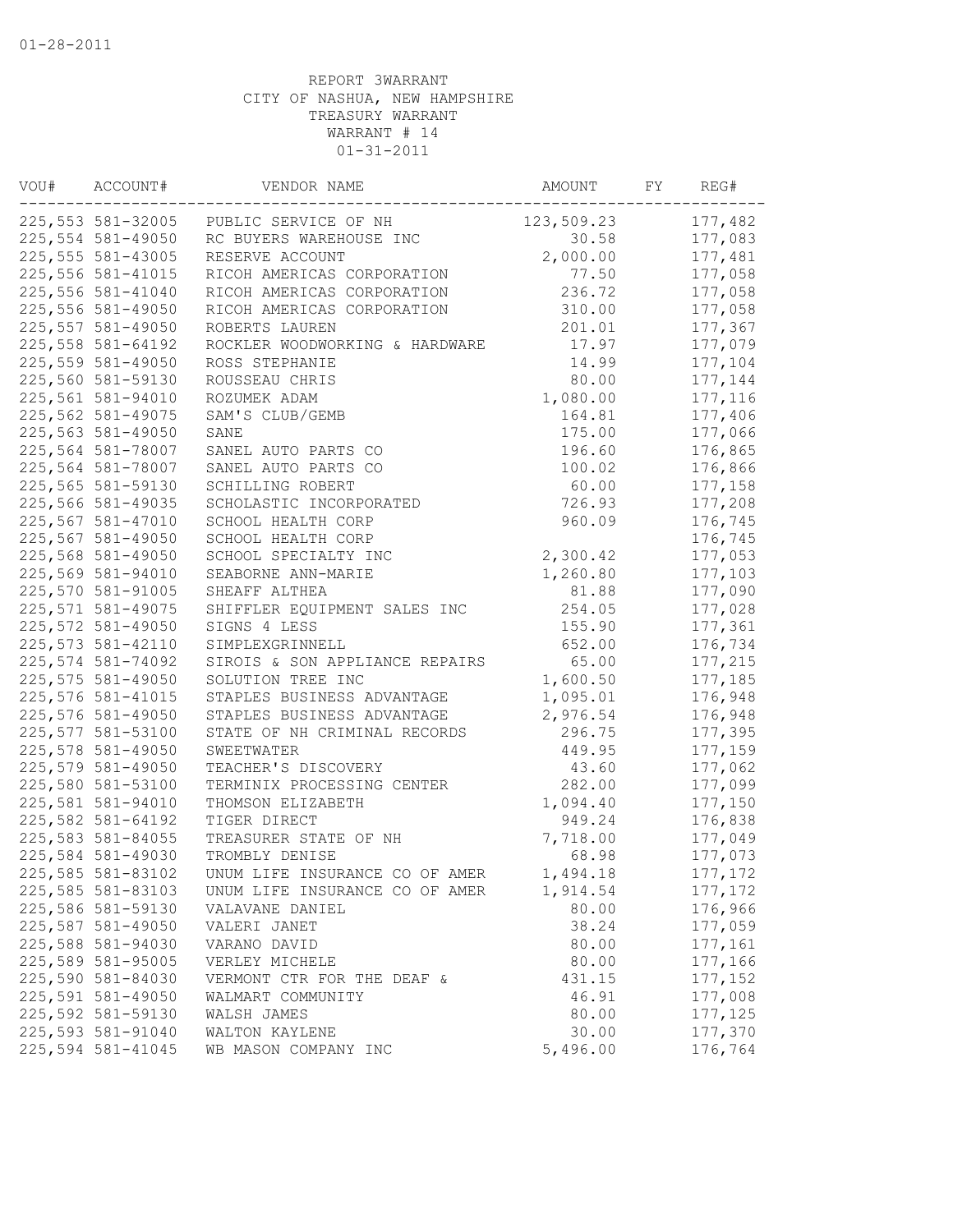| VOU#                                   | ACCOUNT#                                                                         | VENDOR NAME                                                                                                                                | AMOUNT                                                                       | FΥ<br>REG#                                                |
|----------------------------------------|----------------------------------------------------------------------------------|--------------------------------------------------------------------------------------------------------------------------------------------|------------------------------------------------------------------------------|-----------------------------------------------------------|
|                                        | 225,595 581-49050<br>225,596 581-59130<br>225,597 581-49050<br>225,598 581-59130 | WEST MUSIC<br>WHALLEY DAVID<br>WOODWIND & BRASSWIND<br>ZWICKER DAVE                                                                        | 546.72<br>60.00<br>472.99<br>60.00                                           | 177,033<br>177,143<br>177,056<br>177, 113                 |
| TOTAL                                  | 581                                                                              | SCHOOL DEPARTMENT                                                                                                                          |                                                                              | 454,669.41                                                |
| 705<br>706                             | 590-23553<br>590-24531                                                           | FENCES UNLIMITED INV<br>MHQ MUNICIPAL VEHICLES                                                                                             | 1,606.50<br>700.00                                                           | 176,925<br>176,906                                        |
| TOTAL                                  | 590                                                                              | PRIOR YEAR OBLIGATIONS                                                                                                                     |                                                                              | 2,306.50                                                  |
| 707<br>708<br>709<br>710<br>711<br>712 | 592-85005<br>592-85010<br>592-85010<br>592-85015<br>592-85015<br>592-85020       | FEDEX<br>US BANK NA (091000022)<br>US BANK NA (091000022)<br>(091000022)<br>US BANK NA<br>US BANK NA (091000022)<br>US BANK NA (091000022) | 54.14<br>57,467.12<br>411,629.00<br>142,370.25<br>1,010,196.01<br>305,000.00 | 177,404<br>12,373<br>12,372<br>12,373<br>12,372<br>12,373 |
| TOTAL                                  | 592                                                                              | BONDED DEBT SERVICE                                                                                                                        |                                                                              | 1,926,716.52                                              |
| 713<br>713                             | 595-22015<br>595-22020                                                           | ENGLISH PAUL<br>ENGLISH PAUL                                                                                                               | 65.55<br>903.79                                                              | 177,324<br>177,324                                        |
| TOTAL                                  | 595                                                                              | OVERLAY                                                                                                                                    |                                                                              | 969.34                                                    |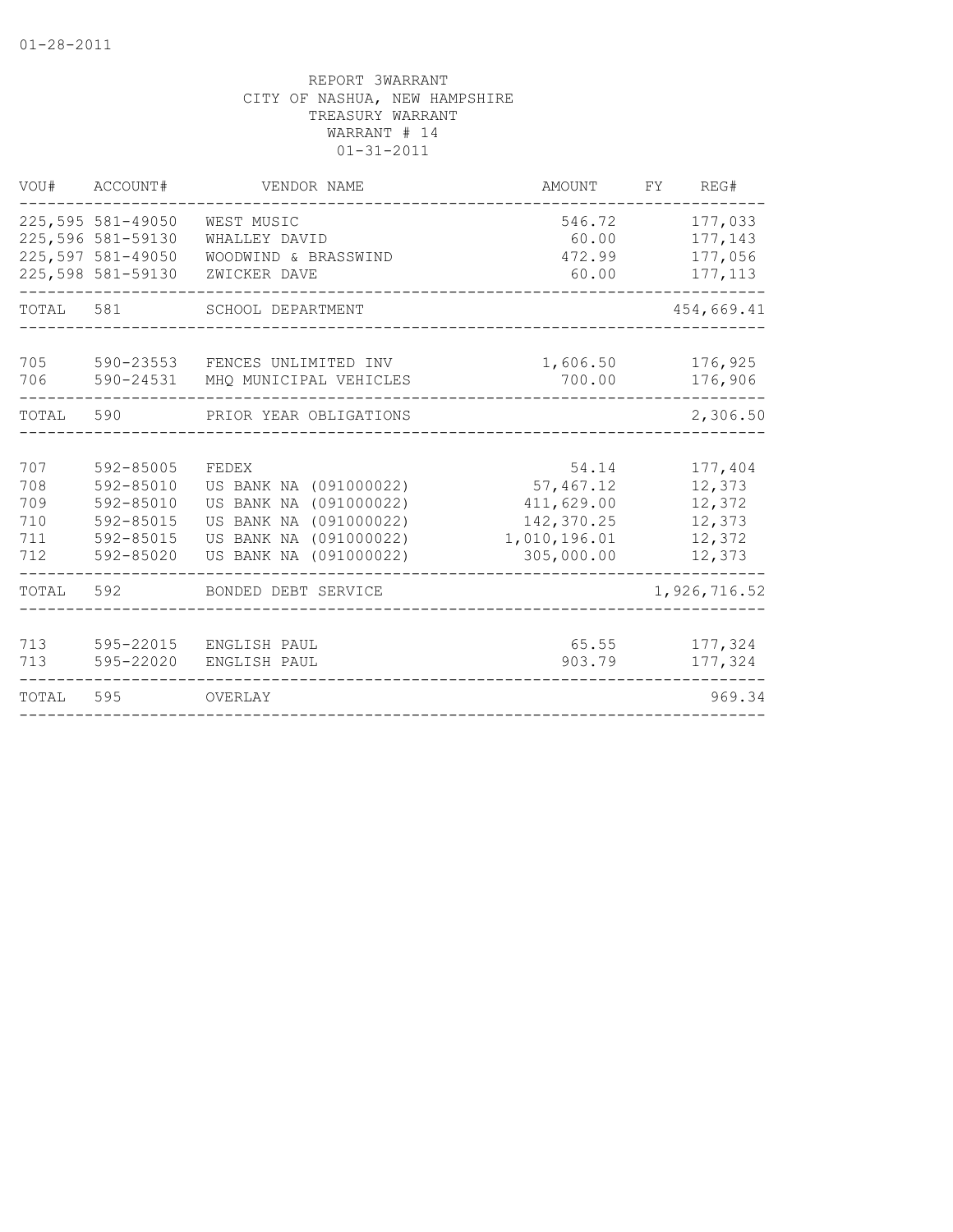|                          | VOU# ACCOUNT#                                      | VENDOR NAME                                                                                    | AMOUNT FY REG#                                    |                                                    |
|--------------------------|----------------------------------------------------|------------------------------------------------------------------------------------------------|---------------------------------------------------|----------------------------------------------------|
|                          |                                                    | 714 617-01 THE JORDAN INSTITUTE                                                                | 13,415.00 177,016                                 |                                                    |
|                          |                                                    | TOTAL 617-01 CAP IMP - BUILDING MAINT<br>GENERAL REPAIRS - CITY HALL<br>---------------------- |                                                   | 13,415.00                                          |
|                          |                                                    | 715 632-10 CHICK BEAULIEU, INC                                                                 | 2,650.00 177,002                                  |                                                    |
|                          |                                                    | TOTAL 632-10 CAP IMP - FIRE<br>DEFERRED BUILDING MAINT FY10                                    |                                                   | 2,650.00                                           |
|                          |                                                    | 716 653-23 SUNSHINE PAVING CORPORATION 4,985.05 177,236                                        |                                                   |                                                    |
|                          |                                                    | TOTAL 653-23 CAP IMP - STREET DEPT<br>STREET PAVING PROGRAM FY10                               |                                                   | 4,985.05                                           |
|                          |                                                    | 225,599 681-10 G H PHILBRICK SONS INC                                                          | 1,000.00 176,884                                  |                                                    |
|                          |                                                    | TOTAL 681-10 CAP IMP - SCHOOL<br>DEFERRED MAINTENANCE FY07                                     |                                                   | 1,000.00                                           |
| 717<br>718<br>719<br>720 | 699-07<br>699-07<br>699-07<br>699-07<br>721 699-07 | C W DOWNER & CO<br>CITIZENS BANK<br>PATENAUDE JOHN L<br>R W BECK INC<br>UPTON & HATFIELD LLP   | 233.83<br>99.75<br>8,649.33<br>1,383.25<br>540.00 | 177,011<br>12,390<br>177,235<br>176,896<br>176,755 |
| TOTAL                    |                                                    | 699-07 OTHER EXPENSES<br>WATER SUPPLY ACQUISITION                                              |                                                   | 10,906.16                                          |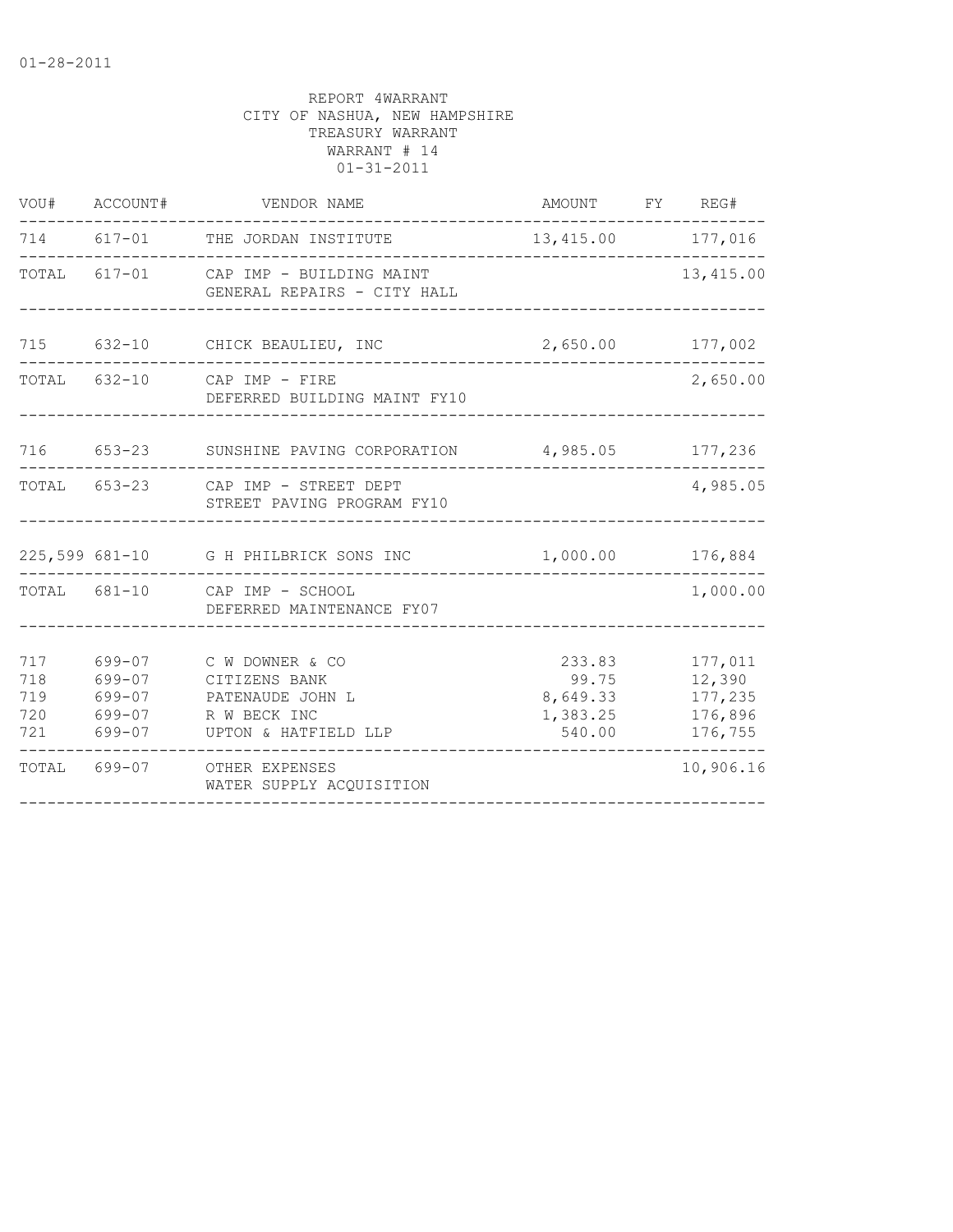| VOU#                                                        | ACCOUNT#                                                                                                          | PROGRAM<br>VENDOR NAME                                                                                                                                                                                                                            |                                                                                                 | AMOUNT FY REG#                                                                                |
|-------------------------------------------------------------|-------------------------------------------------------------------------------------------------------------------|---------------------------------------------------------------------------------------------------------------------------------------------------------------------------------------------------------------------------------------------------|-------------------------------------------------------------------------------------------------|-----------------------------------------------------------------------------------------------|
| 722<br>723                                                  |                                                                                                                   | 717-01310 3732 JAMES J WELCH & CO., INC<br>717-53140 3733 PROJECT RESOURCE GROUP, LLC                                                                                                                                                             | 110, 411.64<br>750.00                                                                           | 177,396<br>177,397                                                                            |
| TOTAL                                                       | 717                                                                                                               | CPF-GENERAL GOV'T BUILDINGS                                                                                                                                                                                                                       | 111, 161.64                                                                                     |                                                                                               |
| 723<br>724                                                  | 720-53186                                                                                                         | 720-53140 3738 PROJECT RESOURCE GROUP, LLC<br>3738 NEW HAMPSHIRE BORING INC                                                                                                                                                                       | 2,000.00<br>1,150.00                                                                            | 177,397<br>176,759                                                                            |
| TOTAL                                                       | 720                                                                                                               | CPF - HUNT BUILDING                                                                                                                                                                                                                               | 3,150.00                                                                                        |                                                                                               |
| 725<br>726<br>727<br>728<br>729<br>730<br>731<br>732<br>733 | 722-43005<br>722-53029<br>722-53029<br>722-53036<br>722-53036<br>722-53140<br>722-53140<br>722-98033<br>722-98033 | 3735 FEDEX<br>3735 CITIZENS BANK<br>3735 VELOCITY TECHNOLOGY SOLUTIONS<br>3735 COURTYARD BY MARRIOTT<br>3735 VELOCITY TECHNOLOGY SOLUTIONS<br>3735 BERRY DUNN MCNEIL & PARKER<br>3735 CAREER CONNECTIONS<br>3735 CITIZENS BANK<br>3735 PETTY CASH | 20.22<br>59.95<br>60,480.00<br>1,634.00<br>4,872.36<br>21,568.00<br>1,455.83<br>393.05<br>17.54 | 177,404<br>12,390<br>177,464<br>177,249<br>177,464<br>177,088<br>176,833<br>12,390<br>176,712 |
| TOTAL                                                       | 722                                                                                                               | CPF-INFORMATION TECHNOLOGY                                                                                                                                                                                                                        | 90,500.95                                                                                       |                                                                                               |
| 734<br>TOTAL                                                | 752-53095<br>752                                                                                                  | 3711 MARSHALL GARY LLC<br>CPF-PARKS & RECREATION                                                                                                                                                                                                  | 9,299.48                                                                                        | 9,299.48 177,031                                                                              |
| 735<br>736                                                  | 753-53075                                                                                                         | 753-53075 3740 HAYNER/SWANSON INC<br>3740 VANASSE HANGEN BRUSTLIN INC                                                                                                                                                                             | 40,630.27<br>2,087.37                                                                           | 177,085<br>176,727                                                                            |
| TOTAL                                                       | 753                                                                                                               | CPF-STREET DEPT                                                                                                                                                                                                                                   | 42,717.64                                                                                       |                                                                                               |
| 737<br>737<br>738<br>738                                    | 757-53030<br>757-53030                                                                                            | 3736 DESMAN ASSOCIATES<br>3737 DESMAN ASSOCIATES<br>757-53140 3736 PROJECT RESOURCE GROUP, LLC<br>757-53140 3737 PROJECT RESOURCE GROUP, LLC                                                                                                      | 67.76<br>67.76<br>1,750.00<br>1,750.00                                                          | 177,430<br>177,430<br>177,397<br>177,397                                                      |
|                                                             |                                                                                                                   | TOTAL 757 CPF-PARKING LOTS                                                                                                                                                                                                                        | 3,635.52                                                                                        |                                                                                               |
|                                                             |                                                                                                                   | 225,600 781-53095 3778 NOBLIN & ASSOCIATES LC                                                                                                                                                                                                     |                                                                                                 | 3,854.00 177,063                                                                              |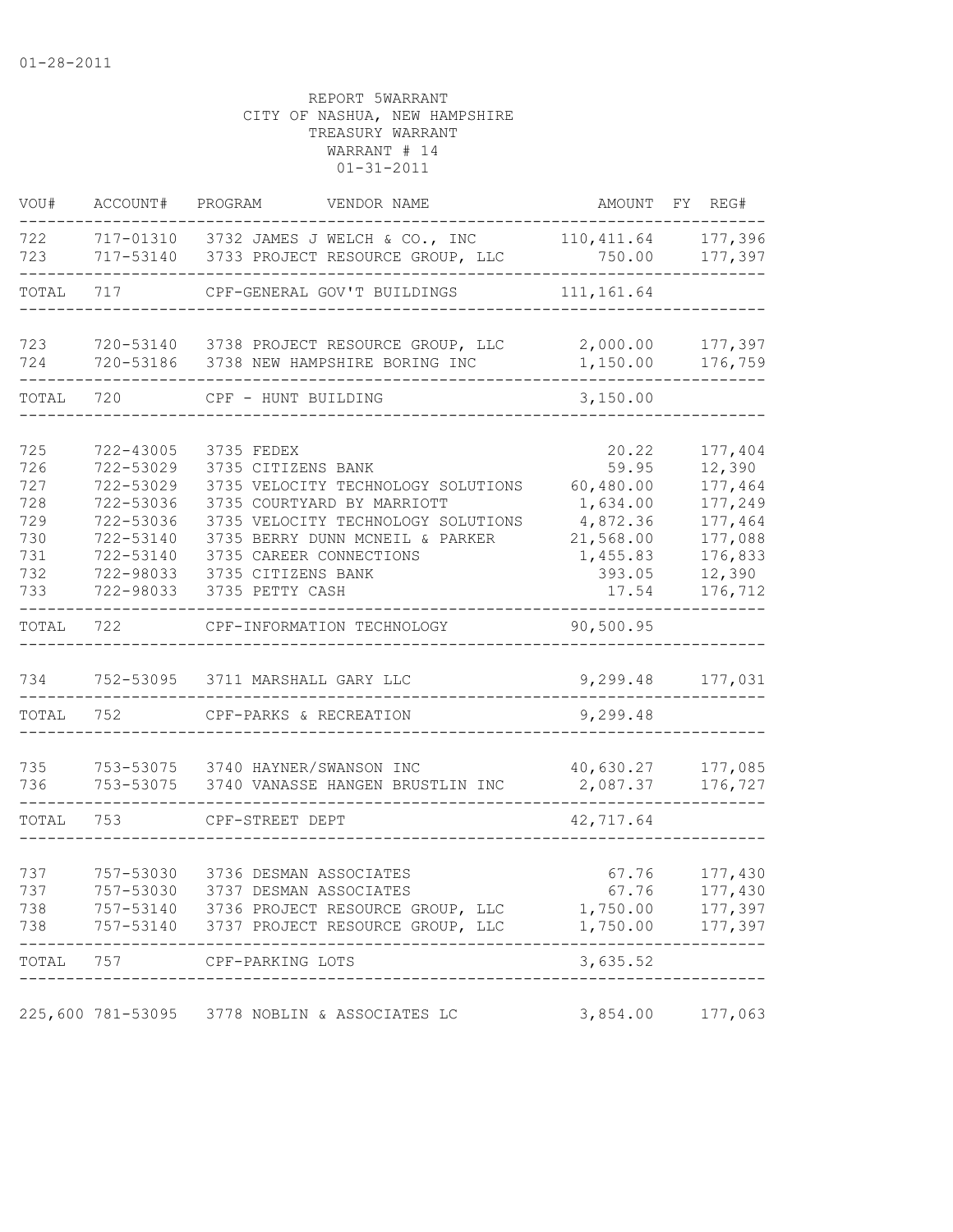| VOU#  | ACCOUNT#  | PROGRAM<br>VENDOR NAME            | AMOUNT    | FY | REG#    |
|-------|-----------|-----------------------------------|-----------|----|---------|
|       |           |                                   |           |    |         |
| TOTAL | 781       | CPF-SCHOOL DEPARTMENT             | 3,854.00  |    |         |
|       |           |                                   |           |    |         |
| 739   | 792-53030 | 3799 AECOM TECHNOLOGY CORPORATION | 500.00    |    | 177,094 |
| 740   | 792-53030 | 3746 FAY SPOFFORD & THORNDIKE LLC | 16,242.40 |    | 176,750 |
| 741   | 792-53030 | 3748 HAYNER/SWANSON INC           | 32,737.21 |    | 177,085 |
| 742   | 792-53075 | 3752 SEA CONSULTANTS              | 5,556.58  |    | 176,914 |
| 743   | 792-53181 | 3794 DBU CONSTRUCTION/RETAINAGE   | 234.75    |    | 12,369  |
| 744   | 792-59231 | 3744 SUNSHINE PAVING CORPORATION  | 1,425.40  |    | 177,236 |
| TOTAL | 792       | CPF-WASTEWATER USER FUND          | 56,696.34 |    |         |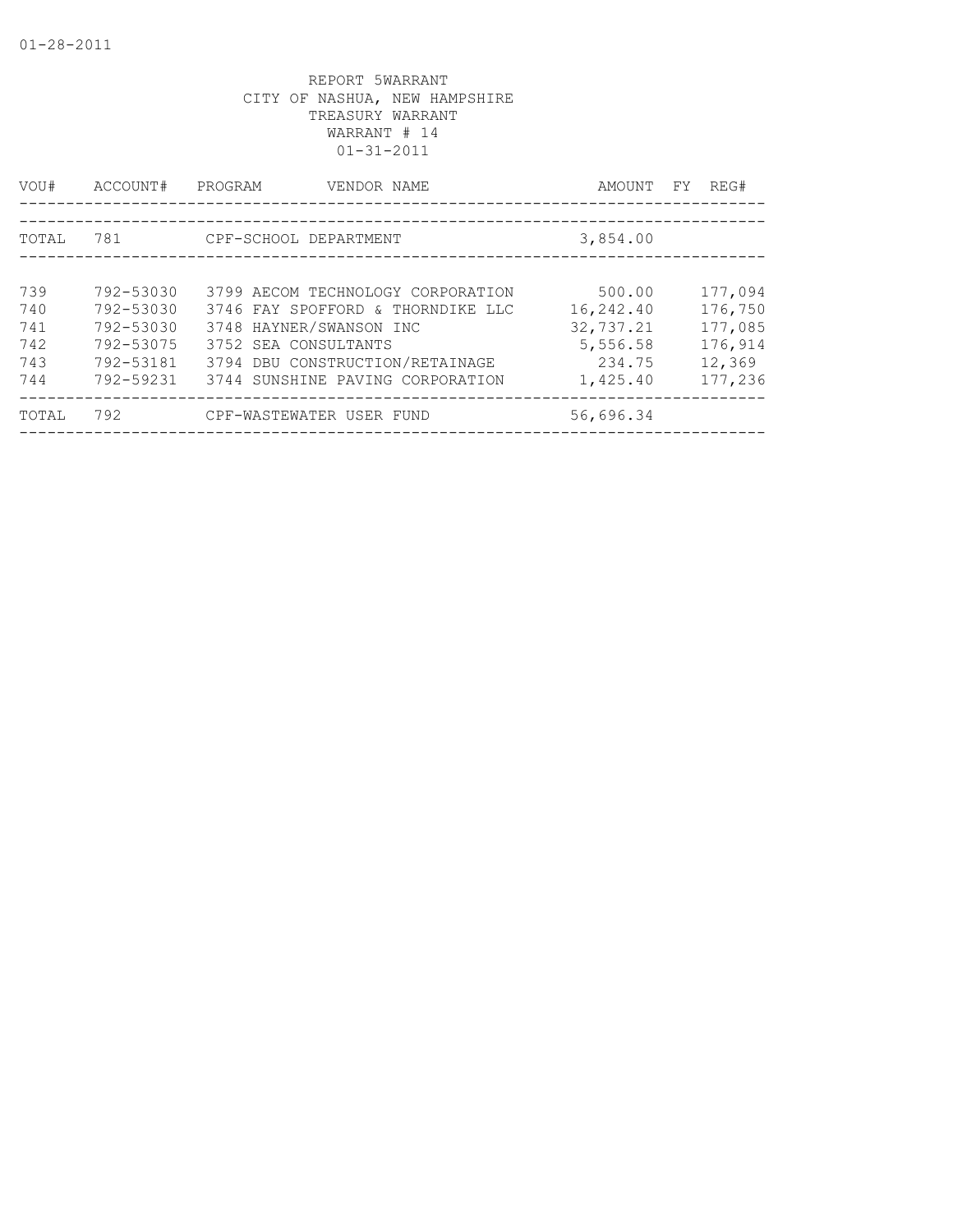| VOU#  | ACCOUNT#         | VENDOR NAME                     | AMOUNT    | FY | REG#      |
|-------|------------------|---------------------------------|-----------|----|-----------|
| 745   | 801-31040        | PAETEC COMMUNICATIONS INC       | 10.87     |    | 177,403   |
| 746   | 801-33005        | PENNICHUCK WATER                | 238.54    |    | 176,718   |
| 747   | 801-34015        | ENERGYNORTH PROPANE             | 1,527.87  |    | 177, 412  |
| 748   | 801-41015        | STAPLES ADVANTAGE               | 104.76    |    | 177,006   |
| 749   | 801-42000        | NEW ENGLAND PAPER & SUPPLY      | 84.11     |    | 176,885   |
| 750   | 801-44005        | PRINTGRAPHICS OF MAINE          | 1,302.00  |    | 176,797   |
| 751   | 801-46045        | CCP INDUSTRIES INC              | 302.05    |    | 176,870   |
| 752   | 801-48005        | SHATTUCK MALONE OIL CO          | 441.61    |    | 177,399   |
| 752   | 801-48005        | SHATTUCK MALONE OIL CO          | 507.85    |    | 177,399   |
| 752   | 801-48005        | SHATTUCK MALONE OIL CO          | 154.56    |    | 177,399   |
| 753   | 801-49040        | BCM CONTROLS CORPORATION        | 2,370.42  |    | 176,899   |
| 754   | 801-53030        | NORTHERN NEW ENGLAND CHAPTER/S  | 50.00     |    | 177,490   |
| 755   | 801-53030        | SANBORN HEAD & ASSOCIATES INC   | 3,776.41  |    | 176,843   |
| 756   | 801-59100        | NORTHEAST SCALE CO INC          | 900.00    |    | 176,730   |
| 757   | 801-59100        | ROUTHIER & SONS INC             | 1,176.12  |    | 176,868   |
| 758   | 801-59100        | UNIVERSAL RECYCLING TECH LLC    | 4,794.65  |    | 177,221   |
| 759   | 801-59238        | DOCULYNX INC                    | 21.33     |    | 177,242   |
| 760   | 801-59245        | D & R TOWING INC                | 300.00    |    | 177,190   |
| 761   | 801-68045        | CASEY EQUIPMENT & RENTAL CORP   | 69,615.00 |    | 176,970   |
| 762   | 801-72010        | CONWAY OFFICE PRODUCTS LLC      | 56.00     |    | 176,835   |
| 763   | 801-75023        | BELLETETES INC                  | 31.98     |    | 176,861   |
| 764   | 801-77020        | MCDEVITT TRUCKS INC             | 1,213.61  |    | 176,990   |
| 765   | 801-78065        | MAYNARD & LESIEUR INCORPORATED  | 881.95    |    | 177,198   |
| 766   | 801-78065        | SULLIVAN TIRE COMPANIES         | 165.00    |    | 176,946   |
| 767   | 801-78100        | FREIGHTLINER OF NH INC          | 174.15    |    | 176,976   |
| 768   | 801-82025        | NH RETIREMENT SYSTEM            | 88.60     |    | 12,374    |
| 768   | 801-82025        | NH RETIREMENT SYSTEM            | 527.65    |    | 12,374    |
| 769   | 801-85050        | US BANK NA (091000022)          | 1,580.72  |    | 12,373    |
| 770   | 801-94005        | LGC PROPERTY-LIABILITY TRUST L  | 75.27     |    | 177,287   |
| 771   | 801-98029        | PETTY CASH                      | 32.68     |    | 176,712   |
|       |                  |                                 |           |    |           |
| TOTAL | 801              | SOLID WASTE DISPOSAL            |           |    | 92,505.76 |
| 772   |                  | 802-215-00 ACCURATE TITLE       | 42.70     |    | 176,874   |
| 773   | $802 - 215 - 00$ | ALPHA TITLE                     | 45.80     |    | 177,203   |
| 774   | $802 - 215 - 00$ | ATTORNEY JAMES A CUTELIS        | 44.25     |    | 177,329   |
| 775   |                  | 802-215-00 BARRY & HONOROW PLLC | 61.30     |    | 177,331   |
| 776   | $802 - 215 - 00$ | DIGRE PER S                     | 45.52     |    | 177,304   |
| 777   | $802 - 215 - 00$ | FRASCA & FRASCA                 | 57.50     |    | 177,212   |
| 778   | $802 - 215 - 00$ | GRAPEVINE BUILDERS LLC          | 20.99     |    | 177,327   |
| 779   | $802 - 215 - 00$ | HANLEY JAMES M                  | 8.94      |    | 177,332   |
|       |                  |                                 |           |    |           |
| 780   | $802 - 215 - 00$ | MINUTEMAN INVESTMENTS LLC       | 118.03    |    | 177,325   |
| 781   | $802 - 215 - 00$ | SUMMIT TITLE SERVICES           | 77.10     |    | 177,219   |
| 782   | 802-31005        | FAIRPOINT COMMUNICATIONS        | 672.45    |    | 177,448   |
| 783   | 802-31040        | PAETEC COMMUNICATIONS INC       | 3.67      |    | 177,403   |
| 784   | 802-32005        | PENNICHUCK WATER                | 90.97     |    | 177, 415  |
| 785   | 802-32005        | PSNH                            | 971.55    |    | 177,478   |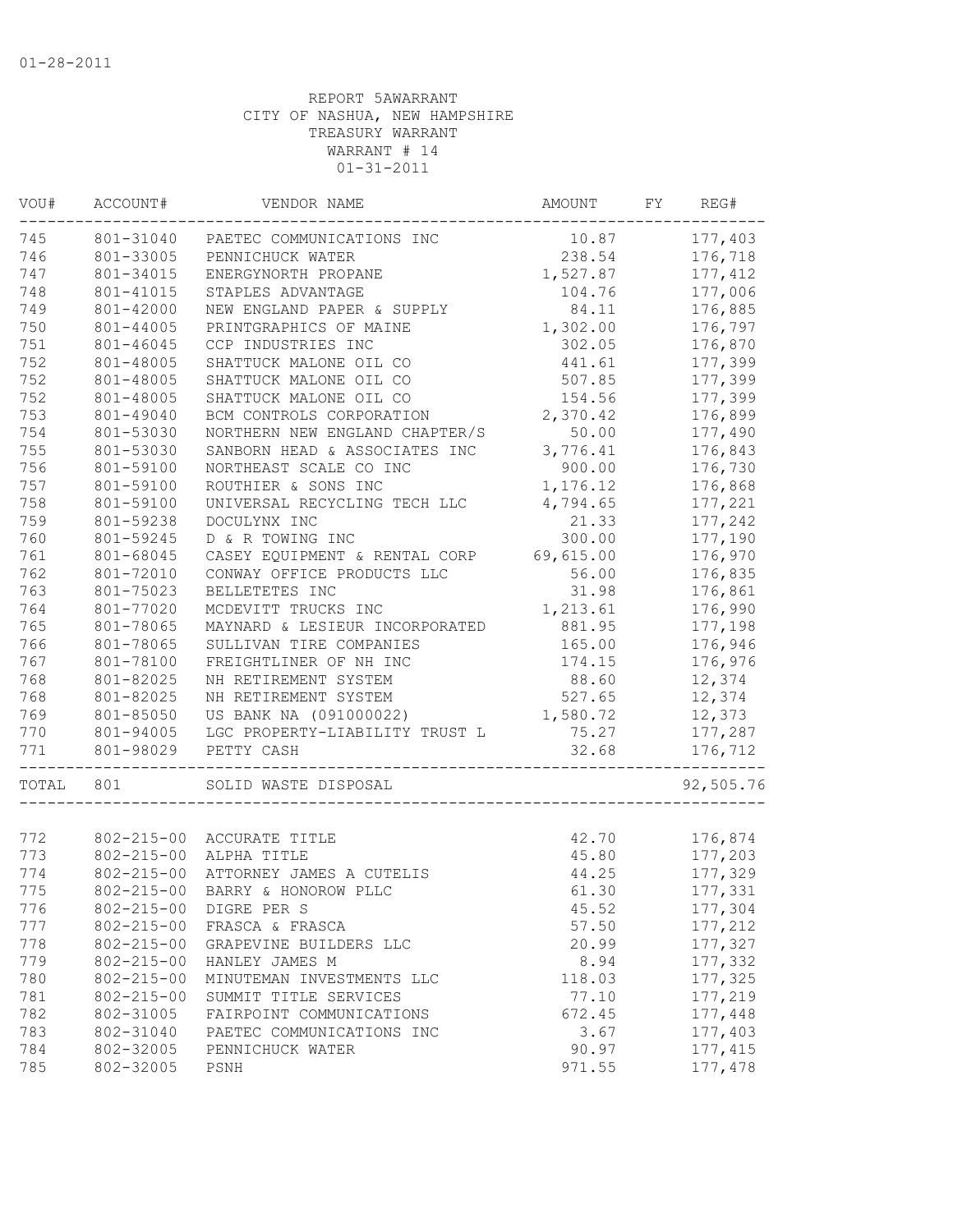| VOU# | ACCOUNT#  | VENDOR NAME                    | AMOUNT    | FY | REG#     |
|------|-----------|--------------------------------|-----------|----|----------|
| 786  | 802-32005 | PUBLIC SERVICE OF NEW HAMPSHIR | 58,725.55 |    | 177,488  |
| 788  | 802-33005 | PENNICHUCK WATER               | 20.14     |    | 176,718  |
| 788  | 802-33005 | PENNICHUCK WATER               | 1,313.36  |    | 176,718  |
| 787  | 802-33005 | PENNICHUCK WATER               | 26.56     |    | 177,415  |
| 787  | 802-33005 | PENNICHUCK WATER               | 1,768.27  |    | 177, 415 |
| 789  | 802-34015 | METROMEDIA ENERGY INC          | 11,836.45 |    | 177,447  |
| 790  | 802-34015 | NATIONAL GRID                  | 4,337.34  |    | 177,440  |
| 791  | 802-41015 | MOORE MEDICAL LLC              | 88.00     |    | 176,971  |
| 792  | 802-41015 | STAPLES ADVANTAGE              | 104.76    |    | 177,006  |
| 793  | 802-43005 | PETTY CASH                     | 12.30     |    | 176,712  |
| 794  | 802-45103 | JCI JONES                      | 3, 141.38 |    | 177,244  |
| 795  | 802-46045 | NH BRAGG & SONS INC            | 699.68    |    | 176,738  |
| 796  | 802-46045 | UNIFIRST CORPORATION           | 75.28     |    | 176,979  |
| 796  | 802-46045 | UNIFIRST CORPORATION           | 307.03    |    | 176,979  |
| 797  | 802-49070 | PETTY CASH                     | 12.69     |    | 176,712  |
| 798  | 802-49070 | VWR INTERNATIONAL INC          | 1,200.44  |    | 177,007  |
| 799  | 802-49070 | WILKEM SCIENTIFIC LTD          | 502.00    |    | 176,735  |
| 800  | 802-49075 | FEDEX                          | 60.11     |    | 177,404  |
| 801  | 802-49075 | STAPLES ADVANTAGE              | 60.08     |    | 177,006  |
| 802  | 802-59100 | AMERICAN TANK MANAGEMENT INC   | 290.00    |    | 176,864  |
| 803  | 802-59100 | ANSWERING SERVICES OF NH LLC   | 77.00     |    | 176,905  |
| 804  | 802-59100 | NEW ENGLAND INDUSTRIAL TRUCK I | 197.43    |    | 176,803  |
| 806  | 802-59220 | PRINTGRAPHICS OF MAINE         | 6, 200.00 |    | 12,385   |
| 805  | 802-59220 | PRINTGRAPHICS OF MAINE         | 131.38    |    | 176,797  |
| 807  | 802-59225 | RESOURCE MANAGEMENT INC        | 17,349.49 |    | 177,228  |
| 808  | 802-59230 | CORRIVEAU ROUTHIER INC         | 95.68     |    | 177,189  |
| 809  | 802-59238 | DOCULYNX INC                   | 36.14     |    | 177,242  |
| 810  | 802-59265 | CITIZENS BANK                  | 1,154.52  |    | 12,386   |
| 811  | 802-59265 | CITIZENS BANK                  | 902.65    |    | 12,387   |
| 812  | 802-59275 | PENNICHUCK WATER               | 8,270.32  |    | 176,887  |
| 813  | 802-64040 | DLT SOLUTIONS INC              | 294.04    |    | 177,424  |
| 813  | 802-64040 | DLT SOLUTIONS INC              | 294.03    |    | 177,424  |
| 814  | 802-64192 | GRAINGER                       | 57.12     |    | 176,820  |
| 815  | 802-64192 | HOME DEPOT CREDIT SERVICES     | 188.99    |    | 177, 411 |
| 816  | 802-64192 | MCMASTER-CARR SUPPLY CO        | 64.81     |    | 176,850  |
| 817  | 802-64192 | NASHUA OUTDOOR POWER EQUIPMENT | 281.68    |    | 176,871  |
| 818  | 802-64192 | NH BRAGG & SONS INC            | 189.66    |    | 176,738  |
| 819  | 802-64192 | PETTY CASH                     | 8.49      |    | 176,712  |
| 820  | 802-64192 | PINE MOTOR PARTS               | 100.48    |    | 177,199  |
| 821  | 802-72010 | CONWAY OFFICE PRODUCTS LLC     | 99.00     |    | 176,835  |
| 822  | 802-77045 | GRAINGER                       | 388.13    |    | 176,820  |
| 823  | 802-77050 | AUTO ELECTRIC WAREHOUSE INC    | 75.00     |    | 176,721  |
| 824  | 802-77050 | PINE MOTOR PARTS               | 113.94    |    | 177,199  |
| 825  | 802-77065 | CLEAR EDGE                     | 1,254.00  |    | 176,992  |
| 826  | 802-77065 | KOMLINE SANDERSON              | 4,420.12  |    | 177,168  |
| 827  | 802-77066 | GRAINGER                       | 511.65    |    | 176,820  |
| 828  | 802-77067 | SIEMENS INDUSTRY INC           | 83.41     |    | 177,248  |
| 829  | 802-77069 | G H PHILBRICK SONS INC         | 2,339.50  |    | 176,884  |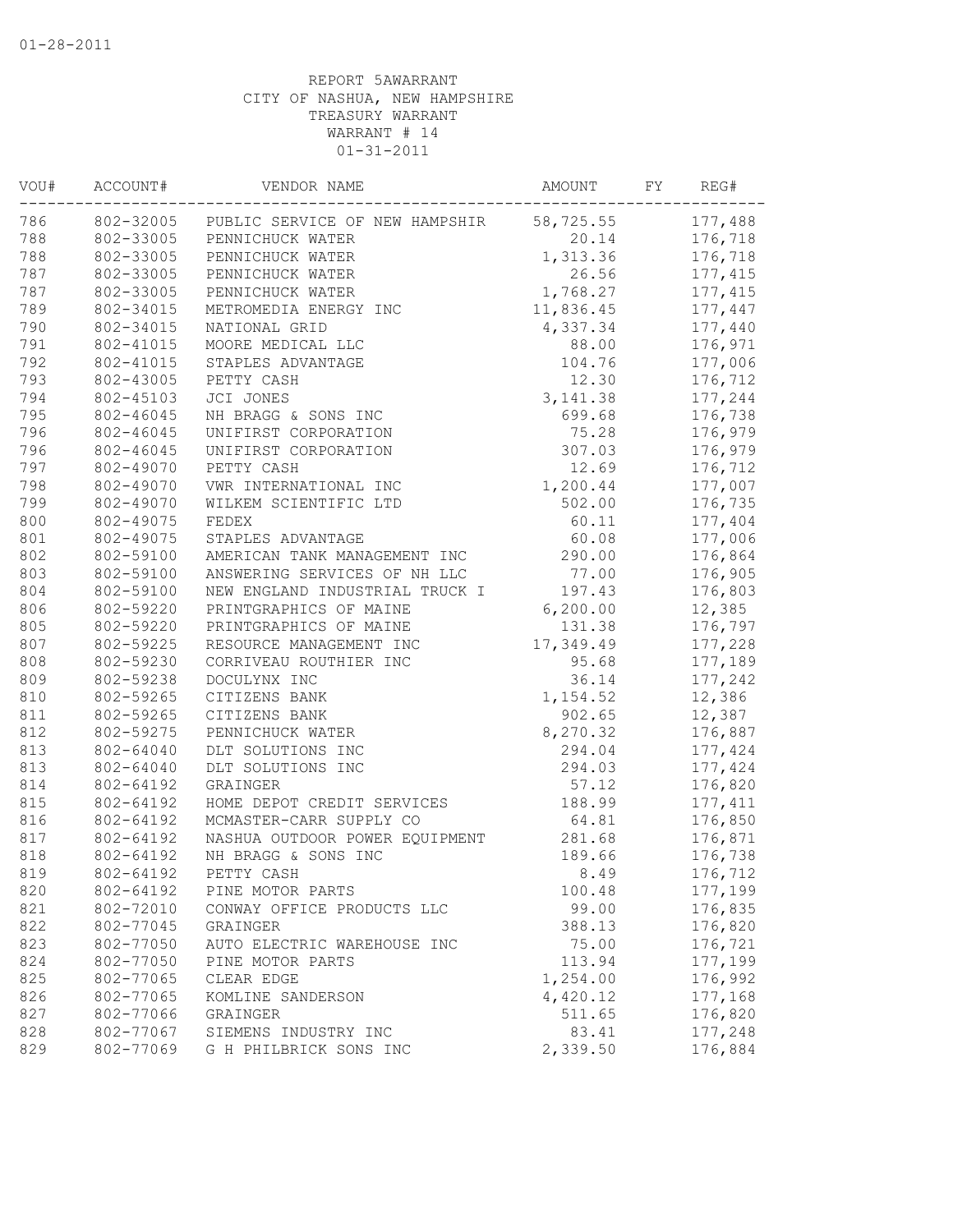| VOU#  | ACCOUNT#  | VENDOR NAME                    | AMOUNT   | FY | REG#       |
|-------|-----------|--------------------------------|----------|----|------------|
| 830   | 802-77069 | NH BRAGG & SONS INC            | 69.27    |    | 176,738    |
| 831   | 802-77070 | WINDWARD PETROLEUM             | 858.83   |    | 176,791    |
| 832   | 802-77072 | HIGHLAND POWER                 | 3,336.50 |    | 176,997    |
| 833   | 802-77072 | PINE MOTOR PARTS               | 73.50    |    | 177,199    |
| 834   | 802-82025 | NH RETIREMENT SYSTEM           | 154.85   |    | 12,374     |
| 834   | 802-82025 | NH RETIREMENT SYSTEM           | 876.10   |    | 12,374     |
| 835   | 802-85040 | US BANK NA (091000022)         | 5,492.54 |    | 12,373     |
| 836   | 802-94005 | LECLERC MARIO                  | 58.69    |    | 177,398    |
| 837   | 802-94005 | LGC PROPERTY-LIABILITY TRUST L | 150.60   |    | 177,287    |
| 838   | 802-94005 | MCAULEY LESIEUR NANCY          | 903.92   |    | 176,752    |
| 839   | 802-94005 | NEWEA                          | 250.00   |    | 177,487    |
| 840   | 802-94005 | NHWPCA                         | 70.00    |    | 177,468    |
| 841   | 802-94005 | TREASURER STATE OF NH          | 40.00    |    | 177,446    |
| 841   | 802-94005 | TREASURER STATE OF NH          | 480.00   |    | 177,446    |
| 842   | 802-95005 | NEW ENGLAND BIOSOLIDS & RESIDU | 1,760.00 |    | 177,450    |
| 843   | 802-95005 | NEWEA                          | 154.00   |    | 177,487    |
| 844   | 802-96004 | LCS CONTROLS INC               | 461.10   |    | 177,230    |
| 845   | 802-96004 | RADIO SHACK                    | 44.97    |    | 177,188    |
| TOTAL | 802       | SEWERAGE DISPOSAL SYSTEM       |          |    | 147,255.72 |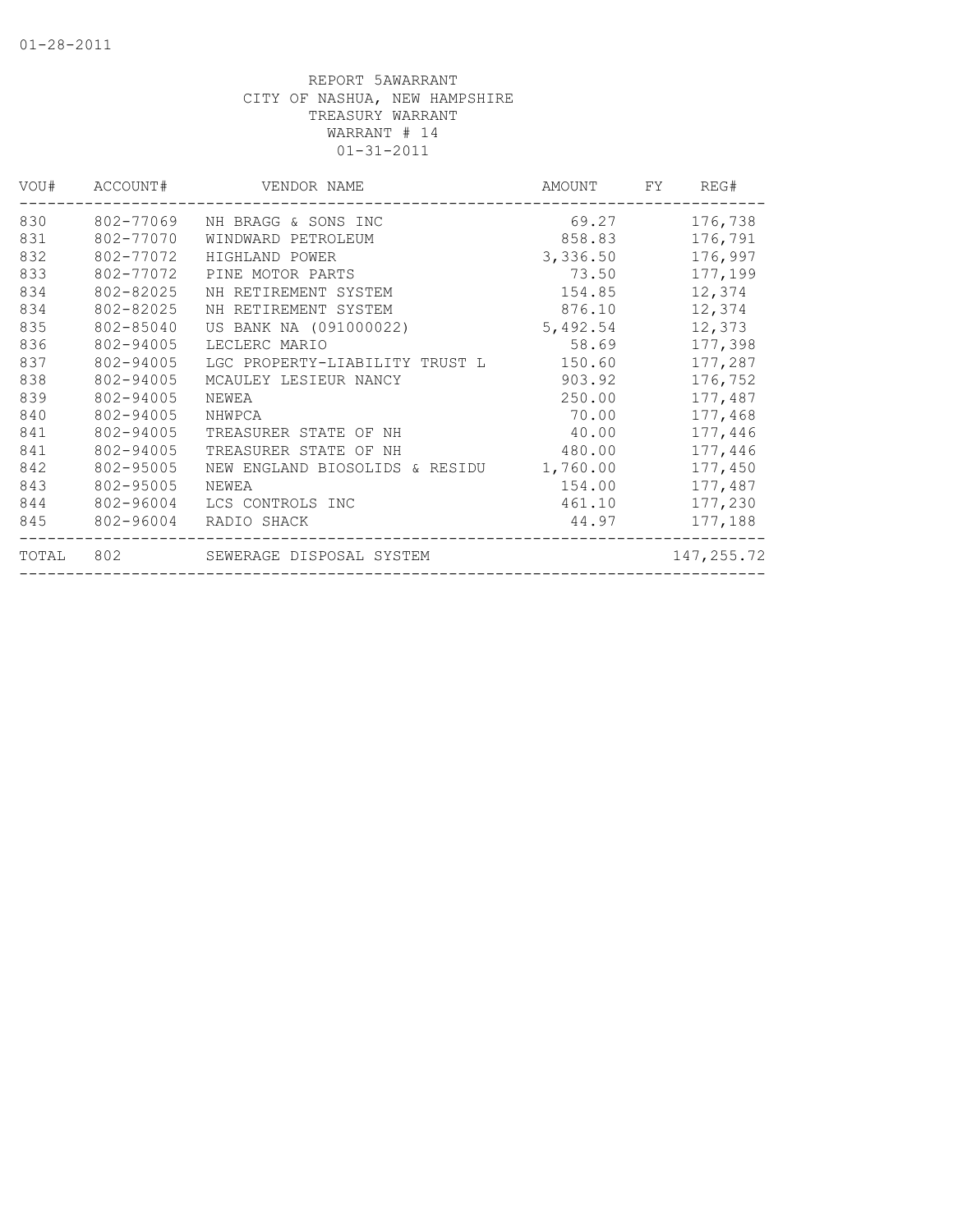| VOU#                                                        | ACCOUNT#                                                                                                                  | VENDOR NAME                                                                                                                                                            | AMOUNT FY REG#                                                                        |                                                                                                  |
|-------------------------------------------------------------|---------------------------------------------------------------------------------------------------------------------------|------------------------------------------------------------------------------------------------------------------------------------------------------------------------|---------------------------------------------------------------------------------------|--------------------------------------------------------------------------------------------------|
| 846                                                         |                                                                                                                           | 915-94010 OSBORNE NOELLE                                                                                                                                               | 1,541.25 176,857                                                                      |                                                                                                  |
| TOTAL                                                       | 915                                                                                                                       | HUMAN RESOURCE TRUST FUND                                                                                                                                              |                                                                                       | 1,541.25                                                                                         |
| 847                                                         |                                                                                                                           | 931-47010 BOUND TREE MEDICAL LLC                                                                                                                                       | 594.86                                                                                | 176,901                                                                                          |
| TOTAL                                                       | 931                                                                                                                       | POLICE TRUST FUND                                                                                                                                                      |                                                                                       | 594.86                                                                                           |
| 848<br>849                                                  |                                                                                                                           | 951-22 HASELTINE GEORGE<br>951-59168 FENCES UNLIMITED INV                                                                                                              | 22,519.80<br>2,477.50                                                                 | 176,715<br>176,925                                                                               |
| TOTAL                                                       | 951                                                                                                                       | PWD & ENG TRUST FUND                                                                                                                                                   |                                                                                       | 24,997.30                                                                                        |
| 850                                                         | 952-59020                                                                                                                 | JEANNOTTE'S MARKET                                                                                                                                                     | 72.74                                                                                 | 176,814                                                                                          |
| TOTAL                                                       | 952                                                                                                                       | PARK & RECREATION TRUST FUND                                                                                                                                           |                                                                                       | 72.74                                                                                            |
| 851                                                         |                                                                                                                           | 963-34005 MCLAUGHLIN OIL COMPANY                                                                                                                                       | 765.08                                                                                | 176,815                                                                                          |
| TOTAL                                                       | 963                                                                                                                       | WOODLAWN CEMETERY TRUST FUND                                                                                                                                           |                                                                                       | 765.08                                                                                           |
| 852<br>854<br>853<br>855<br>856<br>856<br>857<br>858<br>859 | 975-32005<br>975-33005<br>975-33005<br>975-34015<br>975-45050<br>975-45050<br>$975 - 45050$<br>$975 - 45050$<br>975-94010 | PSNH<br>PENNICHUCK WATER<br>PENNICHUCK WATER<br>METROMEDIA ENERGY INC<br>BAKER & TAYLOR<br>BAKER & TAYLOR<br><b>GALE</b><br>INGRAM LIBRARY SERVICES<br>SIMMONS COLLEGE | 67.76<br>20.14<br>20.14<br>510.09<br>842.29<br>439.39<br>201.54<br>2,877.48<br>500.00 | 177,478<br>176,718<br>177, 415<br>177,447<br>176,795<br>176,796<br>176,967<br>177,000<br>177,409 |
| TOTAL                                                       | 975                                                                                                                       | LIBRARY TRUST FUND                                                                                                                                                     |                                                                                       | 5,478.83                                                                                         |
| 225,60<br>225,60<br>225,60                                  | 981-49050<br>981-49050<br>981-49050                                                                                       | BARNES & NOBLE INC<br>LAKESHORE LEARNING MATERIALS<br>SCHOOL SPECIALTY INC                                                                                             | 52.20<br>1,029.25<br>829.58                                                           | 176,723<br>176,826<br>177,053                                                                    |
| TOTAL                                                       | 981                                                                                                                       | SCHOOL TRUST FUND                                                                                                                                                      |                                                                                       | 1,911.03                                                                                         |
|                                                             |                                                                                                                           |                                                                                                                                                                        |                                                                                       |                                                                                                  |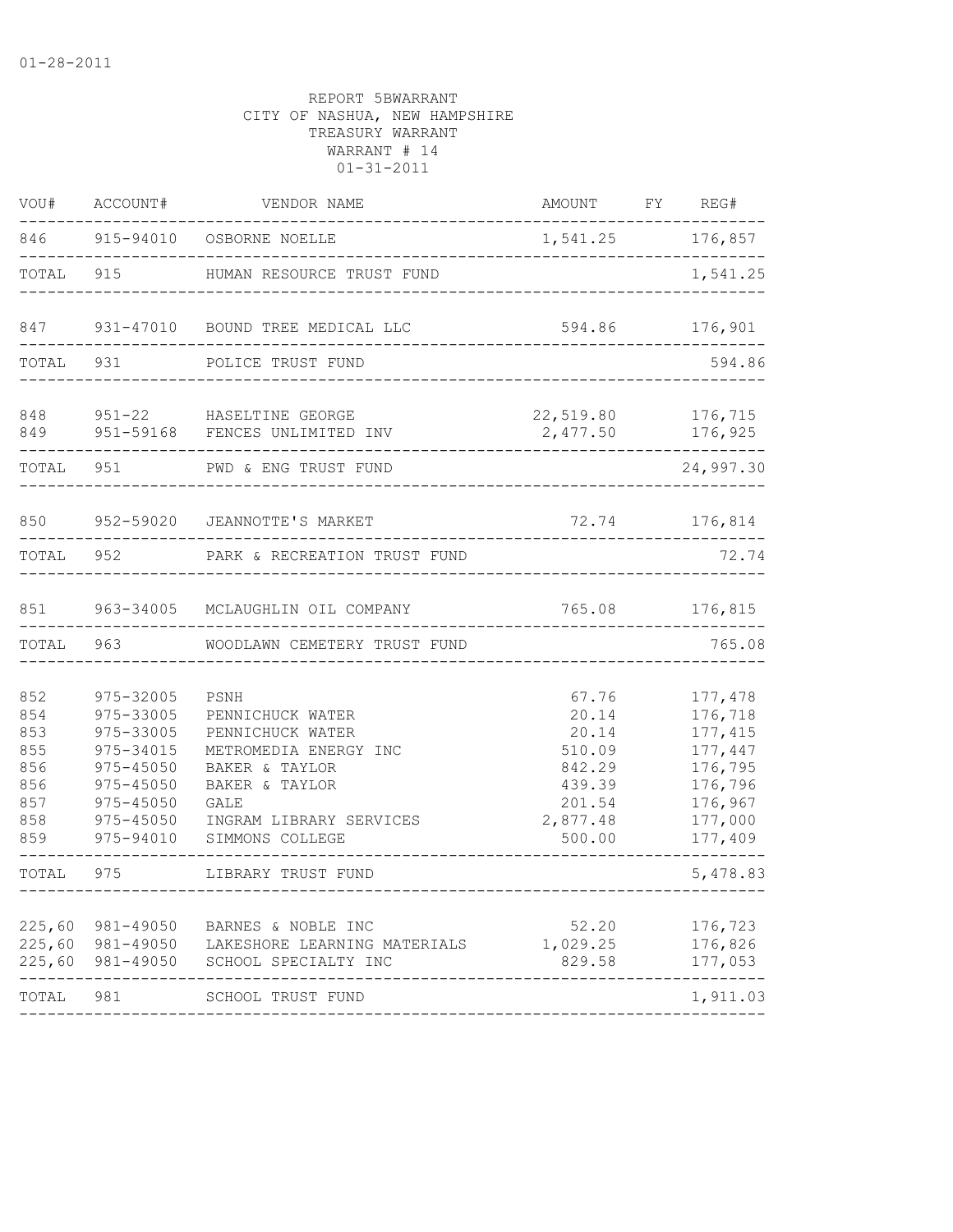|           | ACCOUNT# PAYROLL WEEK ENDING |  |  | AMOUNT |
|-----------|------------------------------|--|--|--------|
|           |                              |  |  |        |
| TOTAL 951 |                              |  |  |        |
|           |                              |  |  |        |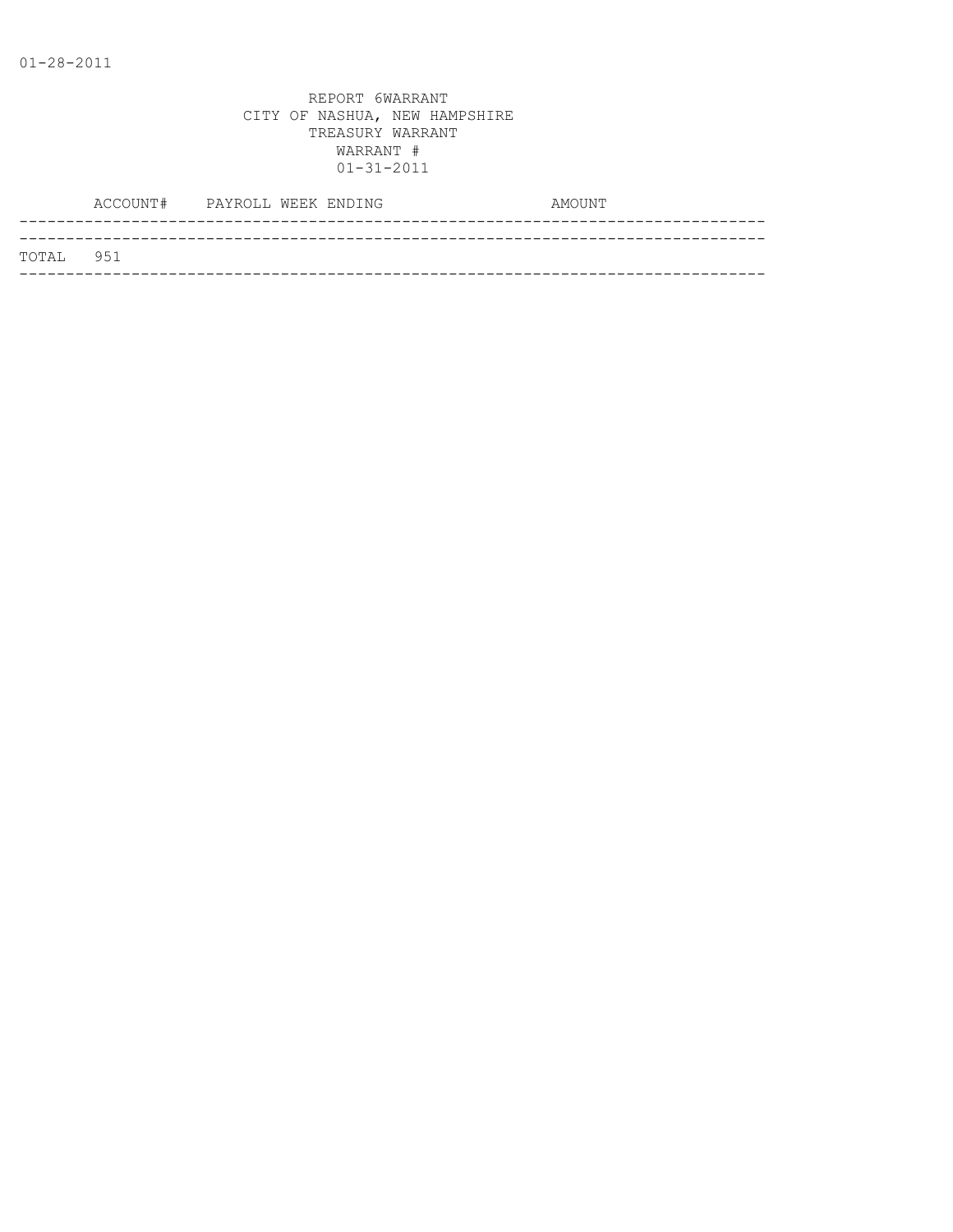|       | ACCOUNT#   | PAYROLL WEEK ENDING           | <b>AMOUNT</b> |           |
|-------|------------|-------------------------------|---------------|-----------|
|       |            | 305-11125  15-JAN-2011        | 957.28        |           |
|       |            | 305-11125 22-JAN-2011         | 957.28        |           |
|       |            | 305-11239  15-JAN-2011        | 1,075.15      |           |
|       |            | 305-11239 22-JAN-2011         | 1,075.14      |           |
|       |            | 305-31050 22-JAN-2011         | 80.00         |           |
| TOTAL | 305        | SRF - CIVIC & COMM ACTIVITIES |               | 4,144.85  |
|       |            |                               |               |           |
|       | 308-11130  | 15-JAN-2011                   | 858.44        |           |
|       |            | 308-11130 22-JAN-2011         | 858.44        |           |
|       |            | 308-11418  15-JAN-2011        | 493.53        |           |
|       | 308-11418  | 22-JAN-2011                   | 493.53        |           |
|       | 308-11441  | 15-JAN-2011                   | 1,446.40      |           |
|       | 308-11441  | 22-JAN-2011                   | 1,446.40      |           |
|       | 308-11446  | 15-JAN-2011                   | 1,150.52      |           |
|       | 308-11446  | 22-JAN-2011                   | 1,150.52      |           |
|       | 308-11540  | 15-JAN-2011                   | 1,078.51      |           |
|       | 308-11540  | 22-JAN-2011                   | 1,078.51      |           |
|       | 308-11578  | 15-JAN-2011                   | 992.86        |           |
|       | 308-11578  | 22-JAN-2011                   | 992.86        |           |
|       | 308-11589  | 15-JAN-2011                   | 1,075.15      |           |
|       | 308-11589  | 22-JAN-2011                   | 1,075.14      |           |
|       | 308-11608  | 15-JAN-2011                   | 976.17        |           |
|       | 308-11608  | 22-JAN-2011                   | 976.17        |           |
|       | 308-83051  | 15-JAN-2011                   | 3,014.69      |           |
|       | 308-83051  | 22-JAN-2011                   | 3,243.64      |           |
|       | 308-83052  | 15-JAN-2011                   | 1,552.44      |           |
|       | 308-83052  | 22-JAN-2011                   | 1,530.79      |           |
|       |            | 308-83102  15-JAN-2011        | 2,737.98      |           |
|       |            | 308-83102 22-JAN-2011         | 3,061.68      |           |
| TOTAL | 308        | SRF - INSURANCE               |               | 31,284.37 |
|       |            |                               |               |           |
|       |            | 3091-13004 15-JAN-2011        | 1,181.50      |           |
|       |            | 3091-13004 22-JAN-2011        | 231.08        |           |
| TOTAL | 309        | FY11 FRESH FRUIT & VEG GRANT  |               | 1,412.58  |
|       |            |                               |               |           |
|       | 3097-11162 | $15 - JAN - 2011$             | 644.25        |           |
|       | 3097-11162 | 22-JAN-2011                   | 644.25        |           |
|       | 3097-12112 | 15-JAN-2011                   | 391.13        |           |
|       | 3097-12112 | 22-JAN-2011                   | 208.25        |           |
|       | 3097-12830 | $15 - JAN - 2011$             | 16.97         |           |
|       |            | 3097-12830 22-JAN-2011        | 19.36         |           |
|       |            | 3097-17002 15-JAN-2011        | 6, 250.00     |           |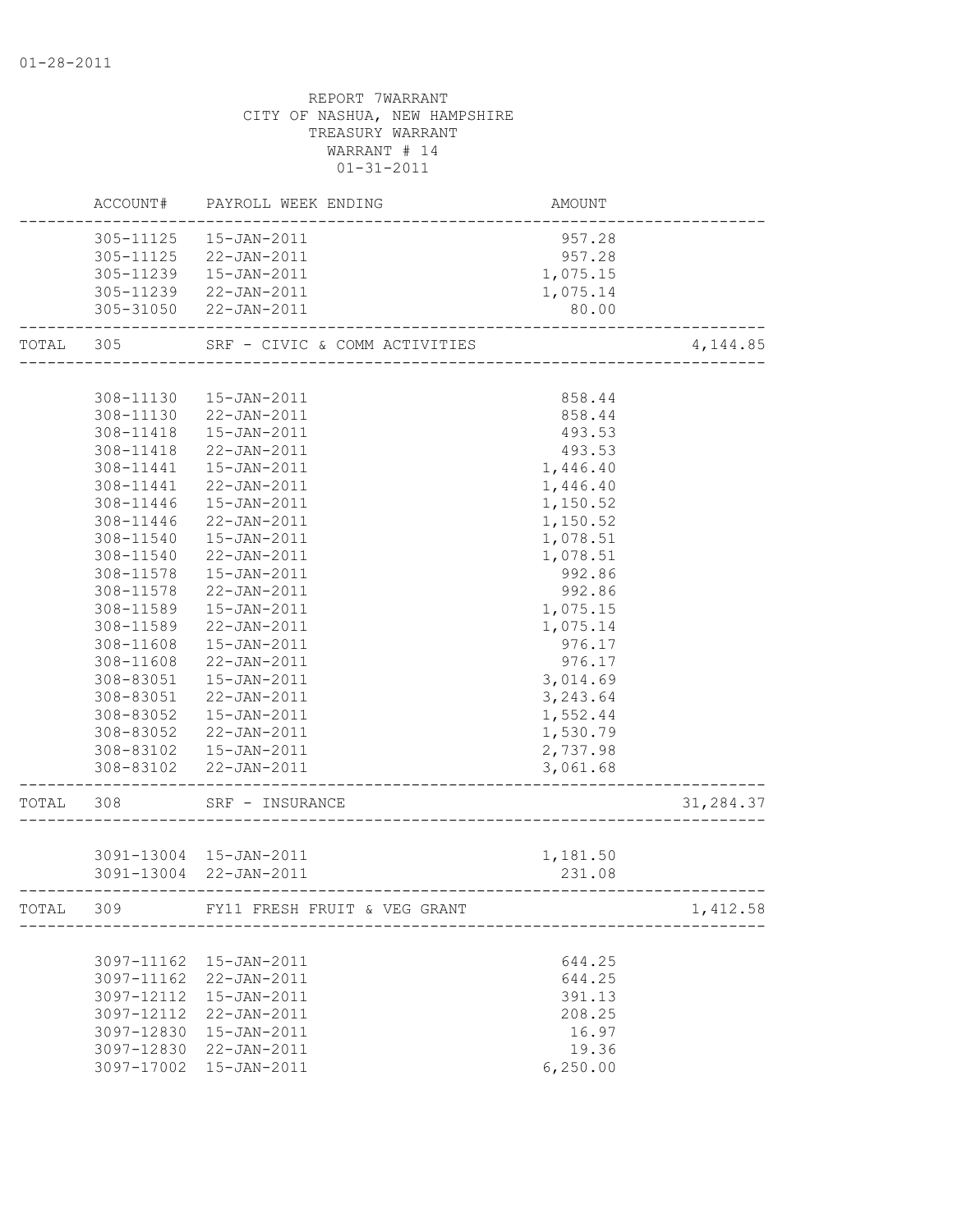|           |            | ACCOUNT# PAYROLL WEEK ENDING                | AMOUNT                             |           |
|-----------|------------|---------------------------------------------|------------------------------------|-----------|
|           | 3097-17004 | 15-JAN-2011                                 | 1,500.00                           |           |
|           | 3097-17006 | 15-JAN-2011                                 | 2,500.00                           |           |
|           | 3097-17008 | 15-JAN-2011                                 | 1,500.00                           |           |
|           | 3097-17010 | 15-JAN-2011                                 | 2,500.00                           |           |
|           | 3097-19138 | 15-JAN-2011                                 | 3,011.20                           |           |
|           | 3097-19139 | 15-JAN-2011                                 | 13,063.76                          |           |
|           | 3097-19140 | $15 - JAN - 2011$                           | 5,322.43                           |           |
|           | 3097-19140 | 22-JAN-2011                                 | 5,308.59                           |           |
|           | 3097-19540 | 15-JAN-2011                                 | 14,994.16                          |           |
|           | 3097-19540 | 22-JAN-2011                                 | 14,844.90                          |           |
|           | 3097-19544 | 15-JAN-2011                                 | 416.48                             |           |
|           | 3097-19544 | 22-JAN-2011                                 | 292.42                             |           |
|           | 3097-19545 | 15-JAN-2011                                 | 1,852.14                           |           |
|           |            | 3097-19545 22-JAN-2011                      | 1,199.94                           |           |
| TOTAL 309 |            | SRF - FOOD SERVICES<br>-------------------- |                                    | 76,480.23 |
|           |            |                                             |                                    |           |
|           |            | 3117-12006 15-JAN-2011                      | 1,075.00                           |           |
|           |            | 3117-12006 22-JAN-2011                      | 750.00                             |           |
|           |            | 3117-13032 15-JAN-2011                      | 27.04                              |           |
|           |            | 3117-13032 22-JAN-2011                      | 54.06                              |           |
| TOTAL 311 |            | DRIVER'S EDUCATION                          | ---------------------------------- | 1,906.10  |
|           |            |                                             |                                    |           |
|           | 312-11165  | 15-JAN-2011                                 | 347.75                             |           |
|           | 312-11165  | 22-JAN-2011                                 | 200.63                             |           |
|           | 312-11167  | $15 - JAN - 2011$                           | 290.45                             |           |
|           | 312-11167  | 22-JAN-2011                                 | 290.45                             |           |
|           | 312-11191  | $15 - JAN - 2011$                           | 827.27                             |           |
|           | 312-11191  | 22-JAN-2011                                 | 827.26                             |           |
|           | 312-11445  | $15 - JAN - 2011$                           | 109.36                             |           |
|           | 312-11445  | 22-JAN-2011                                 | 109.36                             |           |
|           | 312-11547  | $15 - JAN - 2011$                           | 2,224.37                           |           |
|           | 312-11547  | 22-JAN-2011                                 | 2,224.35                           |           |
|           | 312-12116  | 15-JAN-2011                                 | 630.24                             |           |
|           | 312-12116  | 22-JAN-2011                                 | 630.24                             |           |
|           | 312-13004  | $15 - JAN - 2011$                           | 1,018.91                           |           |
|           | 312-13004  | $22 - JAN - 2011$                           | 1,347.56                           |           |
| TOTAL     | 312        | SRF - FINANCIAL SERVICES                    |                                    | 11,078.20 |
|           |            |                                             |                                    |           |
|           |            |                                             |                                    |           |
|           | 3122-12006 | 15-JAN-2011                                 | 200.00                             |           |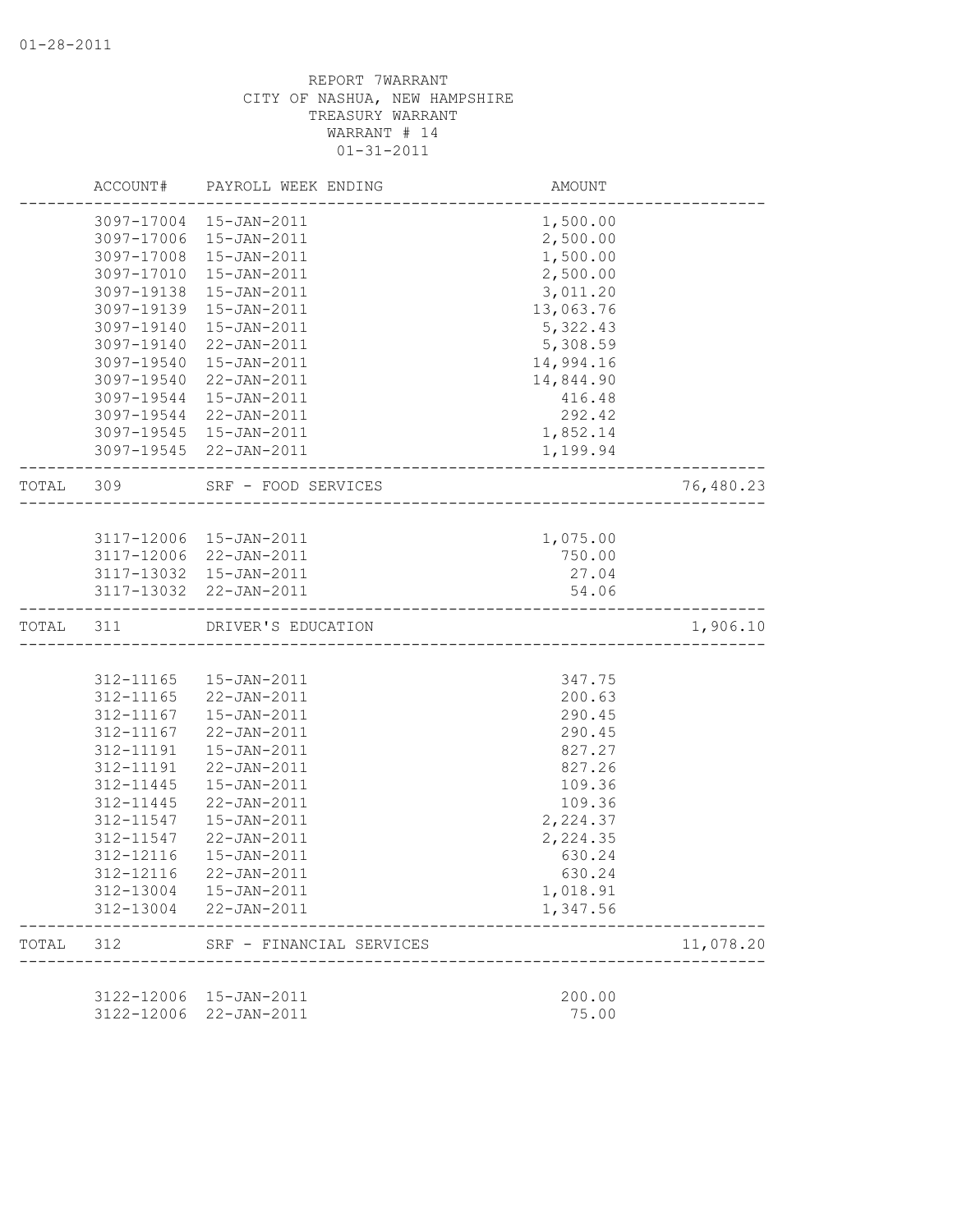|           |                                                                                                      | ACCOUNT# PAYROLL WEEK ENDING                                                                                                                                                                                                                                                                         | AMOUNT                                                                                                                           |                                |
|-----------|------------------------------------------------------------------------------------------------------|------------------------------------------------------------------------------------------------------------------------------------------------------------------------------------------------------------------------------------------------------------------------------------------------------|----------------------------------------------------------------------------------------------------------------------------------|--------------------------------|
|           |                                                                                                      | TOTAL 312 ADULT ED/CONTINUING ED                                                                                                                                                                                                                                                                     |                                                                                                                                  | 275.00                         |
|           |                                                                                                      | 3211-12006 15-JAN-2011                                                                                                                                                                                                                                                                               | 100.00                                                                                                                           |                                |
|           |                                                                                                      | TOTAL 321 ADULT ED/COLLEGE TRANSITIONS                                                                                                                                                                                                                                                               |                                                                                                                                  | 100.00                         |
|           |                                                                                                      | 3231-11870  15-JAN-2011                                                                                                                                                                                                                                                                              | 600.00                                                                                                                           |                                |
|           | -------------------                                                                                  | TOTAL 323 ADULT ED/HS ALTERNATIVE ED                                                                                                                                                                                                                                                                 |                                                                                                                                  | 600.00                         |
|           |                                                                                                      | 3245-11860 15-JAN-2011                                                                                                                                                                                                                                                                               | 1,373.08                                                                                                                         |                                |
|           | TOTAL 324                                                                                            | YOUTH SAFE HAVEN-PAL                                                                                                                                                                                                                                                                                 |                                                                                                                                  | 1,373.08                       |
|           |                                                                                                      | 3261-11860 15-JAN-2011                                                                                                                                                                                                                                                                               | 2,211.46                                                                                                                         |                                |
|           |                                                                                                      | TOTAL 326 NH ALTERNATE ASSESS COACH                                                                                                                                                                                                                                                                  |                                                                                                                                  | ------------------<br>2,211.46 |
|           | 331-11561                                                                                            | 331-11250  15-JAN-2011<br>331-11250 22-JAN-2011<br>331-11561  15-JAN-2011<br>22-JAN-2011<br>331-12115  15-JAN-2011<br>331-12115 22-JAN-2011<br>331-13038  15-JAN-2011<br>331-13038 22-JAN-2011<br>331-13044  15-JAN-2011<br>331-13044 22-JAN-2011<br>331-18036  15-JAN-2011<br>331-18036 22-JAN-2011 | 717.44<br>717.45<br>1,173.90<br>1,173.90<br>590.21<br>590.21<br>283.48<br>283.48<br>2,656.25<br>3,253.98<br>5,223.90<br>7,008.39 |                                |
| TOTAL 331 |                                                                                                      | SRF - POLICE DEPARTMENT                                                                                                                                                                                                                                                                              |                                                                                                                                  | 23,672.59                      |
|           | 341-01210<br>341-01210<br>341-11024<br>341-11024<br>341-11235<br>341-11235<br>341-11484<br>341-11484 | 15-JAN-2011<br>22-JAN-2011<br>15-JAN-2011<br>22-JAN-2011<br>15-JAN-2011<br>22-JAN-2011<br>$15 - JAN - 2011$<br>22-JAN-2011                                                                                                                                                                           | 435.31<br>435.31<br>394.55<br>394.55<br>1,211.11<br>1,211.11<br>446.00<br>320.00                                                 |                                |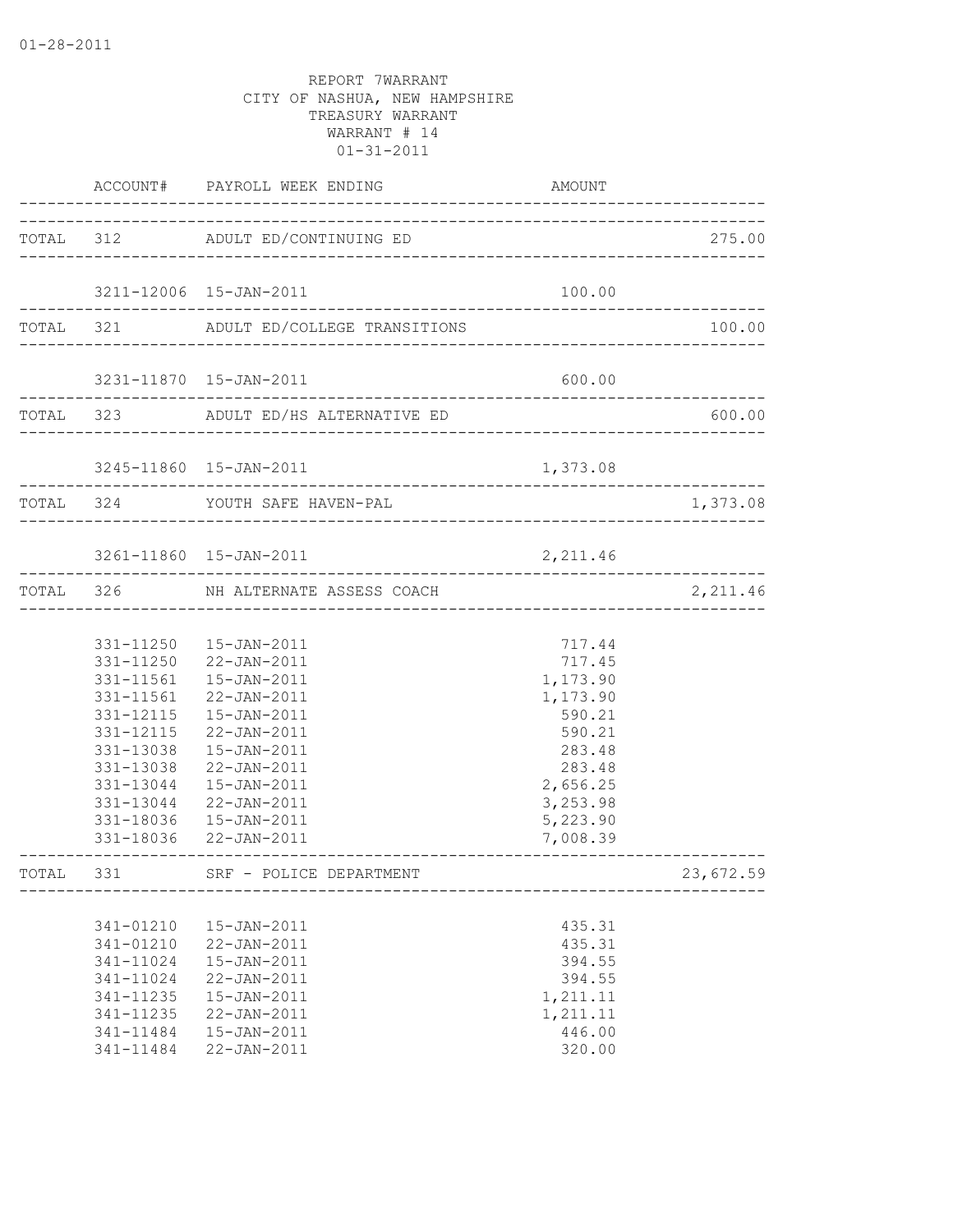|       | ACCOUNT#   | PAYROLL WEEK ENDING            | AMOUNT   |            |
|-------|------------|--------------------------------|----------|------------|
|       | 341-11563  | 15-JAN-2011                    | 1,014.26 |            |
|       | 341-11563  | $22 - JAN - 2011$              | 1,014.26 |            |
|       | 341-12037  | 15-JAN-2011                    | 176.62   |            |
|       | 341-12037  | 22-JAN-2011                    | 176.62   |            |
|       | 341-12101  | 15-JAN-2011                    | 199.52   |            |
|       | 341-12101  | 22-JAN-2011                    | 199.52   |            |
|       | 341-31050  | 22-JAN-2011                    | 80.00    |            |
| TOTAL | 341        | SRF - COMMUNITY SERVICES       |          | 7,708.74   |
|       |            |                                |          |            |
|       | 342-11499  | $15 - JAN - 2011$              | 1,036.26 |            |
|       | 342-11499  | 22-JAN-2011                    | 1,036.26 |            |
|       | 342-11584  | $15 - JAN - 2011$              | 1,577.59 |            |
|       | 342-11584  | 22-JAN-2011                    | 1,577.59 |            |
|       | 342-12000  | 15-JAN-2011                    | 652.84   |            |
|       | 342-12000  | 22-JAN-2011                    | 652.84   |            |
|       | 342-12081  | $22 - JAN - 2011$              | 73.20    |            |
| TOTAL | 342        | SRF - COMMUNITY HEALTH         |          | 6,606.58   |
|       |            |                                |          |            |
|       |            | 3440-12078 15-JAN-2011         | 6,850.00 |            |
|       |            | 3440-12078 22-JAN-2011         | 300.00   |            |
| TOTAL | 344        | AFTER SCHOOL PROGRAM           |          | 7,150.00   |
|       |            |                                |          |            |
|       | 3451-11162 | 15-JAN-2011                    | 577.06   |            |
|       | 3451-11162 | 22-JAN-2011                    | 577.06   |            |
|       | 3451-11860 | 15-JAN-2011                    | 6,598.37 |            |
|       | 3451-12006 | 15-JAN-2011                    | 3,129.90 |            |
|       | 3451-12006 | 22-JAN-2011                    | 1,351.53 |            |
|       | 3451-17008 | $15 - JAN - 2011$              | 1,200.00 |            |
| TOTAL | 345        | TITLE IV 21ST CENT ELEM        |          | 13, 433.92 |
|       |            |                                |          |            |
|       | 3461-11860 | 15-JAN-2011                    | 4,210.86 |            |
|       |            | 3461-12006 15-JAN-2011         | 4,456.95 |            |
|       |            | 3461-12006 22-JAN-2011         | 517.15   |            |
| TOTAL | 346        | 21 ST CENTURY AFTER SCH MIDDLE |          | 9,184.96   |
|       |            |                                |          |            |
|       |            | 3468-11162  15-JAN-2011        | 523.99   |            |
|       |            | 3468-11162 22-JAN-2011         | 523.99   |            |
|       |            | 3468-11870 15-JAN-2011         | 4,461.44 |            |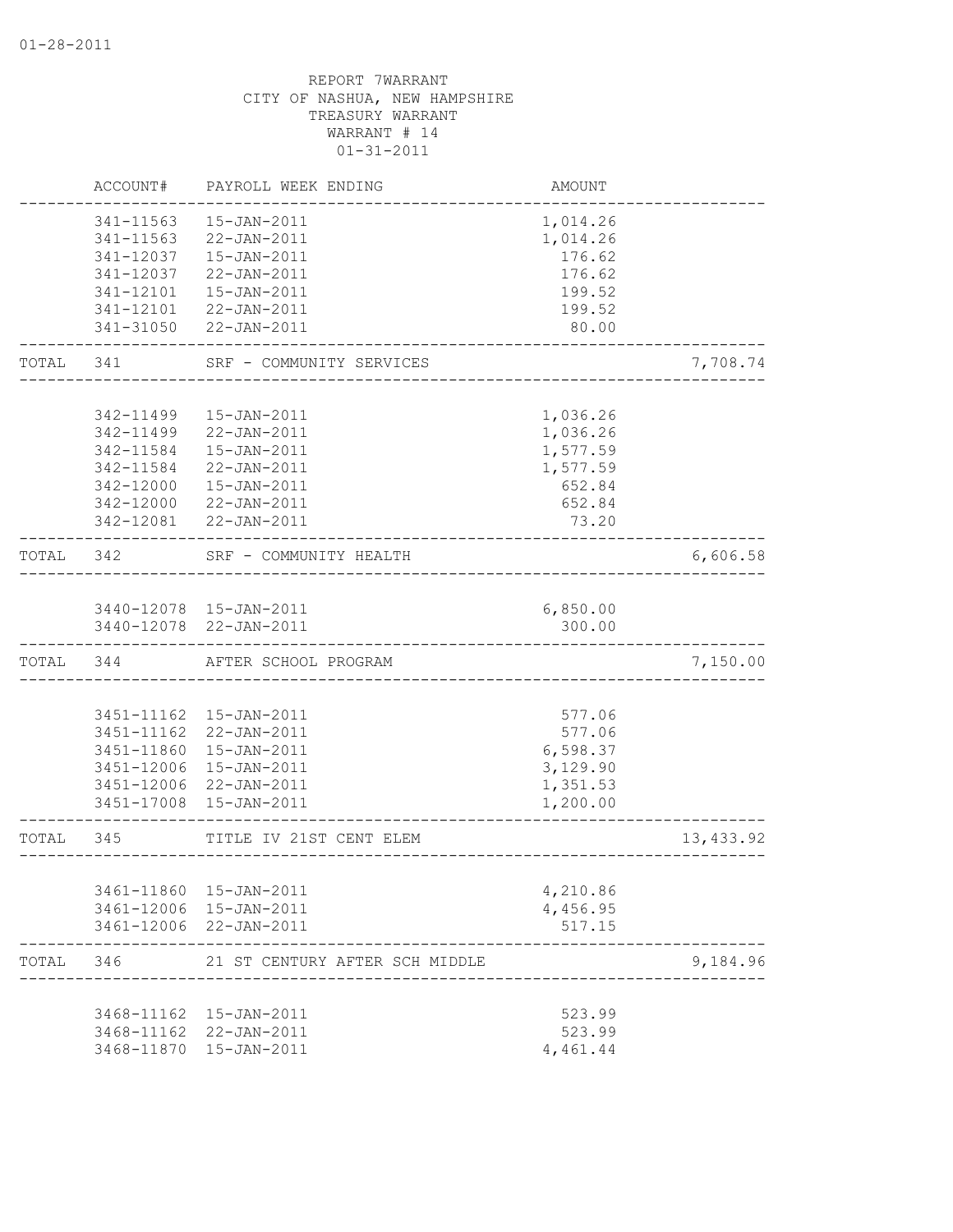|           | ACCOUNT#               | PAYROLL WEEK ENDING                                                                                  | <b>AMOUNT</b>                        |           |
|-----------|------------------------|------------------------------------------------------------------------------------------------------|--------------------------------------|-----------|
|           |                        | 3468-17010 15-JAN-2011<br>3468-19230 15-JAN-2011                                                     | 1,600.00<br>6,525.00                 |           |
| TOTAL     |                        | 346 SMALLER LEARNING COMMUNITY                                                                       |                                      | 13,634.42 |
|           |                        | 3501-11726 15-JAN-2011                                                                               | 24,646.01                            |           |
|           |                        | 3501-12201 15-JAN-2011<br>3501-12201 22-JAN-2011                                                     | 248.00<br>124.00                     |           |
| TOTAL     | 350                    | TITLE IIA QUALITY TEACHERS                                                                           |                                      | 25,018.01 |
|           |                        | 352-11562  15-JAN-2011<br>352-11562 22-JAN-2011                                                      | 441.53<br>438.91                     |           |
|           | TOTAL 352              | SRF - PARKS AND RECREATION                                                                           |                                      | 880.44    |
|           |                        | 3520-11802 15-JAN-2011<br>3520-11802 22-JAN-2011                                                     | 159.00<br>106.00                     |           |
|           |                        | TOTAL 352 ARRA TITLE IID 21C CLASSROOMS                                                              |                                      | 265.00    |
|           |                        | 3530-12006 15-JAN-2011                                                                               | 75.00                                |           |
| TOTAL     | 353                    | ADULT BASIC ED DIPLOMA PROGRAM                                                                       |                                      | 75.00     |
|           |                        | 3531-12006 15-JAN-2011<br>3531-12006 22-JAN-2011<br>3531-13032 15-JAN-2011<br>3531-13032 22-JAN-2011 | 2,012.50<br>300.00<br>45.80<br>82.44 |           |
| TOTAL 353 |                        | ADULT ED/HS DIPLOMA PROGRAM                                                                          | ____________________________         | 2,440.74  |
|           |                        | 3601-11515 15-JAN-2011<br>3601-11870 15-JAN-2011<br>3601-13133 15-JAN-2011                           | 4,158.00<br>100.00<br>450.00         |           |
| TOTAL     | 360                    | DROPOUT PREVENTION ADULT ED                                                                          |                                      | 4,708.00  |
|           | 373-53075<br>373-53075 | 15-JAN-2011<br>22-JAN-2011                                                                           | 92.15<br>221.16                      |           |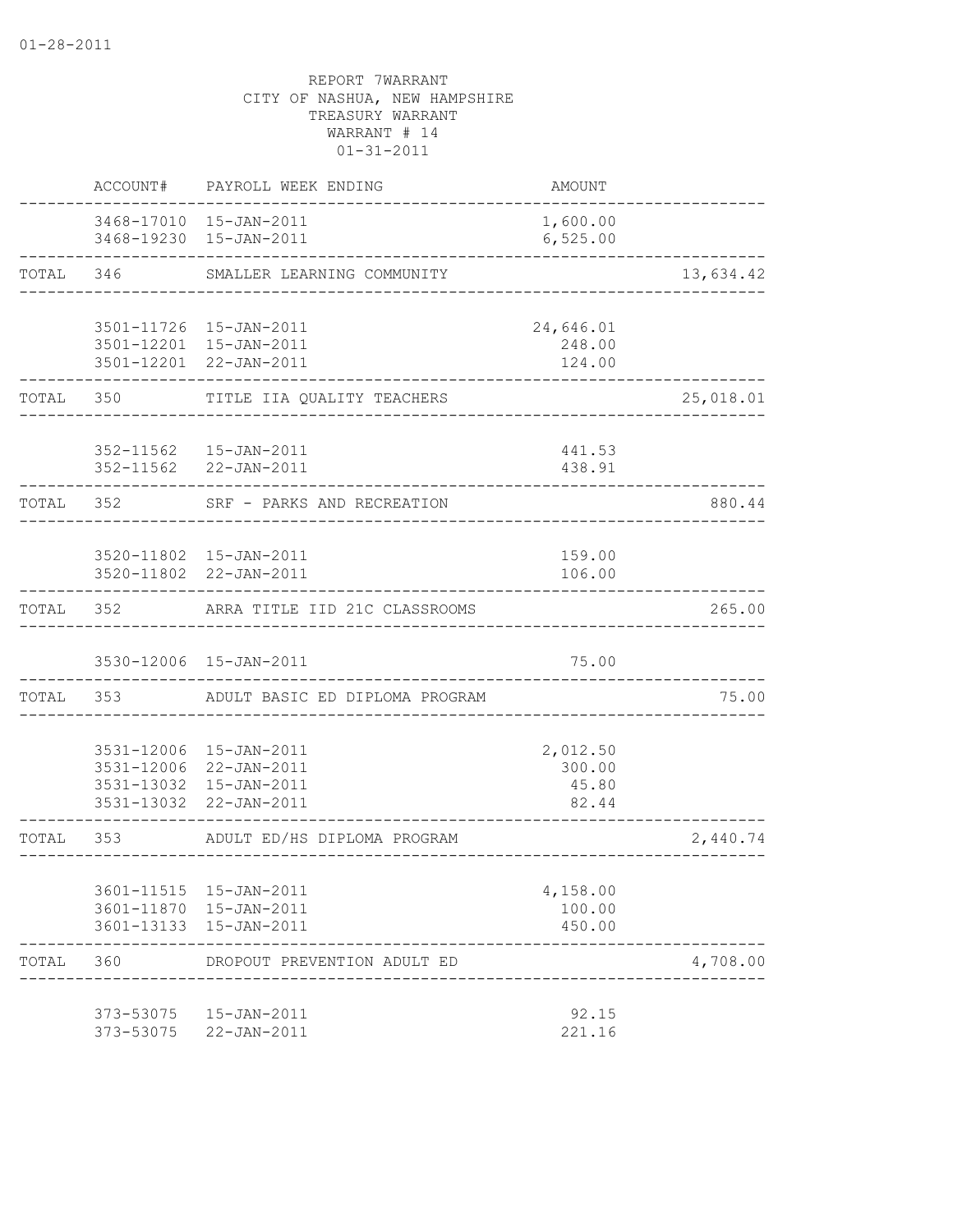|           | ACCOUNT#                 | PAYROLL WEEK ENDING                                     | AMOUNT                               |           |
|-----------|--------------------------|---------------------------------------------------------|--------------------------------------|-----------|
| TOTAL 373 |                          | SRF - ECONOMIC DEVELOPMENT                              |                                      | 313.31    |
|           |                          |                                                         | ___________________________________  |           |
|           | 374-0705M                | 22-JAN-2011                                             | 471.00                               |           |
|           | 374-0705P                | 15-JAN-2011                                             | 1,727.36                             |           |
|           | 374-0705P                | 22-JAN-2011                                             | 1,727.36                             |           |
|           | 374-07235                | $15 - JAN - 2011$                                       | 505.21                               |           |
|           | 374-07235                | 22-JAN-2011                                             | 505.21                               |           |
|           | $374 - 0734P$            | 15-JAN-2011                                             | 1,658.69                             |           |
|           | 374-0734P                | 22-JAN-2011                                             | 1,658.69                             |           |
|           | 374-0734R                | 15-JAN-2011                                             | 49.28                                |           |
|           | 374-0734R                | 22-JAN-2011                                             | 49.28                                |           |
|           | 374-11149                | 15-JAN-2011                                             | 1,932.53                             |           |
|           | 374-11149                | 22-JAN-2011                                             | 1,932.52                             |           |
|           | 374-11168                | $15 - JAN - 2011$                                       | 976.17                               |           |
|           | 374-11168                | 22-JAN-2011                                             | 976.17                               |           |
|           |                          | 374-31050 22-JAN-2011                                   | 34.00                                |           |
|           | TOTAL 374                | SRF - URBAN PROGRAMS                                    | ------------------------------------ | 14,203.47 |
|           |                          |                                                         |                                      |           |
|           |                          | 3751-11726 15-JAN-2011                                  | 5,627.77                             |           |
|           |                          | 3751-11870  15-JAN-2011                                 | 450.00                               |           |
|           | 3751-11870               | 22-JAN-2011                                             | 300.00                               |           |
|           | 3751-12111               | 15-JAN-2011                                             | 1,649.70                             |           |
|           | 3751-12111               | 22-JAN-2011                                             | 1,252.20                             |           |
|           | 3751-12198               | 15-JAN-2011                                             | 14,260.49                            |           |
|           | 3751-12201               | 22-JAN-2011                                             | 52.70                                |           |
|           | 3751-13133               | 15-JAN-2011                                             | 906.25                               |           |
|           | 3751-13133               | 22-JAN-2011                                             | 150.00                               |           |
|           |                          | 3751-19000 15-JAN-2011                                  | 2,181.32                             |           |
|           |                          | 3751-19000 22-JAN-2011<br>_____________________________ | 35.62                                |           |
| TOTAL 375 |                          | ARRA TITLE I<br>____________________________            |                                      | 26,866.05 |
|           |                          |                                                         |                                      |           |
|           |                          | 3761-11726 15-JAN-2011                                  | 10,248.25                            |           |
|           | 3761-11802               | 15-JAN-2011                                             | 2,051.77                             |           |
|           | 3761-11805               | 15-JAN-2011                                             | 1,294.56                             |           |
|           | 3761-11870               | 15-JAN-2011                                             | 2,843.02                             |           |
|           | 3761-12111<br>3761-12111 | 15-JAN-2011<br>22-JAN-2011                              | 5,217.73<br>3,988.35                 |           |
|           | 3761-12126               |                                                         | 368.94                               |           |
|           | 3761-12126               | 15-JAN-2011<br>22-JAN-2011                              | 245.96                               |           |
|           | 3761-12198               | 15-JAN-2011                                             | 51,864.68                            |           |
|           | 3761-12201               | $15 - JAN - 2011$                                       | 362.70                               |           |
|           | 3761-13133               | 15-JAN-2011                                             | 1,312.50                             |           |
|           |                          |                                                         |                                      |           |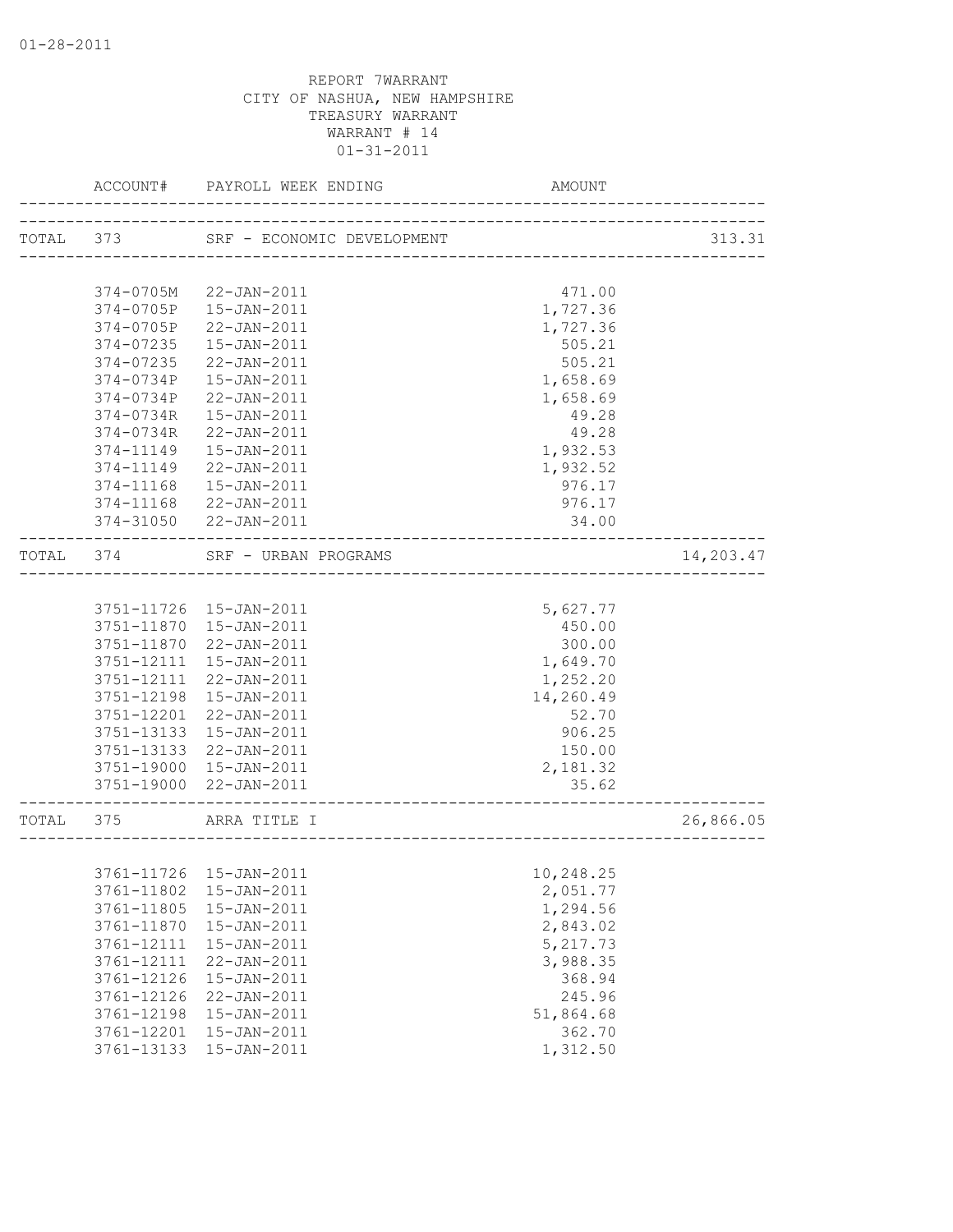|           |            | ACCOUNT# PAYROLL WEEK ENDING                        | AMOUNT   |           |
|-----------|------------|-----------------------------------------------------|----------|-----------|
|           |            | 3761-17006 15-JAN-2011                              | 875.00   |           |
|           |            | 3761-17010 15-JAN-2011                              | 3,376.00 |           |
|           |            | 3761-19000 15-JAN-2011                              | 3,053.26 |           |
|           |            | 3761-19000 22-JAN-2011<br>_________________________ | 1,668.81 |           |
| TOTAL 376 |            | TITLE IA<br>__________________________              |          | 88,771.53 |
|           |            |                                                     |          |           |
|           |            | 3771-13133 15-JAN-2011                              | 805.63   |           |
|           |            | 3771-13133 22-JAN-2011<br>________________________  | 470.00   |           |
| TOTAL 377 |            | TITLE III ENHANCING ENG LANG                        |          | 1,275.63  |
|           |            |                                                     |          |           |
|           | 378-01210  | 15-JAN-2011                                         | 550.36   |           |
|           | 378-01210  | 22-JAN-2011                                         | 550.37   |           |
|           | 378-09003  | 15-JAN-2011                                         | 550.37   |           |
|           | 378-09003  | 22-JAN-2011                                         | 550.37   |           |
|           | 378-11676  | 15-JAN-2011                                         | 929.42   |           |
|           | 378-11676  | 22-JAN-2011                                         | 929.41   |           |
|           | 378-11677  | 15-JAN-2011                                         | 783.71   |           |
|           | 378-11677  | 22-JAN-2011                                         | 783.71   |           |
|           | 378-11679  | 15-JAN-2011                                         | 928.77   |           |
|           | 378-11679  | $22 - JAN - 2011$                                   | 928.76   |           |
|           | 378-11680  | $15 - JAN - 2011$                                   | 833.90   |           |
|           | 378-11680  | 22-JAN-2011                                         | 833.90   |           |
|           | 378-11683  | $15 - JAN - 2011$                                   | 1,753.19 |           |
|           | 378-11683  | 22-JAN-2011                                         | 5,532.97 |           |
|           | 378-11688  | 15-JAN-2011                                         | 620.56   |           |
|           | 378-11688  | 22-JAN-2011                                         | 620.55   |           |
|           | 378-11751  | $15 - JAN - 2011$                                   | 1,337.77 |           |
|           | 378-11751  | 22-JAN-2011                                         | 1,337.78 |           |
|           | 378-12188  | $15 - JAN - 2011$                                   | 273.31   |           |
|           | 378-12188  | $22 - JAN - 2011$                                   | 531.43   |           |
|           | 378-13004  | $15 - JAN - 2011$                                   | 207.33   |           |
|           |            | 378-13004 22-JAN-2011                               | 487.29   |           |
| TOTAL     | 378        | TRANSPORTATION                                      |          | 21,855.23 |
|           |            | 3897-11726 15-JAN-2011                              | 2,424.35 |           |
| TOTAL     | 389        | GEN VOCATIONAL ED                                   |          | 2,424.35  |
|           |            |                                                     |          |           |
|           |            | 3901-12111 15-JAN-2011                              | 257.18   |           |
|           |            | 3901-12111 22-JAN-2011                              | 171.45   |           |
|           | 3901-19000 | 15-JAN-2011                                         | 1,600.61 |           |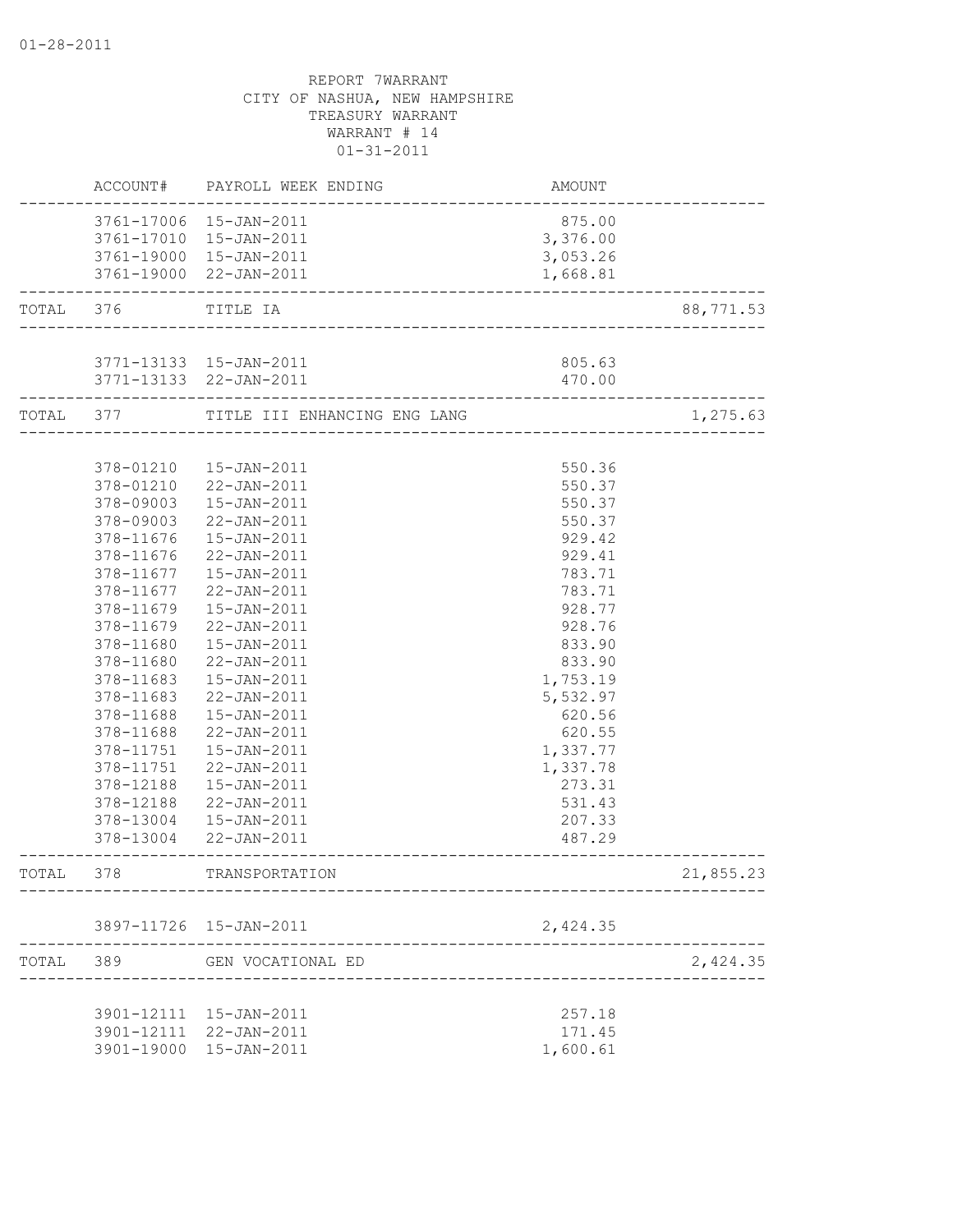|           | ACCOUNT#           | PAYROLL WEEK ENDING                                                                                                                                                                | AMOUNT                                                                     |           |
|-----------|--------------------|------------------------------------------------------------------------------------------------------------------------------------------------------------------------------------|----------------------------------------------------------------------------|-----------|
| TOTAL 390 |                    | PERKINS VOCATIONAL ED                                                                                                                                                              | ___________________________________                                        | 2,029.24  |
|           |                    | 3927-13133 15-JAN-2011                                                                                                                                                             | 700.00                                                                     |           |
| TOTAL 392 |                    | CULINARY ARTS                                                                                                                                                                      |                                                                            | 700.00    |
|           |                    | 3937-19000 15-JAN-2011<br>-----------------------------------                                                                                                                      | 841.70                                                                     |           |
|           | TOTAL 393 DAY CARE |                                                                                                                                                                                    |                                                                            | 841.70    |
|           |                    | 3940-11579 15-JAN-2011<br>3940-11726 15-JAN-2011<br>3940-11803 15-JAN-2011<br>3940-12111 15-JAN-2011<br>3940-12111 22-JAN-2011<br>3940-12198 15-JAN-2011                           | 914.75<br>19,571.84<br>1,318.15<br>13,275.77<br>9,341.52<br>1,603.90       |           |
|           |                    | TOTAL 394 ARRA IDEA SPEC ED                                                                                                                                                        |                                                                            | 46,025.93 |
|           |                    | 3951-11726 15-JAN-2011<br>3951-11803 15-JAN-2011<br>3951-12201 15-JAN-2011<br>3951-12201 22-JAN-2011<br>3951-17004 15-JAN-2011<br>3951-17008 15-JAN-2011<br>3951-17010 15-JAN-2011 | 69,924.22<br>918.98<br>62.00<br>217.00<br>1,405.00<br>6,470.00<br>1,688.00 |           |
|           | TOTAL 395          | IDEA B SPECIAL EDUCATION                                                                                                                                                           |                                                                            | 80,685.20 |
|           |                    | 3961-11726 15-JAN-2011                                                                                                                                                             | 1,696.93                                                                   |           |
| TOTAL 396 |                    | IDEA PRESCHOOL                                                                                                                                                                     |                                                                            | 1,696.93  |
|           |                    | 3977-12111 15-JAN-2011<br>3977-12111 22-JAN-2011                                                                                                                                   | 530.02<br>353.34                                                           |           |
| TOTAL     | 397                | SPECIAL ED LOCAL                                                                                                                                                                   |                                                                            | 883.36    |
|           |                    |                                                                                                                                                                                    |                                                                            |           |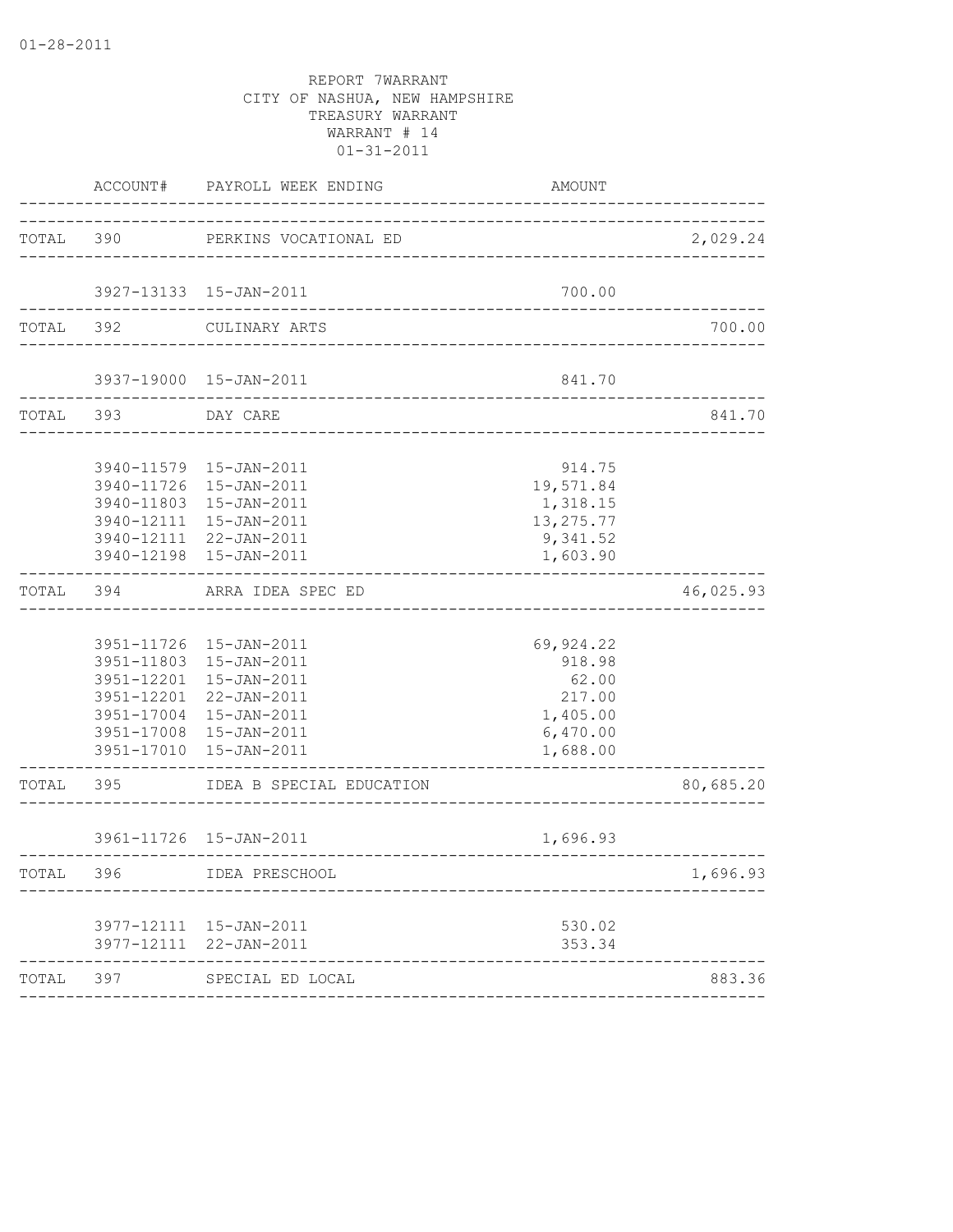|       | ACCOUNT#      | PAYROLL WEEK ENDING   | <b>AMOUNT</b>                 |           |
|-------|---------------|-----------------------|-------------------------------|-----------|
|       | 501-11033     | 15-JAN-2011           | 827.74                        |           |
|       | 501-11033     | 22-JAN-2011           | 827.74                        |           |
|       | 501-11445     | $15 - JAN - 2011$     | 437.44                        |           |
|       | 501-11445     | 22-JAN-2011           | 437.44                        |           |
|       | $501 - 11463$ | $15 - JAN - 2011$     | 736.55                        |           |
|       | 501-11463     | 22-JAN-2011           | 736.55                        |           |
|       | 501-11470     | $15 - JAN - 2011$     | 852.14                        |           |
|       | 501-11470     | 22-JAN-2011           | 852.14                        |           |
|       | 501-11471     | $15 - JAN - 2011$     | 1,990.00                      |           |
|       | 501-11471     | 22-JAN-2011           | 1,990.00                      |           |
|       | 501-11611     | 15-JAN-2011           | 546.80                        |           |
|       |               | 501-11611 22-JAN-2011 | 546.80                        |           |
|       |               | 501-31050 22-JAN-2011 | 80.00                         |           |
| TOTAL | 501           | MAYOR'S OFFICE        |                               | 10,861.34 |
|       |               |                       |                               |           |
|       | 502-11113     | 15-JAN-2011           | 1,618.05                      |           |
|       | 502-11113     | 22-JAN-2011           | 1,618.06                      |           |
|       | 502-11195     | 15-JAN-2011           | 2,059.24                      |           |
|       | 502-11195     | 22-JAN-2011           | 2,059.24                      |           |
|       | 502-11219     | 15-JAN-2011           | 1,873.48                      |           |
|       | 502-11219     | $22 - JAN - 2011$     | 1,873.48                      |           |
|       | 502-11518     | $15 - JAN - 2011$     | 1,767.52                      |           |
|       | 502-11518     | 22-JAN-2011           | 1,767.51                      |           |
|       | 502-31050     | 22-JAN-2011           | 80.00                         |           |
| TOTAL | 502           | LEGAL DEPARTMENT      |                               | 14,716.58 |
|       |               |                       |                               |           |
|       | 503-11071     | 15-JAN-2011           | 1,286.71                      |           |
|       | 503-12092     | 15-JAN-2011           | 528.52                        |           |
|       | 503-12092     | 22-JAN-2011           | 519.85                        |           |
| TOTAL | 503           | BOARD OF ALDERMEN     | _____________________________ | 2,335.08  |
|       |               | 507-82010 22-JAN-2011 | 381.59                        |           |
| TOTAL | 507           | PENSIONS              |                               | 381.59    |
|       |               |                       |                               |           |
|       | 511-11247     | 15-JAN-2011           | 666.94                        |           |
|       | 511-11247     | 22-JAN-2011           | 666.94                        |           |
|       | 511-11248     | $15 - JAN - 2011$     | 1,401.23                      |           |
|       | 511-11248     | $22 - JAN - 2011$     | 1,401.24                      |           |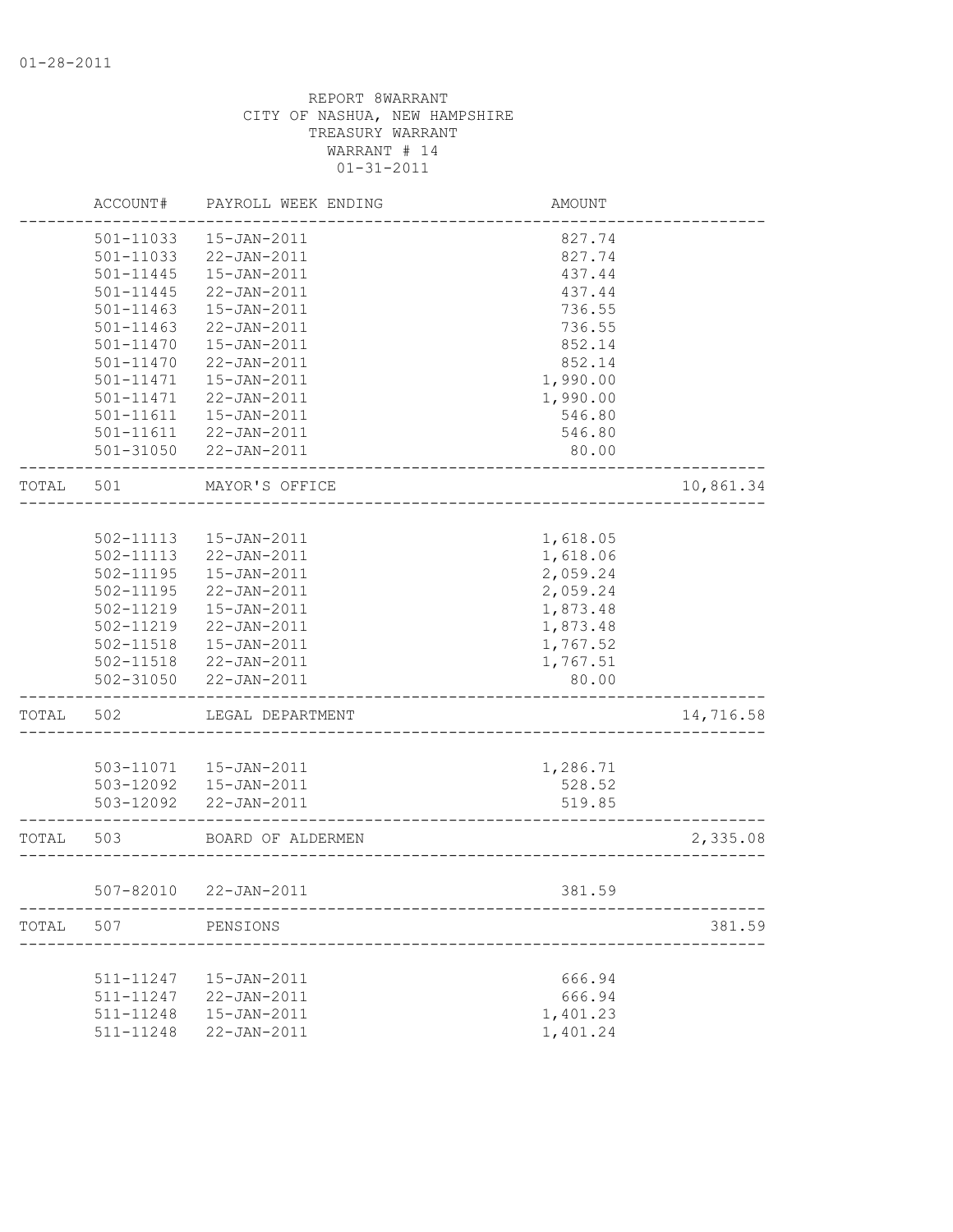|                     |                        | AMOUNT   |          |
|---------------------|------------------------|----------|----------|
| TOTAL 511 CITI-STAT |                        |          | 4,136.35 |
|                     |                        |          |          |
|                     | 512-11005  15-JAN-2011 | 187.50   |          |
|                     | 512-11005 22-JAN-2011  | 337.50   |          |
|                     | 512-11050  15-JAN-2011 | 742.05   |          |
| 512-11050           | 22-JAN-2011            | 742.05   |          |
| 512-11064           | 15-JAN-2011            | 1,012.48 |          |
| 512-11064           | 22-JAN-2011            | 1,012.48 |          |
| 512-11073           | 15-JAN-2011            | 1,627.85 |          |
| 512-11073           | 22-JAN-2011            | 1,627.85 |          |
| 512-11134           | 15-JAN-2011            | 796.64   |          |
| 512-11134           | 22-JAN-2011            | 796.65   |          |
| $512 - 11165$       | 15-JAN-2011            | 1,918.03 |          |
| 512-11165           | 22-JAN-2011            | 1,918.02 |          |
| 512-11167           | 15-JAN-2011            | 290.45   |          |
| 512-11167           | 22-JAN-2011            | 290.45   |          |
| 512-11173           | 15-JAN-2011            | 1,446.40 |          |
| 512-11173           | 22-JAN-2011            | 1,446.40 |          |
| 512-11177           | 15-JAN-2011            | 1,885.72 |          |
| 512-11177           | 22-JAN-2011            | 1,885.71 |          |
| 512-11222           | 15-JAN-2011            | 1,015.00 |          |
| 512-11222           | 22-JAN-2011            | 1,015.00 |          |
| 512-11224           | 15-JAN-2011            | 1,005.33 |          |
| 512-11224           | 22-JAN-2011            | 1,005.33 |          |
| 512-11265           | 15-JAN-2011            | 883.76   |          |
| 512-11265           | 22-JAN-2011            | 883.75   |          |
| 512-11431           | 15-JAN-2011            | 2,192.84 |          |
| 512-11431           | 22-JAN-2011            | 2,192.84 |          |
| 512-11531           | 15-JAN-2011            | 1,798.23 |          |
| 512-11531           | 22-JAN-2011            | 1,798.22 |          |
| 512-11673           | 15-JAN-2011            | 1,062.16 |          |
| 512-11673           | 22-JAN-2011            | 1,062.19 |          |
| 512-11684           | $15 - JAN - 2011$      | 877.27   |          |
| 512-11684           | 22-JAN-2011            | 877.26   |          |
| 512-11714           | 15-JAN-2011            | 957.28   |          |
| 512-11714           | $22 - JAN - 2011$      | 957.28   |          |
| 512-11740           | $15 - JAN - 2011$      | 1,670.34 |          |
| 512-11740           | $22 - JAN - 2011$      | 1,670.35 |          |
| 512-12033           | 15-JAN-2011            | 665.26   |          |
| 512-12033           | 22-JAN-2011            | 615.98   |          |
| 512-12052           | 15-JAN-2011            | 573.99   |          |
| 512-12052           | 22-JAN-2011            | 574.00   |          |
| 512-12056           | 15-JAN-2011            | 363.06   |          |
| 512-12056           | $22 - JAN - 2011$      | 363.06   |          |
| 512-12749           | $15 - JAN - 2011$      | 622.70   |          |
| 512-12749           | 22-JAN-2011            | 622.71   |          |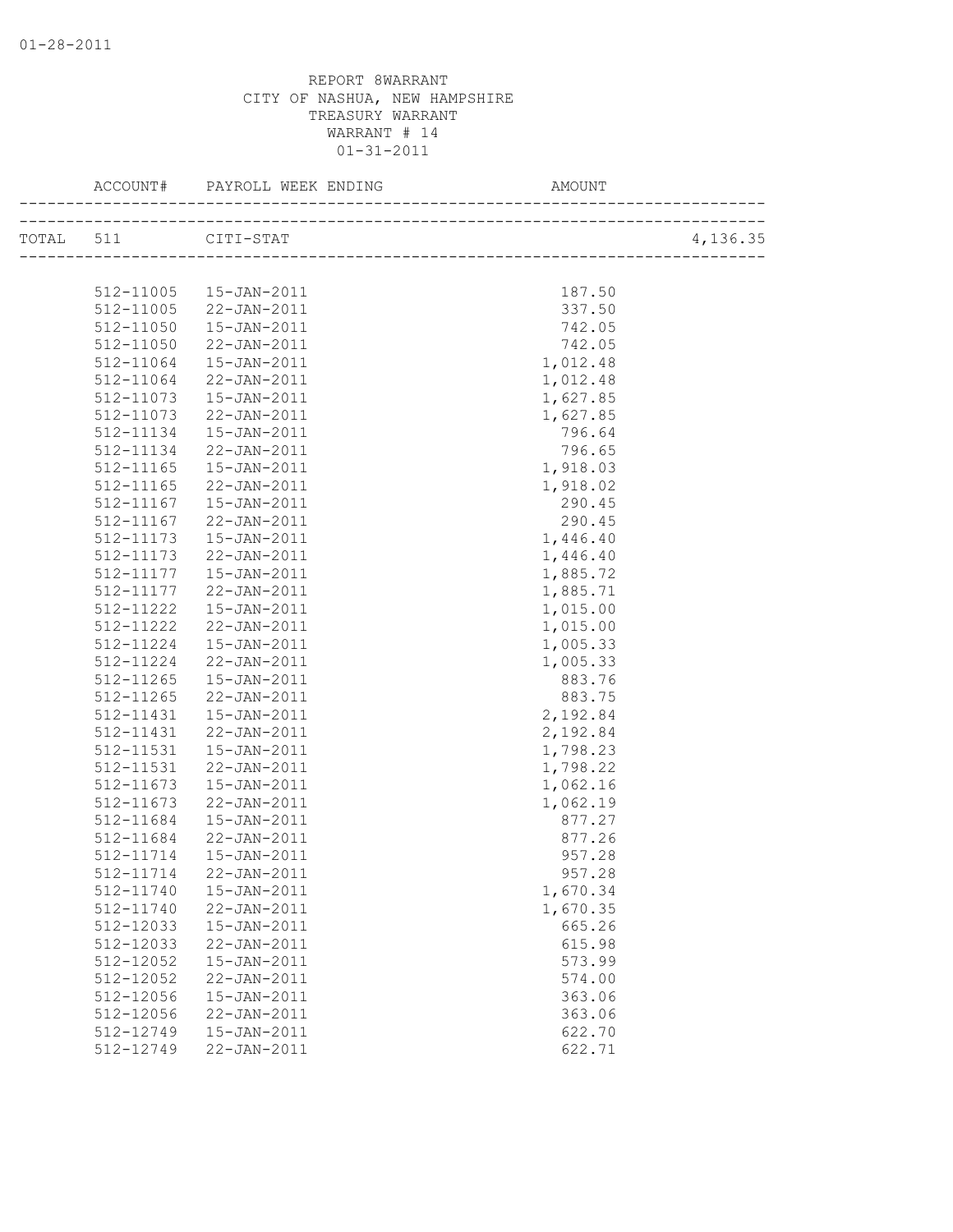|           |                    | ACCOUNT# PAYROLL WEEK ENDING                    | AMOUNT                     |           |
|-----------|--------------------|-------------------------------------------------|----------------------------|-----------|
|           |                    | 512-13004  15-JAN-2011<br>512-13004 22-JAN-2011 | 35.88<br>50.38             |           |
| TOTAL 512 |                    | FINANCIAL SERVICES                              |                            | 47,375.68 |
|           |                    |                                                 |                            |           |
|           |                    | 513-11117  15-JAN-2011                          | 1,579.18                   |           |
|           |                    | 513-11117 22-JAN-2011                           | 1,579.19                   |           |
|           |                    | 513-11171  15-JAN-2011                          | 2,056.01                   |           |
|           |                    | 513-11171 22-JAN-2011                           | 2,056.01                   |           |
|           |                    | 513-11213  15-JAN-2011                          | 1,293.11                   |           |
|           |                    | 513-11213 22-JAN-2011                           | 1,293.11                   |           |
|           |                    | 513-11223  15-JAN-2011                          | 774.94                     |           |
|           |                    | 513-11223 22-JAN-2011                           | 774.95                     |           |
|           |                    | TOTAL 513 CITY CLERK'S OFFICE                   | ---------------------      | 11,406.50 |
|           |                    |                                                 |                            |           |
|           |                    | 515-11031  15-JAN-2011                          | 52.26                      |           |
|           |                    | 515-11031 22-JAN-2011                           | 52.26                      |           |
|           |                    | 515-11350  15-JAN-2011                          | 957.28                     |           |
|           |                    | 515-11350 22-JAN-2011                           | 957.27                     |           |
|           |                    | 515-11447   15-JAN-2011                         | 711.02                     |           |
|           |                    | 515-11447 22-JAN-2011                           | 711.02                     |           |
|           |                    | 515-12028  15-JAN-2011                          | 609.67                     |           |
|           | ------------------ | 515-12028 22-JAN-2011                           | 609.69                     |           |
|           |                    | TOTAL 515 HUMAN RESOURCES                       | -------------------------- | 4,660.47  |
|           |                    |                                                 |                            |           |
|           |                    | 516-11147   15-JAN-2011                         | 637.20                     |           |
|           |                    | 516-11147 22-JAN-2011                           | 637.20                     |           |
|           | 516-11148          | 15-JAN-2011                                     | 985.60                     |           |
|           | 516-11148          | 22-JAN-2011                                     | 985.60                     |           |
|           | 516-11459          | $15 - JAN - 2011$<br>22-JAN-2011                | 1,286.72                   |           |
|           | 516-11459          | 516-11573   15-JAN-2011                         | 1,286.71<br>939.12         |           |
|           |                    | 516-11573 22-JAN-2011                           | 939.11                     |           |
| TOTAL     | 516                | PURCHASING DEPARTMENT                           |                            | 7,697.26  |
|           |                    |                                                 |                            |           |
|           | 517-11198          | 15-JAN-2011                                     | 1,127.96                   |           |
|           | 517-11198          | 22-JAN-2011                                     | 1,127.96                   |           |
|           | 517-11266          | $15 - JAN - 2011$                               | 641.15                     |           |
|           | 517-11266          | 22-JAN-2011                                     | 641.15                     |           |
|           | 517-11420          | $15 - JAN - 2011$                               | 744.15                     |           |
|           | 517-11420          | 22-JAN-2011                                     | 744.15                     |           |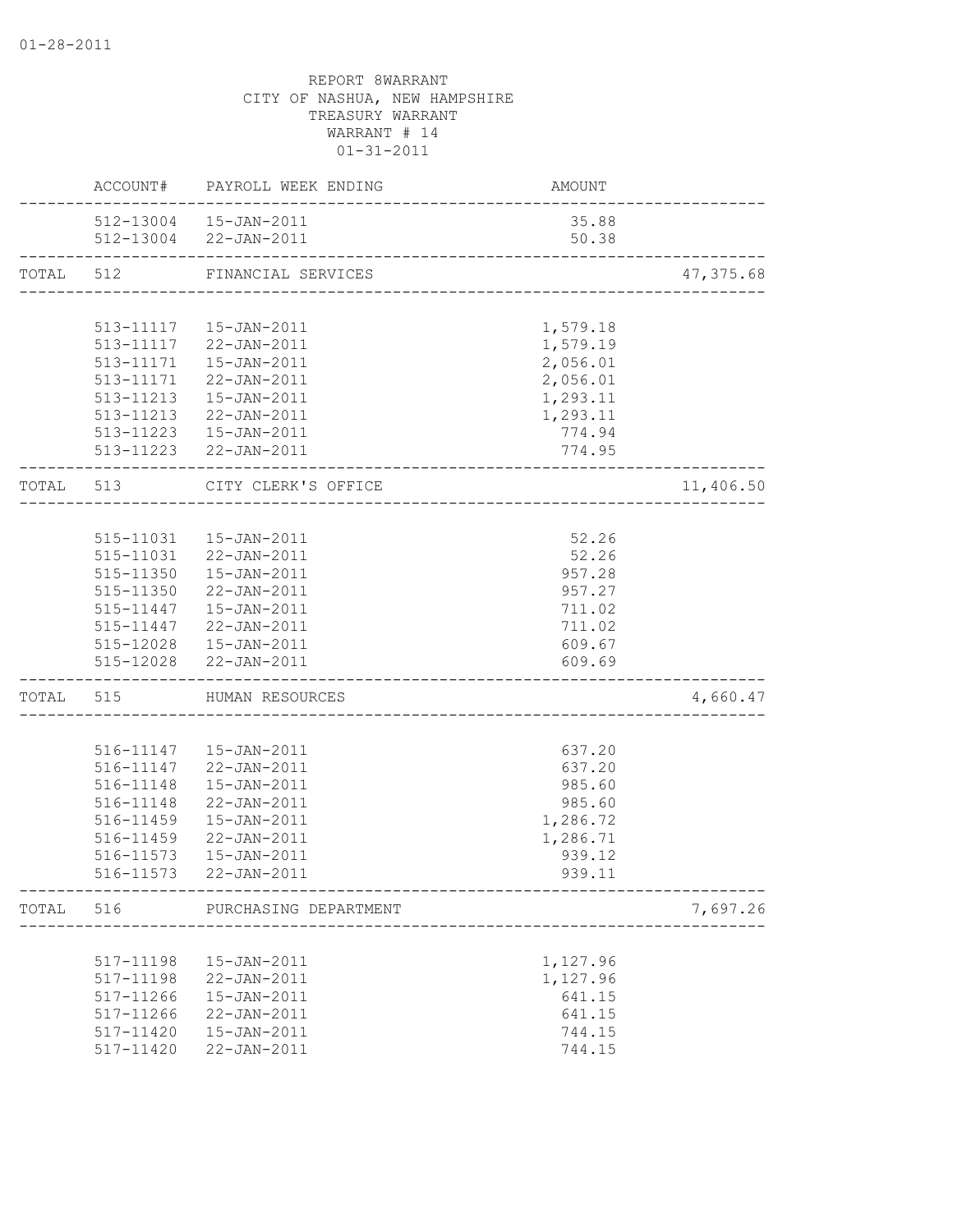|           |                        | ACCOUNT# PAYROLL WEEK ENDING          | AMOUNT   |           |
|-----------|------------------------|---------------------------------------|----------|-----------|
|           |                        | 517-12063  15-JAN-2011                | 296.86   |           |
|           | 517-12063              | 22-JAN-2011                           | 296.86   |           |
|           |                        | 517-13020  15-JAN-2011                | 158.51   |           |
|           | ---------------------- | 517-13020 22-JAN-2011                 | 71.25    |           |
|           |                        | TOTAL 517 BUILDING MAINT - CITY ADMIN |          | 5,850.00  |
|           |                        |                                       |          |           |
|           |                        | 519-11014  15-JAN-2011                | 1,122.77 |           |
|           |                        | 519-11014 22-JAN-2011                 | 1,122.76 |           |
|           |                        | 519-11016  15-JAN-2011                | 985.60   |           |
|           | 519-11016              | 22-JAN-2011                           | 985.60   |           |
|           | 519-11017              | 15-JAN-2011                           | 824.00   |           |
|           |                        | 519-11017 22-JAN-2011                 | 824.00   |           |
|           |                        | 519-11115  15-JAN-2011                | 1,986.69 |           |
|           |                        | 519-11115 22-JAN-2011                 | 1,986.69 |           |
|           |                        | 519-11146  15-JAN-2011                | 858.42   |           |
|           | 519-11146              | 22-JAN-2011                           | 858.41   |           |
|           | 519-11153              | 15-JAN-2011                           | 620.56   |           |
|           | 519-11153              | 22-JAN-2011                           | 620.55   |           |
|           | 519-11154              | 15-JAN-2011                           | 652.11   |           |
|           | 519-11154              | 22-JAN-2011                           | 652.11   |           |
|           | 519-11205              | 15-JAN-2011                           | 815.21   |           |
|           |                        | 519-11205 22-JAN-2011                 | 815.21   |           |
|           |                        | 519-18006 22-JAN-2011                 | 375.00   |           |
| TOTAL 519 |                        | ASSESSORS                             |          | 16,105.69 |
|           |                        |                                       |          |           |
|           |                        | 520-12077  15-JAN-2011                | 337.40   |           |
|           | -----------------      | 520-12077 22-JAN-2011                 | 337.40   |           |
|           |                        | TOTAL 520 HUNT BUILDING               |          | 674.80    |
|           |                        |                                       |          |           |
|           |                        | 522-11127  15-JAN-2011                | 1,709.65 |           |
|           |                        | 522-11127 22-JAN-2011                 | 1,709.64 |           |
|           |                        | 522-11128  15-JAN-2011                | 1,152.82 |           |
|           | 522-11128              | 22-JAN-2011                           | 1,152.83 |           |
|           | 522-11286              | 15-JAN-2011                           | 608.85   |           |
|           | 522-11286              | 22-JAN-2011                           | 608.85   |           |
|           | 522-11356              | $15 - JAN - 2011$                     | 937.02   |           |
|           | 522-11356              | 22-JAN-2011                           | 937.02   |           |
|           | $522 - 11429$          | 15-JAN-2011                           | 1,819.33 |           |
|           | 522-11429              | 22-JAN-2011                           | 1,819.34 |           |
|           | 522-11496              | 15-JAN-2011                           | 1,529.82 |           |
|           | 522-11496              | 22-JAN-2011                           | 1,529.82 |           |
|           | 522-11641              | 15-JAN-2011                           | 1,409.39 |           |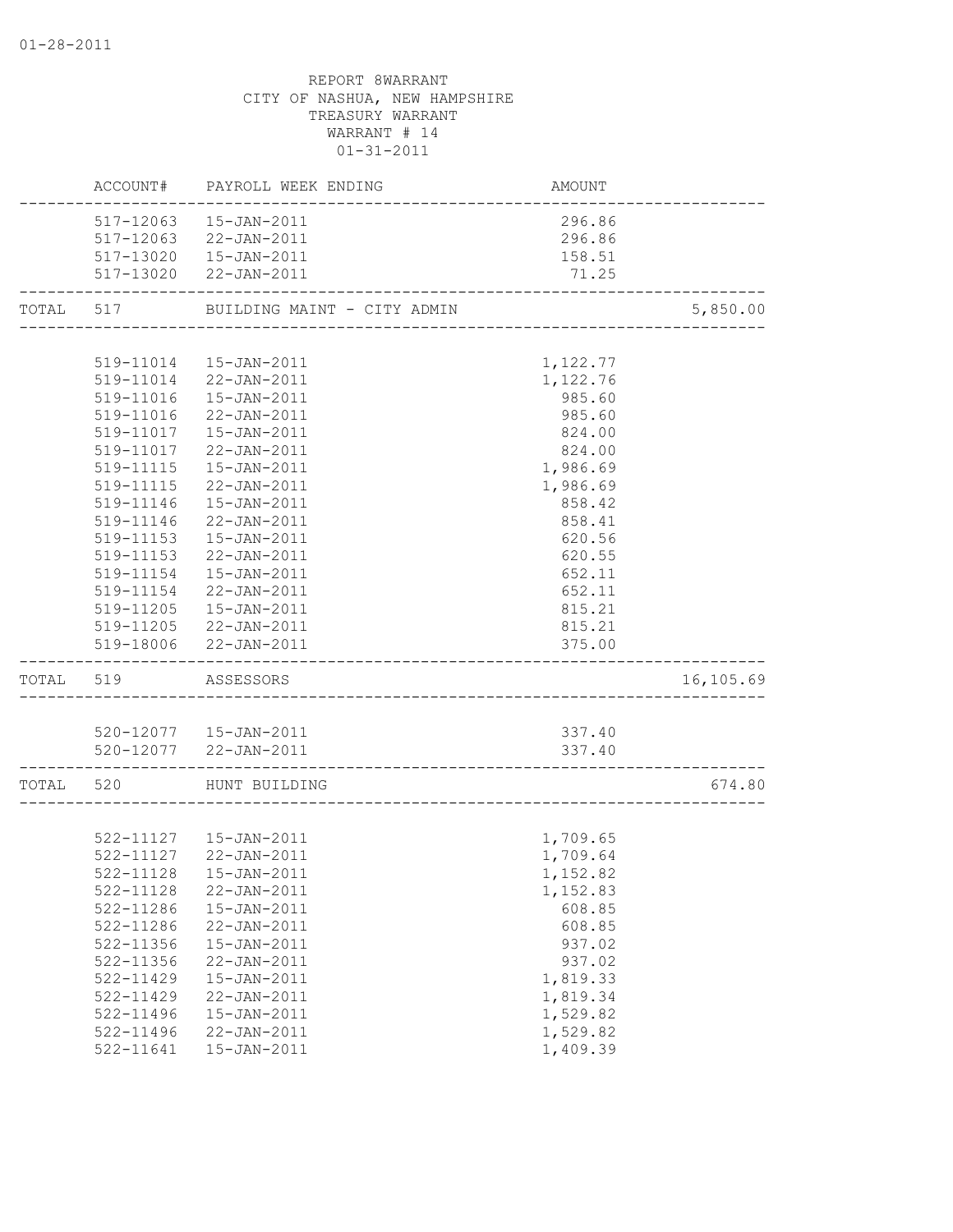|           | ACCOUNT#      | PAYROLL WEEK ENDING    | AMOUNT   |           |
|-----------|---------------|------------------------|----------|-----------|
|           |               | 522-11641 22-JAN-2011  | 1,409.38 |           |
|           | $522 - 11652$ | 15-JAN-2011            | 1,489.36 |           |
|           | 522-11652     | 22-JAN-2011            | 1,489.36 |           |
|           | 522-11721     | 15-JAN-2011            | 1,556.12 |           |
|           | 522-11721     | 22-JAN-2011            | 1,556.13 |           |
|           | 522-11724     | $15 - JAN - 2011$      | 1,370.98 |           |
|           | 522-11724     | 22-JAN-2011            | 1,370.99 |           |
|           | 522-11725     | $15 - JAN - 2011$      | 998.11   |           |
|           | 522-11725     | 22-JAN-2011            | 998.11   |           |
|           | 522-11729     | 15-JAN-2011            | 2,231.12 |           |
|           |               | 522-11729 22-JAN-2011  | 2,231.11 |           |
|           |               | 522-31050 22-JAN-2011  | 257.00   |           |
| TOTAL 522 |               | INFORMATION TECHNOLOGY |          | 33,882.15 |
|           |               |                        |          |           |
|           |               | 523-11332  15-JAN-2011 | 1,006.33 |           |
|           |               | 523-11332 22-JAN-2011  | 1,006.33 |           |
| TOTAL     | 523           | GIS                    |          | 2,012.66  |
|           |               |                        |          |           |
|           | 531-11065     | 15-JAN-2011            | 1,143.31 |           |
|           | 531-11065     | 22-JAN-2011            | 1,143.31 |           |
|           | 531-11085     | $15 - JAN - 2011$      | 922.04   |           |
|           | 531-11085     | 22-JAN-2011            | 922.04   |           |
|           | 531-11114     | 15-JAN-2011            | 2,355.27 |           |
|           | 531-11114     | 22-JAN-2011            | 2,355.27 |           |
|           | 531-11129     | 15-JAN-2011            | 1,998.80 |           |
|           | 531-11129     | 22-JAN-2011            | 1,998.79 |           |
|           | 531-11164     | 15-JAN-2011            | 1,178.65 |           |
|           | 531-11164     | 22-JAN-2011            | 1,178.65 |           |
|           | 531-11166     | $15 - JAN - 2011$      | 2,603.54 |           |
|           | 531-11166     | 22-JAN-2011            | 2,603.54 |           |
|           | 531-11170     | 15-JAN-2011            | 1,526.03 |           |
|           | 531-11170     | 22-JAN-2011            | 1,526.03 |           |
|           | 531-11201     | $15 - JAN - 2011$      | 682.42   |           |
|           | 531-11201     | $22 - JAN - 2011$      | 682.41   |           |
|           | 531-11203     | 15-JAN-2011            | 1,349.54 |           |
|           | 531-11203     | 22-JAN-2011            | 1,349.54 |           |
|           | 531-11226     | $15 - JAN - 2011$      | 776.25   |           |
|           | 531-11226     | 22-JAN-2011            | 776.25   |           |
|           | 531-11242     | 15-JAN-2011            |          |           |
|           | 531-11242     | $22 - JAN - 2011$      |          |           |
|           | 531-11245     | $15 - JAN - 2011$      | 643.00   |           |
|           | 531-11245     | 22-JAN-2011            | 643.00   |           |
|           | 531-11257     | $15 - JAN - 2011$      | 3,490.10 |           |
|           | 531-11257     | 22-JAN-2011            | 3,490.10 |           |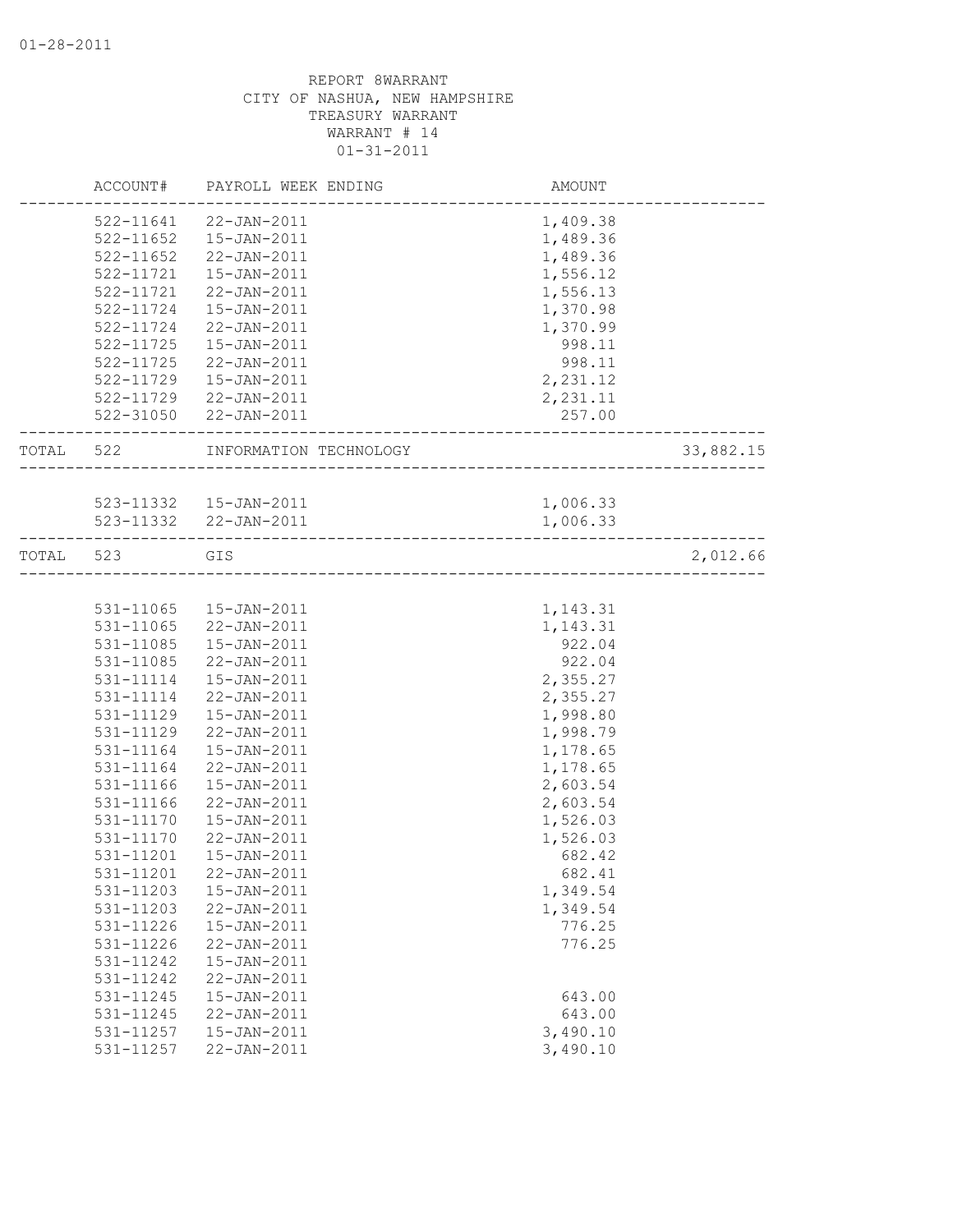| ACCOUNT#                       | PAYROLL WEEK ENDING | AMOUNT      |
|--------------------------------|---------------------|-------------|
| 15-JAN-2011<br>531-11287       |                     | 846.15      |
| 531-11287<br>22-JAN-2011       |                     | 846.15      |
| 531-11398<br>$15 - JAN - 2011$ |                     | 646.26      |
| 531-11398<br>22-JAN-2011       |                     | 646.25      |
| 531-11477<br>15-JAN-2011       |                     | 648.93      |
| 531-11477<br>22-JAN-2011       |                     | 796.06      |
| 531-11487<br>15-JAN-2011       |                     | 1,400.35    |
| 531-11487<br>22-JAN-2011       |                     | 1,400.35    |
| 531-11495<br>15-JAN-2011       |                     | 1,037.27    |
| 531-11495<br>22-JAN-2011       |                     | 1,037.26    |
| 15-JAN-2011<br>531-11498       |                     | 878.18      |
| 531-11498<br>22-JAN-2011       |                     | 878.18      |
| 531-11516<br>15-JAN-2011       |                     | 884.57      |
| 531-11516<br>22-JAN-2011       |                     | 884.57      |
| 531-11534<br>$15 - JAN - 2011$ |                     | 1,496.62    |
| 531-11534<br>22-JAN-2011       |                     | 1,496.61    |
| 531-11535<br>15-JAN-2011       |                     | 13,380.91   |
| 531-11535<br>22-JAN-2011       |                     | 13,380.91   |
| 531-11537<br>$15 - JAN - 2011$ |                     | 14,485.35   |
| 531-11537<br>22-JAN-2011       |                     | 14,485.31   |
| 531-11538<br>15-JAN-2011       |                     | 922.04      |
| 531-11538<br>22-JAN-2011       |                     | 922.04      |
| 531-11539<br>15-JAN-2011       |                     | 1,579.18    |
| 531-11539<br>22-JAN-2011       |                     | 1,579.19    |
| 531-11544<br>15-JAN-2011       |                     | 4,268.62    |
| 531-11544<br>22-JAN-2011       |                     | 4,268.62    |
| 531-11549<br>15-JAN-2011       |                     | 8,244.12    |
| 531-11549<br>22-JAN-2011       |                     | 8,244.12    |
| 15-JAN-2011<br>531-11550       |                     | 1,914.70    |
| 531-11550<br>22-JAN-2011       |                     | 1,914.70    |
| 531-11552<br>15-JAN-2011       |                     | 10,362.00   |
| 531-11552<br>22-JAN-2011       |                     | 10,362.00   |
| 531-11555<br>15-JAN-2011       |                     | 43,105.00   |
| 531-11555<br>22-JAN-2011       |                     | 42,818.20   |
| 531-11558<br>$15 - JAN - 2011$ |                     | 74, 317.65  |
| $531 - 11558$<br>22-JAN-2011   |                     | 74,813.09   |
| 531-11561<br>$15 - JAN - 2011$ |                     | 14,098.50   |
| 531-11561<br>22-JAN-2011       |                     | 14,098.50   |
| 531-11567<br>15-JAN-2011       |                     | 34,187.10   |
| 531-11567<br>22-JAN-2011       |                     | 34, 187. 14 |
| 531-11569<br>15-JAN-2011       |                     | 1,214.02    |
| 531-11569<br>22-JAN-2011       |                     | 1,214.02    |
| 531-11618<br>15-JAN-2011       |                     | 2,713.47    |
| 531-11618<br>22-JAN-2011       |                     | 2,713.46    |
| 531-11622<br>15-JAN-2011       |                     | 2,491.50    |
| 531-11622<br>$22 - JAN - 2011$ |                     | 2,654.89    |
| 531-11634<br>15-JAN-2011       |                     | 720.10      |
| 531-11634<br>22-JAN-2011       |                     | 720.10      |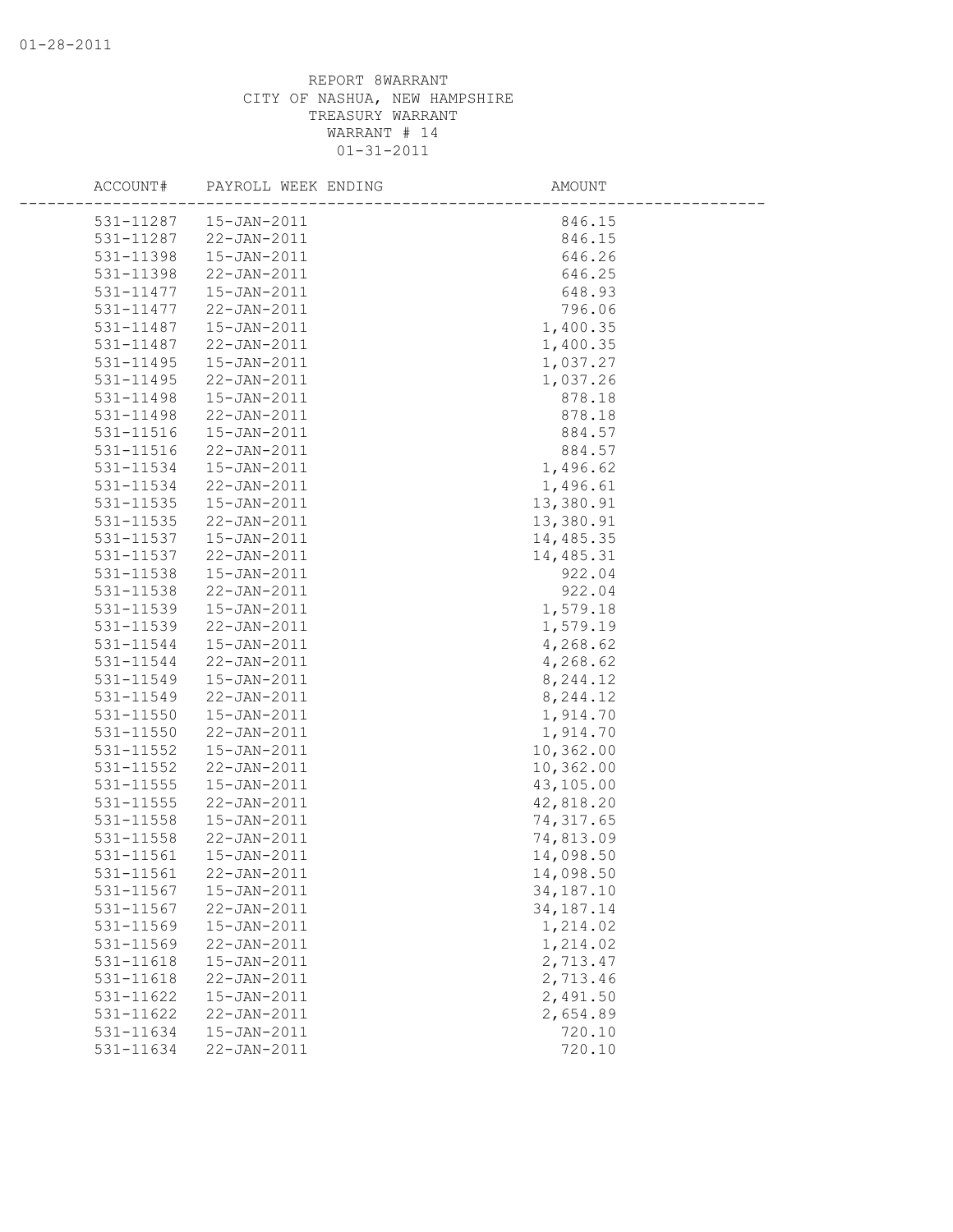|       | ACCOUNT#  | PAYROLL WEEK ENDING | AMOUNT      |  |
|-------|-----------|---------------------|-------------|--|
|       | 531-11636 | 15-JAN-2011         | 1,003.45    |  |
|       | 531-11636 | 22-JAN-2011         | 1,003.45    |  |
|       | 531-11664 | $15 - JAN - 2011$   | 1, 171. 17  |  |
|       | 531-11664 | 22-JAN-2011         | 1,171.16    |  |
|       | 531-11665 | 15-JAN-2011         | 809.40      |  |
|       | 531-11665 | 22-JAN-2011         | 809.40      |  |
|       | 531-11719 | $15 - JAN - 2011$   | 949.27      |  |
|       | 531-11719 | 22-JAN-2011         | 949.26      |  |
|       | 531-11722 | 15-JAN-2011         | 611.85      |  |
|       | 531-11722 | $22 - JAN - 2011$   | 611.85      |  |
|       | 531-11732 | $15 - JAN - 2011$   | 6,034.25    |  |
|       | 531-11732 | 22-JAN-2011         | 6,034.25    |  |
|       | 531-12020 | 15-JAN-2011         | 984.98      |  |
|       | 531-12020 | 22-JAN-2011         | 984.98      |  |
|       | 531-12042 | $15 - JAN - 2011$   | 404.00      |  |
|       | 531-12042 | 22-JAN-2011         | 730.32      |  |
|       | 531-12066 | 15-JAN-2011         | 708.06      |  |
|       | 531-12066 | $22 - JAN - 2011$   | 708.06      |  |
|       | 531-12068 | $15 - JAN - 2011$   | 771.36      |  |
|       | 531-12068 | 22-JAN-2011         | 771.36      |  |
|       | 531-12071 | $15 - JAN - 2011$   | 266.52      |  |
|       | 531-12071 | 22-JAN-2011         | 266.52      |  |
|       | 531-12119 | 15-JAN-2011         | 1,158.52    |  |
|       | 531-12119 | 22-JAN-2011         | 1,158.52    |  |
|       | 531-13004 | $15 - JAN - 2011$   | 2,735.82    |  |
|       | 531-13004 | 22-JAN-2011         | 3,997.51    |  |
|       | 531-13038 | 15-JAN-2011         | 834.10      |  |
|       | 531-13038 | 22-JAN-2011         | 214.55      |  |
|       | 531-13040 | $15 - JAN - 2011$   | 3,506.23    |  |
|       | 531-13040 | 22-JAN-2011         | 3,010.32    |  |
|       | 531-13044 | 15-JAN-2011         | 3,674.67    |  |
|       | 531-13044 | 22-JAN-2011         | 18,856.12   |  |
|       | 531-13047 | 15-JAN-2011         | 9,018.12    |  |
|       | 531-13047 | 22-JAN-2011         | 8,047.87    |  |
|       | 531-13048 | 15-JAN-2011         | 4,020.82    |  |
|       | 531-13048 | $22 - JAN - 2011$   | 2,881.56    |  |
|       | 531-15002 | $22 - JAN - 2011$   | 7,224.48    |  |
|       | 531-17001 | $22 - JAN - 2011$   | 100.00      |  |
|       | 531-17006 | 22-JAN-2011         | 2,400.00    |  |
| TOTAL | 531       | POLICE DEPARTMENT   | 610, 136.32 |  |
|       |           |                     |             |  |
|       | 532-11024 | 15-JAN-2011         | 2,120.47    |  |
|       | 532-11024 | 22-JAN-2011         | 2,120.46    |  |
|       | 532-11036 | 15-JAN-2011         | 1,929.25    |  |
|       | 532-11036 | 22-JAN-2011         | 1,929.25    |  |
|       | 532-11063 | 15-JAN-2011         | 1,390.79    |  |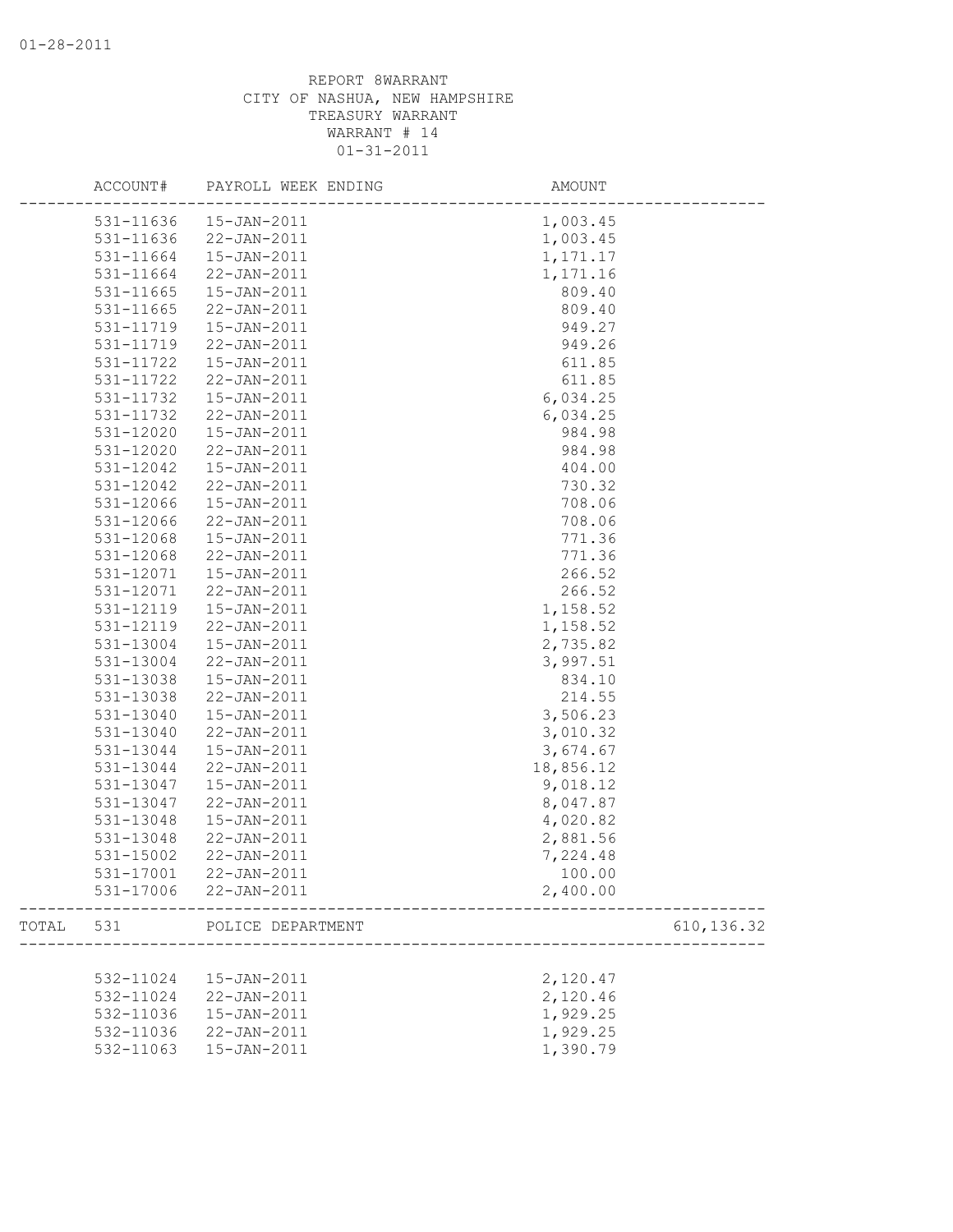| ACCOUNT#  | PAYROLL WEEK ENDING | AMOUNT       |  |
|-----------|---------------------|--------------|--|
| 532-11063 | 22-JAN-2011         | 1,051.15     |  |
| 532-11066 | 15-JAN-2011         | 1,363.38     |  |
| 532-11066 | 22-JAN-2011         | 1,363.38     |  |
| 532-11069 | 15-JAN-2011         | 2,781.74     |  |
| 532-11069 | 22-JAN-2011         | 2,781.73     |  |
| 532-11111 | 15-JAN-2011         | 2,229.62     |  |
| 532-11111 | 22-JAN-2011         | 2,229.62     |  |
| 532-11207 | 15-JAN-2011         | 6,838.59     |  |
| 532-11207 | 22-JAN-2011         | 6,838.59     |  |
| 532-11281 | 15-JAN-2011         | 1,005.79     |  |
| 532-11281 | 22-JAN-2011         | 1,005.79     |  |
| 532-11285 | 15-JAN-2011         | 8,428.46     |  |
| 532-11285 | 22-JAN-2011         | 8,428.45     |  |
| 532-11291 | 15-JAN-2011         | 7,276.02     |  |
| 532-11291 | 22-JAN-2011         | 6,968.62     |  |
| 532-11298 | 15-JAN-2011         | 1,104.55     |  |
| 532-11298 | 22-JAN-2011         | 1,395.22     |  |
| 532-11300 | 15-JAN-2011         | 37,750.48    |  |
| 532-11300 | 22-JAN-2011         | 37,750.45    |  |
| 532-11303 | $15 - JAN - 2011$   | 1,233.08     |  |
| 532-11303 | $22 - JAN - 2011$   | 1,233.08     |  |
| 532-11305 | 15-JAN-2011         | 4,907.82     |  |
| 532-11305 | 22-JAN-2011         | 4,907.82     |  |
| 532-11309 | 15-JAN-2011         | 110,458.47   |  |
| 532-11309 | 22-JAN-2011         | 143, 196. 17 |  |
| 532-11660 | $15 - JAN - 2011$   | 1,566.75     |  |
| 532-11660 | 22-JAN-2011         | 1,566.75     |  |
| 532-11663 | 15-JAN-2011         | 1,535.86     |  |
| 532-11663 | 22-JAN-2011         | 1,535.86     |  |
| 532-11666 | $15 - JAN - 2011$   | 1,535.86     |  |
| 532-11666 | 22-JAN-2011         | 1,535.86     |  |
| 532-11668 | 15-JAN-2011         | 1,551.21     |  |
| 532-11668 | 22-JAN-2011         | 1,551.21     |  |
| 532-12070 | 15-JAN-2011         | 13, 346.31   |  |
| 532-12070 | 22-JAN-2011         | 18,514.91    |  |
| 532-13003 | 22-JAN-2011         | 9,738.05     |  |
| 532-13004 | $15 - JAN - 2011$   | 88.96        |  |
| 532-13018 | 15-JAN-2011         | 2,744.22     |  |
| 532-13018 | 22-JAN-2011         | 2,795.00     |  |
| 532-13024 | 15-JAN-2011         | 1,656.24     |  |
| 532-13024 | 22-JAN-2011         | 1, 111.62    |  |
| 532-13050 | 15-JAN-2011         | 4,792.47     |  |
| 532-13050 | 22-JAN-2011         | 6,144.50     |  |
| 532-15002 | 22-JAN-2011         | 48,621.07    |  |
| 532-19231 | 15-JAN-2011         | 1,393.61     |  |
| 532-19231 | $22 - JAN - 2011$   | 1,393.61     |  |
| 532-19232 | 15-JAN-2011         | 2,061.18     |  |
| 532-19232 | 22-JAN-2011         | 2,048.13     |  |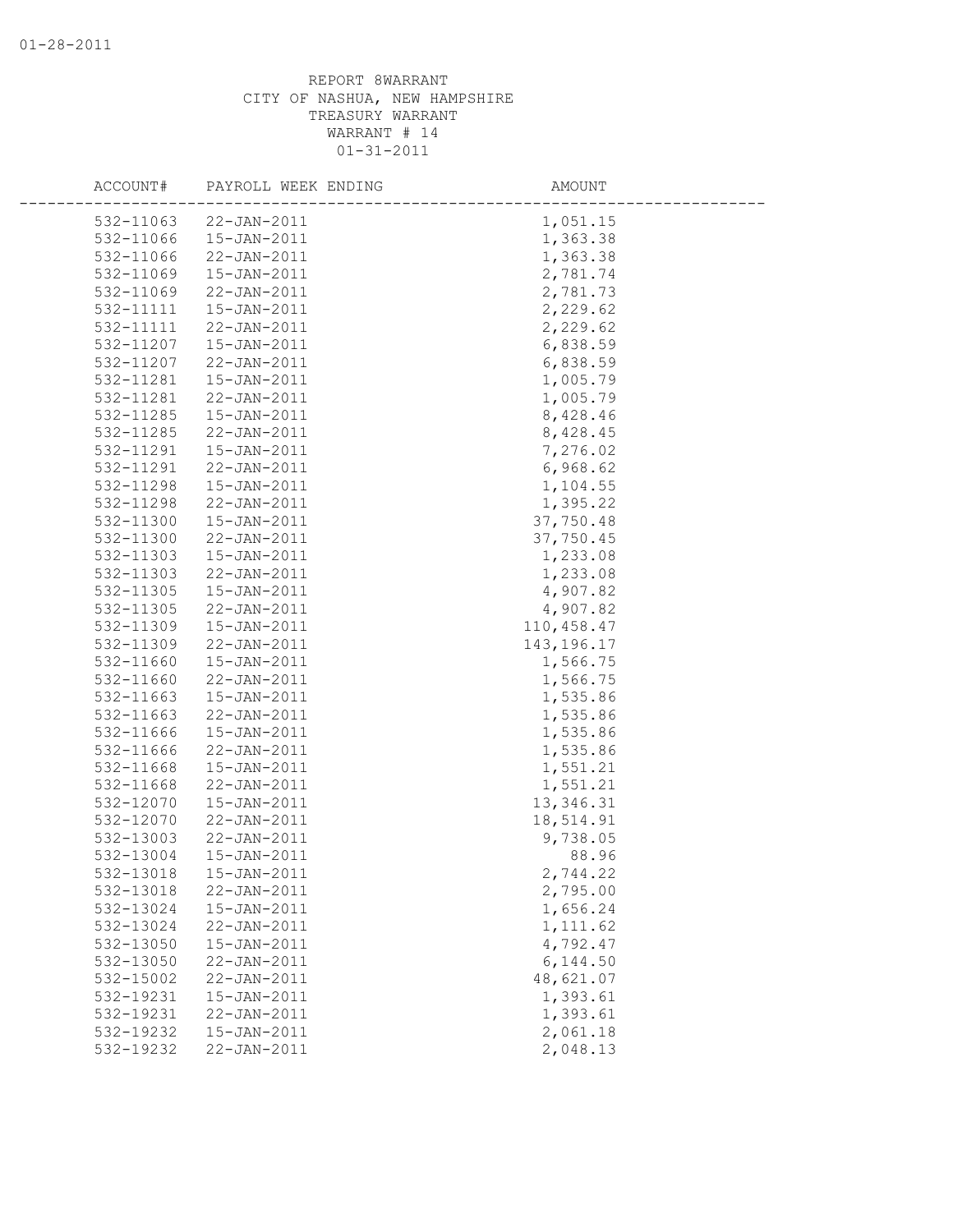|       | ACCOUNT#  | PAYROLL WEEK ENDING         | AMOUNT   |            |
|-------|-----------|-----------------------------|----------|------------|
|       | 532-19233 | 15-JAN-2011                 | 3,032.81 |            |
|       | 532-19233 | 22-JAN-2011                 | 3,019.76 |            |
|       |           | 532-19234  15-JAN-2011      | 1,922.89 |            |
|       |           | 532-19234 22-JAN-2011       | 1,909.84 |            |
|       |           | 532-31050 22-JAN-2011       | 51.00    |            |
|       |           |                             |          |            |
| TOTAL | 532       | FIRE DEPARTMENT             |          | 552,783.83 |
|       |           |                             |          |            |
|       |           | 535-11980  15-JAN-2011      | 96.15    |            |
|       |           | 535-11980 22-JAN-2011       | 96.15    |            |
|       |           | 535-31050 22-JAN-2011       | 80.00    |            |
| TOTAL | 535       | EMERGENCY MANAGEMENT        |          | 272.30     |
|       |           |                             |          |            |
|       | 536-11200 | 15-JAN-2011                 | 1,449.60 |            |
|       | 536-11200 | 22-JAN-2011                 | 1,449.60 |            |
|       | 536-12137 | $15 - JAN - 2011$           | 1,230.12 |            |
|       |           | 536-12137 22-JAN-2011       | 1,230.12 |            |
|       |           | 536-31050 22-JAN-2011       | 80.00    |            |
| TOTAL | 536       | CITYWIDE COMMUNICATIONS     |          | 5,439.44   |
|       |           |                             |          |            |
|       | 541-11024 | 15-JAN-2011                 | 263.04   |            |
|       | 541-11024 | 22-JAN-2011                 | 263.04   |            |
|       | 541-11104 | 15-JAN-2011                 | 1,044.26 |            |
|       | 541-11104 | 22-JAN-2011                 | 1,044.25 |            |
|       | 541-11240 | 15-JAN-2011                 | 1,503.02 |            |
|       | 541-11240 | 22-JAN-2011                 | 1,503.01 |            |
|       | 541-11346 | 15-JAN-2011                 | 435.30   |            |
|       | 541-11346 | 22-JAN-2011                 | 435.30   |            |
|       | 541-31050 | $22 - JAN - 2011$           | 80.00    |            |
| TOTAL | 541       | COMMUNITY SERVICES DIVISION |          | 6,571.22   |
|       |           |                             |          |            |
|       | 542-11024 | $15 - JAN - 2011$           | 657.59   |            |
|       | 542-11024 | 22-JAN-2011                 | 657.59   |            |
|       | 542-11426 | 15-JAN-2011                 | 1,404.69 |            |
|       | 542-11426 | 22-JAN-2011                 | 1,404.69 |            |
|       | 542-11484 | $15 - JAN - 2011$           | $-46.00$ |            |
|       | 542-11484 | 22-JAN-2011                 | 160.00   |            |
|       | 542-11584 | 15-JAN-2011                 | 3,787.04 |            |
|       | 542-11584 | $22 - JAN - 2011$           | 3,787.07 |            |
|       | 542-12044 | $15 - JAN - 2011$           | 90.90    |            |
|       | 542-12109 | 15-JAN-2011                 | 187.00   |            |
|       |           |                             |          |            |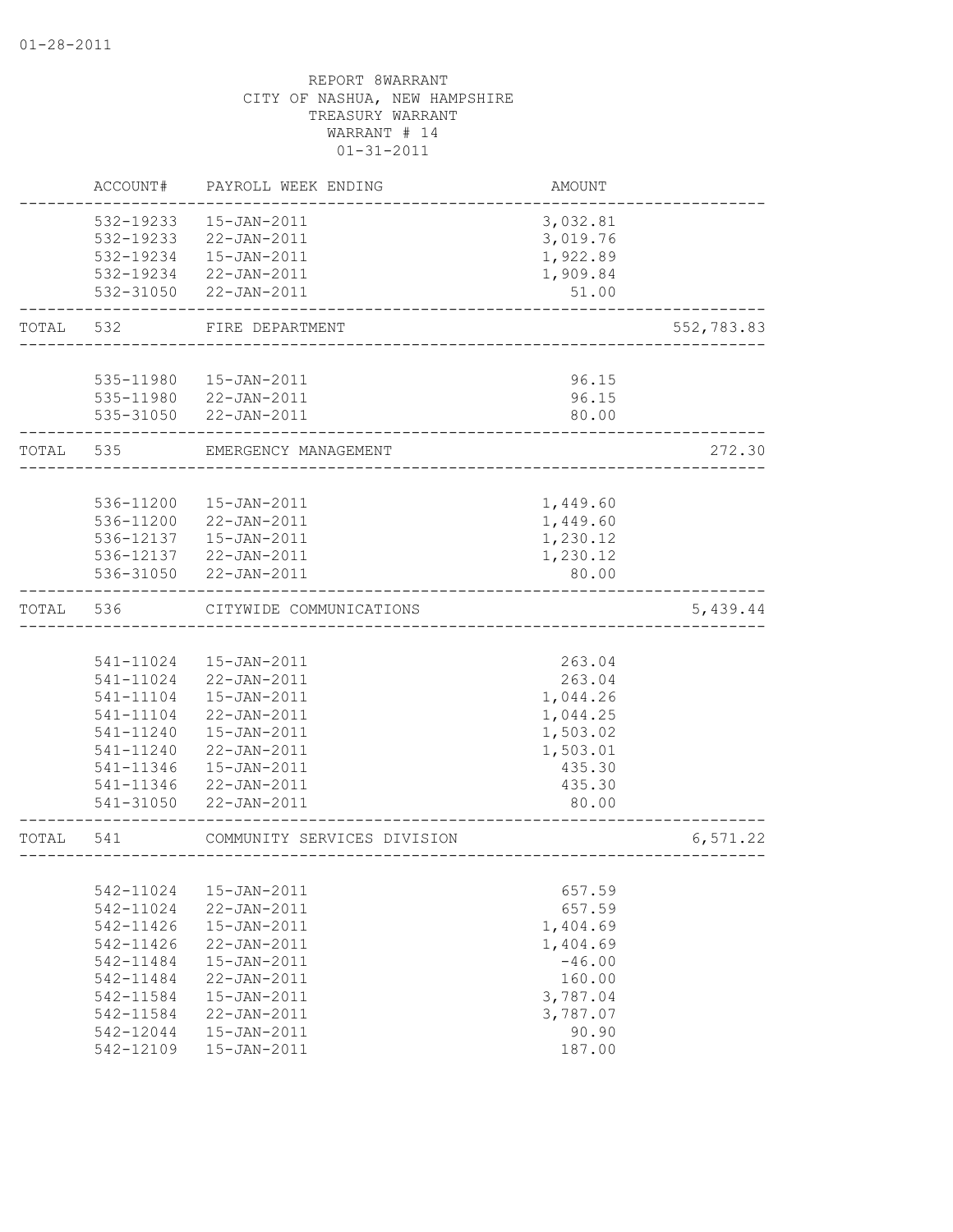|           |           | ACCOUNT# PAYROLL WEEK ENDING                                    | AMOUNT               |            |
|-----------|-----------|-----------------------------------------------------------------|----------------------|------------|
|           |           | 542-12109 22-JAN-2011<br>-------------------------------------- | 102.00               |            |
| TOTAL 542 |           | COMMUNITY HEALTH                                                |                      | 12, 192.57 |
|           |           |                                                                 |                      |            |
|           | 543-11380 | 15-JAN-2011                                                     | 988.21               |            |
|           | 543-11380 | 22-JAN-2011                                                     | 988.20               |            |
|           | 543-11438 | 15-JAN-2011                                                     | 1,324.88             |            |
|           | 543-11438 | 22-JAN-2011                                                     | 1,324.88             |            |
|           | 543-11602 | $15 - JAN - 2011$                                               | 909.84               |            |
|           | 543-11602 | 22-JAN-2011                                                     | 909.84               |            |
|           | 543-11604 | $15 - JAN - 2011$                                               | 944.18               |            |
|           | 543-11604 | 22-JAN-2011                                                     | 1,101.53             |            |
|           | 543-11605 | $15 - JAN - 2011$                                               | 985.14               |            |
|           | 543-11605 | 22-JAN-2011                                                     | 985.14               |            |
|           |           | 543-31050 22-JAN-2011                                           | 97.00                |            |
|           | TOTAL 543 | ENVIRONMENTAL HEALTH DEPT.<br>___________________________       |                      | 10,558.84  |
|           |           |                                                                 |                      |            |
|           |           | 544-11008  15-JAN-2011                                          | 766.45               |            |
|           |           | 544-11008 22-JAN-2011                                           | 766.45               |            |
|           | 544-11099 | 15-JAN-2011                                                     | 2,161.17             |            |
|           | 544-11099 | 22-JAN-2011                                                     | 2,161.15             |            |
|           | 544-11112 | 15-JAN-2011                                                     | 877.26               |            |
|           | 544-11112 | 22-JAN-2011                                                     | 877.26               |            |
|           | 544-11367 | 15-JAN-2011                                                     | 858.44               |            |
|           | 544-11367 | 22-JAN-2011                                                     | 858.44               |            |
|           |           | 544-11777   15-JAN-2011                                         | 1,328.18             |            |
|           |           | 544-11777 22-JAN-2011                                           | 1,328.20             |            |
|           |           | 544-12101  15-JAN-2011                                          | 441.56               |            |
|           |           | 544-12101 22-JAN-2011                                           | 441.56               |            |
|           |           | 544-31050 22-JAN-2011                                           | 80.00                |            |
|           |           | TOTAL 544 WELFARE ADMINISTRATION                                | -------------------- | 12,946.12  |
|           |           |                                                                 | ____________________ |            |
|           |           | 551-11024   15-JAN-2011                                         | 639.71               |            |
|           | 551-11024 | 22-JAN-2011                                                     | 639.71               |            |
|           | 551-11028 | $15 - JAN - 2011$                                               | 557.82               |            |
|           | 551-11028 | 22-JAN-2011                                                     | 557.82               |            |
|           | 551-11057 | 15-JAN-2011                                                     | 920.69               |            |
|           | 551-11057 | 22-JAN-2011                                                     | 920.69               |            |
|           | 551-11094 | 15-JAN-2011                                                     | 313.79               |            |
|           | 551-11094 | 22-JAN-2011                                                     | 313.79               |            |
|           | 551-11097 | 15-JAN-2011                                                     | 1,101.98             |            |
|           | 551-11097 | 22-JAN-2011                                                     | 1,101.98             |            |
|           | 551-11211 | 15-JAN-2011                                                     | 632.11               |            |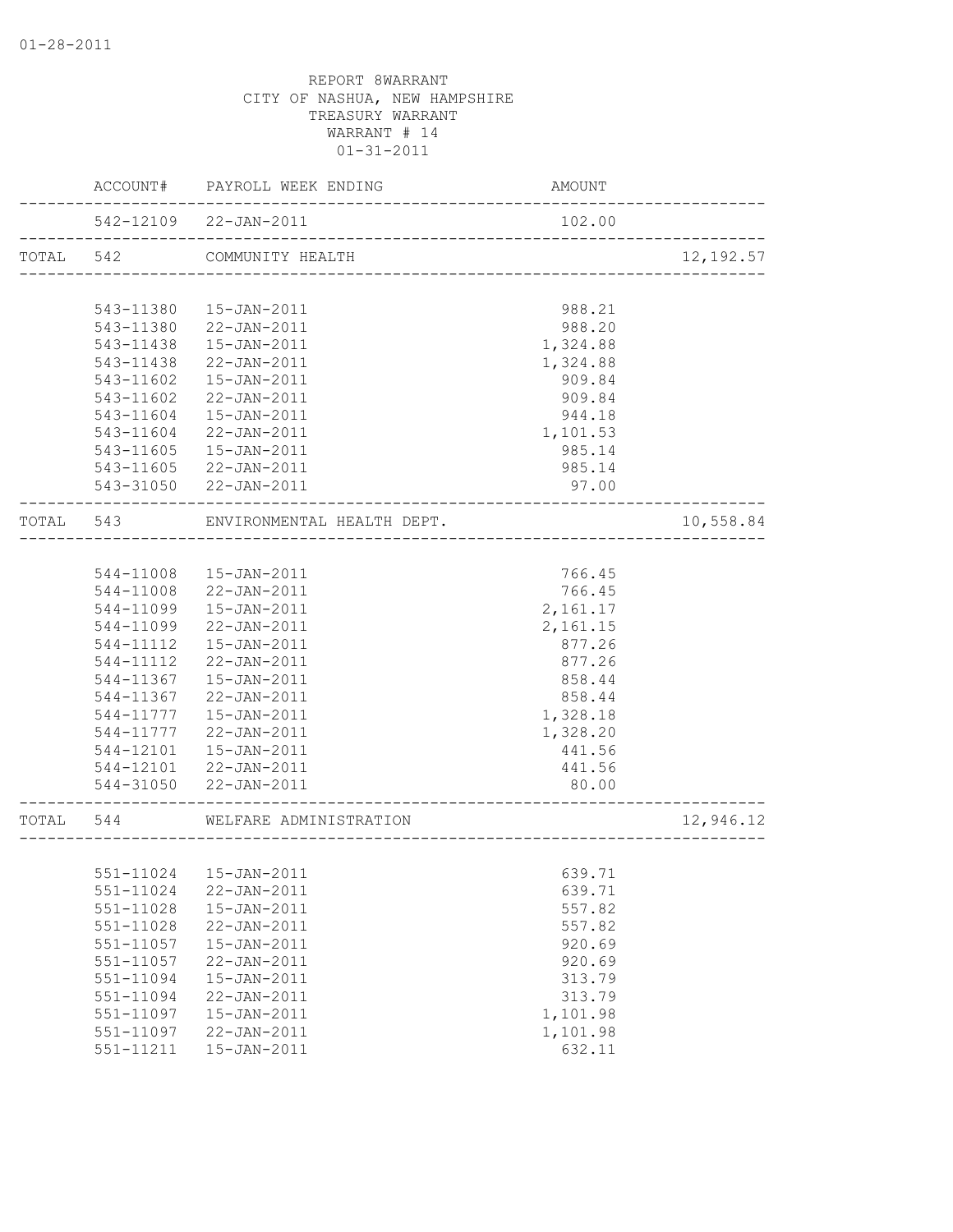|       |               | ACCOUNT# PAYROLL WEEK ENDING   | AMOUNT   |            |
|-------|---------------|--------------------------------|----------|------------|
|       |               | 551-11211 22-JAN-2011          | 632.11   |            |
|       |               | 551-11249  15-JAN-2011         | 1,320.01 |            |
|       | 551-11249     | 22-JAN-2011                    | 1,320.00 |            |
|       | 551-11268     | 15-JAN-2011                    | 650.13   |            |
|       | 551-11268     | 22-JAN-2011                    | 650.13   |            |
|       | 551-11273     | 15-JAN-2011                    | 1,735.80 |            |
|       | 551-11273     | 22-JAN-2011                    | 1,735.80 |            |
|       | $551 - 11435$ | 15-JAN-2011                    | 936.74   |            |
|       | $551 - 11435$ | 22-JAN-2011                    | 936.74   |            |
|       | $551 - 11462$ | 15-JAN-2011                    | 1,059.21 |            |
|       | 551-11462     | 22-JAN-2011                    | 1,059.21 |            |
|       | 551-11620     | 15-JAN-2011                    | 1,184.60 |            |
|       | 551-11620     | 22-JAN-2011                    | 1,184.60 |            |
|       | 551-11638     | 15-JAN-2011                    | 1,212.05 |            |
|       | 551-11638     | 22-JAN-2011                    | 1,212.05 |            |
|       | 551-13004     | 15-JAN-2011                    | 69.05    |            |
|       | 551-13004     | 22-JAN-2011                    | 34.53    |            |
|       |               | 551-31050 22-JAN-2011          | 34.00    |            |
|       |               | 551-91010 22-JAN-2011          | 1,471.00 |            |
|       |               |                                |          |            |
| TOTAL | 551           | PUBLIC WORKS DIV & ENGINEERING |          | 26, 137.85 |
|       |               |                                |          |            |
|       |               | 552-11024  15-JAN-2011         | 706.26   |            |
|       |               | 552-11024 22-JAN-2011          | 706.26   |            |
|       | 552-11077     | 15-JAN-2011                    | 1,331.46 |            |
|       | 552-11077     | 22-JAN-2011                    | 1,331.47 |            |
|       |               | 552-11087  15-JAN-2011         | 873.68   |            |
|       | 552-11087     | 22-JAN-2011                    | 1,001.65 |            |
|       | 552-11143     | 15-JAN-2011                    | 878.00   |            |
|       | 552-11143     | 22-JAN-2011                    | 878.00   |            |
|       | 552-11324     | 15-JAN-2011                    | 4,236.84 |            |
|       | 552-11324     | 22-JAN-2011                    | 4,236.83 |            |
|       | 552-11339     | $15 - JAN - 2011$              | 3,043.04 |            |
|       | 552-11339     | $22 - JAN - 2011$              | 3,053.12 |            |
|       | 552-11342     | 15-JAN-2011                    | 790.81   |            |
|       | 552-11342     | 22-JAN-2011                    | 790.80   |            |
|       | 552-11343     | 15-JAN-2011                    | 1,776.80 |            |
|       | 552-11343     | 22-JAN-2011                    | 1,776.81 |            |
|       | 552-11407     | $15 - JAN - 2011$              | 5,469.60 |            |
|       | 552-11407     | 22-JAN-2011                    | 5,469.61 |            |
|       | 552-11492     | $15 - JAN - 2011$              | 836.40   |            |
|       | 552-11492     | 22-JAN-2011                    | 836.40   |            |
|       | 552-11562     | $15 - JAN - 2011$              | 441.54   |            |
|       | 552-11562     | 22-JAN-2011                    | 438.91   |            |
|       | 552-11580     | $15 - JAN - 2011$              | 1,014.70 |            |
|       | 552-11580     | $22 - JAN - 2011$              | 1,014.70 |            |
|       | 552-11672     | 15-JAN-2011                    | 1,489.36 |            |
|       |               |                                |          |            |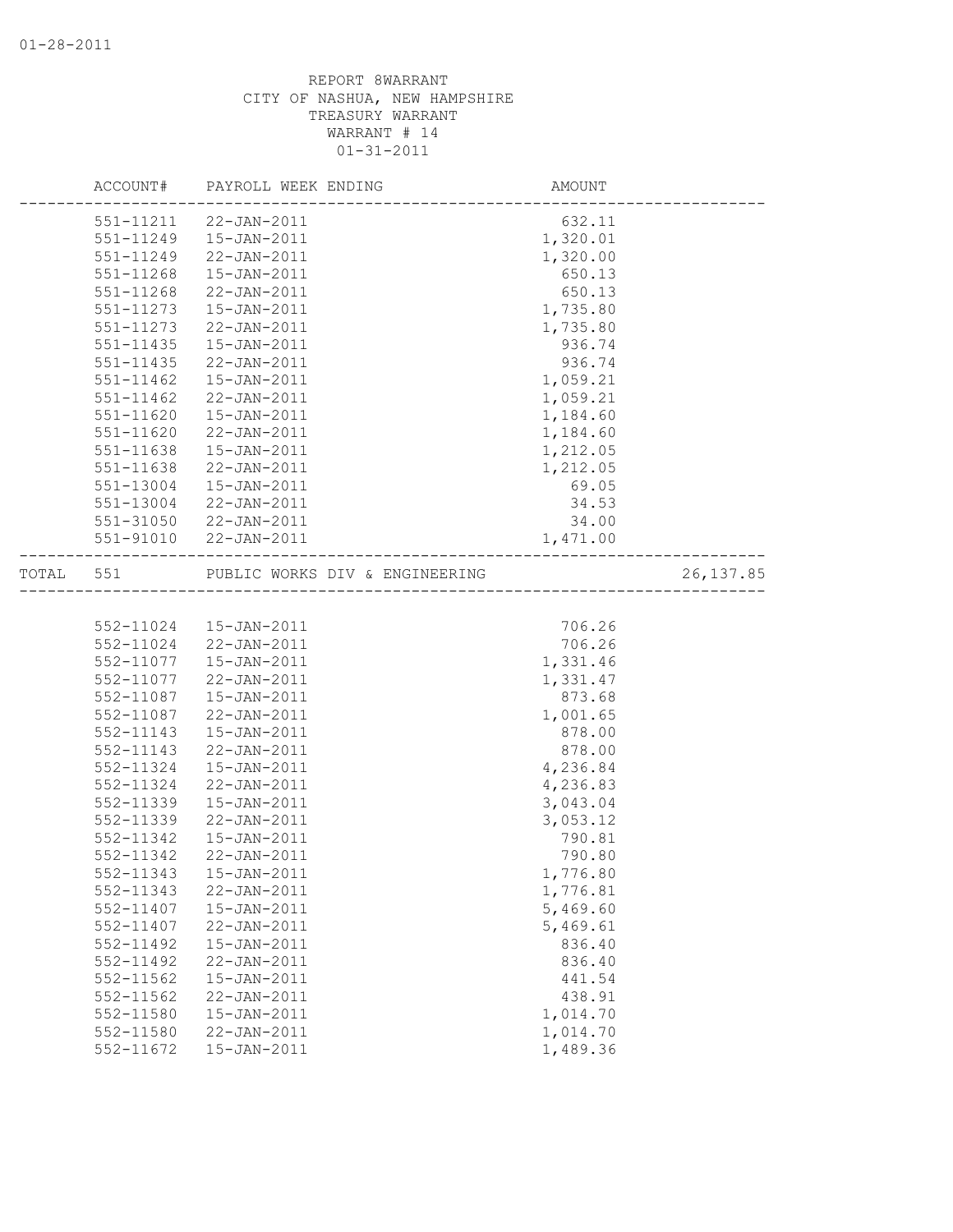|       | ACCOUNT#  | PAYROLL WEEK ENDING    | AMOUNT               |           |
|-------|-----------|------------------------|----------------------|-----------|
|       | 552-11672 | 22-JAN-2011            | 1,489.36             |           |
|       | 552-11750 | 15-JAN-2011            | 803.60               |           |
|       | 552-11750 | 22-JAN-2011            | 803.60               |           |
|       | 552-13004 | 15-JAN-2011            | 1,236.30             |           |
|       | 552-13004 | 22-JAN-2011            | 1,989.78             |           |
|       | 552-13009 | $15 - JAN - 2011$      | 2,565.58             |           |
|       | 552-13009 | 22-JAN-2011            | 7,545.58             |           |
|       | 552-13067 | $15 - JAN - 2011$      | 2,825.18             |           |
|       | 552-13067 | 22-JAN-2011            | 2,490.48             |           |
|       | 552-17010 | 22-JAN-2011            | 1,100.00             |           |
|       | 552-31050 | 22-JAN-2011            | 34.00                |           |
|       | 552-59050 | 15-JAN-2011            | 176.00               |           |
|       |           | 552-59050 22-JAN-2011  | 80.00                |           |
| TOTAL | 552       | PARKS AND RECREATION   |                      | 67,562.51 |
|       |           |                        | -------------------- |           |
|       |           | 553-11024  15-JAN-2011 | 344.49               |           |
|       | 553-11024 | 22-JAN-2011            | 344.49               |           |
|       | 553-11078 | 15-JAN-2011            | 2,695.77             |           |
|       | 553-11078 | 22-JAN-2011            | 2,695.77             |           |
|       | 553-11098 | 15-JAN-2011            | 1,040.97             |           |
|       | 553-11098 | 22-JAN-2011            | 1,042.89             |           |
|       | 553-11169 | $15 - JAN - 2011$      | 1,071.44             |           |
|       | 553-11169 | 22-JAN-2011            | 1,071.45             |           |
|       | 553-11192 | $15 - JAN - 2011$      | 977.06               |           |
|       | 553-11192 | 22-JAN-2011            | 977.05               |           |
|       | 553-11279 | 15-JAN-2011            | 4,566.40             |           |
|       | 553-11279 | 22-JAN-2011            | 5,794.80             |           |
|       | 553-11327 | $15 - JAN - 2011$      | 4,236.83             |           |
|       | 553-11327 | 22-JAN-2011            | 4,236.84             |           |
|       | 553-11375 | $15 - JAN - 2011$      | 1,591.14             |           |
|       | 553-11375 | 22-JAN-2011            | 1,591.14             |           |
|       | 553-11465 | $15 - JAN - 2011$      | 3,345.60             |           |
|       | 553-11465 | $22 - JAN - 2011$      | 3,345.60             |           |
|       | 553-11474 | $15 - JAN - 2011$      | 3,856.80             |           |
|       | 553-11474 | 22-JAN-2011            | 3,856.81             |           |
|       | 553-11475 | $15 - JAN - 2011$      | 2,931.60             |           |
|       | 553-11475 | 22-JAN-2011            | 2,931.60             |           |
|       | 553-11630 | 15-JAN-2011            | 1,827.75             |           |
|       | 553-11630 | $22 - JAN - 2011$      | 1,834.30             |           |
|       | 553-11648 | 15-JAN-2011            | 860.56               |           |
|       | 553-11648 | 22-JAN-2011            | 860.55               |           |
|       | 553-11678 | $15 - JAN - 2011$      | 1,485.69             |           |
|       | 553-11678 | 22-JAN-2011            | 1,485.69             |           |
|       | 553-11759 | $15 - JAN - 2011$      | 15,661.17            |           |
|       | 553-11759 | 22-JAN-2011            | 15,609.05            |           |
|       | 553-11771 | 15-JAN-2011            | 1,901.60             |           |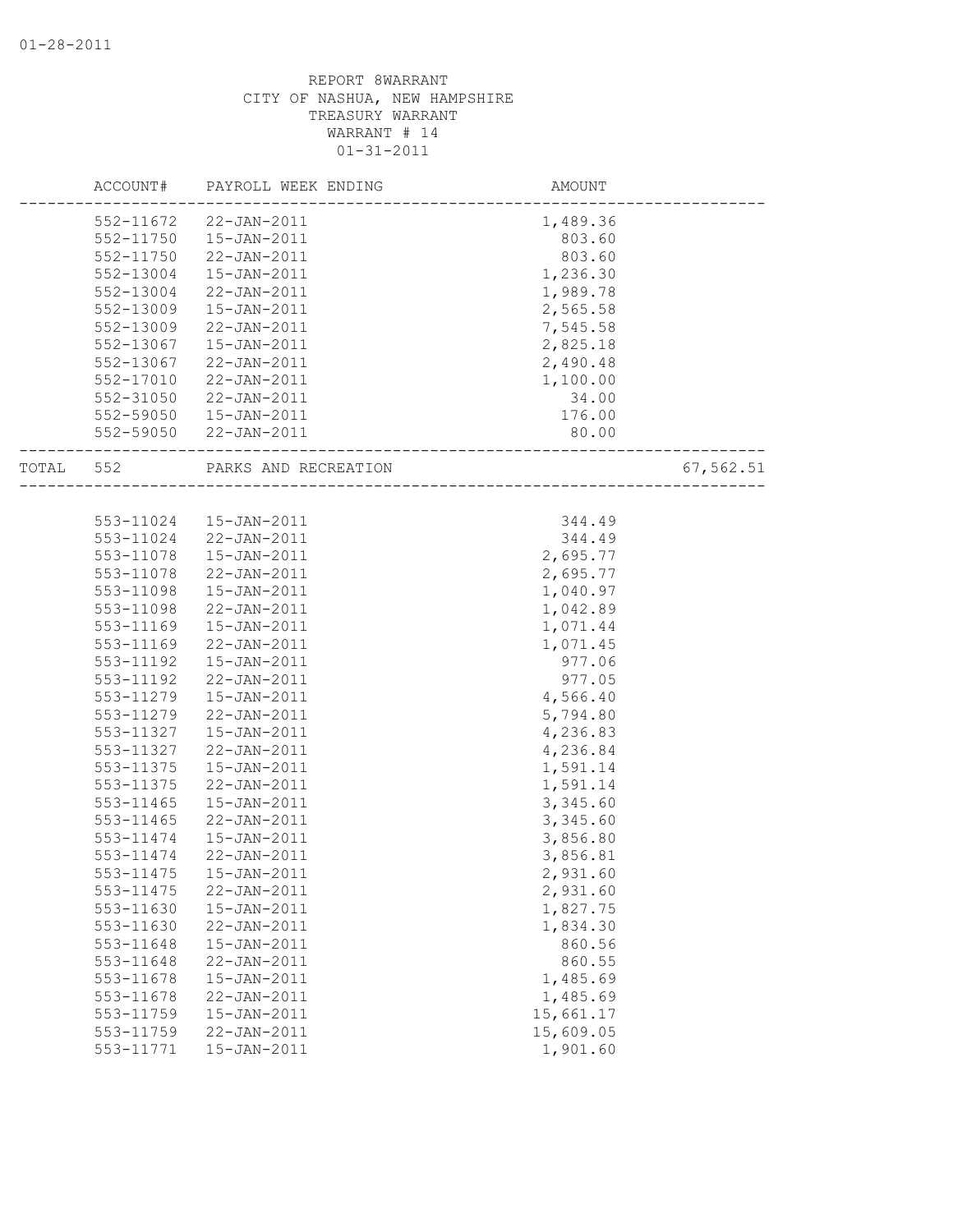|       | ACCOUNT#  | PAYROLL WEEK ENDING | AMOUNT                 |             |
|-------|-----------|---------------------|------------------------|-------------|
|       | 553-11771 | 22-JAN-2011         | 1,901.60               |             |
|       | 553-13004 | $15 - JAN - 2011$   | 370.48                 |             |
|       | 553-13004 | 22-JAN-2011         | 341.60                 |             |
|       | 553-13009 | $15 - JAN - 2011$   | 68,630.96              |             |
|       | 553-13009 | 22-JAN-2011         | 86,401.45              |             |
|       | 553-13901 | 15-JAN-2011         | 11,565.64              |             |
|       | 553-13901 | 22-JAN-2011         | 11,402.65              |             |
|       | 553-31050 | $22 - JAN - 2011$   | 34.00                  |             |
| TOTAL | 553       | STREET DEPARTMENT   |                        | 276, 721.28 |
|       |           |                     |                        |             |
|       | 555-11024 | $15 - JAN - 2011$   | 344.49                 |             |
|       | 555-11024 | 22-JAN-2011         | 344.49                 |             |
|       | 555-11058 | $15 - JAN - 2011$   | 1,014.70               |             |
|       | 555-11058 | 22-JAN-2011         | 1,014.70               |             |
|       | 555-11461 | $15 - JAN - 2011$   | 1,533.61               |             |
|       | 555-11461 | 22-JAN-2011         | 1,533.61               |             |
|       | 555-11505 | $15 - JAN - 2011$   | 1,219.71               |             |
|       | 555-11505 | 22-JAN-2011         | 1,219.71               |             |
|       | 555-11639 | $15 - JAN - 2011$   | 836.40                 |             |
|       | 555-11639 | $22 - JAN - 2011$   | 836.41                 |             |
|       | 555-11640 | 15-JAN-2011         | 786.71                 |             |
|       | 555-11640 | 22-JAN-2011         | 790.64                 |             |
|       | 555-11738 | 15-JAN-2011         | 2,000.00               |             |
|       | 555-11738 | 22-JAN-2011         | 2,000.00               |             |
|       | 555-11745 | 15-JAN-2011         | 831.60                 |             |
|       | 555-11745 | 22-JAN-2011         | 831.60                 |             |
|       | 555-11746 | 15-JAN-2011         | 1,173.51               |             |
|       | 555-11746 | 22-JAN-2011         | 1,173.51               |             |
|       | 555-13004 | $15 - JAN - 2011$   | 338.80                 |             |
|       | 555-13004 | 22-JAN-2011         | 451.30                 |             |
|       | 555-13068 | 15-JAN-2011         | 263.37                 |             |
|       | 555-13068 | $22 - JAN - 2011$   | 263.15                 |             |
| TOTAL | 555       | TRAFFIC DEPARTMENT  | ______________________ | 20,802.02   |
|       |           |                     |                        |             |
|       | 557-11024 | 15-JAN-2011         | 639.71                 |             |
|       | 557-11024 | 22-JAN-2011         | 639.71                 |             |
|       | 557-11161 | 15-JAN-2011         | 1,268.15               |             |
|       | 557-11161 | 22-JAN-2011         | 1,268.16               |             |
|       | 557-11751 | 15-JAN-2011         | 70.41                  |             |
|       | 557-11751 | 22-JAN-2011         | 70.41                  |             |
|       | 557-13004 | 15-JAN-2011         | 381.08                 |             |
|       | 557-13004 | 22-JAN-2011         | 191.91                 |             |
|       | 557-13009 | 22-JAN-2011         | 998.67                 |             |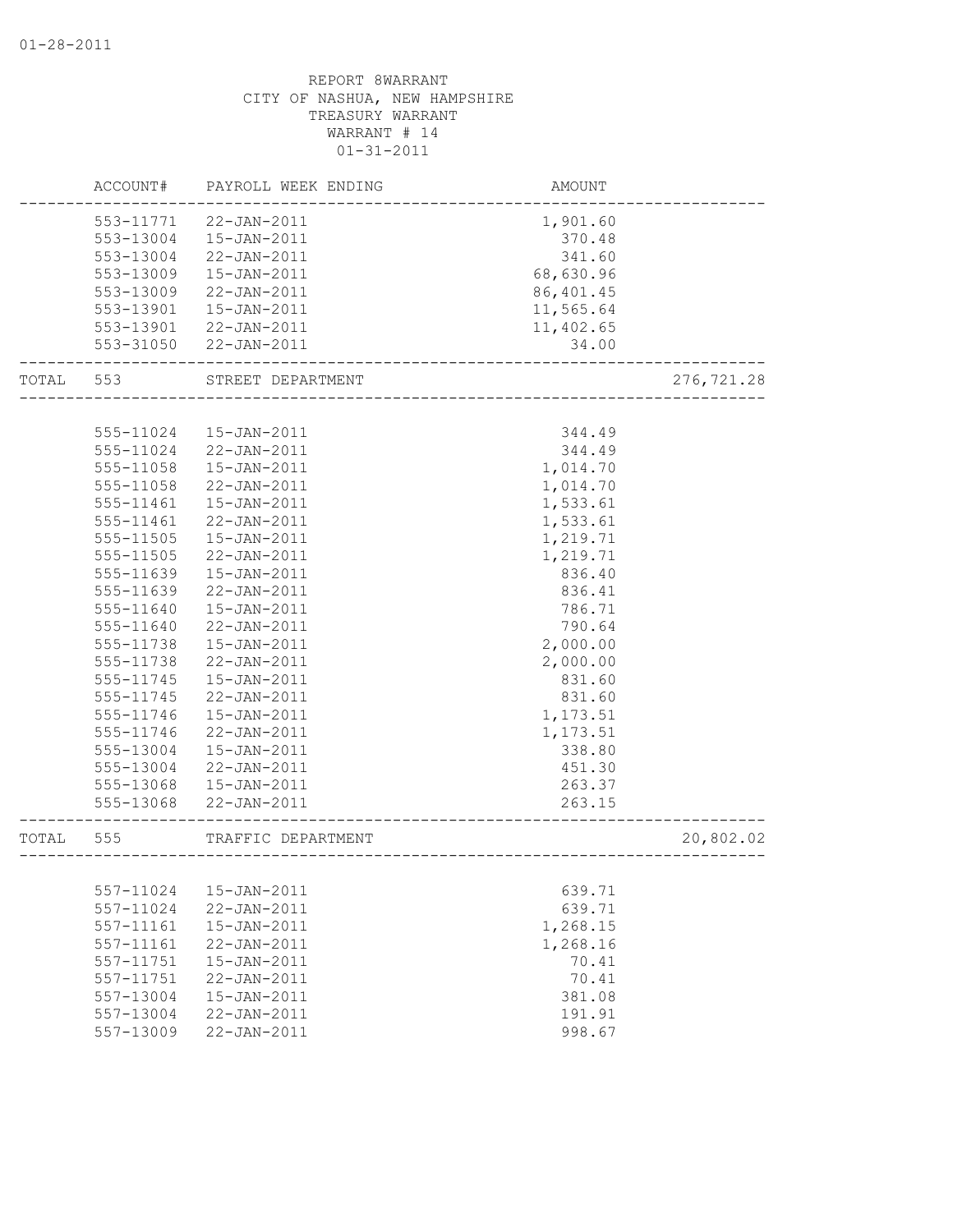|           | ACCOUNT#  | PAYROLL WEEK ENDING                             | AMOUNT                          |          |
|-----------|-----------|-------------------------------------------------|---------------------------------|----------|
|           |           |                                                 |                                 |          |
| TOTAL 557 |           | PARKING LOTS                                    | ------------------------------- | 5,528.21 |
|           |           |                                                 |                                 |          |
|           | 561-11345 | 15-JAN-2011                                     | 1,240.90                        |          |
|           | 561-11345 | 22-JAN-2011                                     | 1,240.90                        |          |
|           | 561-11651 | 15-JAN-2011                                     | 885.76                          |          |
|           | 561-11651 | 22-JAN-2011                                     | 885.75                          |          |
|           | 561-11658 | 15-JAN-2011                                     | 1,075.61                        |          |
|           | 561-11658 | 22-JAN-2011                                     | 1,075.60                        |          |
|           |           | 561-13004  15-JAN-2011<br>561-91010 22-JAN-2011 | 79.85<br>100.00                 |          |
|           |           |                                                 |                                 |          |
| TOTAL     | 561       | EDGEWOOD CEMETERY                               |                                 | 6,584.37 |
|           |           |                                                 |                                 |          |
|           | 563-11345 | 15-JAN-2011                                     | 1,193.48                        |          |
|           | 563-11345 | 22-JAN-2011                                     | 1,193.50                        |          |
|           | 563-11651 | 15-JAN-2011                                     | 788.59                          |          |
|           |           | 563-11651 22-JAN-2011                           | 788.59                          |          |
|           |           | 563-11657  15-JAN-2011                          | 985.56                          |          |
|           |           | 563-11657 22-JAN-2011                           | 985.56                          |          |
| TOTAL     | 563       | WOODLAWN CEMETERY                               |                                 | 5,935.28 |
|           |           |                                                 |                                 |          |
|           |           | 571-11174  15-JAN-2011                          | 639.71                          |          |
|           |           | 571-11174 22-JAN-2011                           | 639.71                          |          |
|           |           | 571-11237  15-JAN-2011                          | 1,999.68                        |          |
|           |           | 571-11237 22-JAN-2011                           | 1,999.68                        |          |
| TOTAL     | 571       | COMMUNITY DEVELOPMENT                           |                                 | 5,278.78 |
|           |           |                                                 |                                 |          |
|           | 572-11024 | 15-JAN-2011                                     | 672.17                          |          |
|           | 572-11024 | 22-JAN-2011                                     | 672.17                          |          |
|           | 572-11215 | $15 - JAN - 2011$                               | 3,727.01                        |          |
|           | 572-11215 | 22-JAN-2011                                     | 3,727.03                        |          |
|           | 572-11238 | 15-JAN-2011                                     | 882.39                          |          |
|           | 572-11238 | $22 - JAN - 2011$                               | 882.39                          |          |
|           | 572-11450 | 15-JAN-2011                                     | 1,771.19                        |          |
|           | 572-11450 | 22-JAN-2011                                     | 1,771.19                        |          |
|           | 572-11522 | 15-JAN-2011                                     | 858.42                          |          |
|           | 572-11522 | 22-JAN-2011                                     | 858.42                          |          |
|           | 572-11525 | 15-JAN-2011                                     | 1,058.00                        |          |
|           | 572-11525 | 22-JAN-2011                                     | 1,058.00                        |          |
|           | 572-31050 | $22 - JAN - 2011$                               | 17.00                           |          |
|           | 572-58005 | 15-JAN-2011                                     | 100.00                          |          |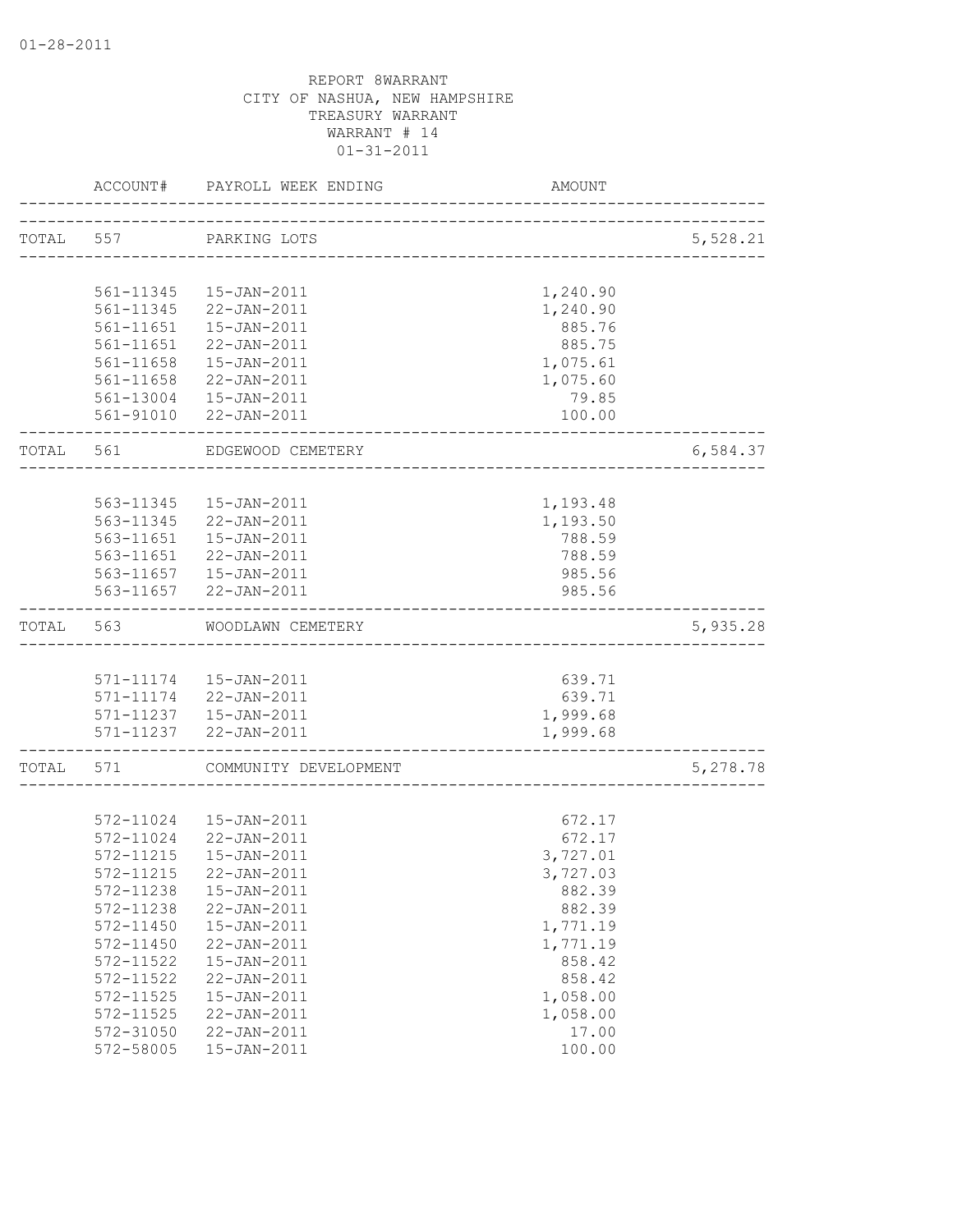|                      | ACCOUNT# PAYROLL WEEK ENDING   | AMOUNT                             |           |
|----------------------|--------------------------------|------------------------------------|-----------|
|                      | 572-58005 22-JAN-2011          | 200.00                             |           |
|                      | TOTAL 572 PLANNING DEPARTMENT  |                                    | 18,255.38 |
|                      |                                |                                    |           |
|                      | 573-11444   15-JAN-2011        | 1,666.16                           |           |
|                      | 573-11444 22-JAN-2011          | 1,666.16                           |           |
|                      | $573-12029$ $15-JAN-2011$      | 368.59                             |           |
|                      | 573-12029 22-JAN-2011          | 368.59                             |           |
|                      | 573-31050 22-JAN-2011          | 80.00<br>------------------------- |           |
| ____________________ | TOTAL 573 ECONOMIC DEVELOPMENT |                                    | 4,149.50  |
|                      |                                |                                    |           |
|                      | 575-11032  15-JAN-2011         | 738.32                             |           |
|                      | 575-11032 22-JAN-2011          | 738.31                             |           |
| 575-11042            | $15 - JAN - 2011$              | 1,471.30                           |           |
|                      | 575-11042 22-JAN-2011          | 1,471.31                           |           |
|                      | 575-11189  15-JAN-2011         | 1,130.10                           |           |
|                      | 575-11189 22-JAN-2011          | 1,130.09                           |           |
|                      | 575-11246  15-JAN-2011         | 1,726.92                           |           |
|                      | 575-11246 22-JAN-2011          | 1,726.92                           |           |
|                      | 575-11365  15-JAN-2011         | 460.00                             |           |
| 575-11365            | $22 - JAN - 2011$              | 460.00                             |           |
|                      | 575-11387  15-JAN-2011         | 7,026.41                           |           |
| 575-11387            | 22-JAN-2011                    | 7,026.42                           |           |
| 575-11393            | $15 - JAN - 2011$              | 3,715.05                           |           |
|                      | 575-11393 22-JAN-2011          | 3,715.09                           |           |
|                      | 575-11400  15-JAN-2011         | 7,679.19                           |           |
|                      | 575-11400 22-JAN-2011          | 7,728.91                           |           |
| 575-11401            | $15 - JAN - 2011$              | 4,099.76                           |           |
| 575-11401            | 22-JAN-2011                    | 4,099.83                           |           |
| 575-11403            | 15-JAN-2011                    | 786.82                             |           |
| 575-11403            | 22-JAN-2011                    | 786.81                             |           |
| 575-11404            | 15-JAN-2011                    | 799.50                             |           |
| 575-11404            | $22 - JAN - 2011$              | 799.50                             |           |
| 575-11627            | $15 - JAN - 2011$              | 643.50                             |           |
|                      | 575-11627 22-JAN-2011          | 643.50                             |           |
| 575-12073            | 15-JAN-2011                    | 485.89                             |           |
| 575-12073            | $22 - JAN - 2011$              | 391.85                             |           |
| 575-12090            | 15-JAN-2011                    | 1,168.74                           |           |
| 575-12090            | 22-JAN-2011                    | 1,168.73                           |           |
| 575-12114            | 15-JAN-2011                    | 1,477.58                           |           |
| 575-12114            | 22-JAN-2011                    | 1,290.42                           |           |
| 575-13004            | 15-JAN-2011                    | 149.91                             |           |
| 575-13004            | 22-JAN-2011                    | 59.96                              |           |
| 575-13035            | 15-JAN-2011                    | 1,116.83                           |           |
| 575-13035            | 22-JAN-2011                    | 842.76                             |           |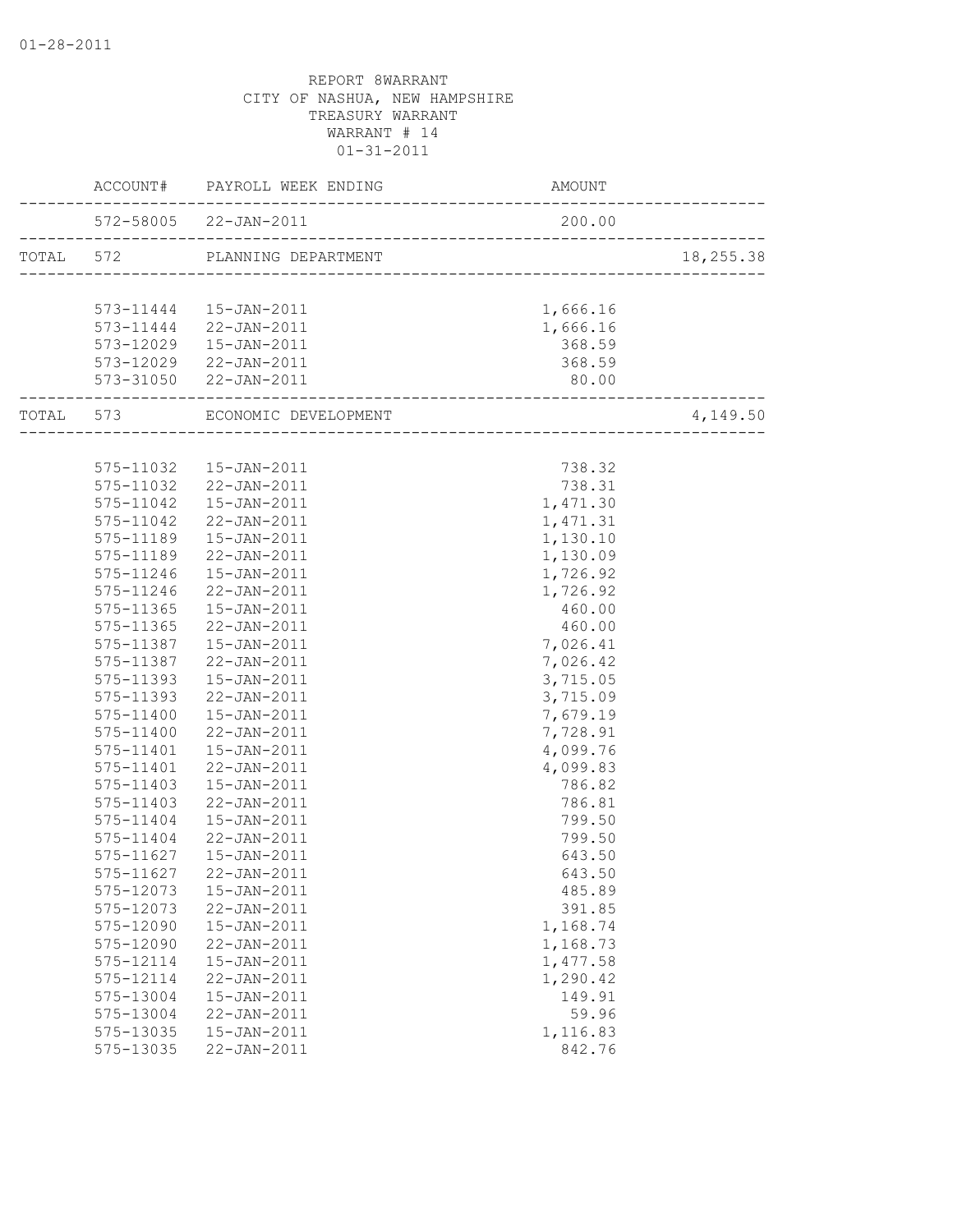|           | ACCOUNT# PAYROLL WEEK ENDING  | AMOUNT                               |           |
|-----------|-------------------------------|--------------------------------------|-----------|
|           | TOTAL 575 PUBLIC LIBRARIES    |                                      | 68,756.23 |
|           |                               | ------------------------------------ |           |
|           | 576-11059  15-JAN-2011        | 1,328.17                             |           |
|           | 576-11059 22-JAN-2011         | 1,328.18                             |           |
|           | 576-11221  15-JAN-2011        | 1,092.14                             |           |
| 576-11221 | 22-JAN-2011                   | 1,092.14                             |           |
| 576-11315 | 15-JAN-2011                   | 762.17                               |           |
| 576-11315 | 22-JAN-2011                   | 762.17                               |           |
| 576-11361 | $15 - JAN - 2011$             | 4,102.83                             |           |
|           | 576-11361 22-JAN-2011         | 4,102.82                             |           |
|           | 576-11362  15-JAN-2011        | 1, 114.73                            |           |
|           | 576-11362 22-JAN-2011         | 1, 114.74                            |           |
| 576-12045 | 15-JAN-2011                   | 370.89                               |           |
| 576-12045 | 22-JAN-2011                   | 255.50                               |           |
|           | 576-31050 22-JAN-2011         | 17.00                                |           |
|           | 576-91010 22-JAN-2011         | 1,628.00                             |           |
|           | TOTAL 576 BUILDING DEPARTMENT |                                      | 19,071.48 |
|           |                               |                                      |           |
|           | 577-11067  15-JAN-2011        | 1,216.69                             |           |
|           | 577-11067 22-JAN-2011         | 1,216.69                             |           |
|           | 577-11183  15-JAN-2011        | 1,894.22                             |           |
|           | 577-11183 22-JAN-2011         | 1,894.22                             |           |
|           | 577-91010 22-JAN-2011         | 564.00                               |           |
|           | TOTAL 577 CODE ENFORCEMENT    |                                      | 6,785.82  |
|           |                               |                                      |           |
|           | 581-11012  15-JAN-2011        | 3,766.23                             |           |
|           | 581-11076  15-JAN-2011        | 3,884.62                             |           |
| 581-11081 | 15-JAN-2011                   | 2,550.00                             |           |
| 581-11162 | 15-JAN-2011                   | 48,505.22                            |           |
| 581-11162 | 22-JAN-2011                   | 48, 918.40                           |           |
| 581-11204 | 15-JAN-2011                   | 13,068.40                            |           |
| 581-11204 | 22-JAN-2011                   | 12,340.40                            |           |
| 581-11347 | 15-JAN-2011                   | 2,462.73                             |           |
| 581-11348 | 15-JAN-2011                   | 89,776.87                            |           |
| 581-11366 | 15-JAN-2011                   | 56,062.16                            |           |
| 581-11366 | 22-JAN-2011                   | 55,495.60                            |           |
| 581-11396 | 15-JAN-2011                   | 40,592.13                            |           |
| 581-11402 | $15 - JAN - 2011$             | 2,059.73                             |           |
| 581-11402 | 22-JAN-2011                   | 1,373.14                             |           |
| 581-11408 | 15-JAN-2011                   | 17,827.06                            |           |
| 581-11408 | 22-JAN-2011                   | 18,006.29                            |           |
| 581-11486 | 15-JAN-2011                   | 44, 211.28                           |           |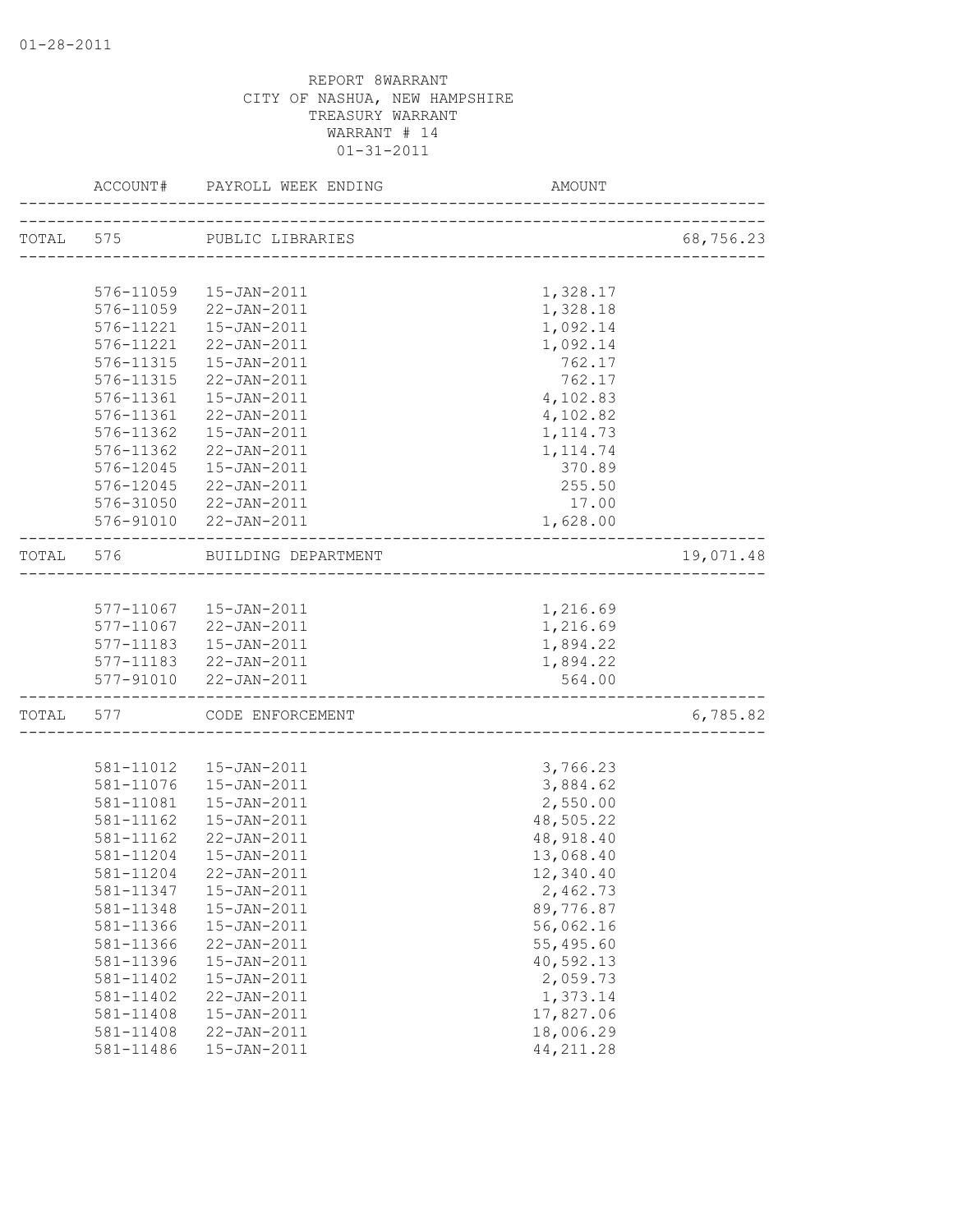| ACCOUNT#  | PAYROLL WEEK ENDING | AMOUNT       |  |
|-----------|---------------------|--------------|--|
| 581-11515 | 15-JAN-2011         | 1,669.66     |  |
| 581-11570 | 15-JAN-2011         | 61, 164. 12  |  |
| 581-11572 | 15-JAN-2011         | 57,847.05    |  |
| 581-11579 | 15-JAN-2011         | 39,460.20    |  |
| 581-11628 | 15-JAN-2011         | 1,971.12     |  |
| 581-11628 | 22-JAN-2011         | 1,971.12     |  |
| 581-11675 | 15-JAN-2011         | 5, 192.31    |  |
| 581-11709 | 15-JAN-2011         | 5,781.40     |  |
| 581-11711 | 15-JAN-2011         | 2,705.80     |  |
| 581-11726 | 15-JAN-2011         | 1,696,898.48 |  |
| 581-11800 | 15-JAN-2011         | 38,949.54    |  |
| 581-11801 | 15-JAN-2011         | 13, 224.82   |  |
| 581-11801 | 22-JAN-2011         | 274.50       |  |
| 581-11802 | 15-JAN-2011         | 13,010.00    |  |
| 581-11803 | $15 - JAN - 2011$   | 15,891.45    |  |
| 581-11803 | $22 - JAN - 2011$   | 290.87       |  |
| 581-11805 | 15-JAN-2011         | 36,750.36    |  |
| 581-11812 | 15-JAN-2011         | 2,683.93     |  |
| 581-11830 | $15 - JAN - 2011$   | 4,069.46     |  |
| 581-11850 | 15-JAN-2011         | 1,141.83     |  |
| 581-11850 | 22-JAN-2011         | 761.22       |  |
| 581-11860 | 15-JAN-2011         | 4,231.12     |  |
| 581-11870 | 15-JAN-2011         | 3, 153.84    |  |
| 581-12021 | $15 - JAN - 2011$   | 2,532.11     |  |
| 581-12021 | $22 - JAN - 2011$   |              |  |
| 581-12060 | 15-JAN-2011         | 1,546.17     |  |
| 581-12060 | 22-JAN-2011         | 1,044.80     |  |
| 581-12078 | 15-JAN-2011         | 5,087.50     |  |
| 581-12078 | 22-JAN-2011         | 881.25       |  |
| 581-12081 | $15 - JAN - 2011$   | 2,449.06     |  |
| 581-12084 | $15 - JAN - 2011$   | 575.00       |  |
| 581-12084 | 22-JAN-2011         | 2,300.00     |  |
| 581-12111 | 15-JAN-2011         | 120, 357.39  |  |
| 581-12111 | $22 - JAN - 2011$   | 87,093.82    |  |
| 581-12112 | 15-JAN-2011         | 4,002.75     |  |
| 581-12112 | $22 - JAN - 2011$   | 2,605.76     |  |
| 581-12126 | $15 - JAN - 2011$   | 3, 124.58    |  |
| 581-12126 | $22 - JAN - 2011$   | 2,269.74     |  |
| 581-12135 | 15-JAN-2011         | 5,073.83     |  |
| 581-12135 | 22-JAN-2011         | 1,888.48     |  |
| 581-12136 | 15-JAN-2011         | 785.75       |  |
| 581-12136 | 22-JAN-2011         | 445.38       |  |
| 581-12141 | 22-JAN-2011         | 100.00       |  |
| 581-12153 | $15 - JAN - 2011$   | 75.00        |  |
| 581-12198 | 15-JAN-2011         | 30, 327.60   |  |
| 581-12201 | $15 - JAN - 2011$   | 17, 418.12   |  |
| 581-12201 | 22-JAN-2011         | 11,535.40    |  |
| 581-13004 | 15-JAN-2011         | 620.00       |  |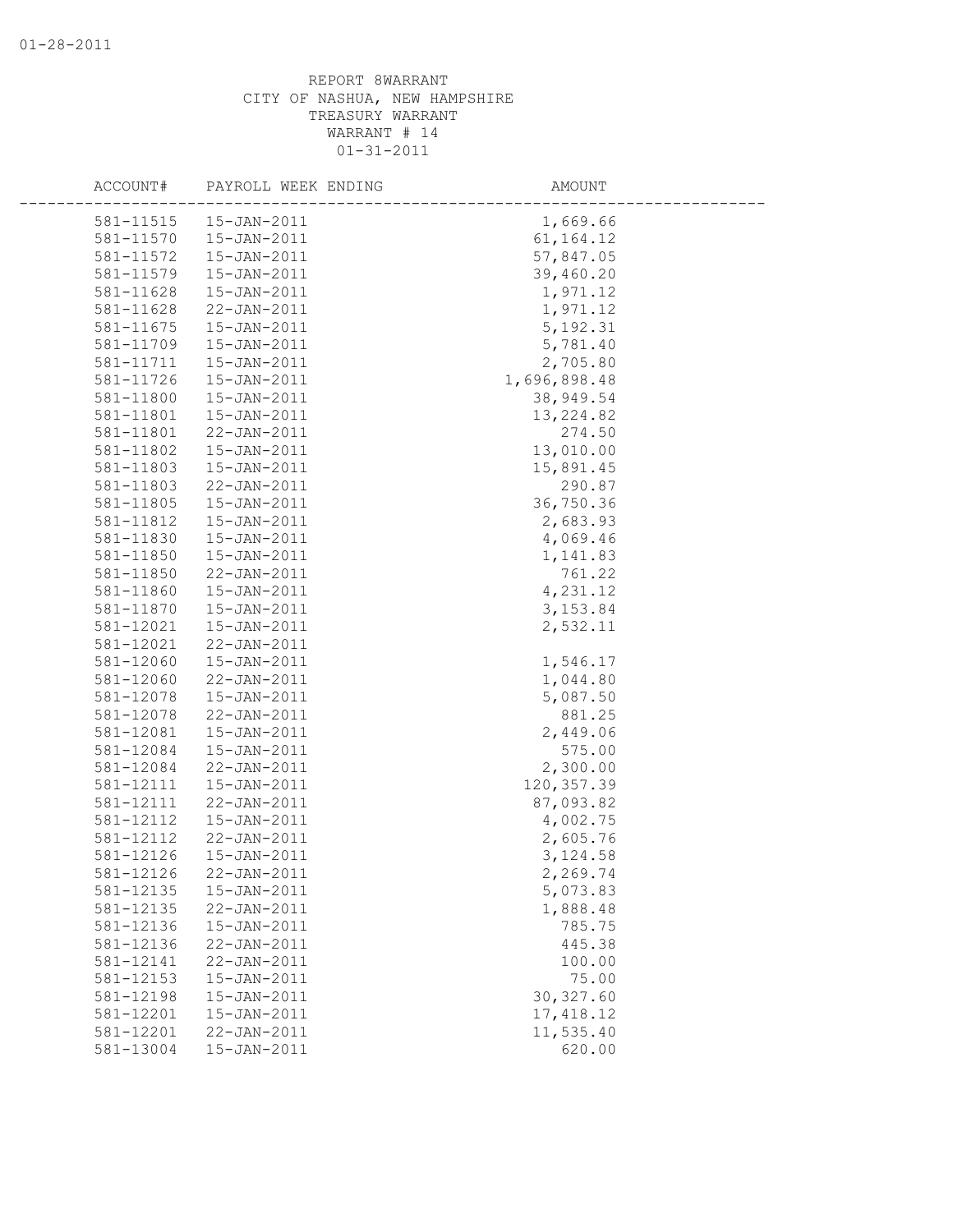|       |           | ACCOUNT# PAYROLL WEEK ENDING | AMOUNT     |                 |
|-------|-----------|------------------------------|------------|-----------------|
|       |           | 581-13004 22-JAN-2011        | 780.00     |                 |
|       | 581-13021 | 15-JAN-2011                  | 3,481.24   |                 |
|       | 581-13021 | 22-JAN-2011                  | 2,646.85   |                 |
|       | 581-13032 | $15 - JAN - 2011$            | 236.24     |                 |
|       | 581-13032 | 22-JAN-2011                  | 209.65     |                 |
|       | 581-13120 | $15 - JAN - 2011$            | 1,706.79   |                 |
|       | 581-13120 | 22-JAN-2011                  | 3,078.21   |                 |
|       | 581-13133 | 15-JAN-2011                  | 2,420.00   |                 |
|       | 581-13133 | 22-JAN-2011                  | 1,427.19   |                 |
|       | 581-13137 | 15-JAN-2011                  | 49.48      |                 |
|       | 581-13166 | 15-JAN-2011                  | $-638.40$  |                 |
|       | 581-17002 | 15-JAN-2011                  | 20,965.00  |                 |
|       | 581-17004 | 15-JAN-2011                  | 33,966.95  |                 |
|       | 581-17006 | 15-JAN-2011                  | 37,420.00  |                 |
|       | 581-17008 | 15-JAN-2011                  | 89,237.30  |                 |
|       | 581-17010 | 15-JAN-2011                  | 129,236.80 |                 |
|       | 581-18088 | 15-JAN-2011                  | 50.00      |                 |
|       | 581-19000 | 15-JAN-2011                  | 7,835.80   |                 |
|       | 581-19240 | 15-JAN-2011                  | 1,126.20   |                 |
|       | 581-19240 | 22-JAN-2011                  | 125.00     |                 |
| TOTAL | 581       | SCHOOL DEPARTMENT            |            | 3, 109, 494. 25 |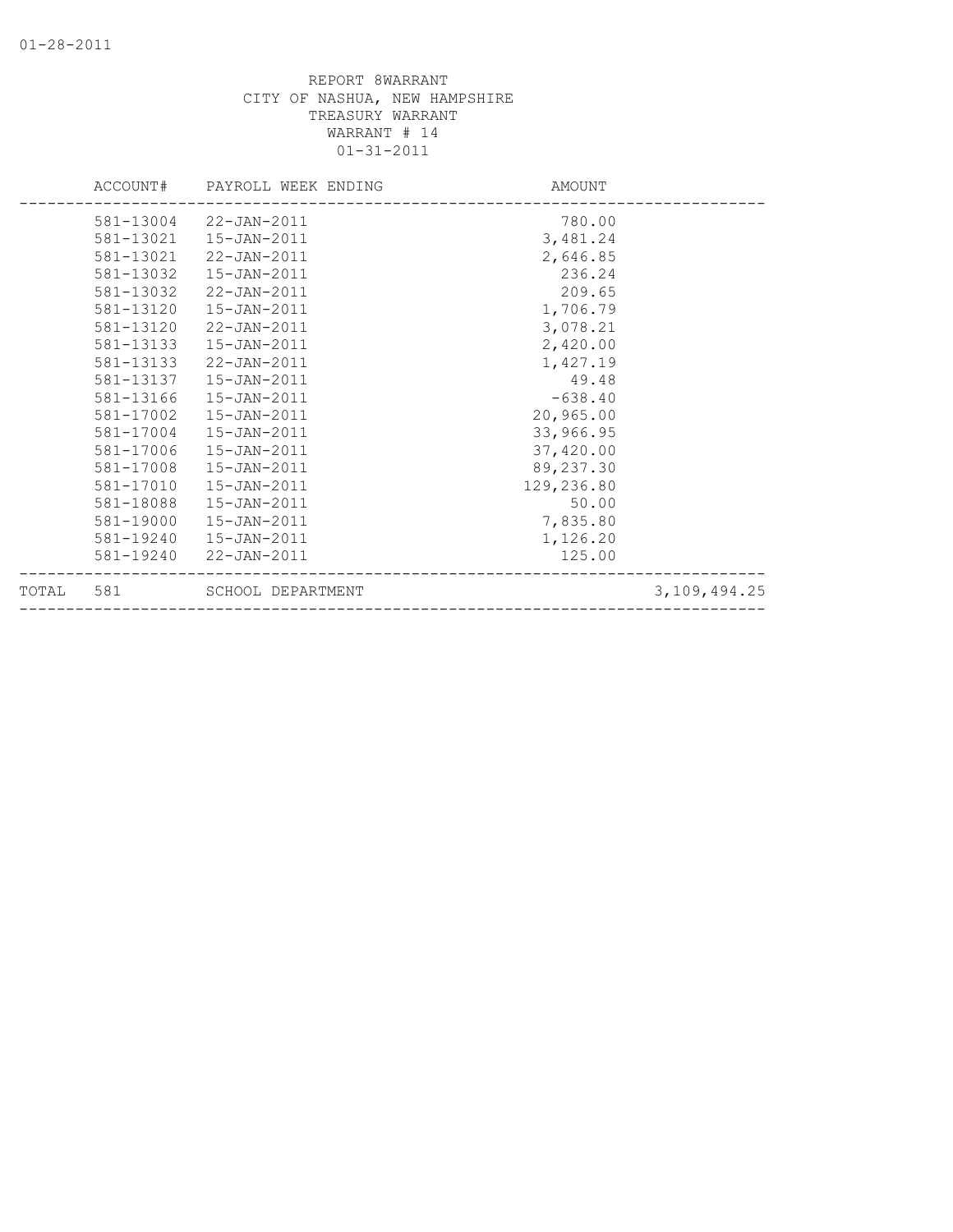|           | ACCOUNT# PAYROLL WEEK ENDING |  |  | AMOUNT |
|-----------|------------------------------|--|--|--------|
|           |                              |  |  |        |
| TOTAL 951 |                              |  |  |        |
|           |                              |  |  |        |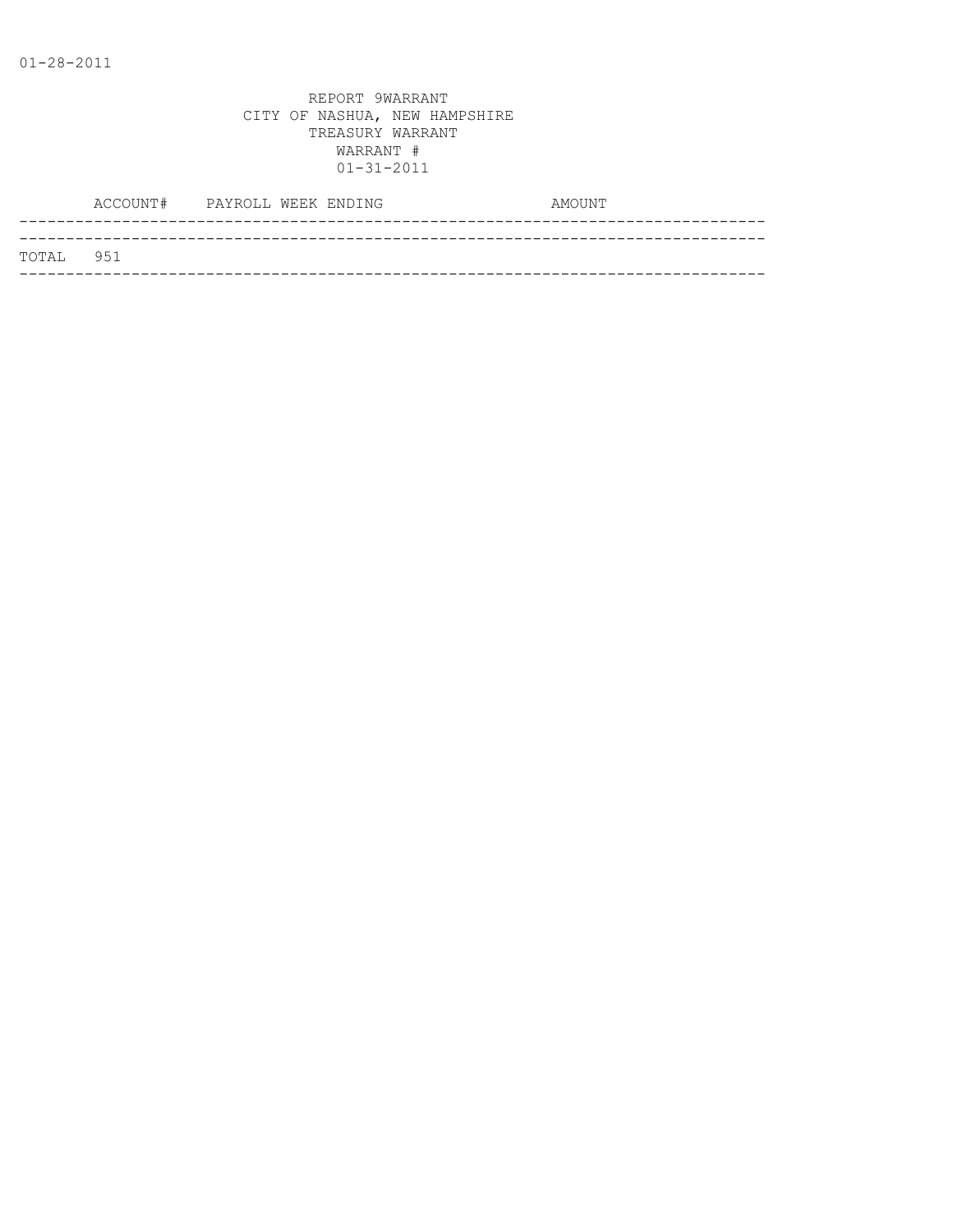| ACCOUNT#  | PAYROLL WEEK ENDING | AMOUNT    |  |
|-----------|---------------------|-----------|--|
| 801-11008 | 15-JAN-2011         | 608.42    |  |
| 801-11008 | 22-JAN-2011         | 608.42    |  |
| 801-11024 | 15-JAN-2011         | 655.23    |  |
| 801-11024 | 22-JAN-2011         | 639.71    |  |
| 801-11028 | 15-JAN-2011         | 61.98     |  |
| 801-11028 | 22-JAN-2011         | 61.98     |  |
| 801-11064 | 15-JAN-2011         | 144.64    |  |
| 801-11064 | 22-JAN-2011         | 144.64    |  |
| 801-11094 | 15-JAN-2011         | 104.60    |  |
| 801-11094 | 22-JAN-2011         | 104.60    |  |
| 801-11188 | 15-JAN-2011         | 368.61    |  |
| 801-11188 | 22-JAN-2011         | 368.62    |  |
| 801-11190 | 15-JAN-2011         | 421.44    |  |
| 801-11190 | 22-JAN-2011         | 421.45    |  |
| 801-11193 | 15-JAN-2011         | 1,025.44  |  |
| 801-11193 | 22-JAN-2011         | 1,025.45  |  |
| 801-11211 | $15 - JAN - 2011$   | 70.23     |  |
| 801-11211 | 22-JAN-2011         | 70.23     |  |
| 801-11222 | 15-JAN-2011         | 217.50    |  |
| 801-11222 | 22-JAN-2011         | 217.50    |  |
| 801-11249 | $15 - JAN - 2011$   | 188.57    |  |
| 801-11249 | 22-JAN-2011         | 188.57    |  |
| 801-11268 | $15 - JAN - 2011$   | 139.32    |  |
| 801-11268 | 22-JAN-2011         | 139.31    |  |
| 801-11271 | 15-JAN-2011         | 1,184.60  |  |
| 801-11271 | 22-JAN-2011         | 1,184.60  |  |
| 801-11276 | 15-JAN-2011         | 528.40    |  |
| 801-11276 | 15-JAN-2011         | 3,793.60  |  |
| 801-11276 | 22-JAN-2011         | 446.37    |  |
| 801-11276 | 22-JAN-2011         | 4,052.04  |  |
| 801-11431 | 15-JAN-2011         | 193.49    |  |
| 801-11431 | 22-JAN-2011         | 193.49    |  |
| 801-11435 | 15-JAN-2011         | 281.02    |  |
| 801-11435 | 22-JAN-2011         | 281.02    |  |
| 801-11595 | 15-JAN-2011         | 1,838.00  |  |
| 801-11595 | 15-JAN-2011         | 166.16    |  |
| 801-11595 | 15-JAN-2011         | 4,174.48  |  |
| 801-11595 | 15-JAN-2011         | 3,233.93  |  |
| 801-11595 | 22-JAN-2011         | 166.16    |  |
| 801-11595 | 22-JAN-2011         | $-166.16$ |  |
| 801-11595 | 22-JAN-2011         | 5,003.68  |  |
| 801-11595 | 22-JAN-2011         | 4,154.00  |  |
| 801-11596 | 15-JAN-2011         | 351.20    |  |
| 801-11596 | $15 - JAN - 2011$   | 175.60    |  |
| 801-11596 | 15-JAN-2011         | 2,985.20  |  |
| 801-11596 | $22 - JAN - 2011$   | 3,512.00  |  |
| 801-11598 | 15-JAN-2011         | 174.00    |  |
| 801-11598 | 15-JAN-2011         | 696.00    |  |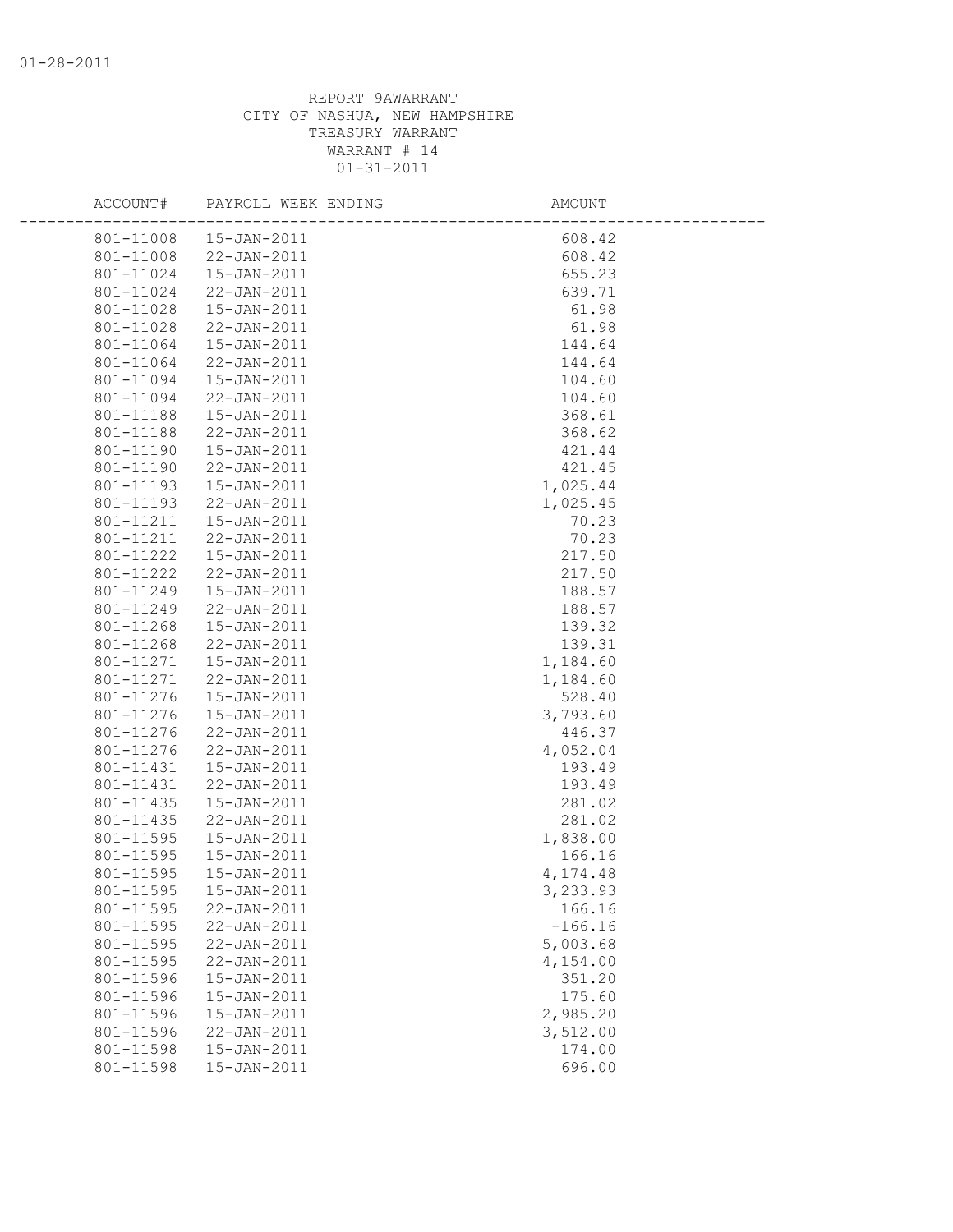|       | ACCOUNT#   | PAYROLL WEEK ENDING                                     | AMOUNT                          |           |
|-------|------------|---------------------------------------------------------|---------------------------------|-----------|
|       | 801-11598  | 22-JAN-2011                                             | 315.38                          |           |
|       | 801-11598  | 22-JAN-2011                                             | 554.63                          |           |
|       | 801-11599  | $15 - JAN - 2011$                                       | 668.82                          |           |
|       | 801-11599  | $15 - JAN - 2011$                                       | 668.82                          |           |
|       | 801-11599  | 15-JAN-2011                                             | 891.77                          |           |
|       | 801-11599  | 22-JAN-2011                                             | 1, 114.71                       |           |
|       | 801-11599  | $22 - JAN - 2011$                                       | 1, 114.71                       |           |
|       | 801-11606  | 15-JAN-2011                                             | 725.29                          |           |
|       | 801-11606  | 22-JAN-2011                                             | 725.29                          |           |
|       | 801-11647  | $15 - JAN - 2011$                                       | 1,442.84                        |           |
|       | 801-11647  | $22 - JAN - 2011$                                       | 1,442.84                        |           |
|       | 801-11726  | $15 - JAN - 2011$                                       | 176.40                          |           |
|       | 801-13004  | $15 - JAN - 2011$                                       | 1,842.05                        |           |
|       | 801-13004  | 15-JAN-2011                                             | 2,776.69                        |           |
|       | 801-13004  | 15-JAN-2011                                             | 1,290.94                        |           |
|       | 801-13004  | 22-JAN-2011                                             | 2,326.28                        |           |
|       | 801-13004  | 22-JAN-2011                                             | 3,932.20                        |           |
|       | 801-13004  | 22-JAN-2011                                             | 1,267.54                        |           |
|       | 801-13009  | $22 - JAN - 2011$                                       | 276.75                          |           |
|       | 801-130093 | $15 - JAN - 2011$                                       | 276.75                          |           |
|       | 801-130093 | 22-JAN-2011                                             | $-276.75$                       |           |
|       |            | 801-17002 22-JAN-2011                                   | 500.00                          |           |
|       |            | 801-31050 22-JAN-2011                                   | 17.00                           |           |
|       |            |                                                         |                                 |           |
| TOTAL | 801        | SOLID WASTE DISPOSAL                                    | _______________________________ | 70,670.29 |
|       |            | D WASTE DISPOSAL<br>----------------------------------- |                                 |           |
|       |            |                                                         |                                 |           |
|       | 802-11024  | 802-11024  15-JAN-2011<br>15-JAN-2011                   | 155.94                          |           |
|       | 802-11024  | 22-JAN-2011                                             | 623.77<br>155.94                |           |
|       | 802-11024  | 22-JAN-2011                                             | 623.77                          |           |
|       | 802-11028  | 15-JAN-2011                                             | 421.47                          |           |
|       | 802-11028  | 15-JAN-2011                                             | 198.34                          |           |
|       | 802-11028  | $22 - JAN - 2011$                                       | 421.47                          |           |
|       | 802-11028  | 22-JAN-2011                                             | 198.34                          |           |
|       | 802-11064  | $15 - JAN - 2011$                                       | 144.64                          |           |
|       | 802-11064  | $15 - JAN - 2011$                                       | 144.64                          |           |
|       | 802-11064  | $22 - JAN - 2011$                                       | 144.64                          |           |
|       | 802-11064  | 22-JAN-2011                                             | 144.64                          |           |
|       | 802-11091  | 15-JAN-2011                                             | 1,139.75                        |           |
|       | 802-11091  | 22-JAN-2011                                             | 1,139.75                        |           |
|       | 802-11092  | 15-JAN-2011                                             | 819.92                          |           |
|       | 802-11092  | 22-JAN-2011                                             | 814.48                          |           |
|       | 802-11094  | 15-JAN-2011                                             | 313.77                          |           |
|       | 802-11094  | 15-JAN-2011                                             | 313.79                          |           |
|       | 802-11094  | 22-JAN-2011                                             | 313.77                          |           |
|       | 802-11094  | 22-JAN-2011                                             | 313.79                          |           |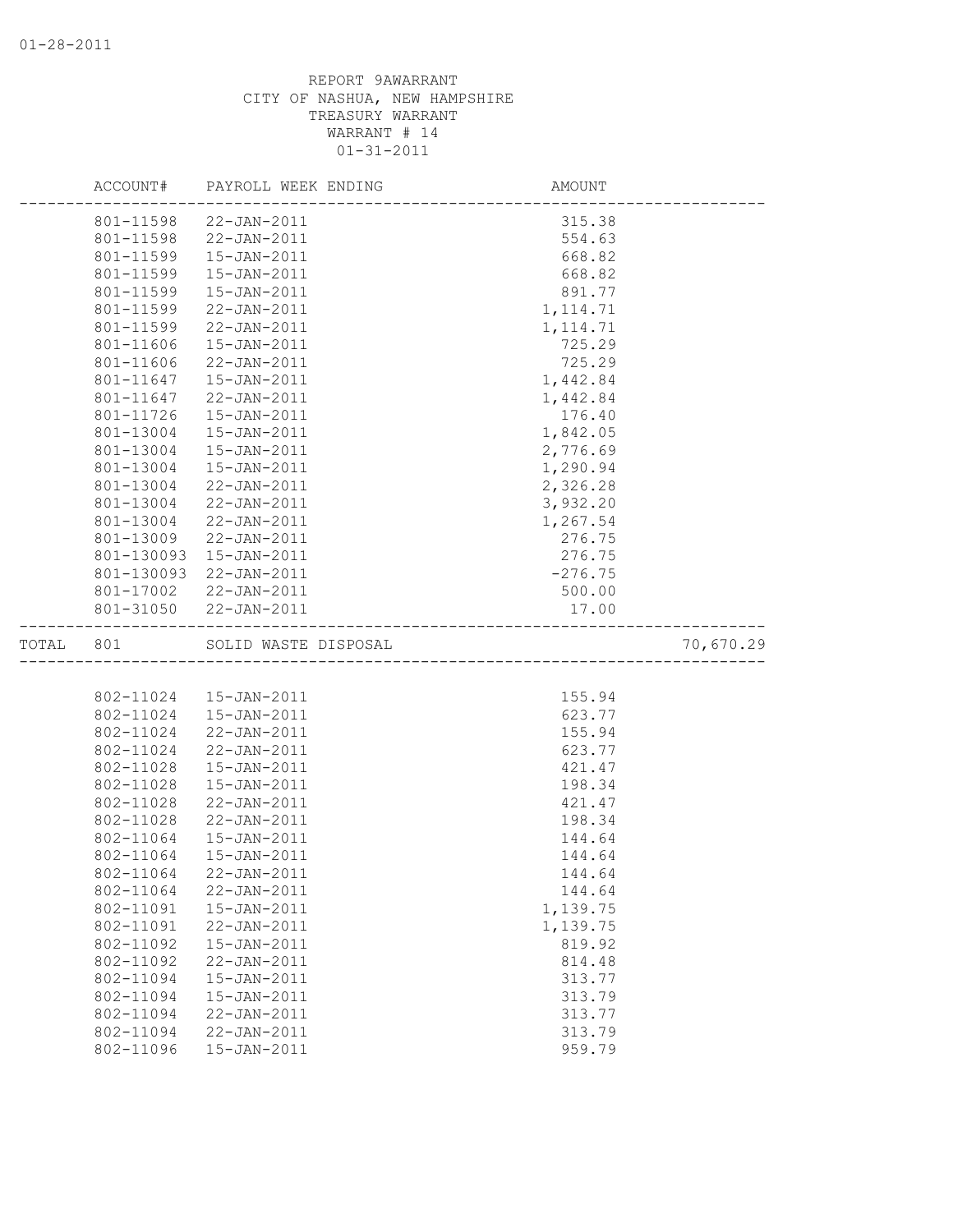| ACCOUNT#  | PAYROLL WEEK ENDING | AMOUNT     |  |
|-----------|---------------------|------------|--|
| 802-11096 | 22-JAN-2011         | 959.79     |  |
| 802-11102 | 15-JAN-2011         | 1,164.04   |  |
| 802-11102 | 22-JAN-2011         | 929.19     |  |
| 802-11105 | 15-JAN-2011         | 1,037.26   |  |
| 802-11105 | 22-JAN-2011         | 1,185.65   |  |
| 802-11124 | 15-JAN-2011         | 760.65     |  |
| 802-11124 | 22-JAN-2011         | 760.65     |  |
| 802-11155 | 15-JAN-2011         | 1,050.42   |  |
| 802-11155 | 22-JAN-2011         | 1,050.42   |  |
| 802-11157 | 15-JAN-2011         | 1,773.44   |  |
| 802-11157 | 22-JAN-2011         | 439.00     |  |
| 802-11157 | 22-JAN-2011         | 2,221.88   |  |
| 802-11158 | 15-JAN-2011         | 376.96     |  |
| 802-11158 | 15-JAN-2011         | 1,507.84   |  |
| 802-11158 | 22-JAN-2011         | 565.44     |  |
| 802-11158 | 22-JAN-2011         | 1,295.80   |  |
| 802-11188 | 15-JAN-2011         | 368.62     |  |
| 802-11188 | 22-JAN-2011         | 368.62     |  |
| 802-11190 | 15-JAN-2011         | 421.44     |  |
| 802-11190 | 22-JAN-2011         | 421.44     |  |
| 802-11211 | 15-JAN-2011         | 280.94     |  |
| 802-11211 | $15 - JAN - 2011$   | 421.41     |  |
| 802-11211 | 22-JAN-2011         | 280.94     |  |
| 802-11211 | 22-JAN-2011         | 421.41     |  |
| 802-11222 | 15-JAN-2011         | 217.50     |  |
| 802-11222 | 22-JAN-2011         | 217.50     |  |
| 802-11249 | 15-JAN-2011         | 188.57     |  |
| 802-11249 | 15-JAN-2011         | 188.57     |  |
| 802-11249 | 22-JAN-2011         | 188.57     |  |
| 802-11249 | 22-JAN-2011         | 188.57     |  |
| 802-11260 | $15 - JAN - 2011$   | 2,008.00   |  |
| 802-11260 | 22-JAN-2011         | 2,008.00   |  |
| 802-11268 | $15 - JAN - 2011$   | 46.44      |  |
| 802-11268 | 15-JAN-2011         | 92.88      |  |
| 802-11268 | $22 - JAN - 2011$   | 46.44      |  |
| 802-11268 | 22-JAN-2011         | 92.88      |  |
| 802-11270 | $15 - JAN - 2011$   | 1, 114.73  |  |
| 802-11270 | $22 - JAN - 2011$   | 1, 114, 74 |  |
| 802-11330 | 15-JAN-2011         | 1, 114.71  |  |
| 802-11330 | 22-JAN-2011         | 1, 114.71  |  |
| 802-11333 | 15-JAN-2011         | 1,092.86   |  |
| 802-11333 | 22-JAN-2011         | 1,092.87   |  |
| 802-11431 | 15-JAN-2011         | 193.49     |  |
| 802-11431 | $22 - JAN - 2011$   | 193.49     |  |
| 802-11435 | 15-JAN-2011         | 468.37     |  |
| 802-11435 | $15 - JAN - 2011$   | 187.35     |  |
| 802-11435 | $22 - JAN - 2011$   | 468.37     |  |
| 802-11435 | 22-JAN-2011         | 187.35     |  |